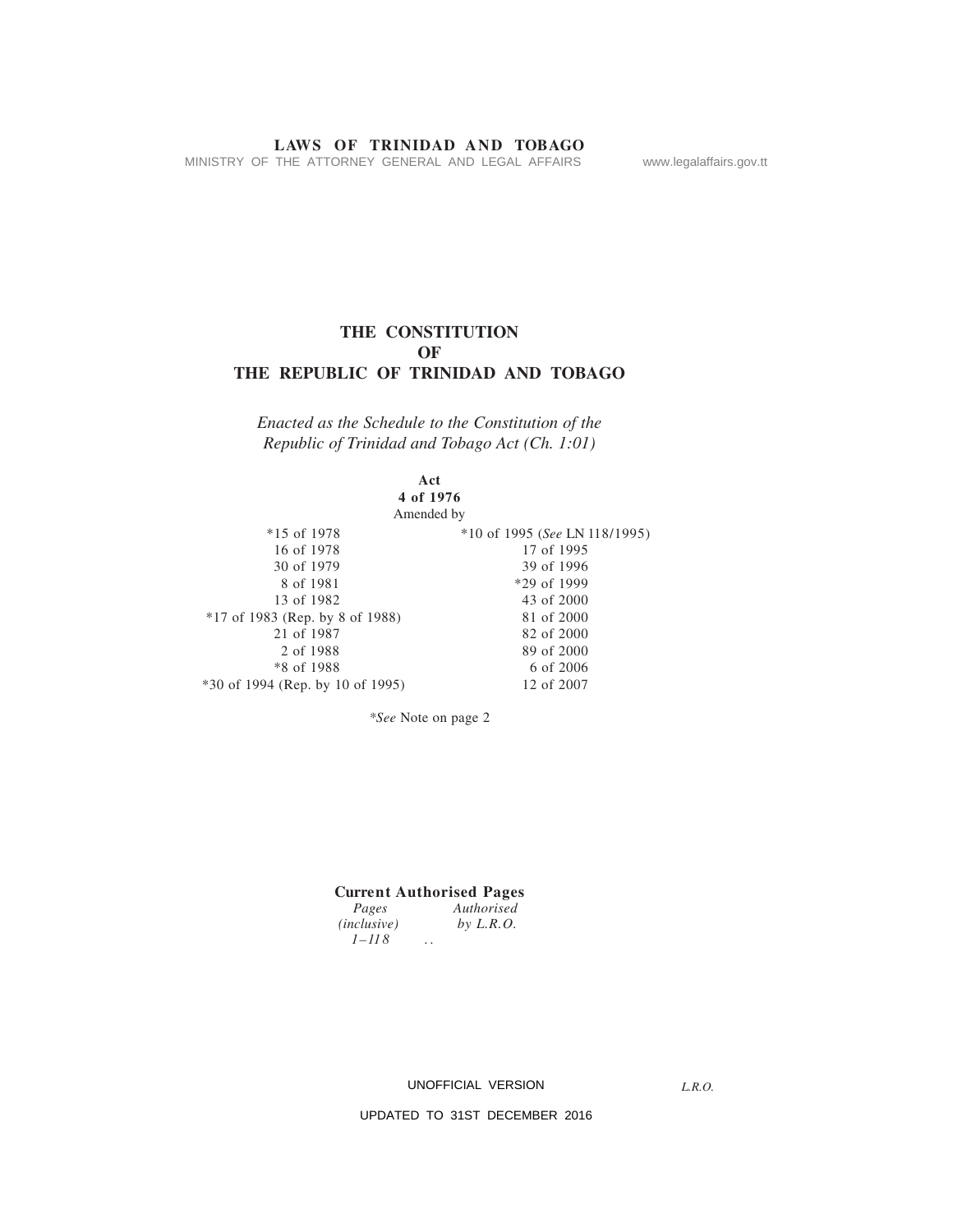MINISTRY OF THE ATTORNEY GENERAL AND LEGAL AFFAIRS www.legalaffairs.gov.tt

2 *The Constitution*

## **Note on Subsidiary Legislation**

Statutory Instruments made under the Constitution are published in Chapter 1:01.

## **Note on Act No. 15 of 1978**

*See* Privy Council Appeal No. 24 of 1982.

## **Note on Acts Nos. 17 of 1983 and 8 of 1988**

Act No. 17 of 1983 amended section 121 of the Constitution but this Act (No. 17 of 1983) was subsequently repealed by section 3 of Act No. 8 of 1988.

#### **Note on Acts Nos. 30 of 1994 and 10 of 1995**

Act No. 30 of 1994 amended section 127 of the Constitution but this Act (No. 30 of 1994) was subsequently repealed by section 3 of Act No. 10 of 1995.

## **Note on Act No. 29 of 1999 (66A, 66B, 66C and 66D)**

Section 3 of Act No. 29 of 1999 amended the Constitution by inserting therein the above new sections. However, section 4 of the said Act states: (i.e., the Act shall come into force when Standing Orders are made to give effect to section 66A).

Standing Orders to give effect to section 66A were adopted by the House of Representatives on 27th October, 2000, and by the Senate on 31st October, 2000.

UNOFFICIAL VERSION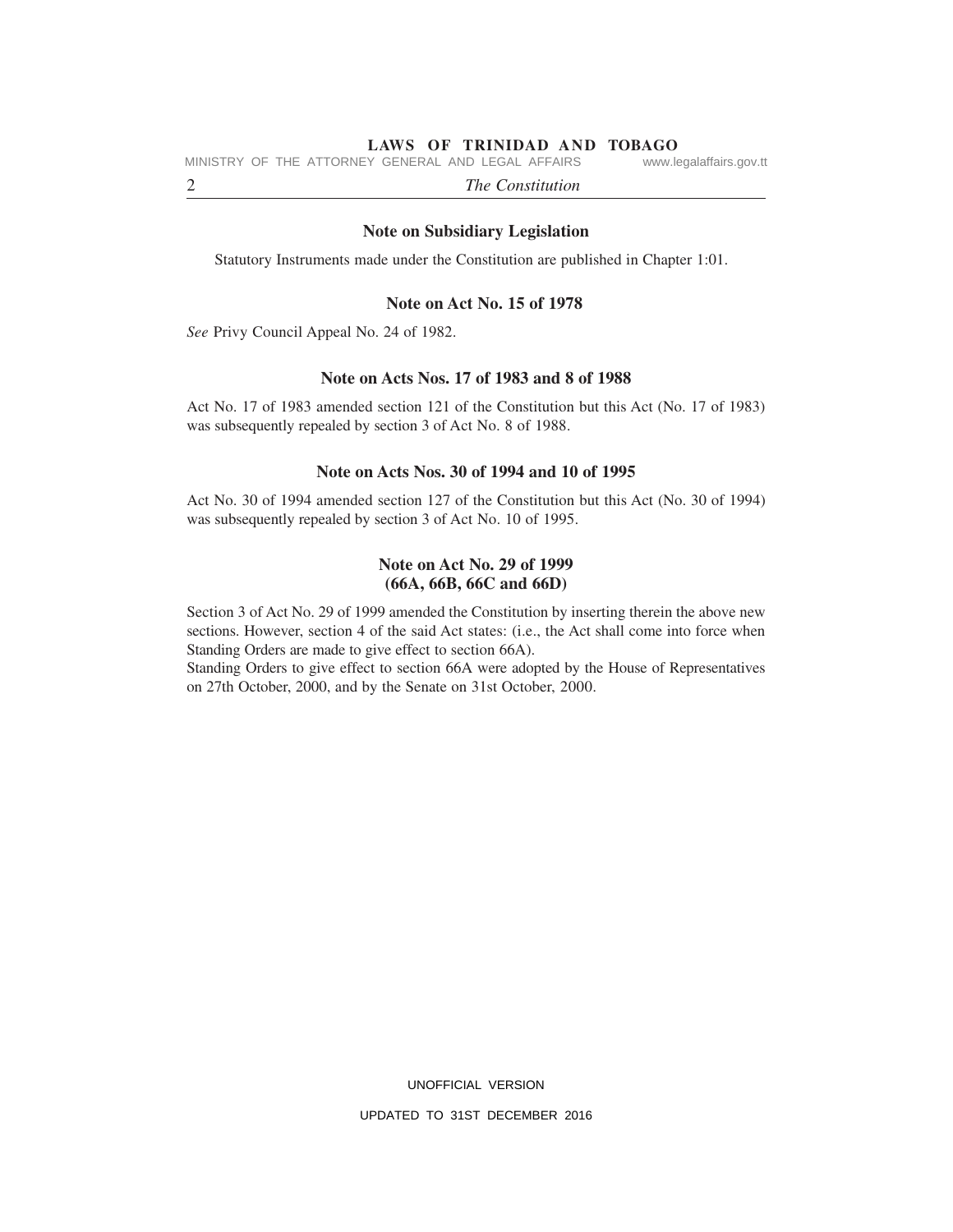MINISTRY OF THE ATTORNEY GENERAL AND LEGAL AFFAIRS www.legalaffairs.gov.tt

*The Constitution* 3

# **THE CONSTITUTION OF THE REPUBLIC OF TRINIDAD AND TOBAGO**

ARRANGEMENT OF SECTIONS

**SECTION**

## **PRELIMINARY**

- 1. The State.
- 2. The Supreme Law.
- 3. Interpretation.

#### **CHAPTER 1**

## **THE RECOGNITION AND PROTECTION OF FUNDAMENTAL HUMAN RIGHTS AND FREEDOMS**

## **PART I**

## **RIGHTS ENSHRINED**

- 4. Recognition and declaration of rights and freedoms.
- 5. Protection of rights and freedoms.

#### **PART II**

# **EXCEPTIONS FOR EXISTING LAW**

6. Savings for existing law.

#### **PART III**

# **EXCEPTIONS FOR EMERGENCIES**

- 7. Emergency powers.
- 8. Period of public emergency.
- 9. Grounds for, and initial duration of, Proclamation.
- 10. Extension of Proclamation.
- 11. Detention of persons.
- 12. Publication.

#### **PART IV**

## **EXCEPTIONS FOR CERTAIN LEGISLATION**

13. Acts inconsistent with sections 4 and 5.

UNOFFICIAL VERSION

*L.R.O.*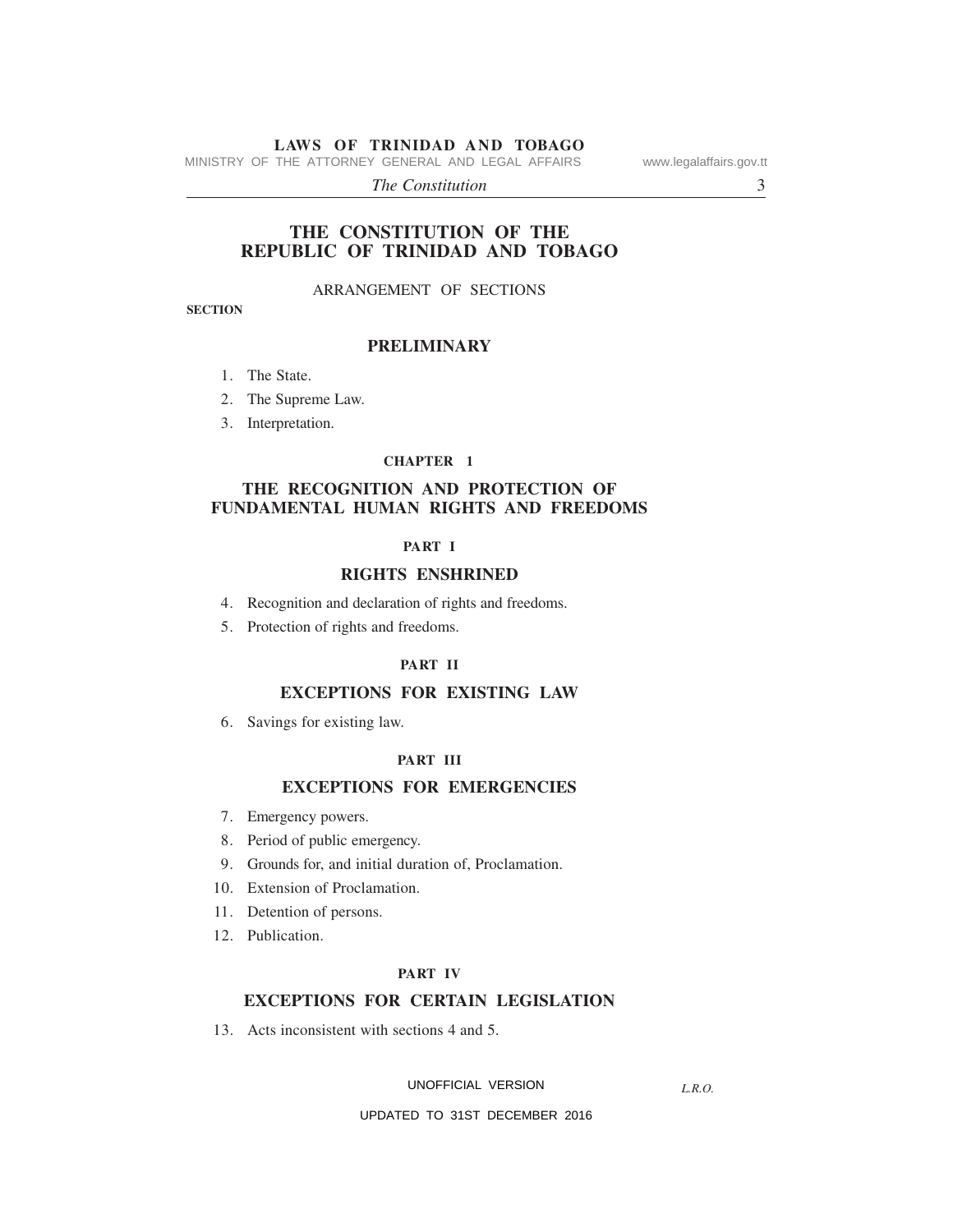MINISTRY OF THE ATTORNEY GENERAL AND LEGAL AFFAIRS www.legalaffairs.gov.tt

4 *The Constitution*

ARRANGEMENT OF SECTIONS—*Continued* **SECTION**

## **PART V**

#### **GENERAL**

14. Enforcement of the protective provisions.

#### **CHAPTER 2**

#### **CITIZENSHIP**

- 15. Continuation of citizenship of citizens under section 9 of former Constitution.
- 16. Continuation of citizenship of citizens by registration, naturalisation, etc.
- 17. Acquisition of citizenship by birth or descent. Continuation of citizenship. Retrospective citizenship.
- 18. Commonwealth citizens.
- 19. Criminal liability of Commonwealth citizens.
- 20. Powers of Parliament.
- 21. Interpretation of Chapter 2.

## **CHAPTER 3**

#### **THE PRESIDENT**

- 22. Establishment of office and election of President.
- 23. Qualifications and disqualifications for office of President.
- 24. Other conditions of office.
- 25. Transitional provision.
- 26. Holding of elections for President.
- 27. Where office vacant.
- 28. Electoral College.
- 29. Mode of elections.
- 30. Nomination of candidates.
- 31. Procedure for balloting.
- 32. Determination of questions as to elections.
- 33. Term of office.
- 34. Vacation of office.
- 35. Removal from office.
- 36. Procedure for removal from office.
- 37. Oath.
- 38. Immunities of President.

UNOFFICIAL VERSION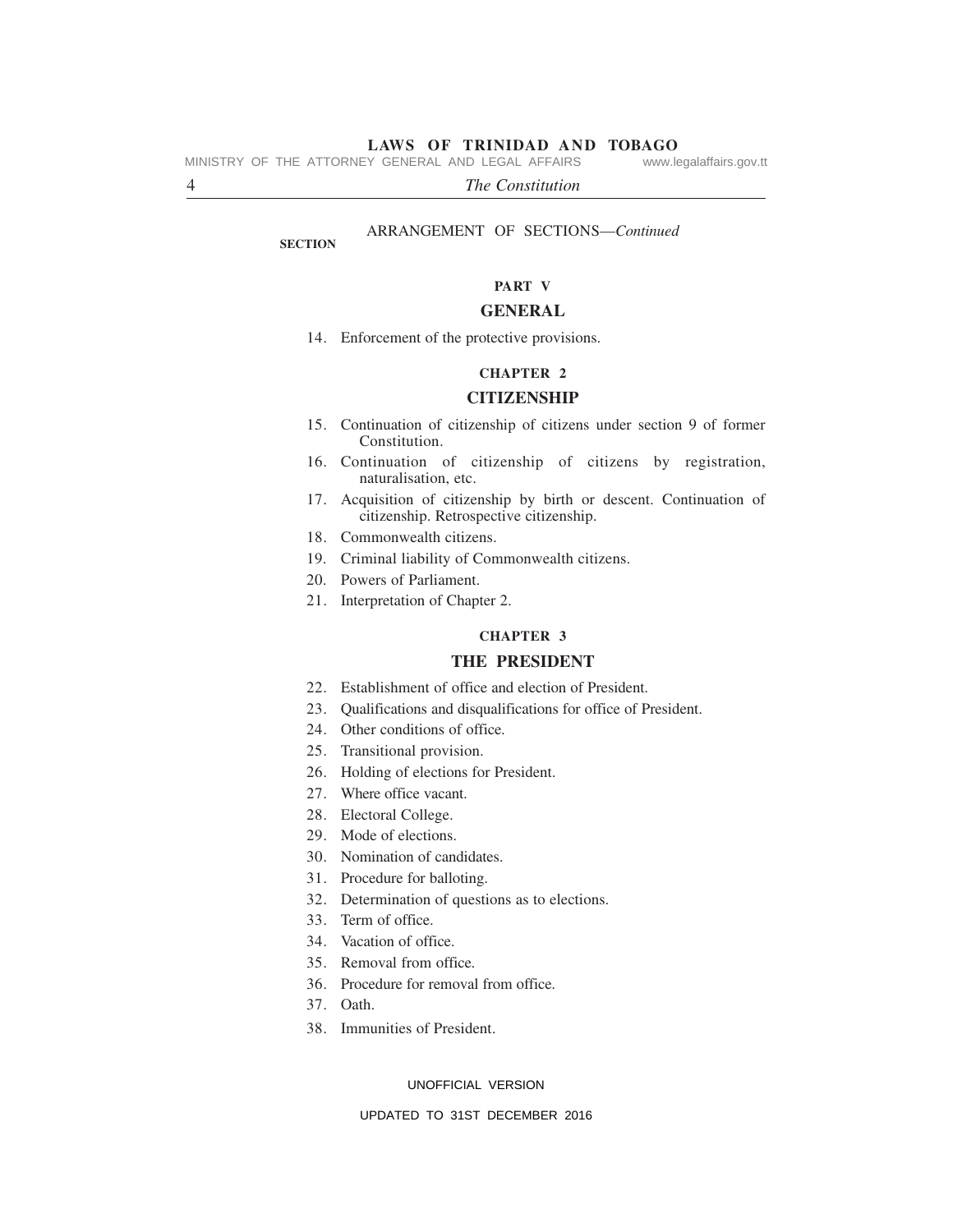MINISTRY OF THE ATTORNEY GENERAL AND LEGAL AFFAIRS www.legalaffairs.gov.tt

*The Constitution* 5

**SECTION**

# **CHAPTER 4**

# **PARLIAMENT**

#### **PART I**

## **COMPOSITION OF PARLIAMENT**

#### **ESTABLISHMENT**

39. Establishment of Parliament.

#### **THE SENATE**

- 40. Composition of Senate.
- 41. Qualifications for appointment as Senator.
- 42. Disqualifications for appointment as Senator.
- 43. Tenure of office of Senators.
- 44. Appointment of temporary Senators.
- 45. President and Vice-President of the Senate.

## **THE HOUSE OF REPRESENTATIVES**

- 46. Composition of House of Representatives.
- 47. Qualifications for election as member.
- 48. Disqualifications for election as member.
- 49. Tenure of office of members.
- 49A. Vacation of seat where member resigns or is expelled.
	- 50. Speaker and Deputy Speaker.
	- 51. Qualifications of voters.

#### **GENERAL**

52. Determination of questions as to membership.

#### **PART II**

## **POWERS, PRIVILEGES AND PROCEDURE OF PARLIAMENT**

- 53. Power to make laws.
- 54. Alteration of this Constitution.
- 55. Privileges and immunities of Parliament.

UNOFFICIAL VERSION

*L.R.O.*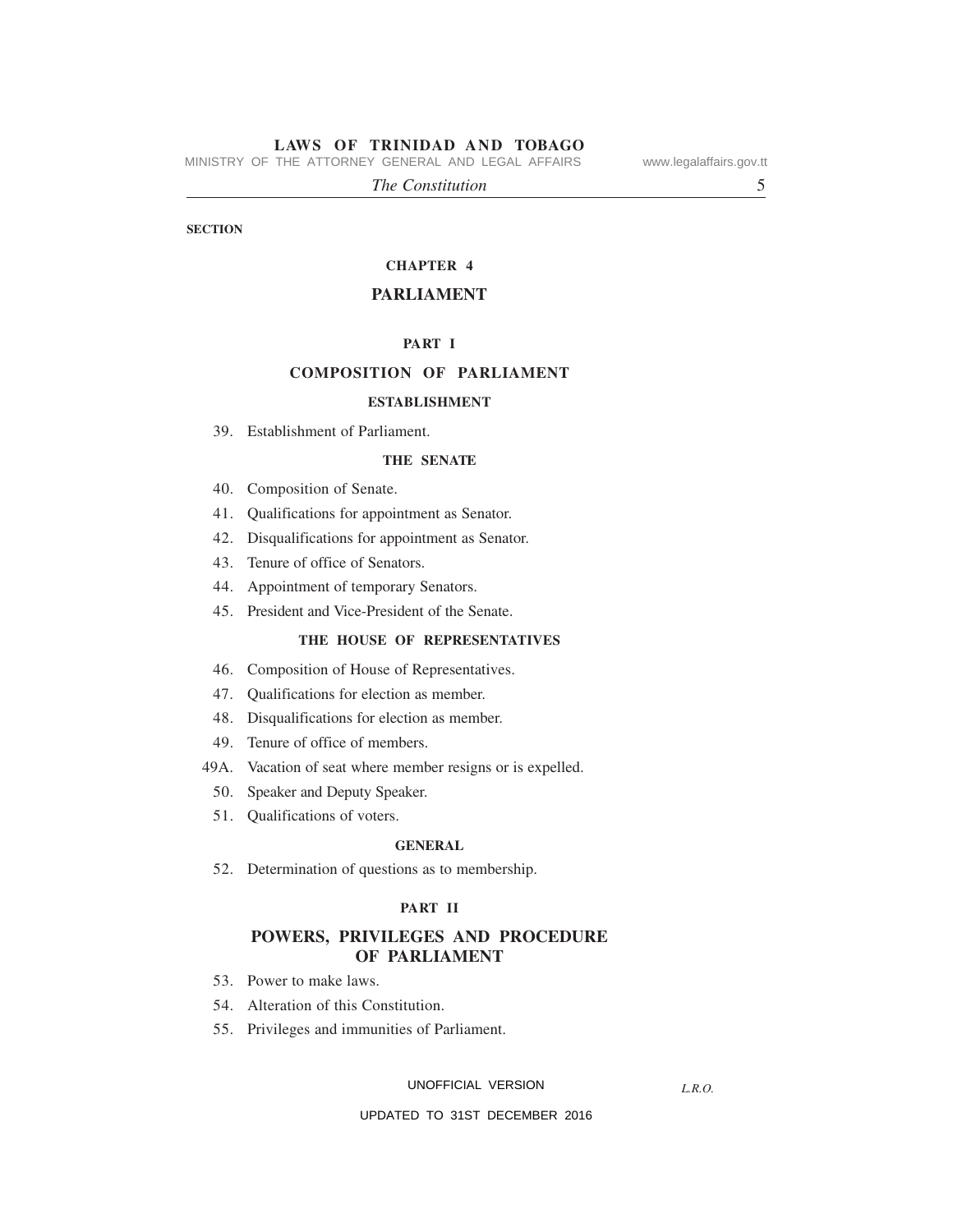MINISTRY OF THE ATTORNEY GENERAL AND LEGAL AFFAIRS www.legalaffairs.gov.tt

| 6 |                | The Constitution                                      |  |  |  |  |  |
|---|----------------|-------------------------------------------------------|--|--|--|--|--|
|   | <b>SECTION</b> | ARRANGEMENT OF SECTIONS-Continued                     |  |  |  |  |  |
|   |                | 56. Regulation of procedure in each House.            |  |  |  |  |  |
|   |                | 57. Oath of allegiance.                               |  |  |  |  |  |
|   |                | 58. Presiding in Senate and House of Representatives. |  |  |  |  |  |
|   |                | 59. Voting.                                           |  |  |  |  |  |
|   |                | 60. Quorum.                                           |  |  |  |  |  |
|   |                | 61. Mode of exercising legislative power.             |  |  |  |  |  |
|   |                | 62. Attendance of Ministers in either House.          |  |  |  |  |  |

- 63. Introduction of Bills, etc.
- 64. Restrictions on powers of Senate as to Money Bills.
- 65. Restrictions on powers of Senate as to Bills other than Money Bills.
- 66. Provisions relating to sections 63, 64 and 65.
- 66A. Appointment of certain Select or Joint Select Committees.
- 66B. Reports of Service Commissions.
- 66C. Applicability of the Judicial and Legal Service Commission.
- 66D. Report of Government Ministries, etc.

#### **PART III**

#### **SUMMONING, PROROGATION AND DISSOLUTION**

- 67. Sessions of Parliament.
- 68. Prorogation and dissolution of Parliament.
- 69. General Elections and appointment of Senators.

#### **PART IV**

#### **ELECTIONS AND BOUNDARIES COMMISSION**

- 70. Constituencies.
- 71. Elections and Boundaries Commission.
- 72. Procedure for review of constituency boundaries.

## **PART V**

#### **SYSTEM OF BALLOTING**

73. System of balloting.

#### UNOFFICIAL VERSION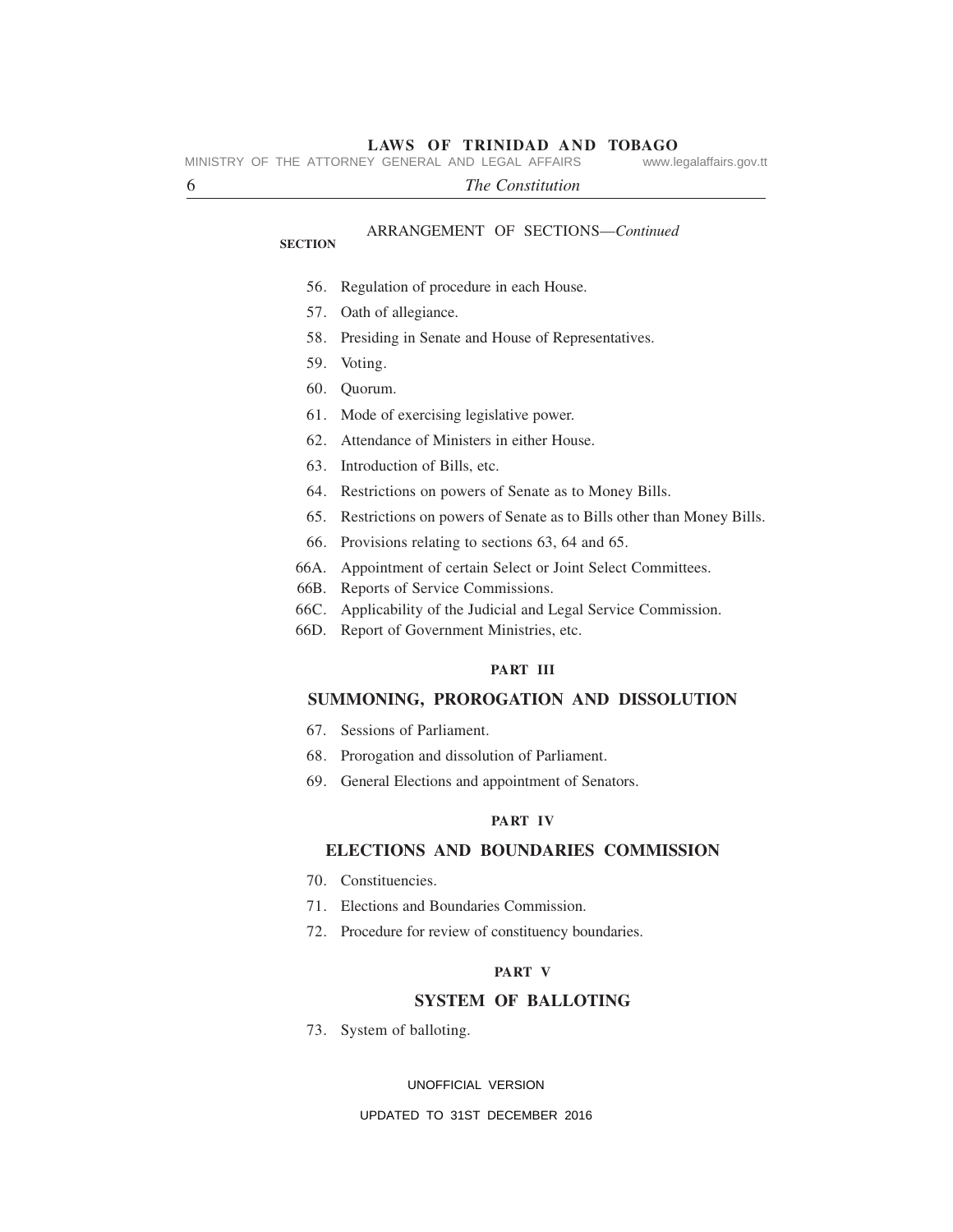MINISTRY OF THE ATTORNEY GENERAL AND LEGAL AFFAIRS www.legalaffairs.gov.tt

*The Constitution* 7

#### **SECTION**

# **CHAPTER 5**

## **EXECUTIVE POWERS**

- 74. Executive authority of Trinidad and Tobago.
- 75. The Cabinet.
- 76. Appointment of Ministers.
- 77. Tenure of office of Ministers.
- 78. Performance of functions of Prime Minister during absence, illness or suspension.
- 79. Allocation of portfolios to Ministers.
- 80. Exercise of President's functions.
- 81. President to be informed concerning matters of Government.
- 82. Parliamentary Secretaries.
- 83. Leader of the Opposition.
- 84. Oaths to be taken by Ministers, etc.
- 85. Permanent Secretaries.
- 86. Constitution of offices, etc.
- 87. Powers of pardon, etc.
- 88. Advisory Committee on Power of Pardon.
- 89. Functions of Advisory Committee.

#### **CHAPTER 6**

## **THE DIRECTOR OF PUBLIC PROSECUTIONS AND THE OMBUDSMAN**

#### **PART I**

## **DIRECTOR OF PUBLIC PROSECUTIONS**

90. Appointment, tenure and functions.

#### **PART II**

#### **OMBUDSMAN**

- 91. Appointment and conditions of office.
- 92. Appointment of staff of Ombudsman.
- 93. Functions of Ombudsman.
- 94. Restrictions on matters for investigation.

UNOFFICIAL VERSION

*L.R.O.*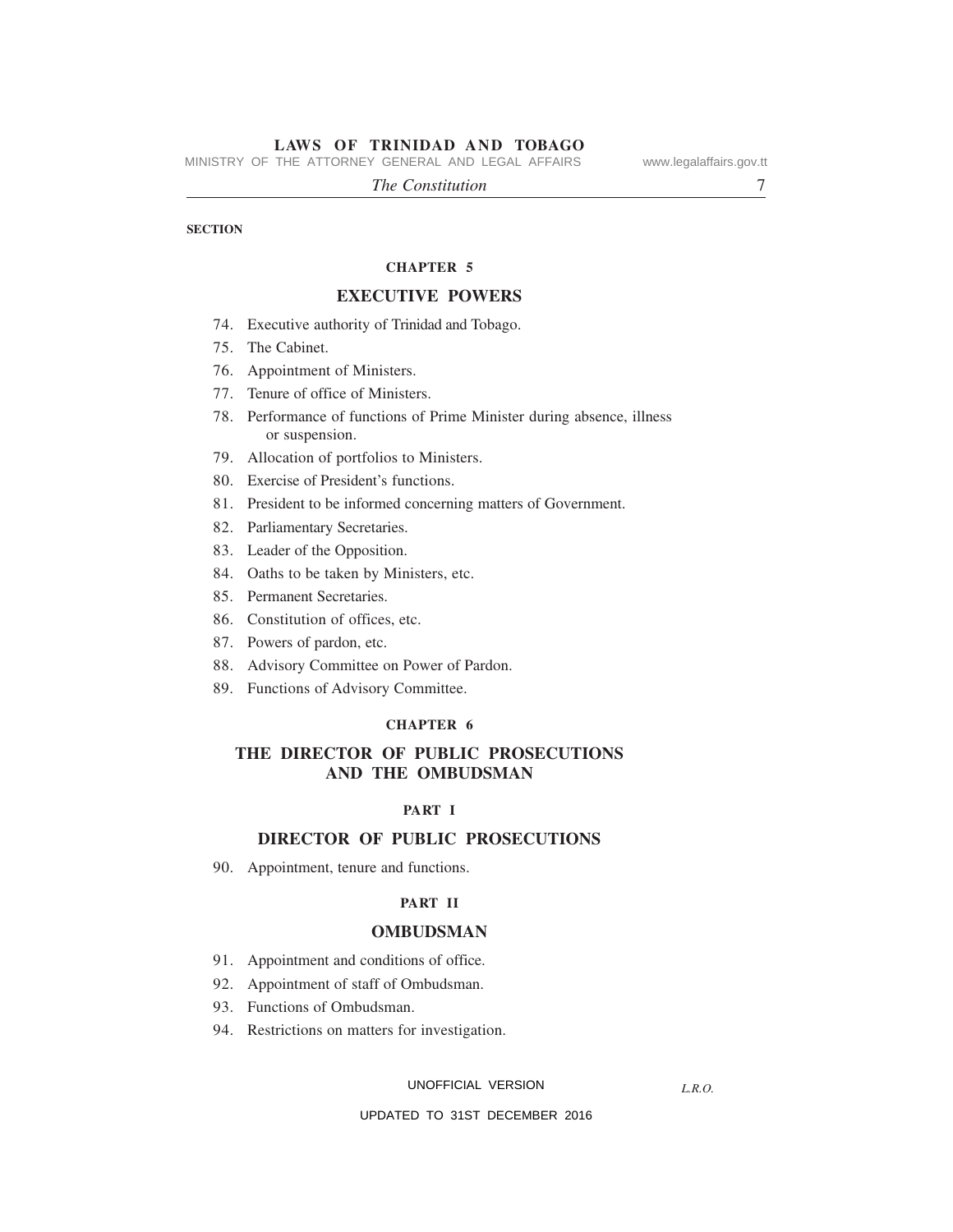MINISTRY OF THE ATTORNEY GENERAL AND LEGAL AFFAIRS www.legalaffairs.gov.tt

8 *The Constitution*

#### ARRANGEMENT OF SECTIONS—*Continued* **SECTION**

- 95. Discretion of Ombudsman.
- 96. Report on investigation.
- 97. Power to obtain evidence.
- 98. Prescribed matters concerning Ombudsman.

#### **CHAPTER 7**

#### **THE JUDICATURE**

#### **PART I**

## **THE SUPREME COURT**

- 99. Establishment of Supreme Court.
- 100. Constitution of High Court.

## **THE COURT OF APPEAL**

- 101. Constitution of Court of Appeal.
- 102. Appointment of Chief Justice.
- 103. Acting appointments as Chief Justice.

#### **APPOINTMENT OF JUDGES**

- 104. Appointment of Justices of Appeal and Puisne Judges.
- 105. Qualifications of Judges.
- 106. Tenure of office.
- 107. Oaths to be taken by Judges.
- 108. Appeals on Constitutional questions and fundamental rights, etc.

## **PART II**

## **APPEALS TO THE JUDICIAL COMMITTEE**

109. Appeals from Court of Appeal to the Judicial Committee.

#### **PART III**

## **JUDICIAL AND LEGAL SERVICE COMMISSION**

- 110. Judicial and Legal Service Commission.
- 111. Appointment of judicial officers, etc.

#### UNOFFICIAL VERSION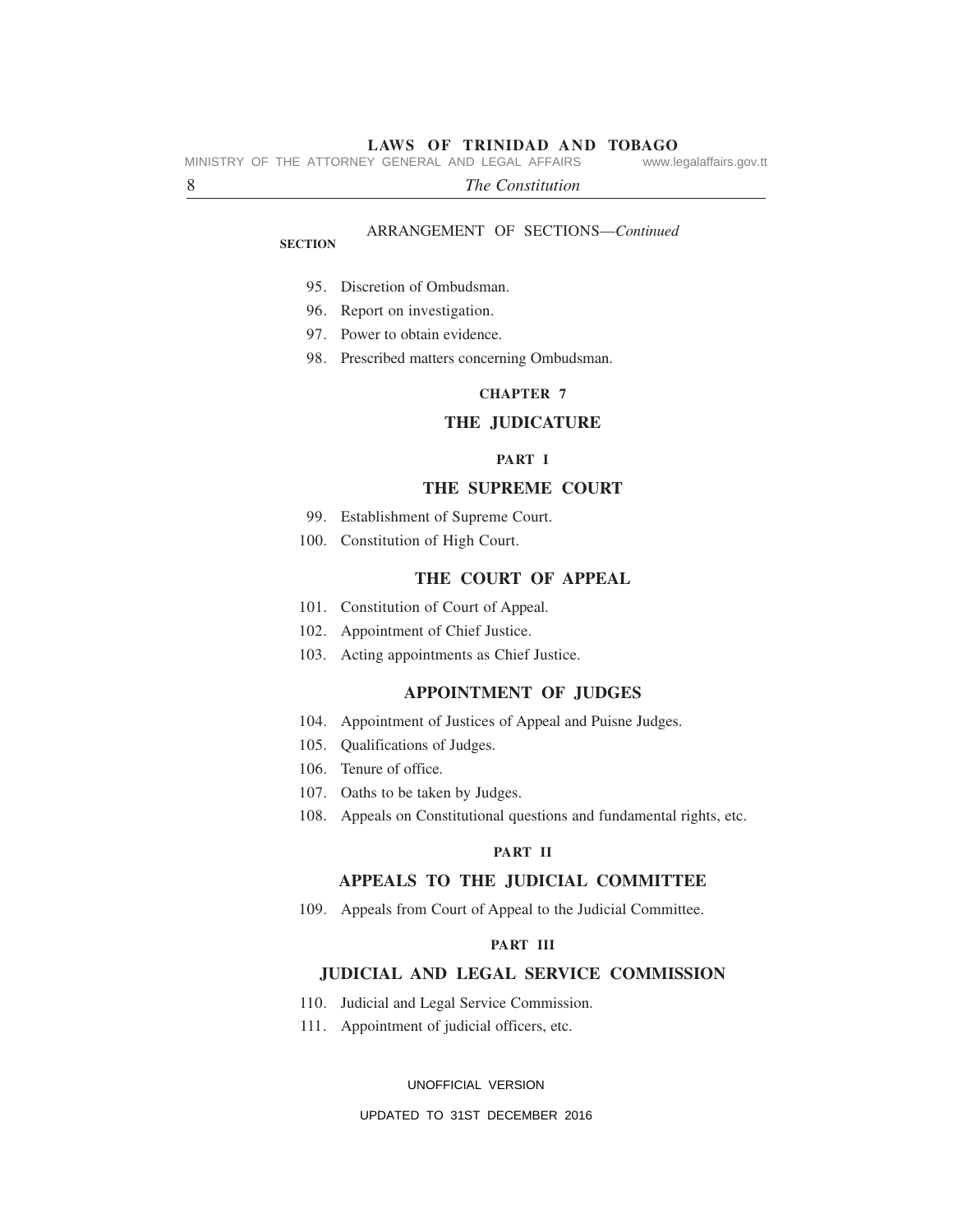MINISTRY OF THE ATTORNEY GENERAL AND LEGAL AFFAIRS www.legalaffairs.gov.tt

*The Constitution* 9

#### **SECTION**

# **CHAPTER 8**

#### **FINANCE**

- 112. Establishment of Consolidated Fund.
- 113. Authorisation of expenditure from Consolidated Fund.
- 114. Authorisation of expenditure in advance of appropriation.
- 115. Contingencies Fund.
- 116. Establishment of office and functions of Auditor General.
- 117. Appointment of Auditor General and Staff.
- 118. Public debt.
- 119. Public Accounts Committees.

#### **CHAPTER 9**

# **APPOINTMENTS TO, AND TENURE OF, OFFICES**

#### **PART I**

#### **SERVICE COMMISSIONS, ETC.**

## **PUBLIC SERVICE COMMISSION**

- 120. Public Service Commission.
- 121. Appointments, etc. of Public Officers.

#### **POLICE SERVICE COMMISSION**

- 122. Police Service Commission.
- 122A. Removal of members.
	- 123. Powers of the Police Service Commission.
- 123A. Powers of the Commissioner of Police.
- 123B. Transitional and savings.

#### **TEACHING SERVICE COMMISSION**

- 124. Teaching Service Commission.
- 125. Appointment of Teachers.

#### **GENERAL PROVISIONS ON SERVICE COMMISSIONS**

- 126. Qualifications, tenure of office, etc.
- 127. Delegation of functions.

#### UNOFFICIAL VERSION

*L.R.O.*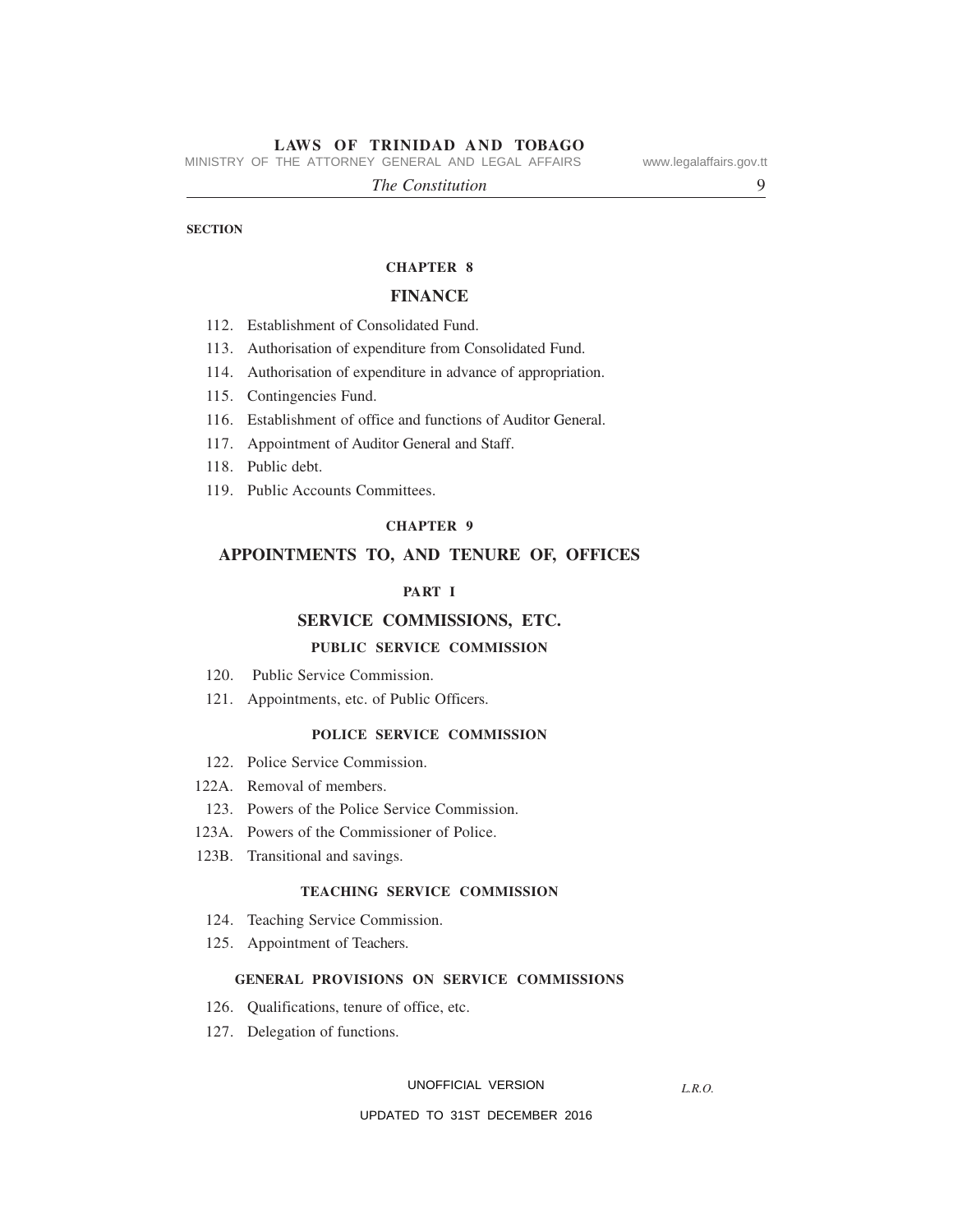MINISTRY OF THE ATTORNEY GENERAL AND LEGAL AFFAIRS www.legalaffairs.gov.tt

| 10             | <i>The Constitution</i>           |  |  |  |  |  |  |
|----------------|-----------------------------------|--|--|--|--|--|--|
| <b>SECTION</b> | ARRANGEMENT OF SECTIONS-Continued |  |  |  |  |  |  |

- 128. Consultation with other Service Commissions.
- 129. Powers and procedure of Service Commissions and protection from legal proceedings.

#### **PART II**

## **PUBLIC SERVICE APPEAL BOARD**

- 130. Constitution of Appeal Board.
- 131. Tenure of office, etc.
- 132. Appeals in disciplinary cases.

## **PENSIONS**

- 133. Protection of pension rights.
- 134. Powers of Commissions in relation to grant of pensions, etc.

## **SPECIAL OFFICES**

- 135. Appointments of principal representatives of Trinidad and Tobago.
- 136. Tenure of special offices.
- 137. Removal from office of Judge.

#### **CHAPTER 10**

# **THE INTEGRITY COMMISSION**

- 138. The Integrity Commission.
- 139. Power to make laws relating to Commission.

#### **CHAPTER 11**

## **THE SALARIES REVIEW COMMISSION**

- 140. Constitution of Commission.
- 141. Functions of Commission.

## **CHAPTER 11 A**

#### **THE TOBAGO HOUSE OF ASSEMBLY**

141A. Tobago House of Assembly.

#### UNOFFICIAL VERSION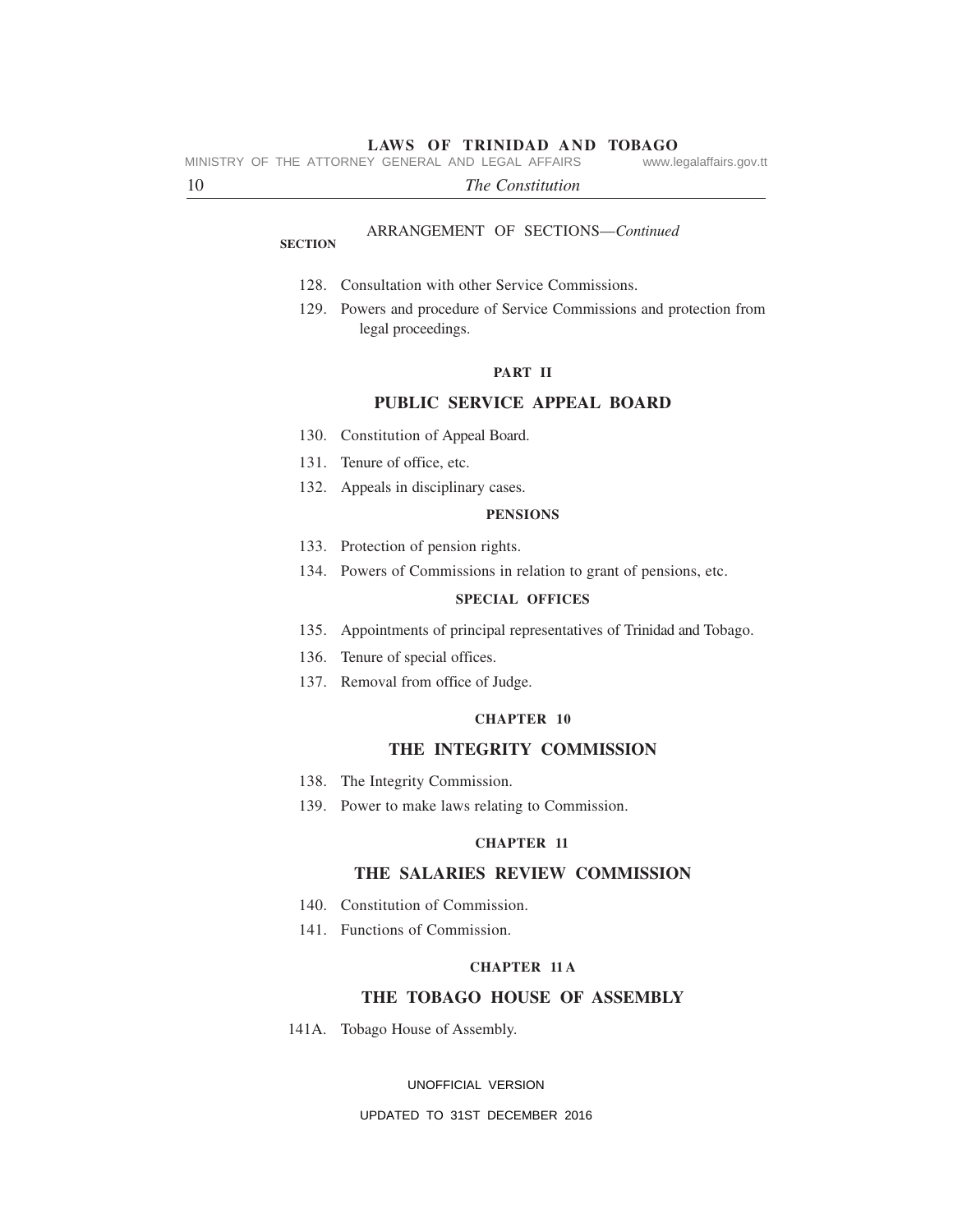MINISTRY OF THE ATTORNEY GENERAL AND LEGAL AFFAIRS www.legalaffairs.gov.tt

*The Constitution* 11

- 141B. Powers of the Assembly.
- 141C. Executive Council.
- 141D. Fund.

## **CHAPTER 12**

#### **MISCELLANEOUS AND GENERAL**

- 142. Resignations.
- 143. Reappointments, etc.

**FIRST SCHEDULE—**Forms of Oath (or Affirmation) of Office and of Secrecy.

**SECOND SCHEDULE—**Boundaries of Constituencies.

**THIRD SCHEDULE—**Matters not subject to investigation.

UNOFFICIAL VERSION

*L.R.O.*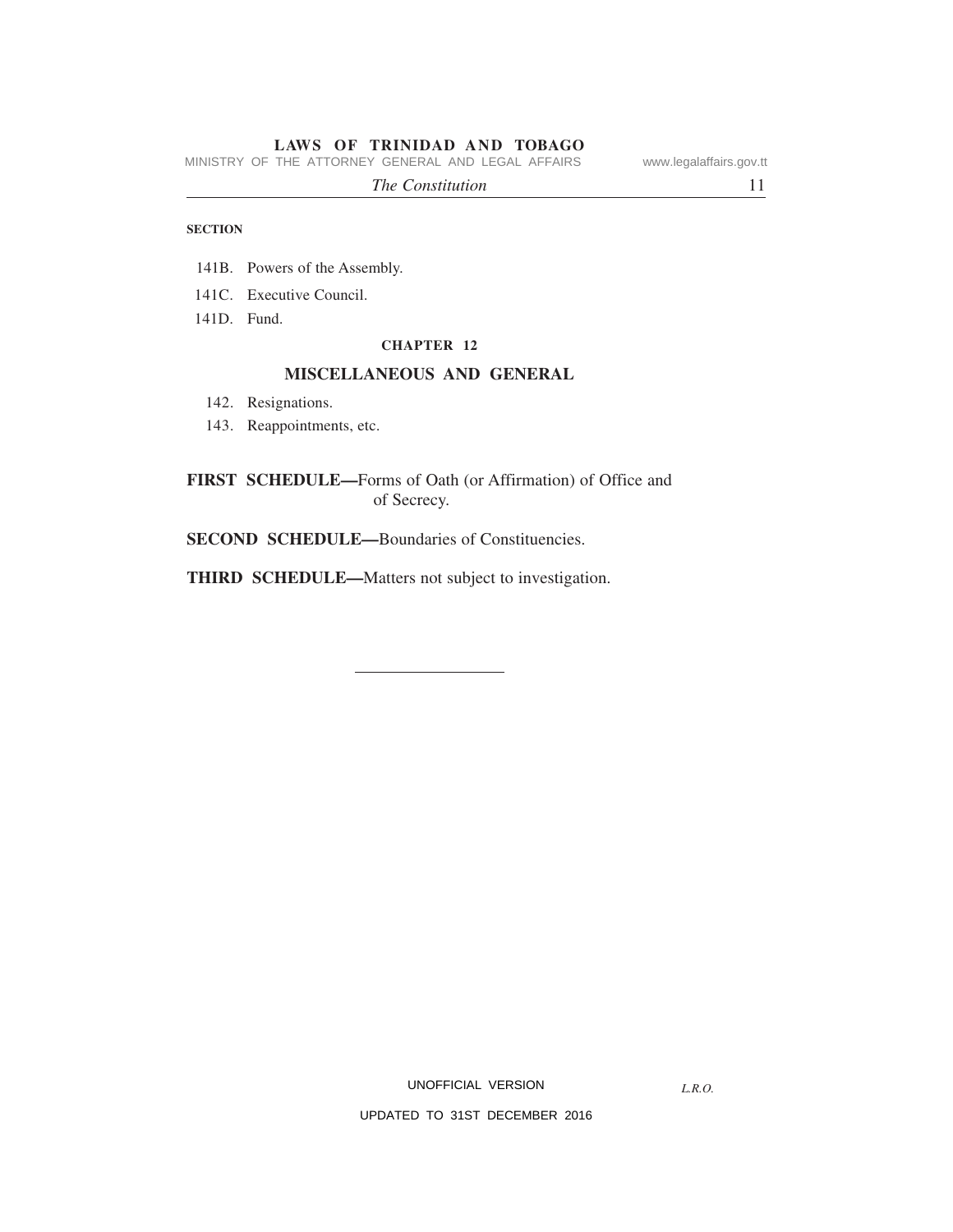# **LAWS OF TRINIDAD AND TOBAGO**<br>IY GENERAL AND LEGAL AFFAIRS www.legalaffairs.gov.tt

MINISTRY OF THE ATTORNEY GENERAL AND LEGAL AFFAIRS

4 of 1976. Schedule.

12 *The Constitution*

# **THE CONSTITUTION OF THE REPUBLIC OF TRINIDAD AND TOBAGO**

Commencement. 116/1976.

[1ST AUGUST 1976]

Whereas the People of Trinidad and Tobago—

- *(a)* have affirmed that the Nation of Trinidad and Tobago is founded upon principles that acknowledge the supremacy of God, faith in fundamental human rights and freedoms, the position of the family in a society of free men and free institutions, the dignity of the human person and the equal and inalienable rights with which all members of the human family are endowed by their Creator;
- *(b)* respect the principles of social justice and therefore believe that the operation of the economic system should result in the material resources of the community being so distributed as to subserve the common good, that there should be adequate means of livelihood for all, that labour should not be exploited or forced by economic necessity to operate in inhumane conditions but that there should be opportunity for advancement on the basis of recognition of merit, ability and integrity;
- *(c)* have asserted their belief in a democratic society in which all persons may, to the extent of their capacity, play some part in the institutions of the national life and thus develop and maintain due respect for lawfully constituted authority;
- *(d)* recognise that men and institutions remain free only when freedom is founded upon respect for moral and spiritual values and the rule of law;
- *(e)* desire that their Constitution should enshrine the above-mentioned principles and beliefs and make provision for ensuring the protection in

UNOFFICIAL VERSION UPDATED TO 31ST DECEMBER 2016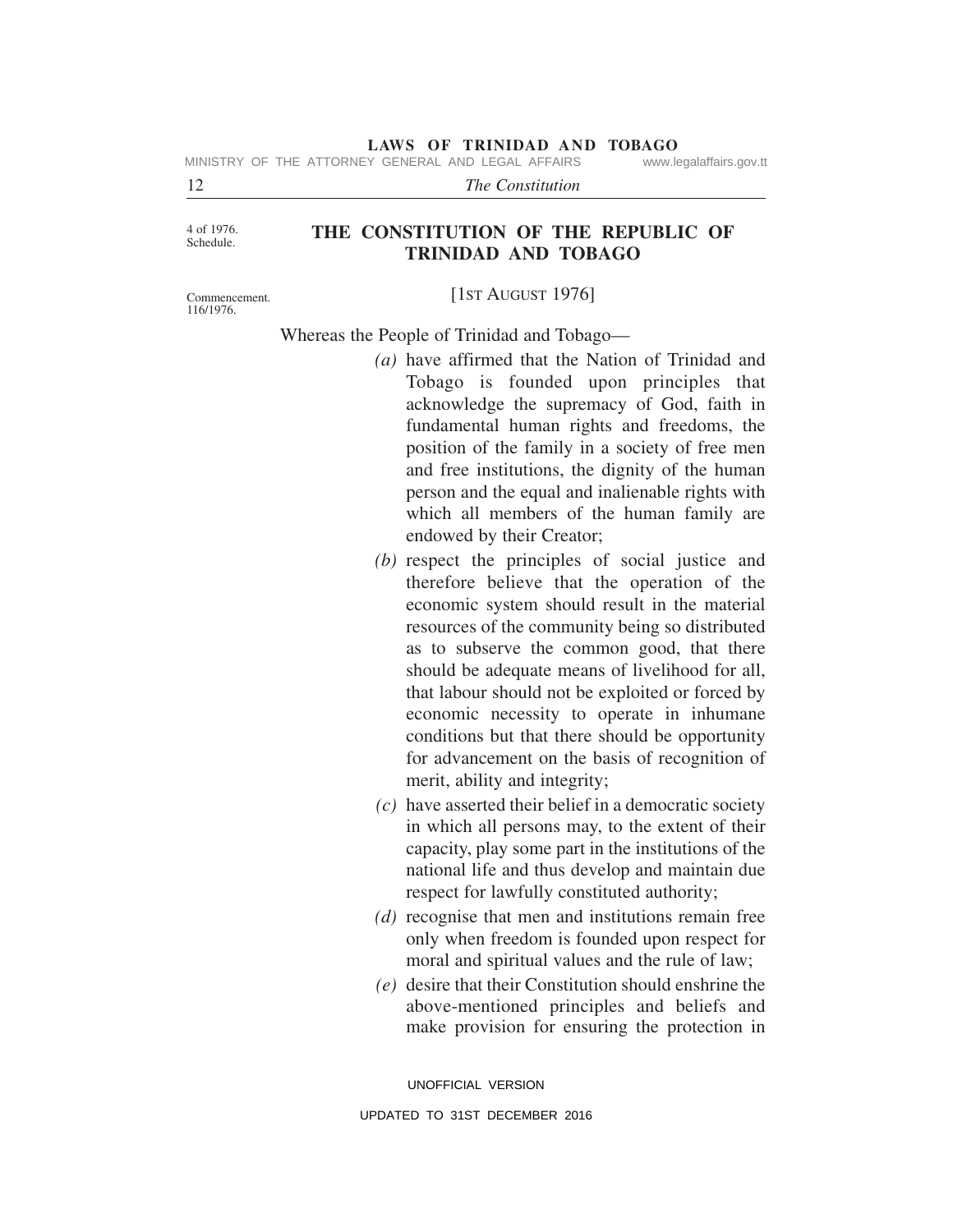MINISTRY OF THE ATTORNEY GENERAL AND LEGAL AFFAIRS www.legalaffairs.gov.tt

*The Constitution* 13

Trinidad and Tobago of fundamental human rights and freedoms.

Now, therefore the following provisions shall have effect as the Constitution of the Republic of Trinidad and Tobago:

## **PRELIMINARY**

1. (1) The Republic of Trinidad and Tobago shall be a The State. sovereign democratic State.

shelf" here having the same meaning as in the Territorial Sea Act Ch. 1:51. and the Continental Shelf Act, respectively), together with such Ch. 1:52. (2) Trinidad and Tobago shall comprise the Island of Trinidad, the Island of Tobago and any territories that immediately before the 31st day of August 1962 were dependencies of Trinidad and Tobago, including the seabed and subsoil situated beneath the territorial sea and the continental shelf of Trinidad and Tobago ("territorial sea" and "continental other areas as may be declared by Act to form part of the territory of Trinidad and Tobago.

2. This Constitution is the supreme law of Trinidad and The Supreme Law. Tobago, and any other law that is inconsistent with this Constitution is void to the extent of the inconsistency.

**3.** (1) In this Constitution—

Interpretation. [8 of 1988].

*L.R.O.* 

- "the Cabinet" means the Cabinet constituted under this Constitution:
- "the Commonwealth" means Trinidad and Tobago, any country to which section 18 applies and any dependency of any such country;
- "Court" means any Court of law in Trinidad and Tobago other than a Court Martial and shall be construed as including the Judicial Committee;
- "financial year" means any period of twelve months beginning on the first day of January in any year or such other date as may be prescribed;
- "general election" means a general election of members to serve in the House of Representatives;

#### UNOFFICIAL VERSION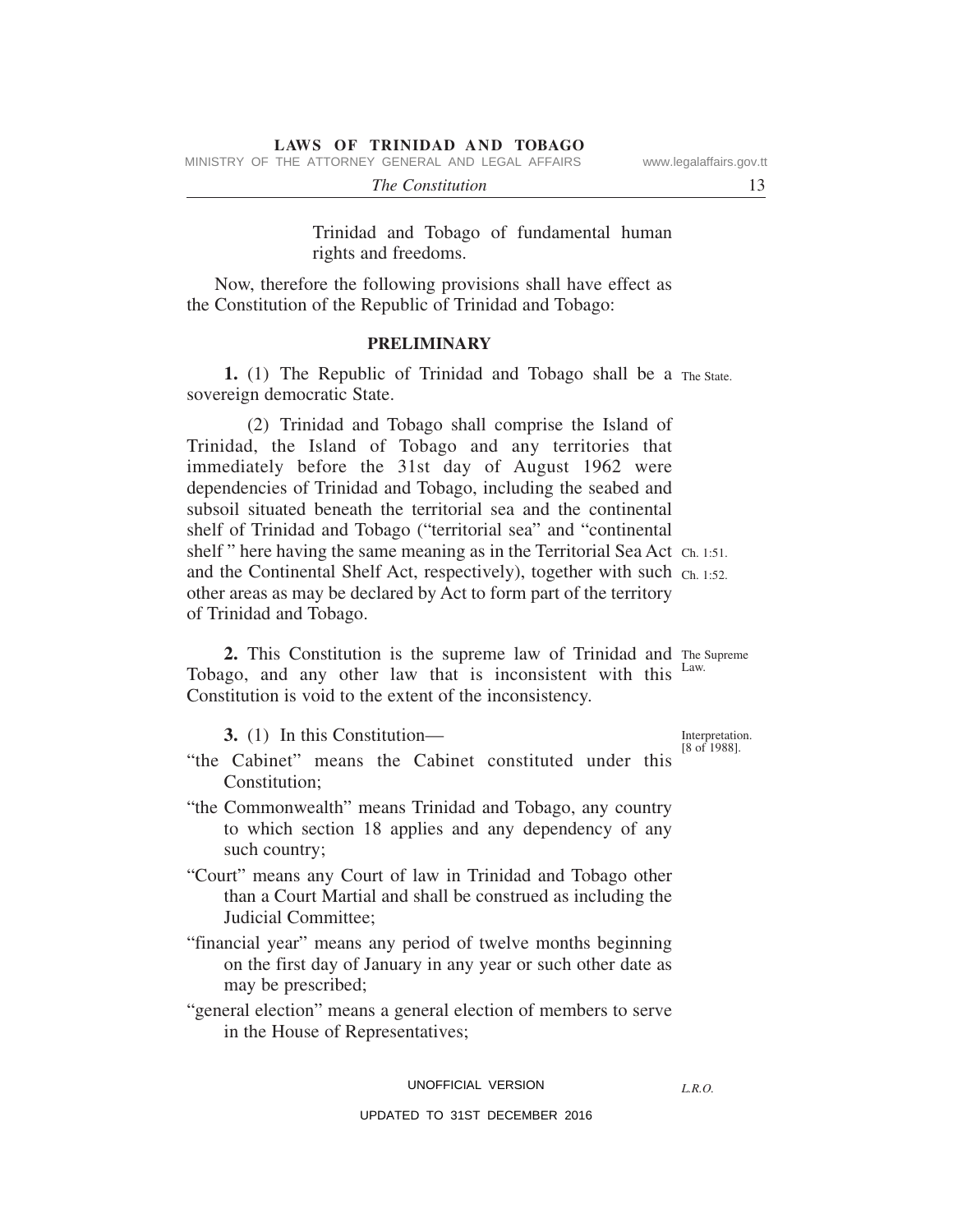MINISTRY OF THE ATTORNEY GENERAL AND LEGAL AFFAIRS www.legalaffairs.gov.tt

| 14                      | The Constitution                                                                                                                                                                                                                                                          |  |  |  |  |
|-------------------------|---------------------------------------------------------------------------------------------------------------------------------------------------------------------------------------------------------------------------------------------------------------------------|--|--|--|--|
|                         | "House" means either the House of Representatives or the Senate<br>as the context may require;                                                                                                                                                                            |  |  |  |  |
|                         | "Judge" includes the Chief Justice, a Judge of Appeal and a<br>Puisne Judge;                                                                                                                                                                                              |  |  |  |  |
| 3 & 4 Will. 4<br>c. 41. | "Judicial Committee" means the Judicial Committee of the Privy<br>Council established by the Judicial Committee Act 1833 of<br>the United Kingdom as from time to time amended by any<br>Act of Parliament of the United Kingdom;                                         |  |  |  |  |
|                         | "law" includes any enactment, and any Act or statutory<br>instrument of the United Kingdom that before the<br>commencement of this Constitution had effect as part of the<br>law of Trinidad and Tobago, having the force of law and any<br>unwritten rule of law;        |  |  |  |  |
|                         | "oath" includes affirmation;                                                                                                                                                                                                                                              |  |  |  |  |
| First Schedule.         | "oath of allegiance" means the oath of allegiance set out in the<br>First Schedule or such other oath as may be prescribed;                                                                                                                                               |  |  |  |  |
|                         | "Parliament" means the Parliament of Trinidad and Tobago;                                                                                                                                                                                                                 |  |  |  |  |
|                         | "parliamentary election" means an election of a member or<br>members to serve in the House of Representatives;                                                                                                                                                            |  |  |  |  |
|                         | "prescribed" means prescribed by or under an Act of Parliament;                                                                                                                                                                                                           |  |  |  |  |
|                         | "public office" means an office of emolument in the<br>public service;                                                                                                                                                                                                    |  |  |  |  |
|                         | "public officer" means the holder of any public office and<br>includes any person appointed to act in any such office;                                                                                                                                                    |  |  |  |  |
| Ch. 25:03.              | "public service" means, subject to the provisions of<br>subsections $(4)$ and $(5)$ , the service of the Government of<br>Trinidad and Tobago or of the Tobago House of Assembly<br>established by section 3 of the Tobago House of Assembly<br>Act, in a civil capacity; |  |  |  |  |
|                         | "Service Commission" means the Judicial and Legal Service<br>Commission, the Public Service Commission, the Police<br>Service Commission or the Teaching Service Commission;                                                                                              |  |  |  |  |
|                         | "session" means, in relation to a House, the sittings of that House<br>commencing when it first meets after this Constitution                                                                                                                                             |  |  |  |  |

UNOFFICIAL VERSION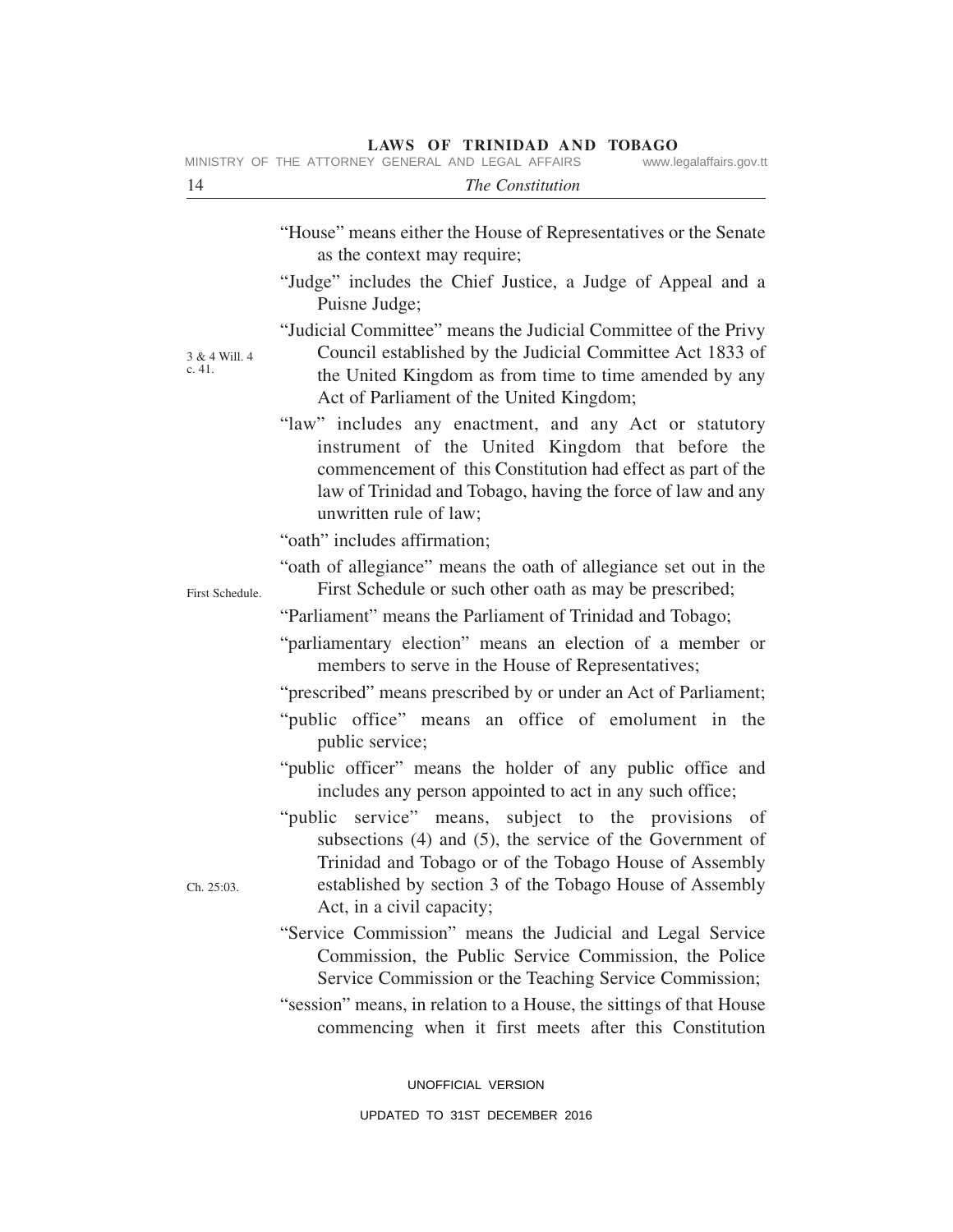MINISTRY OF THE ATTORNEY GENERAL AND LEGAL AFFAIRS www.legalaffairs.gov.tt

*The Constitution* 15

comes into force or after the prorogation or dissolution of Parliament at any time, and terminating when Parliament is prorogued or is dissolved without having been prorogued;

- "sitting" means, in relation to a House, a period during which that House is sitting continuously without adjournment, and includes any period during which the House is in committee;
- expression in the Trinidad and Tobago Independence 10 & 11 Eliz. 2 c. 54. "Trinidad and Tobago" has the meaning attributed to that Act 1962;
- Constitution set out in the Second Schedule to the Trinidad 1962 No. 1875 (U.K.). "the former Constitution" means the Trinidad and Tobago and Tobago (Constitution) Order in Council 1962.
	- (2) In this Constitution—
		- *(a)* a reference to an appointment to any office shall be construed as including a reference to the appointment of a person to act in or perform the functions of that office at any time when the office is vacant or the holder thereof is unable (whether by reason of absence or infirmity of mind or body or any other cause) to perform the functions of that office; and
		- *(b)* a reference to the holder of an office by the term designating his office shall be construed as including a reference to any person for the time being lawfully acting in or performing the functions of that office.

(3) Where by this Constitution any person is directed, or power is conferred on any person or authority, to appoint a person to perform the functions of an office if the holder thereof is unable to perform those functions, the validity of any performance of those functions by the person so directed or of any appointment made in exercise of that power shall not be called in question in any Court on the ground that the holder of the office is not unable to perform the functions of the office.

*L.R.O.*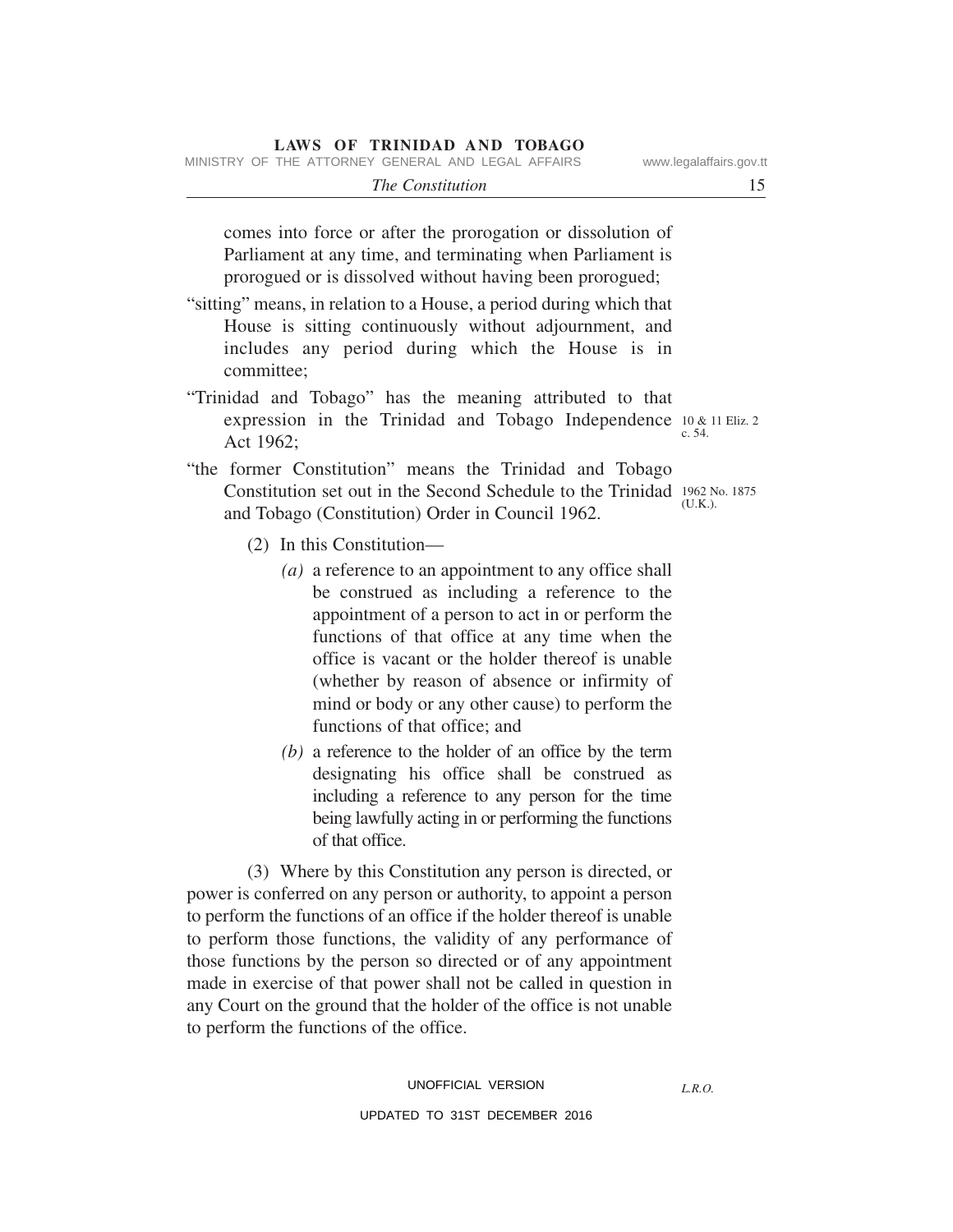MINISTRY OF THE ATTORNEY GENERAL AND LEGAL AFFAIRS www.legalaffairs.gov.tt

#### 16 *The Constitution*

(4) For the purposes of this Constitution a person shall not be considered to hold an office in the public service by reason only that—

- *(a)* he is in receipt of a pension or other like allowance in respect of public service;
- *(b)* he holds the office of—
	- (i) President;
	- (ii) Speaker, President of the Senate, Deputy Speaker or Vice-President of the Senate, Minister, Parliamentary Secretary, member or temporary member of the Senate or member of the House of Representatives;
	- (iii) Ombudsman or member of the Integrity Commission or member of any other Commission established by this Constitution;
	- (iv) Judge or member of a Superior Court of Record or any special judicial tribunal established by Act of Parliament or member of the Public Service Appeal Board;
	- (v) member of any board, commission, committee or similar body, whether incorporated or not, established by any enactment;
	- (vi) member of the personal staff of the President;
- *(c)* he is—
	- (i) a consultant or adviser appointed for specific purposes; or
	- (ii) a person appointed on contract for a period not exceeding five years.

(5) Where Parliament so provides, a person shall not be considered for the purposes of this Constitution or any part of this Constitution to hold office in the public service by reason only that he is the holder of a special office established by or under an Act.

#### UNOFFICIAL VERSION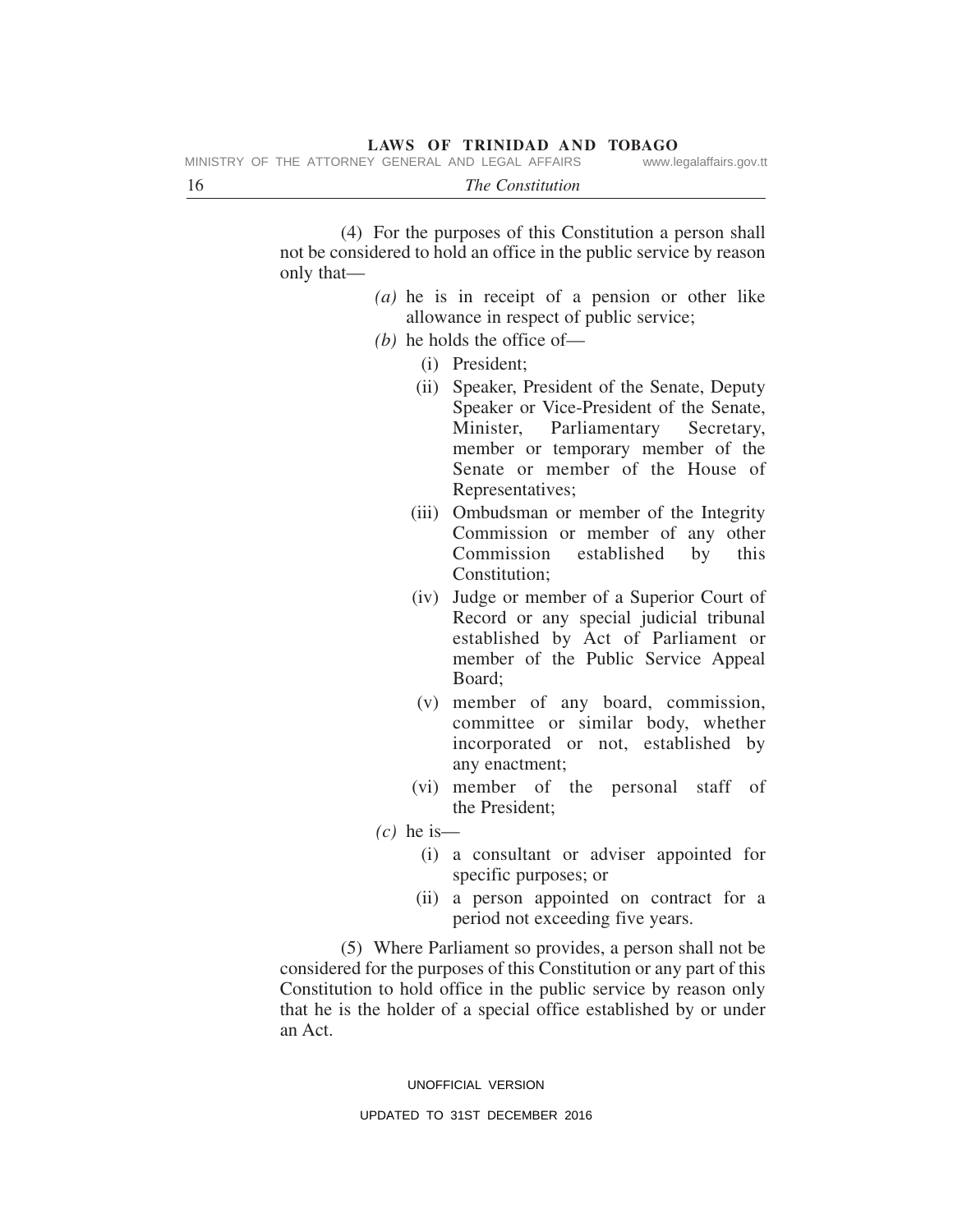MINISTRY OF THE ATTORNEY GENERAL AND LEGAL AFFAIRS www.legalaffairs.gov.tt

*The Constitution* 17

(6) References in this Constitution to the power to remove a public officer from his office shall be construed as including references to any power conferred by any law to require or permit that officer to retire from the public service.

(7) Any power conferred by any law to permit a person to retire from the public service shall, in the case of any public officer who may be removed from office by some person or authority other than a Commission established by this Constitution, vest in the Public Service Commission.

(8) Nothing in subsection (6) shall be construed as conferring on any person or authority power to require a Judge or the Auditor General to retire from the public service.

(9) Where any power is conferred by this Constitution to make any Proclamation, Order, Rules or Regulations or to give any directions, the power shall be construed as including a power exercisable in like manner to amend or revoke any such Proclamation, Order, Rules, Regulations or directions.

## **CHAPTER 1**

# **THE RECOGNITION AND PROTECTION OF FUNDAMENTAL HUMAN RIGHTS AND FREEDOMS**

## **PART I**

#### **RIGHTS ENSHRINED**

4. It is hereby recognised and declared that in Trinidad and Recognition Tobago there have existed and shall continue to exist, without of rights and discrimination by reason of race, origin, colour, religion or sex, the following fundamental human rights and freedoms, namely:

- and declaration freedoms.
- *(a)* the right of the individual to life, liberty, security of the person and enjoyment of property and the right not to be deprived thereof except by due process of law;
- *(b)* the right of the individual to equality before the law and the protection of the law;

UNOFFICIAL VERSION UPDATED TO 31ST DECEMBER 2016

*L.R.O.*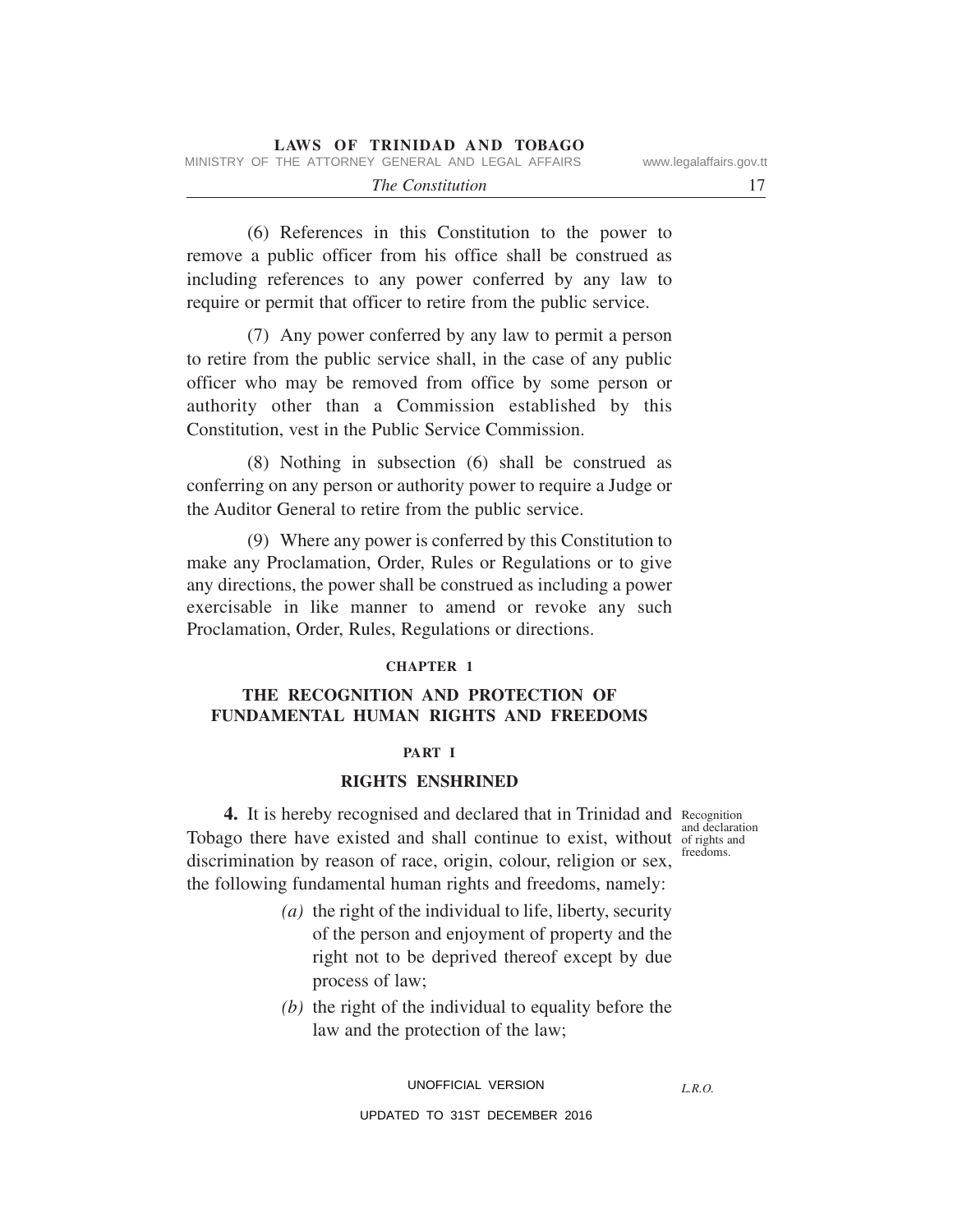| 18                                       | The Constitution                                                                                                                                                                                                                                                             |
|------------------------------------------|------------------------------------------------------------------------------------------------------------------------------------------------------------------------------------------------------------------------------------------------------------------------------|
|                                          | $(c)$ the right of the individual to respect for his<br>private and family life;                                                                                                                                                                                             |
|                                          | (d) the right of the individual to equality of<br>treatment from any public authority in the<br>exercise of any functions;                                                                                                                                                   |
|                                          | (e) the right to join political parties and to express<br>political views;                                                                                                                                                                                                   |
|                                          | (f) the right of a parent or guardian to provide a<br>school of his own choice for the education of his<br>child or ward;                                                                                                                                                    |
|                                          | $(g)$ freedom of movement;                                                                                                                                                                                                                                                   |
|                                          | $(h)$ freedom of conscience and religious belief and<br>observance;                                                                                                                                                                                                          |
|                                          | ( <i>i</i> ) freedom of thought and expression;                                                                                                                                                                                                                              |
|                                          | ( <i>i</i> ) freedom of association and assembly; and                                                                                                                                                                                                                        |
|                                          | $(k)$ freedom of the press.                                                                                                                                                                                                                                                  |
| Protection of<br>rights and<br>freedoms. | <b>5.</b> (1) Except as is otherwise expressly provided in this<br>Chapter and in section 54, no law may abrogate, abridge or infringe<br>or authorise the abrogation, abridgment or infringement of any of<br>the rights and freedoms hereinbefore recognised and declared. |
|                                          | (2) Without prejudice to subsection (1), but subject to<br>this Chapter and to section 54, Parliament may not-                                                                                                                                                               |
|                                          | (a) authorise or effect the arbitrary detention,<br>imprisonment or exile of any person;                                                                                                                                                                                     |
|                                          | $(b)$ impose or authorise the imposition of cruel and<br>unusual treatment or punishment;                                                                                                                                                                                    |

- *(c)* deprive a person who has been arrested or detained—
	- (i) of the right to be informed promptly and with sufficient particularity of the reason for his arrest or detention;
	- (ii) of the right to retain and instruct without delay a legal adviser of his own choice and to hold communication with him;

UNOFFICIAL VERSION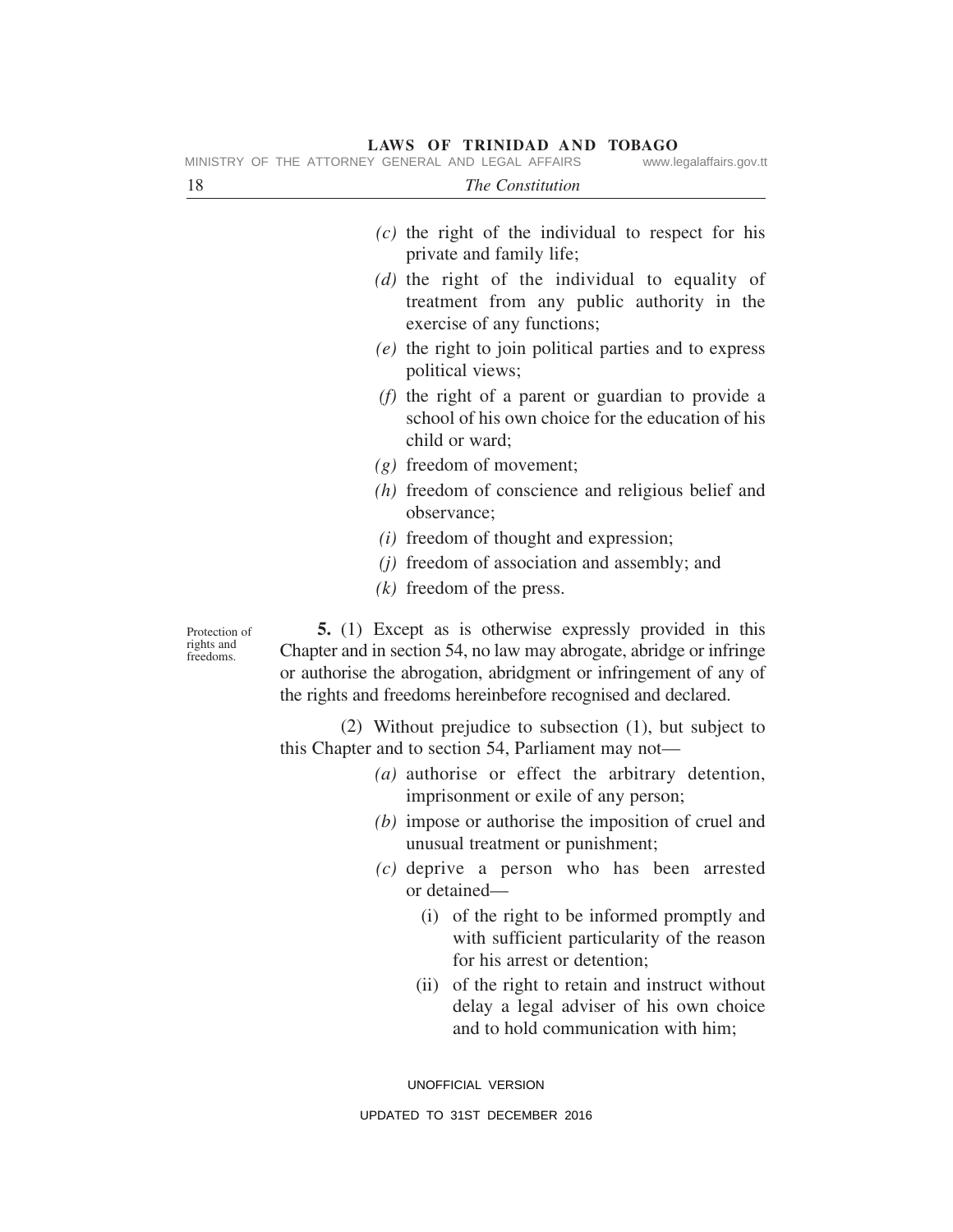| The Constitution                                                                                                                                                                                                                                                                                                                                                                                                                     | 19 |
|--------------------------------------------------------------------------------------------------------------------------------------------------------------------------------------------------------------------------------------------------------------------------------------------------------------------------------------------------------------------------------------------------------------------------------------|----|
| (iii) of the right to be brought promptly before<br>an appropriate judicial authority;<br>(iv) of the remedy by way of <i>habeas corpus</i><br>for the determination of the validity of his<br>detention and for his release if the<br>detention is not lawful;                                                                                                                                                                      |    |
| (d) authorise a Court, tribunal, commission, board or<br>other authority to compel a person to give<br>evidence unless he is afforded protection against<br>self-incrimination and, where necessary to ensure<br>such protection, the right to legal representation;<br>$(e)$ deprive a person of the right to a fair hearing in<br>accordance with the principles of fundamental<br>justice for the determination of his rights and |    |
| obligations;<br>(f) deprive a person charged with a criminal<br>offence of the right-<br>to be presumed innocent until proved<br>(i)<br>guilty according to law, but this shall not<br>invalidate a law by reason only that the<br>law imposes on any such person the<br>burden of proving particular facts;                                                                                                                         |    |
| to a fair and public hearing by an<br>(ii)<br>independent and impartial tribunal; or<br>(iii) to reasonable bail without just cause;<br>deprive a person of the right to the assistance of<br>(g)<br>an interpreter in any proceedings in which he is<br>involved or in which he is a party or a witness,<br>before a Court, commission, board or other<br>tribunal, if he does not understand or speak<br>English; or               |    |
| $(h)$ deprive a person of the right to such procedural<br>provisions as are necessary for the purpose of<br>giving effect and protection to the aforesaid<br>rights and freedoms.                                                                                                                                                                                                                                                    |    |

*L.R.O.*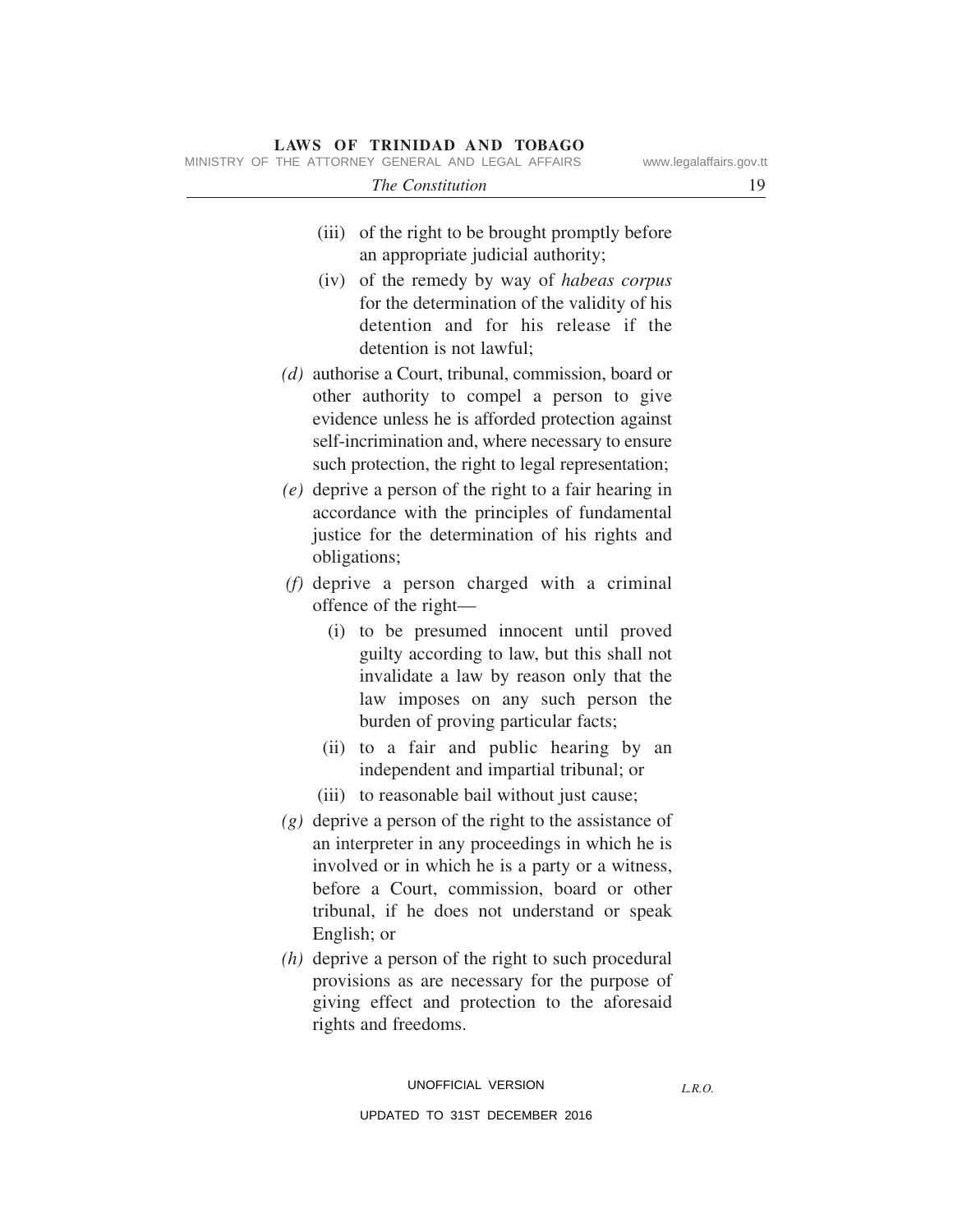MINISTRY OF THE ATTORNEY GENERAL AND LEGAL AFFAIRS www.legalaffairs.gov.tt

20 *The Constitution*

# **PART II**

## **EXCEPTIONS FOR EXISTING LAW**

Savings for existing law.

- **6.** (1) Nothing in sections 4 and 5 shall invalidate—
	- *(a)* an existing law;
	- *(b)* an enactment that repeals and re-enacts an existing law without alteration; or
	- *(c)* an enactment that alters an existing law but does not derogate from any fundamental right guaranteed by this Chapter in a manner in which or to an extent to which the existing law did not previously derogate from that right.

(2) Where an enactment repeals and re-enacts with modifications an existing law and is held to derogate from any fundamental right guaranteed by this Chapter in a manner in which or to an extent to which the existing law did not previously derogate from that right then, subject to sections 13 and 54, the provisions of the existing law shall be substituted for such of the provisions of the enactment as are held to derogate from the fundamental right in a manner in which or to an extent to which the existing law did not previously derogate from that right.

(3) In this section—

- "alters" in relation to an existing law, includes repealing that law and re-enacting it with modifications or making different provisions in place of it or modifying it;
- "existing law" means a law that had effect as part of the law of Trinidad and Tobago immediately before the commencement of this Constitution, and includes any enactment referred to in subsection (1);

"right" includes freedom.

#### **PART III**

# **EXCEPTIONS FOR EMERGENCIES**

Emergency powers.

**7.** (1) Without prejudice to the power of Parliament to make provision in the premise, but subject to this section, where any period of public emergency exists, the President may, due regard

UNOFFICIAL VERSION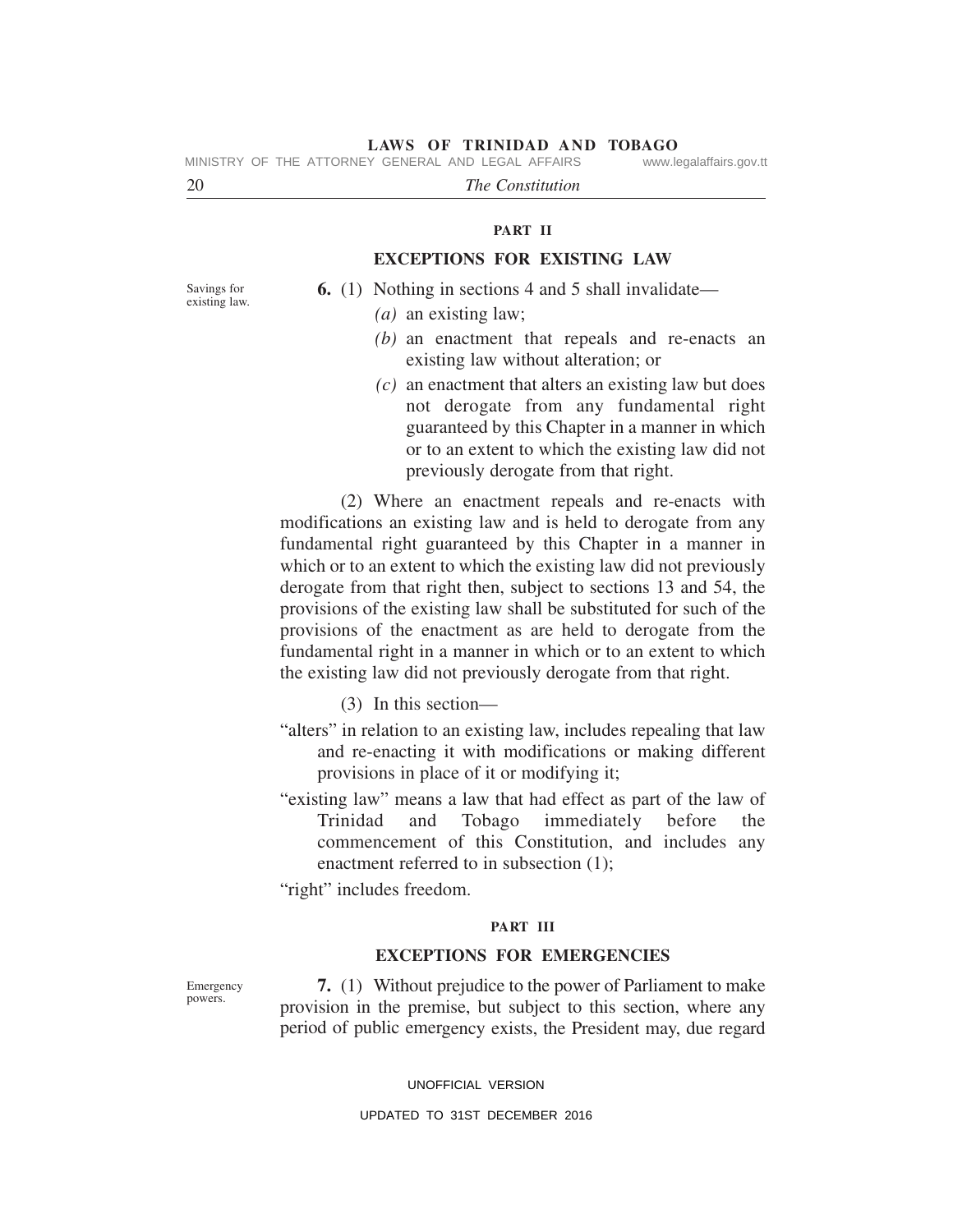MINISTRY OF THE ATTORNEY GENERAL AND LEGAL AFFAIRS www.legalaffairs.gov.tt

*The Constitution* 21

being had to the circumstances of any situation likely to arise or exist during such period, make Regulations for the purpose of dealing with that situation and issue orders and instructions for the purpose of the exercise of any powers conferred on him or any other person by any Act referred to in subsection (3) or instrument made under this section or any such Act.

(2) Without prejudice to the generality of subsection (1), Regulations made under that subsection may, subject to section 11, make provision for the detention of persons.

(3) An Act that is passed during a period of public emergency and is expressly declared to have effect only during that period or any Regulations made under subsection (1) shall have effect even though inconsistent with sections 4 and 5 except in so far as its provisions may be shown not to be reasonably justifiable for the purpose of dealing with the situation that exists during that period.

8. (1) Subject to this section, for the purposes of this Period of public Chapter, the President may from time to time make a emergency. Proclamation declaring that a state of public emergency exists.

(2) A Proclamation made by the President under subsection (1) shall not be effective unless it contains a declaration that the President is satisfied—

- *(a)* that a public emergency has arisen as a result of the imminence of a state of war between Trinidad and Tobago and a foreign State;
- *(b)* that a public emergency has arisen as a result of the occurrence of any earthquake, hurricane, flood, fire, outbreak of pestilence or of infectious disease, or other calamity whether similar to the foregoing or not; or
- *(c)* that action has been taken, or is immediately threatened, by any person, of such a nature and on so extensive a scale, as to be likely to endanger the public safety or to deprive the community or any substantial portion of the community of supplies or services essential to life.

UNOFFICIAL VERSION

UPDATED TO 31ST DECEMBER 2016

*L.R.O.*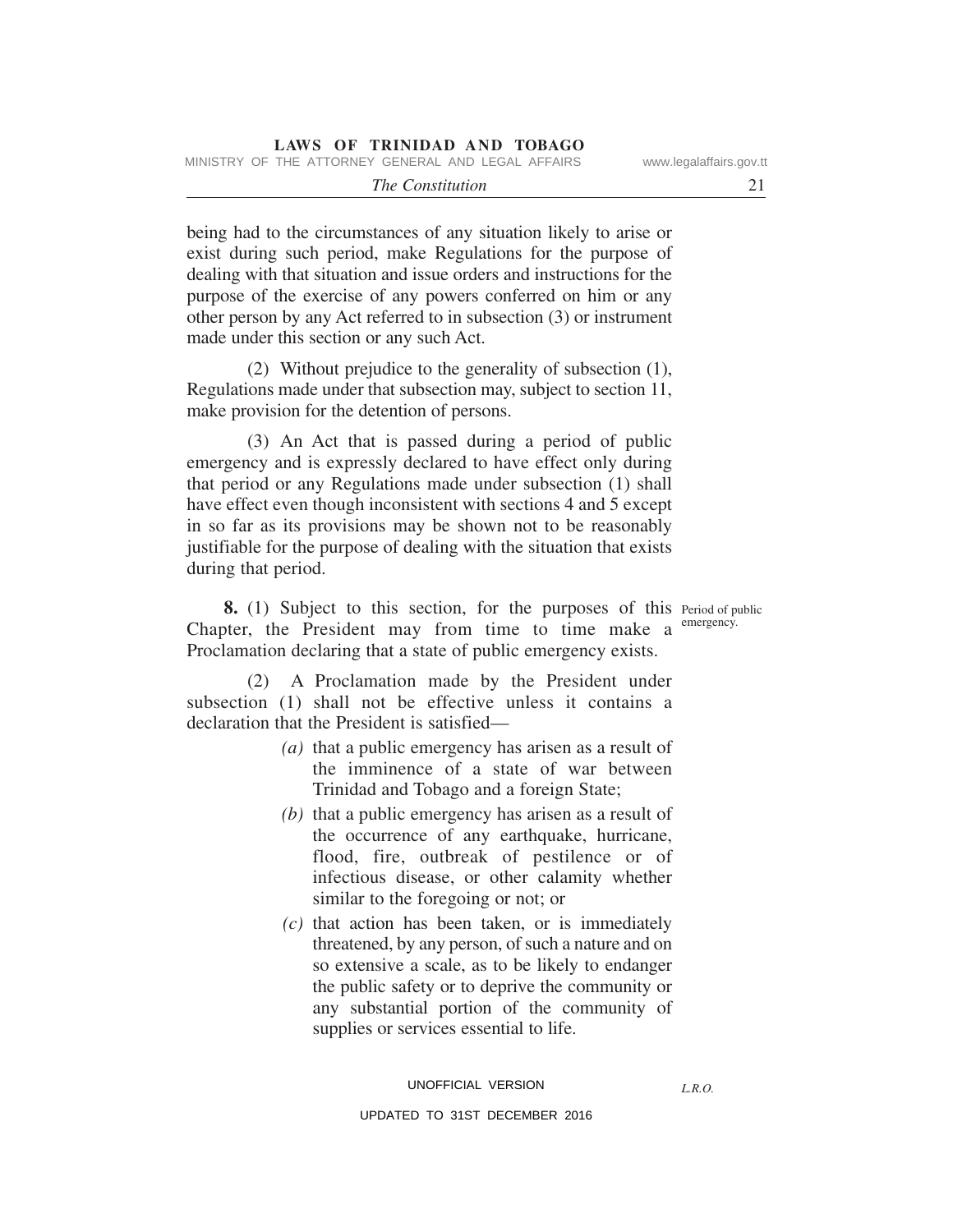MINISTRY OF THE ATTORNEY GENERAL AND LEGAL AFFAIRS www.legalaffairs.gov.tt

#### 22 *The Constitution*

Grounds for, and initial duration of, Proclamation.

**9.** (1) Within three days of the making of the Proclamation, the President shall deliver to the Speaker for presentation to the House of Representatives a statement setting out the specific grounds on which the decision to declare the existence of a state of public emergency was based, and a date shall be fixed for a debate on this statement as soon as practicable but in any event not later than fifteen days from the date of the Proclamation.

(2) A Proclamation made by the President for the purposes of and in accordance with section 8 shall, unless previously revoked, remain in force for fifteen days.

Extension of Proclamation.

**10.** (1) Before its expiration the Proclamation may be extended from time to time by resolution supported by a simple majority vote of the House of Representatives, so, however, that no extension exceeds three months and the extensions do not in the aggregate exceed six months.

(2) The Proclamation may be further extended from time to time for not more than three months at any one time, by a resolution passed by both Houses of Parliament and supported by the votes of not less than three-fifths of all the members of each House.

(3) The Proclamation may be revoked at any time by a resolution supported by a simple majority vote of the House of Representatives.

(4) In this Chapter, "period of public emergency" means any period during which—

*(a)* Trinidad and Tobago is engaged in any war; or

- *(b)* there is in force a Proclamation by the President declaring that a state of public emergency exists; or
- *(c)* there is in force a resolution of both Houses of Parliament supported by the votes of not less than two-thirds of all the members of each House declaring that democratic institutions in Trinidad and Tobago are threatened by subversion.

UNOFFICIAL VERSION UPDATED TO 31ST DECEMBER 2016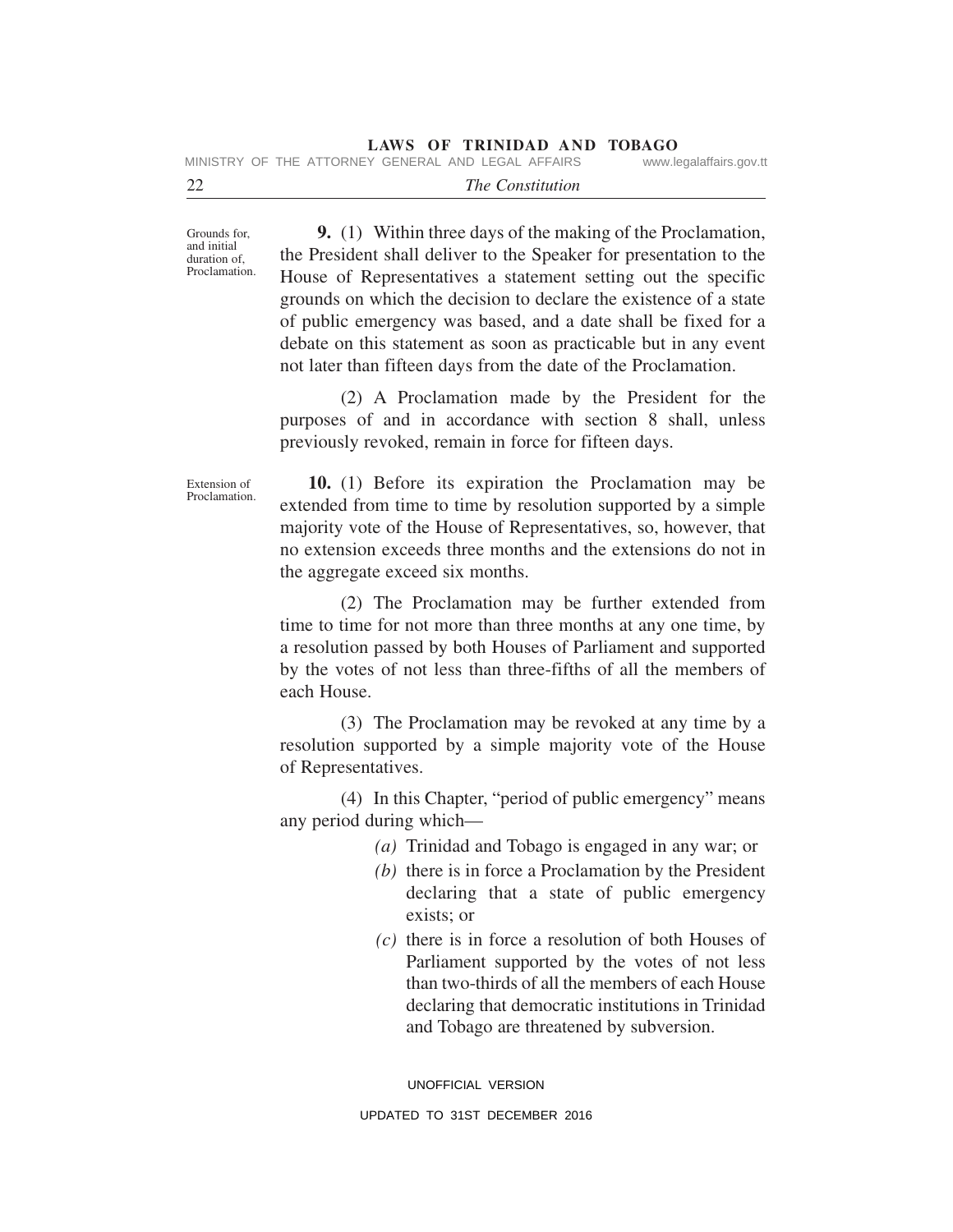MINISTRY OF THE ATTORNEY GENERAL AND LEGAL AFFAIRS www.legalaffairs.gov.tt

*The Constitution* 23

11. (1) Where any person who is lawfully detained by virtue Detention of only of such an Act or Regulations as is referred to in section 7 so requests at any time during the period of that detention and thereafter not earlier than six months after he last made such a request during that period, his case shall be reviewed by an independent and impartial tribunal established by law and presided over by a person appointed by the Chief Justice from among the persons entitled to practise in Trinidad and Tobago as Attorneys-at-law.

(2) On any review by a tribunal in pursuance of subsection (1) of the case of any detained person, the tribunal may make recommendations concerning the necessity or expediency of continuing his detention to the authority by whom it was ordered but, unless otherwise provided by law, that authority shall not be obliged to act in accordance with such recommendations.

12. (1) Where at any time it is impracticable or inexpedient Publication. to publish in the *Gazette* any Proclamation, Notice, Regulation or Order in pursuance of this Part, the President may cause the same to be published by notices thereof affixed to public buildings or distributed amongst the public or by oral public announcements.

(2) Upon the publication of any Proclamation under this Part, all such detention orders, curfew orders or other instruments, directions or instructions as are authorised to be made, issued or given by any Regulations referred to in section 7 may be made, issued or given and executed upon any person or authority, even if such Regulations have not yet been published pursuant to subsection (1).

#### **PART IV**

#### **EXCEPTIONS FOR CERTAIN LEGISLATION**

13. (1) An Act to which this section applies may expressly Acts declare that it shall have effect even though inconsistent with  $\frac{1}{1}$  with sections 4 sections 4 and 5 and, if any such Act does so declare, it shall have and 5. effect accordingly unless the Act is shown not to be reasonably justifiable in a society that has a proper respect for the rights and freedoms of the individual.

inconsistent

UNOFFICIAL VERSION

*L.R.O.*

UPDATED TO 31ST DECEMBER 2016

persons.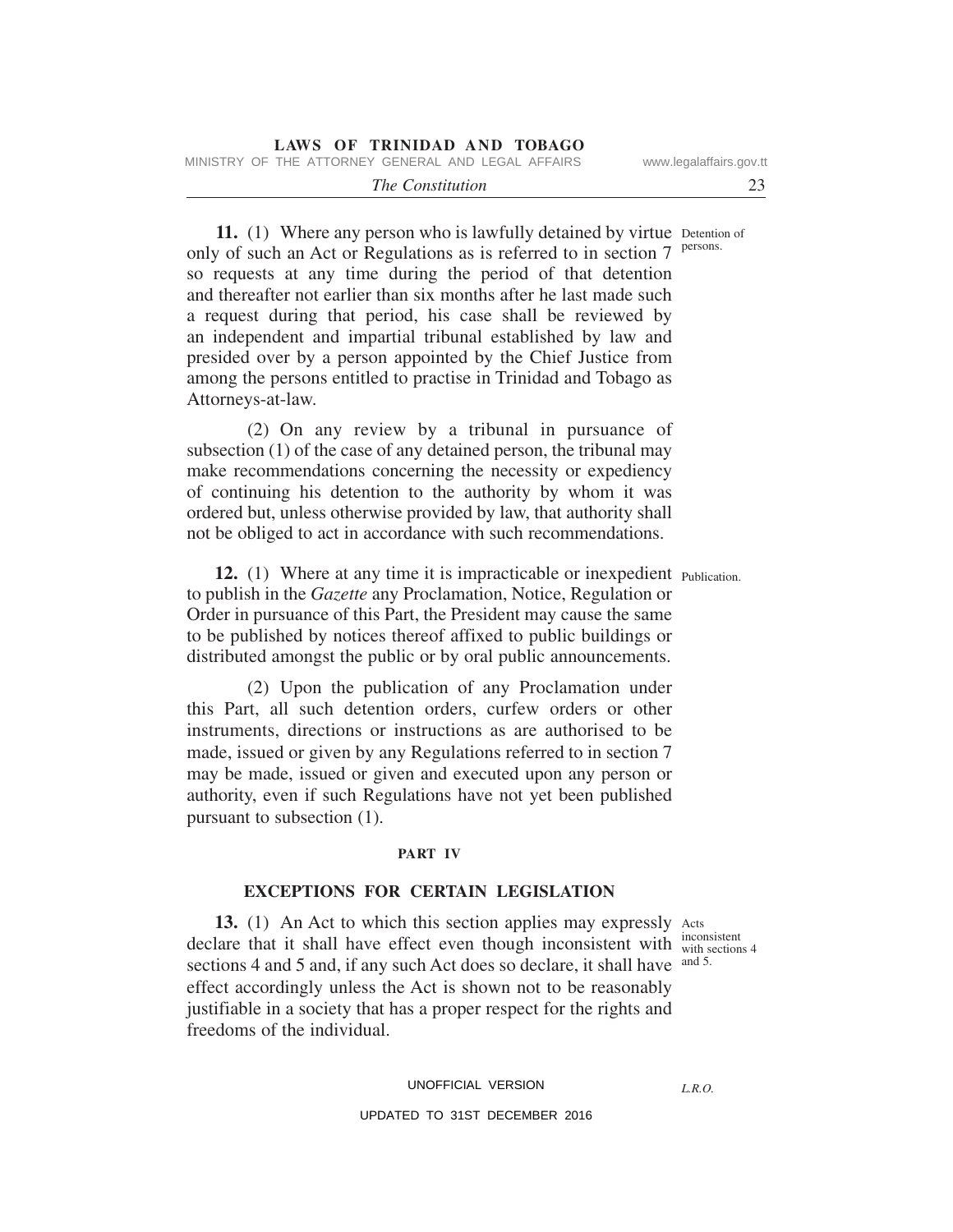MINISTRY OF THE ATTORNEY GENERAL AND LEGAL AFFAIRS www.legalaffairs.gov.tt

## 24 *The Constitution*

(2) An Act to which this section applies is one the Bill for which has been passed by both Houses of Parliament and at the final vote thereon in each House has been supported by the votes of not less than three-fifths of all the members of that House.

(3) For the purposes of subsection (2) the number of members of the Senate shall, notwithstanding the appointment of temporary members in accordance with section 44, be deemed to be the number of members specified in section 40(1).

#### **PART V**

# **GENERAL**

Enforcement of the protective provisions.

**14.** (1) For the removal of doubts it is hereby declared that if any person alleges that any of the provisions of this Chapter has been, is being, or is likely to be contravened in relation to him, then without prejudice to any other action with respect to the same matter which is lawfully available, that person may apply to the High Court for redress by way of originating motion.

- (2) The High Court shall have original jurisdiction—
	- *(a)* to hear and determine any application made by any person in pursuance of subsection (1); and
	- *(b)* to determine any question arising in the case of any person which is referred to it in pursuance of subsection (4),

and may, subject to subsection (3), make such orders, issue such writs and give such directions as it may consider appropriate for the purpose of enforcing, or securing the enforcement of, any of the provisions of this Chapter to the protection of which the person concerned is entitled.

Ch. 8:02.

(3) The State Liability and Proceedings Act shall have effect for the purpose of any proceedings under this section.

(4) Where in any proceedings in any Court other than the High Court or the Court of Appeal any question arises as to the contravention of any of the provisions of this Chapter the person presiding in that Court may, and shall if any party to the proceedings so requests, refer the question to the High Court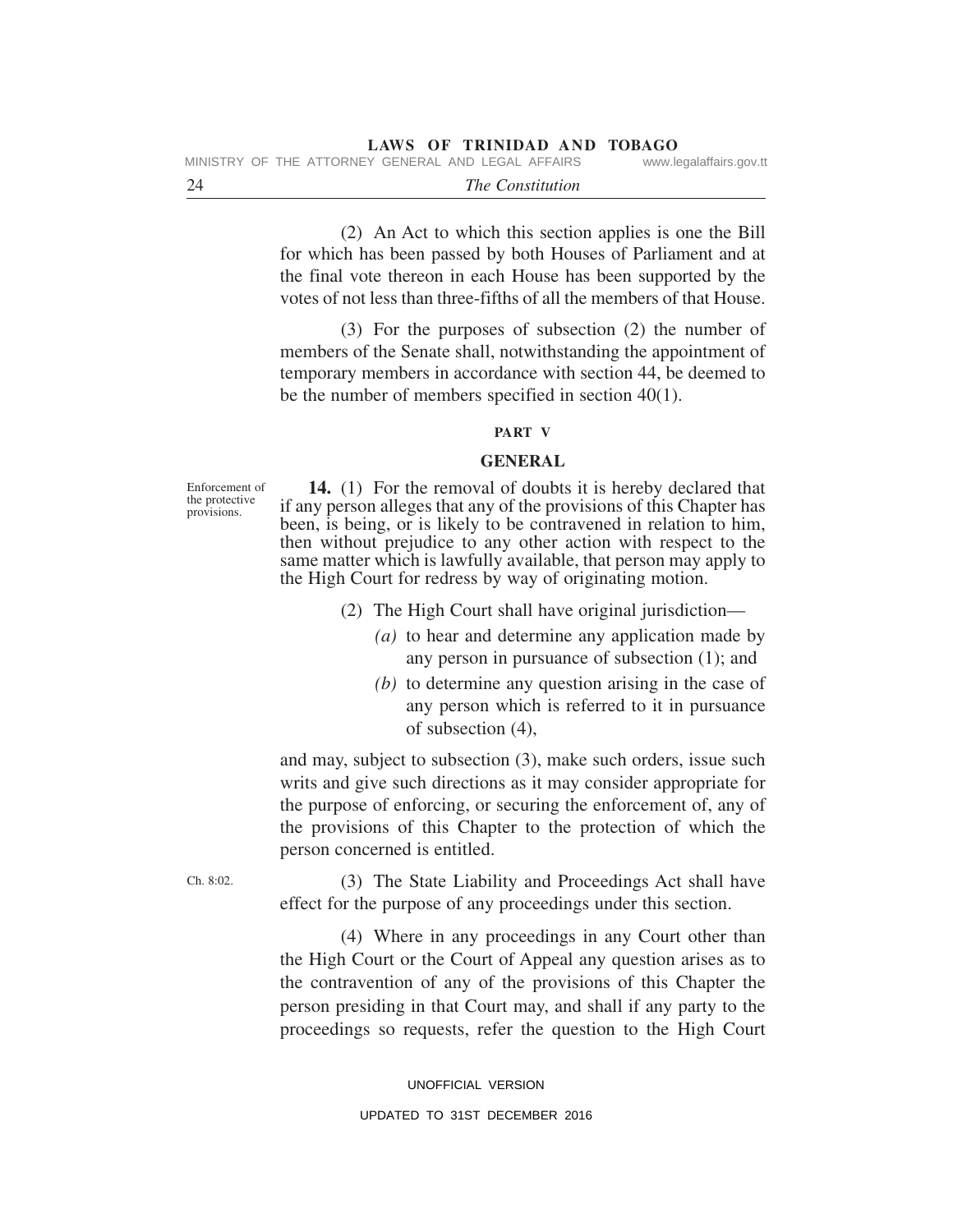MINISTRY OF THE ATTORNEY GENERAL AND LEGAL AFFAIRS www.legalaffairs.gov.tt

*The Constitution* 25

unless in his opinion the raising of the question is merely frivolous or vexatious.

(5) Any person aggrieved by any determination of the High Court under this section may appeal therefrom to the Court of Appeal and shall be entitled as of right to a stay of execution of the order and may in the discretion of the Court be granted bail.

(6) Nothing in this section shall limit the power of Parliament to confer on the High Court or the Court of Appeal such powers as Parliament may think fit in relation to the exercise by the High Court or the Court of Appeal, as the case may be, of its jurisdiction in respect of the matters arising under this Chapter.

## **CHAPTER 2**

#### **CITIZENSHIP**

15. Any person who became a citizen by birth under Continuation of section  $9(1)$  or a citizen by descent under section  $9(2)$  of the citizens under former Constitution, and who has not ceased to be a citizen section under that Constitution, shall continue to be a citizen under Constitution. this Constitution.

16. Any person who became a citizen of Trinidad and Continuation of Tobago by virtue of registration under the former Constitution or citizens by by virtue of an acquisition of citizenship under Part II of the  $\frac{regustration}{naturalisation}$ Trinidad and Tobago Citizenship Act, and who has not ceased to  $\frac{\text{etc.}}{11 \text{ of } 1962}$ . be a citizen under any law in force in Trinidad and Tobago, shall continue to be a citizen under this Constitution.

citizenship of section 9 of

citizenship of registration, etc.

17. (1) Subject to subsection (2), every person born in Acquisition of citizenship by Trinidad and Tobago after the commencement of this  $\frac{\text{t乐umers}}{\text{birth}}$  or descent. Continuation of Constitution shall become a citizen of Trinidad and Tobago at the Conunuality **Retrospective** citizenship. date of his birth.

(2) A person shall not become a citizen of Trinidad and Tobago by virtue of subsection (1), if at the time of his birth—

> *(a)* neither of his parents is a citizen of Trinidad and Tobago and either of them possesses such

> > UNOFFICIAL VERSION

*L.R.O.*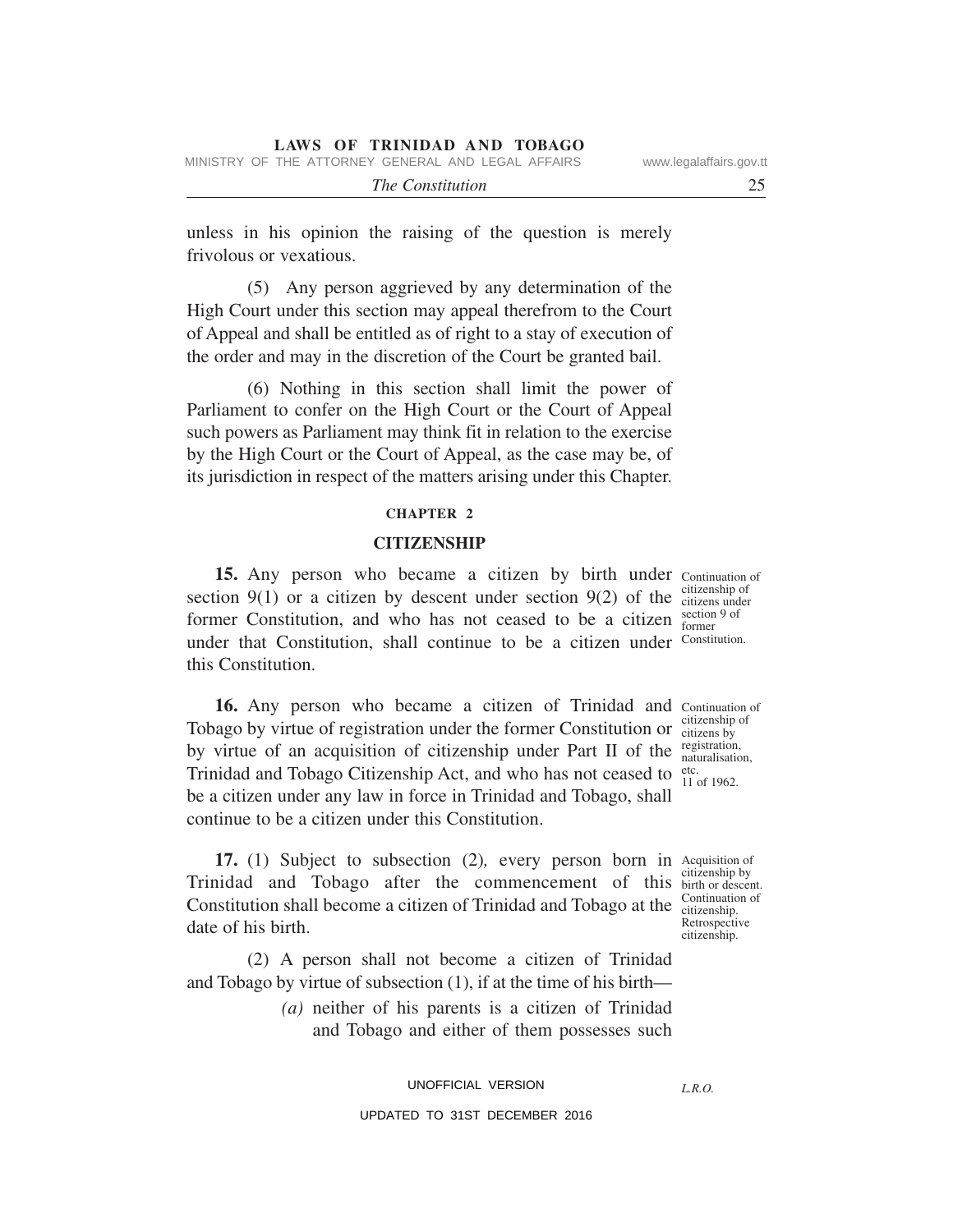MINISTRY OF THE ATTORNEY GENERAL AND LEGAL AFFAIRS www.legalaffairs.gov.tt

26 *The Constitution*

immunity from suit and legal process as is accorded to an envoy of a foreign sovereign power accredited to Trinidad and Tobago; or

*(b)* either of his parents is an enemy alien and the birth occurred in a place then under occupation by the enemy.

(3) A person born outside Trinidad and Tobago after the commencement of this Constitution shall become a citizen of Trinidad and Tobago at the date of his birth if at that date either of his parents is, or was, but for his parent's death, a citizen of Trinidad and Tobago otherwise than by descent, so however that, in the case of a person employed in service under the Government or under an authority of the Government that requires him to reside outside Trinidad and Tobago for the proper discharge of his functions, this subsection shall be read as if the words "otherwise than by descent" were deleted.

(4) Any person who became a citizen by birth under section 12(1) or a citizen by descent under section 12(2) of the former Constitution, and who has not ceased to be a citizen under that Constitution, shall continue to be a citizen under this Constitution.

(5) A person born outside Trinidad and Tobago after the 30th August, 1962 whose mother was a citizen of Trinidad and Tobago otherwise than by descent at the date of his birth but who did not become a citizen at that date shall be deemed to have become a citizen at that date and shall continue to be a citizen of Trinidad and Tobago under this Constitution.

Commonwealth citizens.

**18.** (1) Every person who under this Constitution or any Act of Parliament is a citizen of Trinidad and Tobago or, under any law for the time being in force in any country to which this section applies, is a citizen of that country shall, by virtue of that citizenship, have the status of a Commonwealth citizen.

11 and 12 Geo. VI c. 56. (2) Every person who is a British subject without citizenship under the British Nationality Act 1948 of the United

UNOFFICIAL VERSION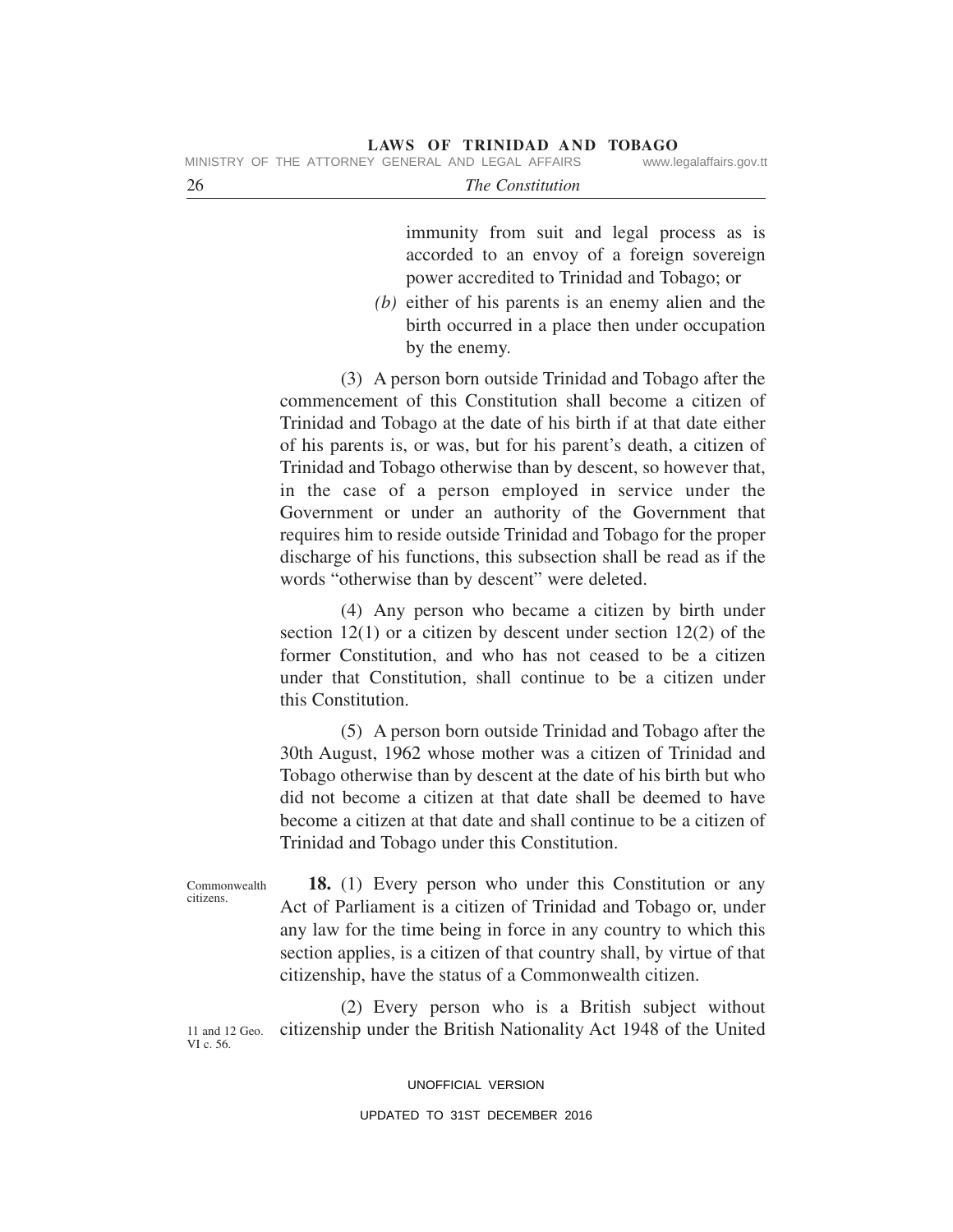MINISTRY OF THE ATTORNEY GENERAL AND LEGAL AFFAIRS www.legalaffairs.gov.tt

*The Constitution* 27

British Nationality Act 1965 of the United Kingdom shall, by 1965 c. 34. Kingdom or who continues to be a British subject under section 2 of that Act or who is a British subject under the virtue of that status, have the status of a Commonwealth citizen.

(3) The countries to which this section applies are Australia, the Bahamas, Bangladesh, Barbados, Botswana, Canada, Cyprus, Fiji, The Gambia, Ghana, Grenada, Guyana, India, Jamaica, Kenya, Lesotho, Malawi, Malaysia, Malta, Mauritius, Nauru, New Zealand, Nigeria, Sierra Leone, Singapore, Sri Lanka, Swaziland, Tanzania, Tonga, Uganda, United Kingdom and Colonies, Western Samoa and Zambia.

\*(4) The President may from time to time, by Order subject to affirmative resolution of the Senate and the House of Representatives amend subsection (3) by adding any Commonwealth country thereto or by deleting any Commonwealth country therefrom.

**19.** (1) A Commonwealth citizen who is not a citizen of Criminal Trinidad and Tobago, or a citizen of the Republic of Ireland who Commonwealth is not a citizen of Trinidad and Tobago, shall not be guilty of any offence against any law in force in Trinidad and Tobago by reason of anything done or omitted in any part of the Commonwealth other than Trinidad and Tobago or in the Republic of Ireland or in any foreign country unless—

- *(a)* the act or omission would be an offence if he were an alien; and
- *(b)* in the case of an act or omission in any part of the Commonwealth or in the Republic of Ireland, it would be an offence if the country in which the act was done or the omission made were a foreign country.

(2) In this section "foreign country" means a country (other than the Republic of Ireland) that is not part of the Commonwealth.

UNOFFICIAL VERSION

*L.R.O.*

liability of citizens.

<sup>\*</sup>An Order under this subsection is proposed for the purpose of updating subsection (3) but had not yet been made at the Revision Date.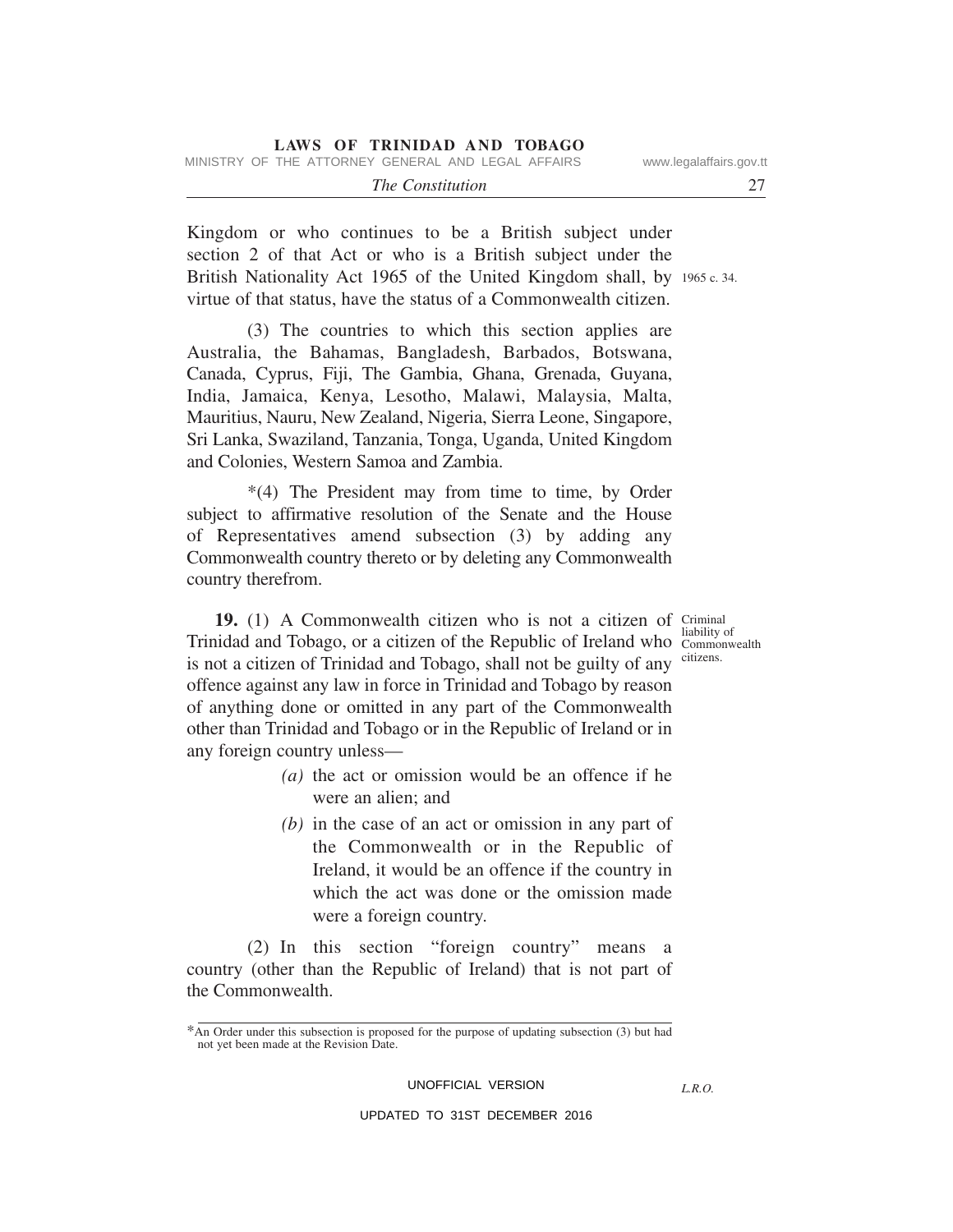|    | MINISTRY OF THE ATTORNEY GENERAL AND LEGAL AFFAIRS |  |                         | www.legalaffairs.gov.tt |
|----|----------------------------------------------------|--|-------------------------|-------------------------|
| 28 |                                                    |  | <i>The Constitution</i> |                         |

| Powers of<br>Parliament.    | <b>20.</b> Parliament may make provisions relating to citizenship<br>including provision—                                                                                                                                      |  |  |  |  |  |
|-----------------------------|--------------------------------------------------------------------------------------------------------------------------------------------------------------------------------------------------------------------------------|--|--|--|--|--|
|                             | (a) for the acquisition of citizenship of Trinidad and<br>Tobago by persons who are not or do not<br>become citizens of Trinidad and Tobago by<br>virtue of the provisions of this Chapter;                                    |  |  |  |  |  |
|                             | $(b)$ for depriving of his citizenship of Trinidad and<br>Tobago any citizen of Trinidad and Tobago but<br>only on the acquisition of citizenship of some<br>other country in the case of a citizen by birth or<br>descent; or |  |  |  |  |  |
|                             | $(c)$ for the renunciation by any person of his<br>citizenship of Trinidad and Tobago.                                                                                                                                         |  |  |  |  |  |
| Interpretation of           | <b>21.</b> (1) In this Chapter—                                                                                                                                                                                                |  |  |  |  |  |
| Chapter 2.                  | "alien" means a person who is not a Commonwealth citizen, a<br>British protected person or a citizen of the Republic<br>of Ireland;                                                                                            |  |  |  |  |  |
| 11 and 12 Geo.<br>VI c. 56. | "British protected person" means a person who is a British<br>protected person for the purposes of the British Nationality<br>Act 1948 of the United Kingdom;                                                                  |  |  |  |  |  |
|                             | "citizen by birth" means a person-                                                                                                                                                                                             |  |  |  |  |  |
|                             | $(a)$ who is a citizen of Trinidad and Tobago under<br>section $17(1)$ ; or                                                                                                                                                    |  |  |  |  |  |
|                             | (b) who became a citizen of Trinidad and Tobago<br>under section $9(1)$ or $12(1)$ of the former<br>Constitution;                                                                                                              |  |  |  |  |  |
|                             | "citizen by descent" means a person—                                                                                                                                                                                           |  |  |  |  |  |
|                             | $(a)$ who is a citizen of Trinidad and Tobago under<br>section $17(3)$ or any enactment; or                                                                                                                                    |  |  |  |  |  |
|                             | (b) who became a citizen of Trinidad and Tobago<br>under section $9(2)$ or $12(2)$ of the former<br>Constitution.                                                                                                              |  |  |  |  |  |
|                             | (2) For the purposes of this Chapter, a person born<br>outside Trinidad and Tobago aboard a registered ship or aircraft,                                                                                                       |  |  |  |  |  |

UNOFFICIAL VERSION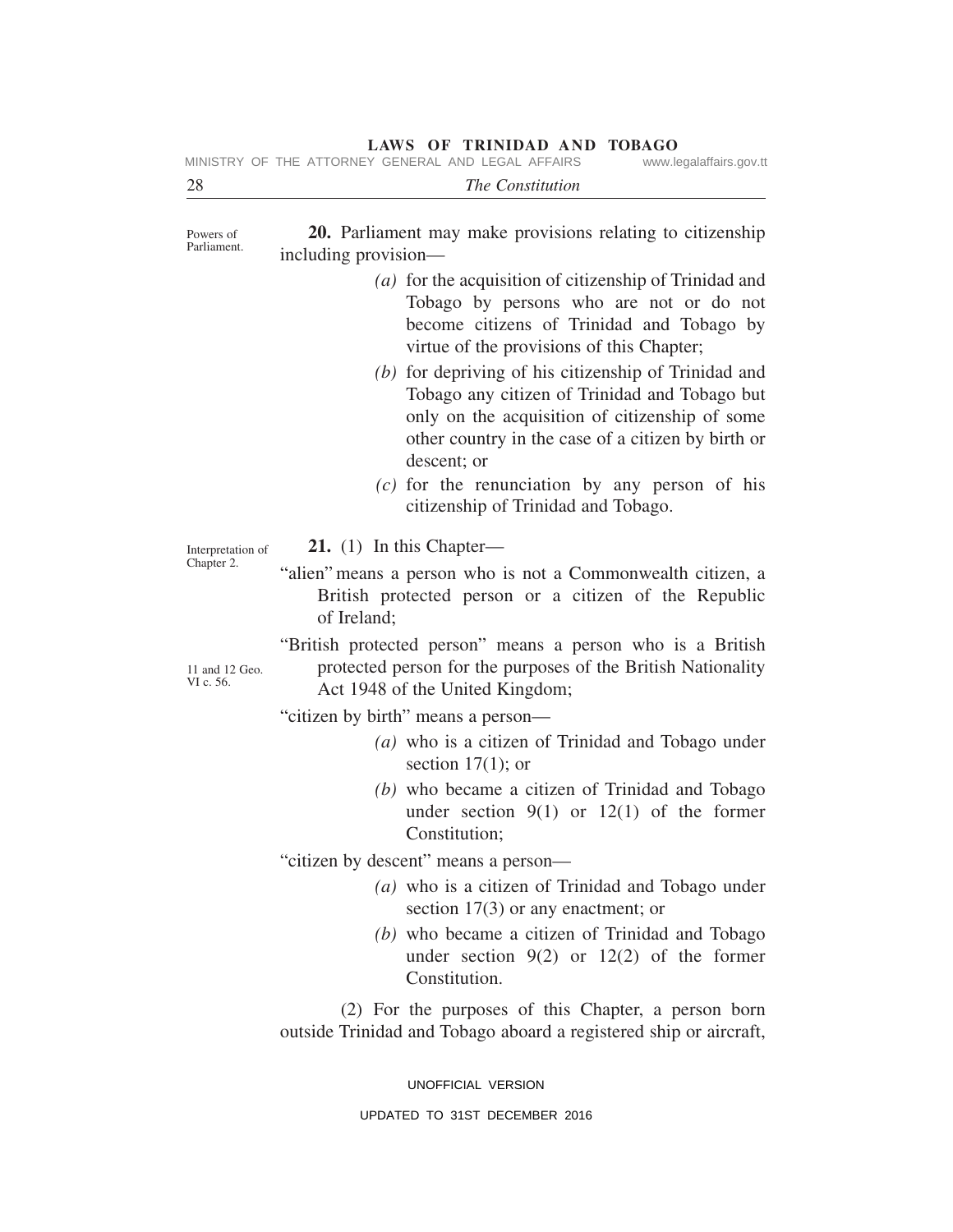MINISTRY OF THE ATTORNEY GENERAL AND LEGAL AFFAIRS www.legalaffairs.gov.tt

*The Constitution* 29

or aboard an unregistered ship or aircraft of the Government of any country, shall be deemed to have been born in the place in which the ship or aircraft has been registered or, as the case may be, in that country.

#### **CHAPTER 3**

#### **THE PRESIDENT**

22. There shall be a President of Trinidad and Tobago elected Establishment in accordance with the provisions of this Chapter who shall be the  $\frac{1}{\text{electron of}}$ Head of State and Commander-in-Chief of the armed forces.

23. (1) A person is qualified to be nominated for election Qualifications as President if, and is not so qualified unless, he is a citizen of and disqualifications Trinidad and Tobago of the age of thirty-five years or upwards  $\frac{\text{for office}}{\text{of President}}$ who at the date of his nomination has been ordinarily resident in Trinidad and Tobago for ten years immediately preceding his nomination.

(2) For the purposes of subsection (1) a person shall be deemed to reside in Trinidad and Tobago if he holds an office in the service of the Government of Trinidad and Tobago and lives outside Trinidad and Tobago because he is required to do so for the proper discharge of his functions.

(3) A person is not qualified to be nominated for election as President who is disqualified for election as a member of the House of Representatives by virtue of section 48(1) or any law made under section 48(2).

24. (1) Where a member of the Senate or the House of Other conditions Representatives is elected as President, his seat in the Senate or the House of Representatives, respectively, shall thereupon become vacant.

(2) Except in the case of a person acting as, or performing the functions of, President under section 27, but subject to sections 44(2) and 56(8), the President shall not hold any other office of emolument or profit whether in the public service or otherwise.

#### UNOFFICIAL VERSION

#### UPDATED TO 31ST DECEMBER 2016

of office and President.

for office

of office.

*L.R.O.*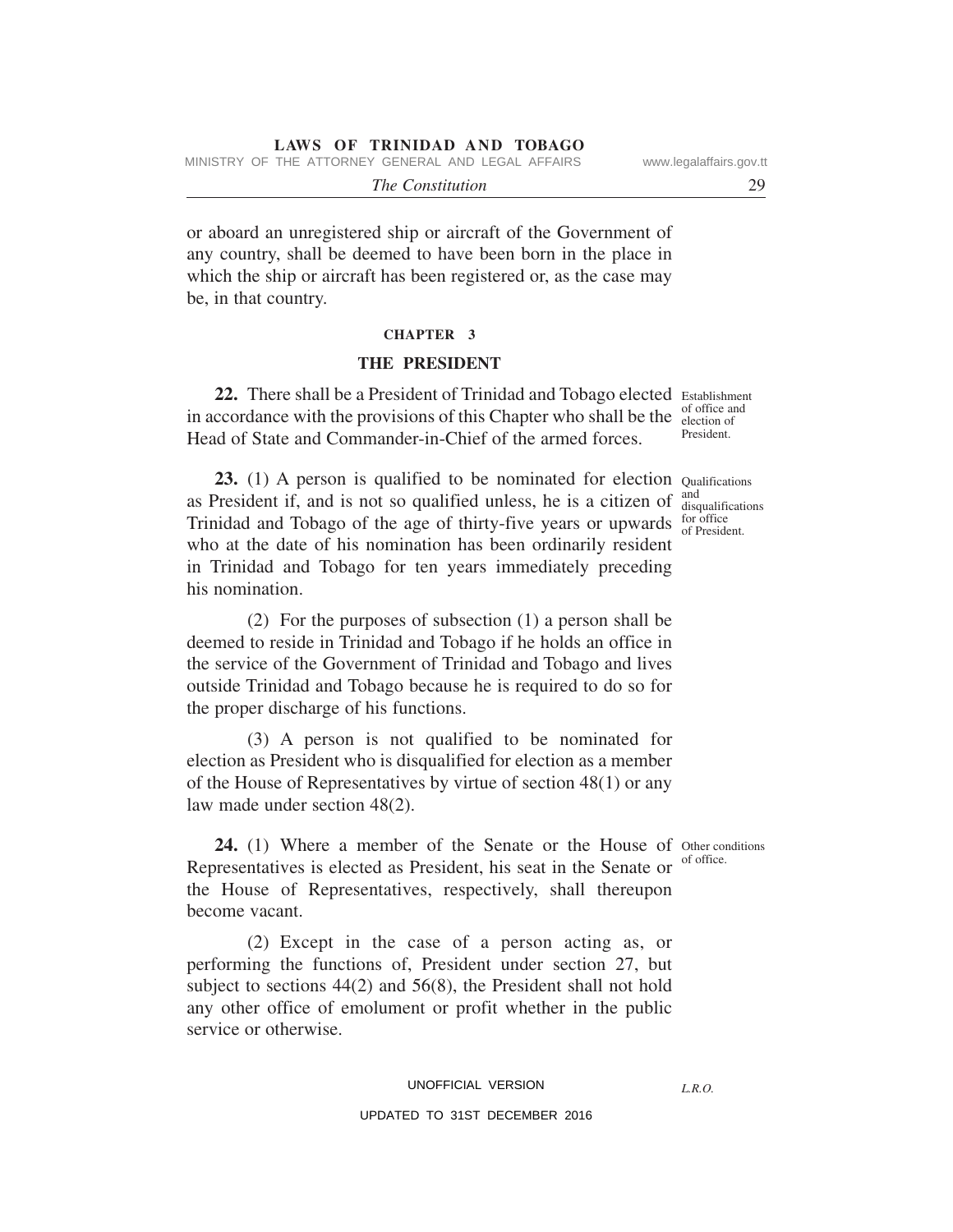MINISTRY OF THE ATTORNEY GENERAL AND LEGAL AFFAIRS www.legalaffairs.gov.tt

#### 30 *The Constitution*

(3) The salary and allowances of a President and his other terms of service shall not be altered to his disadvantage after he has assumed office.

Transitional provision.

**25.** (1) The person holding the office of Governor-General of Trinidad and Tobago at the commencement of this Constitution shall hold the office of President under this Constitution until a President is elected under the provisions of this Chapter and assumes office.

(2) Where at any time between the appointed day and the election of the first President of the Senate under section 45, the President under subsection (1) is for any reason unable to perform the functions of President then, until the President under subsection (1) is again able to perform his functions as President, those functions shall be performed by the person who last held the office of President of the Senate under the former Constitution.

Holding of elections for President.

**26.** (1) The Speaker of the House of Representatives shall be responsible for the holding of elections for President.

(2) The date of every election under this section shall be announced in the *Gazette* by the Speaker within such number of days in advance as may be prescribed.

(3) An election for President shall be held not more than one hundred and twenty days nor less than ninety days after the first sitting of the House of Representatives under this Constitution and the President who is so elected shall assume office on the expiration of thirty days next after his election.

(4) Thereafter, an election for President shall be held not more than sixty days nor less than thirty days before the expiration of the term of that office.

(5) Where the office of President becomes vacant under section 34 before the expiration of the term of that office prescribed by section 33, an election shall be held to fill the vacancy within ninety days of the occurrence of the vacancy.

(6) Where the date for the assumption of office of a President falls on a Sunday or public holiday the President shall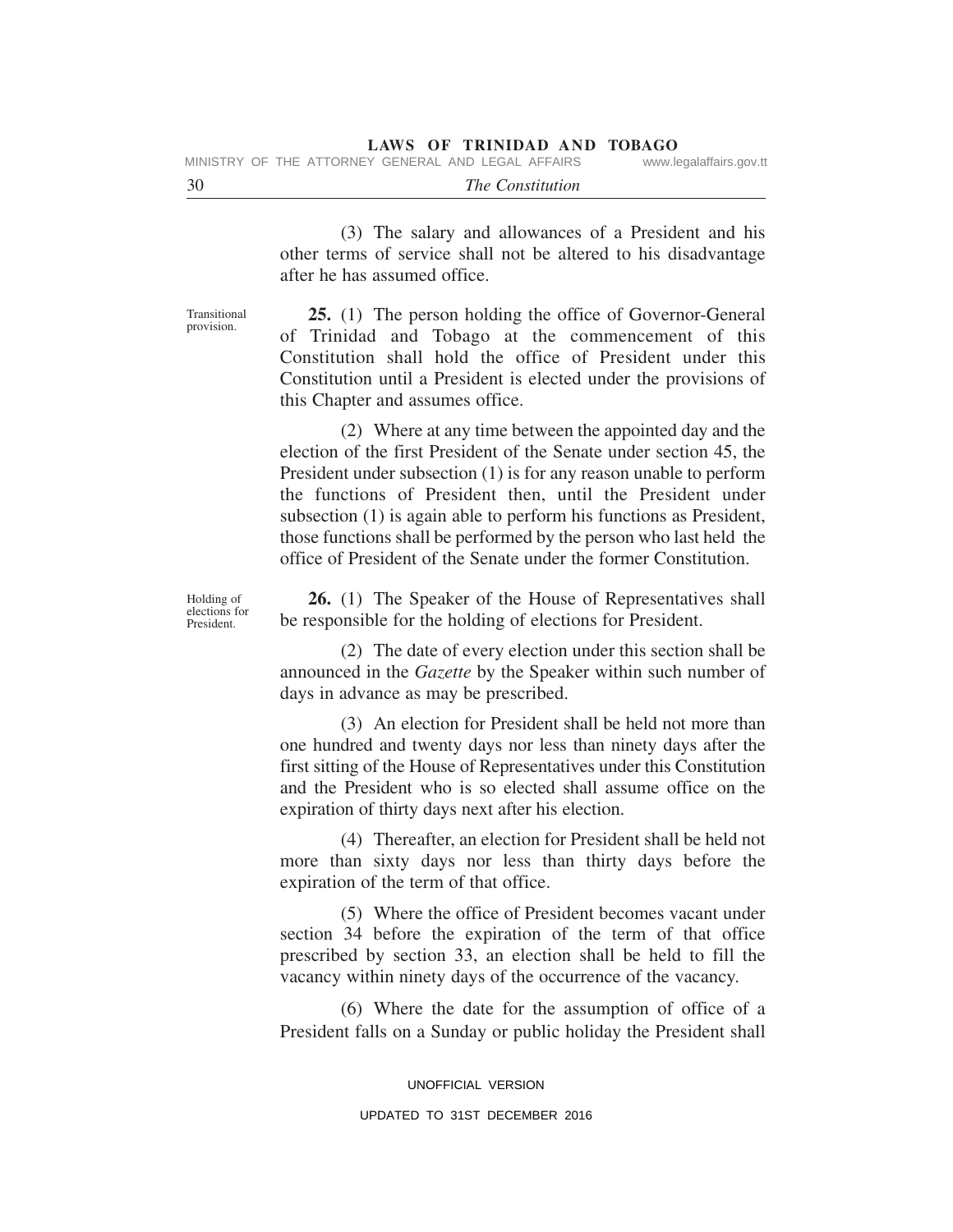MINISTRY OF THE ATTORNEY GENERAL AND LEGAL AFFAIRS www.legalaffairs.gov.tt

assume office on the next following day that is not a Sunday or public holiday.

(7) Where the time limited for holding an election for President under subsection (3), (4) or (5) has not been complied with, Parliament may make provision for an extension of the period during which elections may be held.

27. (1) Where the office of President is vacant or the President Where office is incapable of performing his functions as President by reason of his absence from Trinidad and Tobago or by reason of illness, the President of the Senate shall act temporarily as President.

(2) Where the President of the Senate is for any reason unable to act as President under subsection (1) or section 36(2), the functions of President shall be performed by the Speaker.

(3) Where the Speaker is for any reason unable to perform the functions of President under subsection (2), the Vice-President of the Senate shall perform those functions, so, however, that a meeting of the Electoral College shall be held, upon the summons of the Deputy Speaker giving at least fortyeight hours notice thereof, within seven days of the Vice-President of the Senate commencing to perform the functions of President for the purpose of holding an election of a person to fill the vacancy in the office of President under section 26(5), or of a person to act temporarily as President during such period as the President is incapable of performing his functions.

(4) Upon his election to fill the vacancy in the office of President under section 26(5) or to act temporarily as President during such period as the President is incapable of performing his functions in accordance with subsection (3), the person shall immediately assume office.

28. (1) There shall be an Electoral College for the purposes Electoral College. of this Chapter which shall be a unicameral body consisting of all the members of the Senate and all the members of the House of Representatives assembled together.

UNOFFICIAL VERSION

*L.R.O.*

UPDATED TO 31ST DECEMBER 2016

vacant.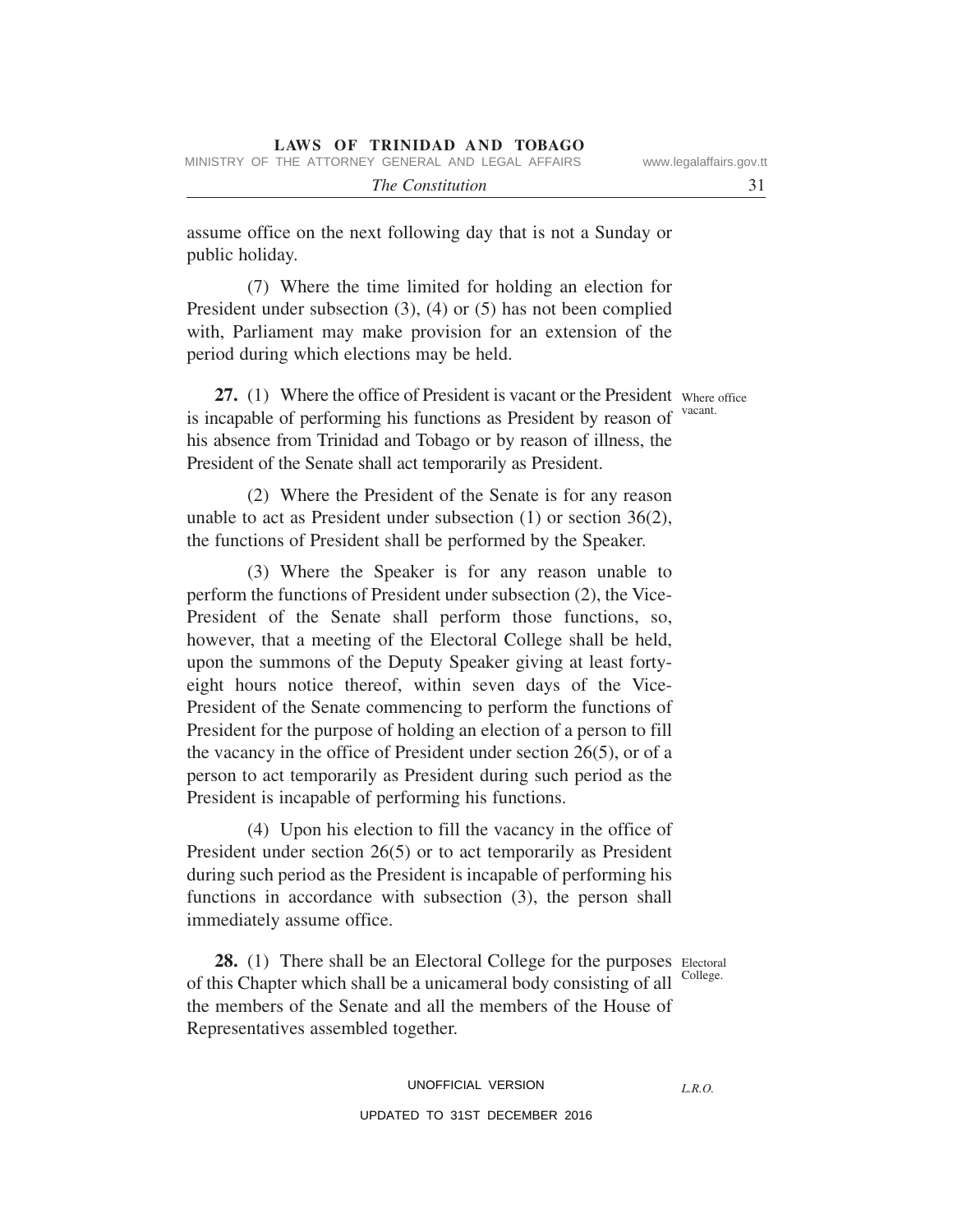MINISTRY OF THE ATTORNEY GENERAL AND LEGAL AFFAIRS www.legalaffairs.gov.tt

(2) The Electoral College shall be convened by the Speaker.

(3) The Speaker shall preside as Chairman over the proceedings of the Electoral College and shall have an original vote.

(4) Subject to this Chapter, the Electoral College may regulate its own procedure and may make provision for the postponement or adjournment of its meetings and such other provisions as may be necessary to deal with difficulties that may arise in the carrying out of elections under this Chapter.

(5) Ten Senators, the Speaker and twelve other members of the House of Representatives shall constitute a quorum of the Electoral College.

**29.** The President shall be elected by the Electoral College voting by secret ballot.

**30.** A person shall not be a candidate for election as President unless he is nominated for election by a nomination paper which—

- *(a)* is signed by him and by twelve or more members of the House of Representatives; and
- *(b)* is delivered to the Speaker at least seven days before the election.

**31.** (1) The candidate who is unopposed or who obtains the greatest number of the votes cast shall be declared elected.

(2) Where the votes cast for two or more candidates are equally divided the Speaker shall have and exercise a casting vote.

**32.** (1) Subject to subsection (2), an instrument which—

*(a)* in the case of an uncontested election for the office of President is signed and sealed by the Speaker and states that a person named in the instrument was the only person nominated for the election and was in consequence declared elected; or

UNOFFICIAL VERSION

Nomination of candidates.

Mode of elections.

Procedure for balloting.

Determination of questions as to elections.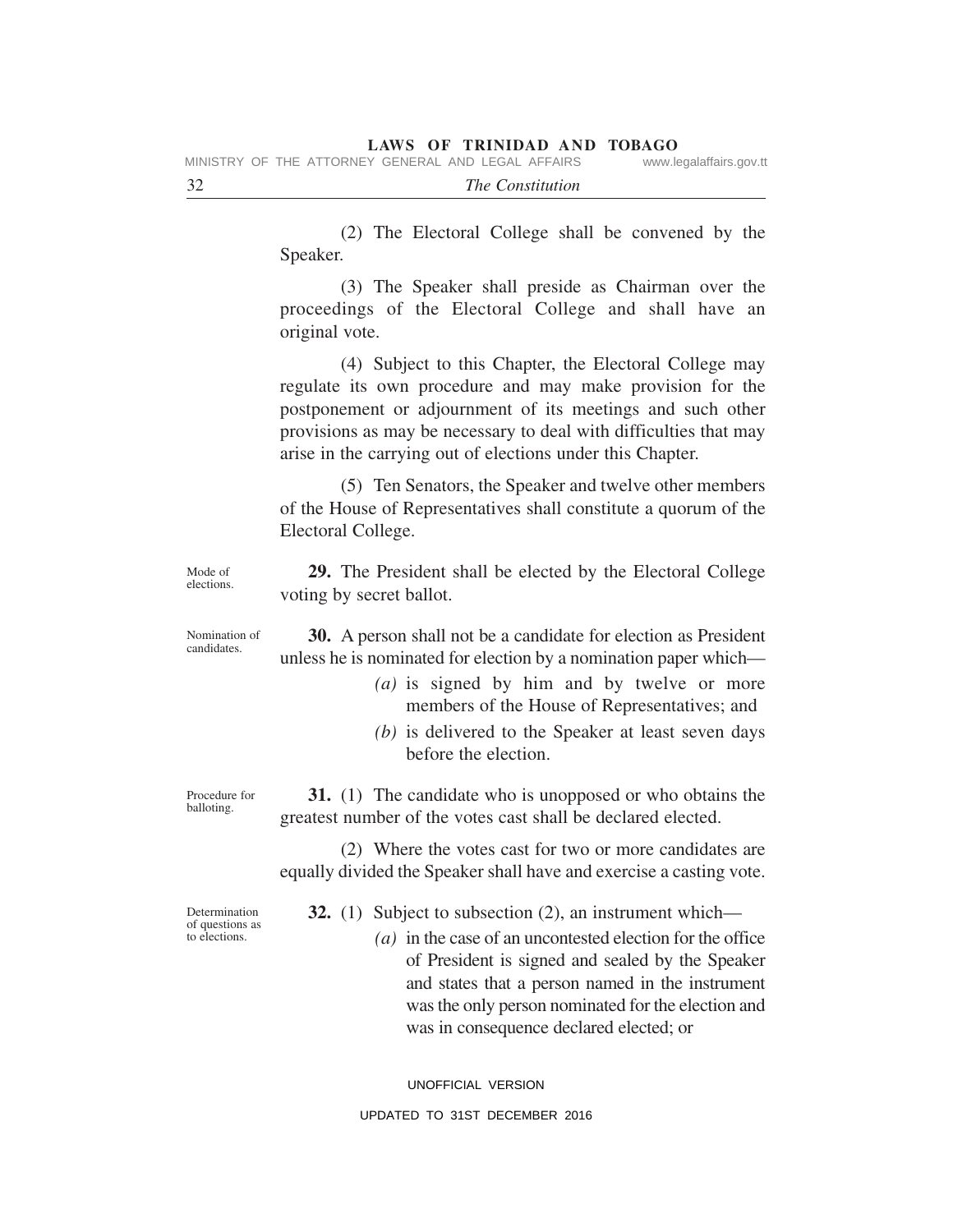MINISTRY OF THE ATTORNEY GENERAL AND LEGAL AFFAIRS www.legalaffairs.gov.tt

*(b)* in the case of a contested election is signed and sealed by the Speaker and states that a person named in the instrument was declared elected at that meeting in consequence of the ballot,

shall be conclusive evidence that the person so named was so elected, and no question as to the validity of the election of the person so named shall be inquired into in any Court.

(2) The Court of Appeal shall have exclusive jurisdiction to hear and determine any question as to the validity of an election of a President in so far as that question depends upon the qualification of any person for election or the interpretation of this Chapter and the decision of that Court under this subsection shall be final.

(3) Parliament may make provisions with respect to the persons by whom, the manner in which and the conditions upon which the proceedings under subsection (2) may be instituted in the Court of Appeal and subject to any provisions so made, provisions may be made with respect to these matters by Rules of Court. Until such provisions or rules are made the procedure for moving the Court of Appeal shall be by way of a representation petition.

33. (1) Subject to this section and to sections 34 and 36, a Term of office. President elected at an election under section 26(3) or (4) shall hold office for a term of five years.

(2) Parliament may make provision for the postponement of the date of expiration of the term of office of the President under subsection (1), for a period not exceeding four months, in order to avoid the holding of an election for that office during a period of dissolution of Parliament or at a time too close to the beginning or to the end of such a period.

(3) Where for any reason at the date on which the term of office of the President is due to expire under subsection (1) or (2) there is no person entitled by election under section 26(4) to fill the office of President upon its expiration, the current term of

*L.R.O.*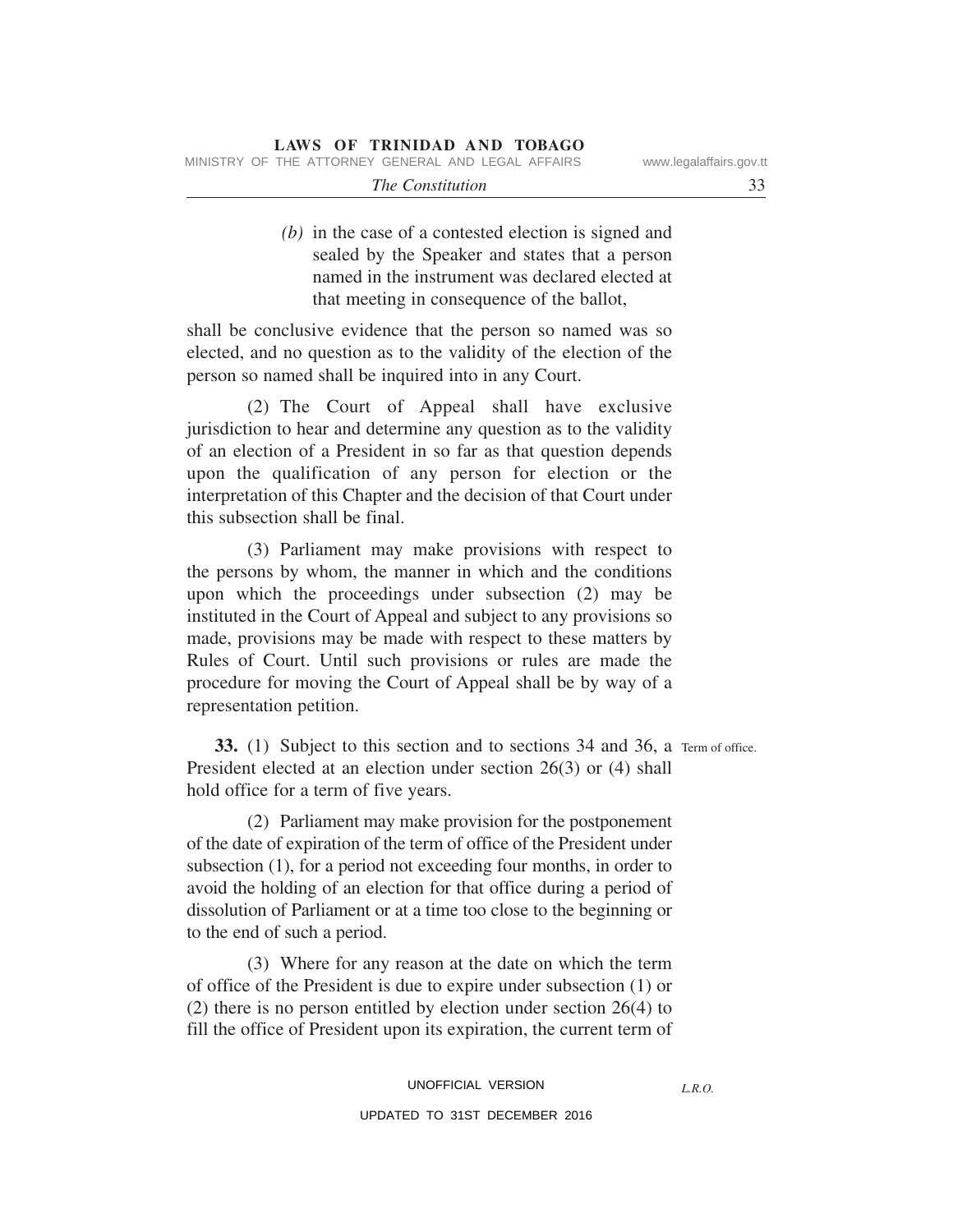**LAWS OF TRINIDAD AND TOBAGO**<br>IY GENERAL AND LEGAL AFFAIRS www.legalaffairs.gov.tt MINISTRY OF THE ATTORNEY GENERAL AND LEGAL AFFAIRS

| . . | <i>The</i><br>Constitution |
|-----|----------------------------|
|     |                            |

that office shall continue until thirty days after a person is elected to the office of President whereupon the current term of that office shall expire.

(4) Where a person is elected to fill a vacancy in the office of President in an election under section 26(5), he shall hold office only for the unexpired portion of the term of office of his predecessor.

Vacation of office. **34.** The office of President shall become vacant before the expiration of the term of his office as prescribed by section 33 where—

- *(a)* the person holding that office dies or resigns the office by writing signed by him addressed to the House of Representatives and delivered to the Speaker; or
- *(b)* he is removed from office under section 36.

Removal from office. **35.** The President may be removed from office under section 36 where—

- *(a)* he wilfully violates any provision of the Constitution;
- *(b)* he behaves in such a way as to bring his office into hatred, ridicule or contempt;
- *(c)* he behaves in a way that endangers the security of the State; or
- *(d)* because of physical or mental incapacity, he is unable to perform the functions of his office.

**36.** (1) The President shall be removed from office where—

- *(a)* a motion that his removal from office should be investigated by a tribunal is proposed in the House of Representatives;
- *(b)* the motion states with full particulars the grounds on which his removal from office is proposed, and is signed by not less than one-third of the total membership of the House of Representatives;

UNOFFICIAL VERSION

Procedure for removal from office.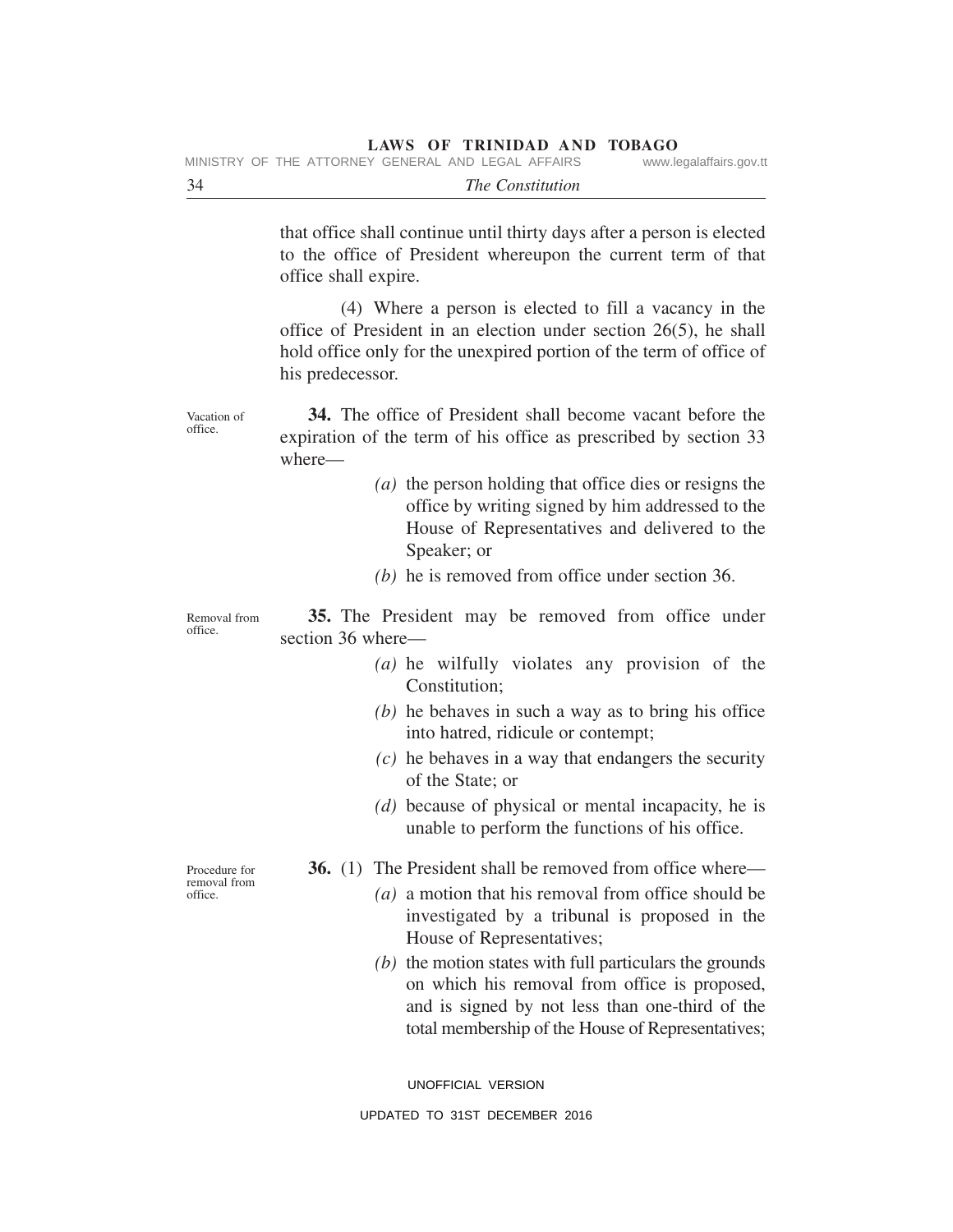MINISTRY OF THE ATTORNEY GENERAL AND LEGAL AFFAIRS www.legalaffairs.gov.tt

| The Constitution                                                                                                                                                                                                                                                                                                                                    | 35 |
|-----------------------------------------------------------------------------------------------------------------------------------------------------------------------------------------------------------------------------------------------------------------------------------------------------------------------------------------------------|----|
| $(c)$ the motion is adopted by the vote of not less<br>than two-thirds of the total membership of the<br>Senate and the House of Representatives<br>assembled together;                                                                                                                                                                             |    |
| $(d)$ a tribunal consisting of the Chief Justice and four<br>other Judges appointed by him, being as far as<br>practicable the most senior Judges, investigate<br>the complaint and report on the facts to the<br>House of Representatives;                                                                                                         |    |
| (e) the Senate and the House of Representatives<br>assembled together on the summons of the<br>Speaker consider the report and by resolution<br>supported by the votes of not less than two-thirds<br>of the total membership of the Senate and the<br>House of Representatives assembled together<br>declare that he shall be removed from office. |    |
| (2) Where a motion is adopted as is provided for in<br>subsection $(1)(a)$ , $(b)$ and $(c)$ the President shall cease to perform<br>any of his functions as President and the President of the Senate<br>shall act temporarily as President.                                                                                                       |    |
| (3) The procedure of the tribunal shall be such as is<br>prescribed, but, subject to such procedure, the tribunal may<br>regulate its own procedure.                                                                                                                                                                                                |    |
| (4) Upon the adoption of the resolution in accordance<br>with subsection $(1)(e)$ the office shall become vacant.                                                                                                                                                                                                                                   |    |

37. (1) A President shall, before entering upon the duties of Oath. First Schedule, such oath being administered by the Chief Justice First Schedule. his office, take and subscribe the oath of office set out in the or such other Judge as may be designated by the Chief Justice.

(2) Subsection (1) shall apply to any person required under this Constitution to perform the functions of the office of President as it applies to a person elected as such.

38. (1) Subject to section 36, the President shall not be Immunities of answerable to any Court for the performance of the functions President. of his office or for any act done by him in the performance of those functions.

## UNOFFICIAL VERSION

## UPDATED TO 31ST DECEMBER 2016

*L.R.O.*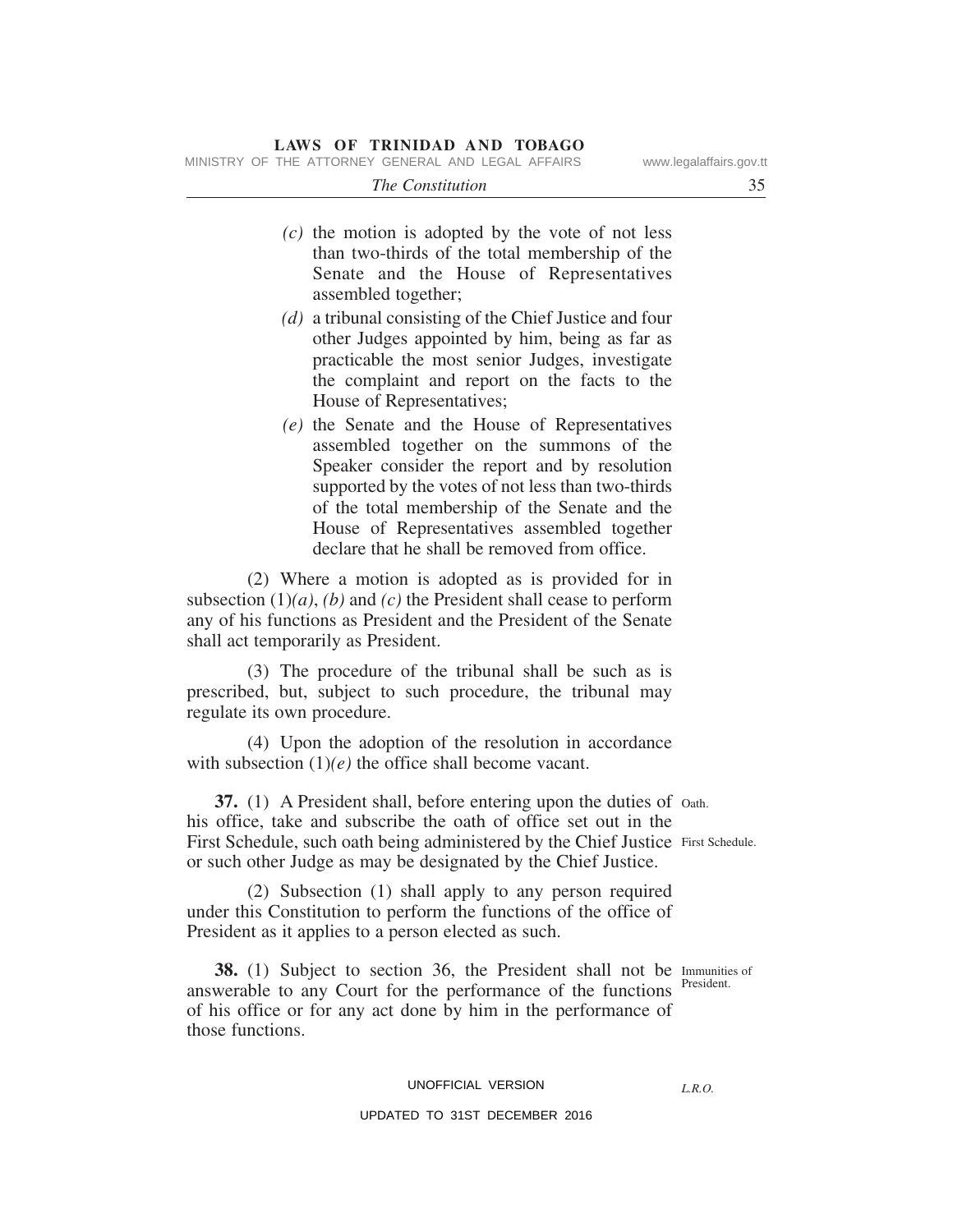MINISTRY OF THE ATTORNEY GENERAL AND LEGAL AFFAIRS www.legalaffairs.gov.tt

36 *The Constitution*

(2) Without the fiat of the Director of Public Prosecutions, no criminal proceedings shall be instituted or continued against the President in any Court during his term of office and no process for the President's arrest or imprisonment shall be issued from any Court or shall be executed during his term of office.

(3) No civil proceedings in which relief is claimed against the President shall be instituted during his term of office in any Court in respect of any act done by him in his personal capacity whether before or after he entered the office of President, except on the condition specified in subsection (4).

(4) The condition referred to in subsection (3) is that two months must elapse after a notice in writing has been served on him either by registered post or by being left at his office stating the nature of the proceedings, the cause of action, the name, description and address of the party instituting the proceedings and the relief claimed.

(5) A period of limitation prescribed by law shall not run in favour of the President in respect of a civil action during the period of two months after a notice in respect of that action has been served on him under subsection  $(4)$ .

## **CHAPTER 4**

#### **PARLIAMENT**

#### **PART I**

## **COMPOSITION OF PARLIAMENT**

#### **ESTABLISHMENT**

Establishment

**39.** There shall be a Parliament of Trinidad and Tobago which shall consist of the President, the Senate and the House of Representatives.

#### **THE SENATE**

**40.** (1) The Senate shall consist of thirty-one members (in this Constitution referred to as "Senators") who shall be appointed by the President in accordance with this section.

#### UNOFFICIAL VERSION

#### UPDATED TO 31ST DECEMBER 2016

of Parliament.

Composition of Senate.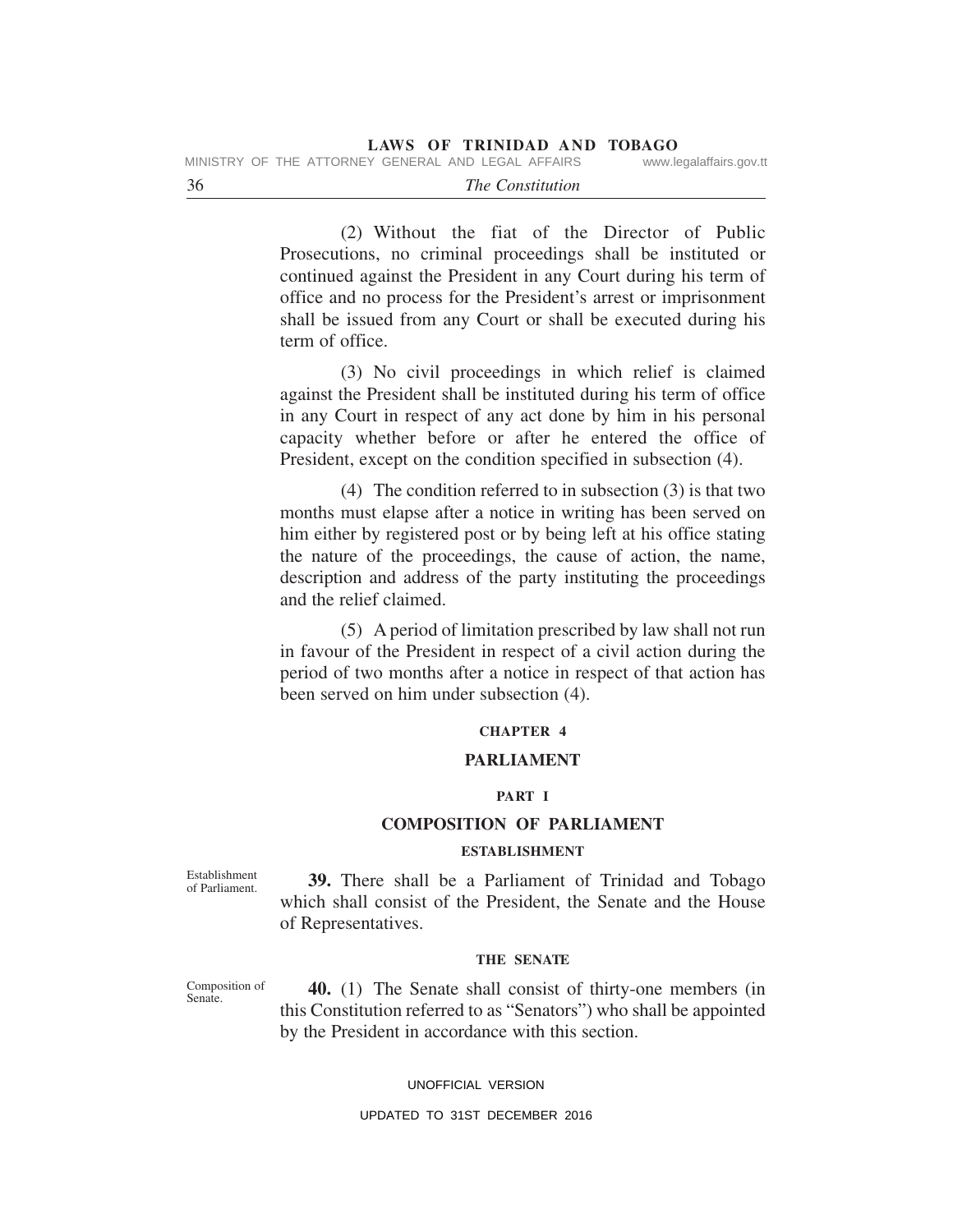- (2) Of the thirty-one Senators—
	- *(a)* sixteen shall be appointed by the President acting in accordance with the advice of the Prime Minister;
	- *(b)* six shall be appointed by the President acting in accordance with the advice of the Leader of the Opposition and;
	- *(c)* nine shall be appointed by the President in his discretion from outstanding persons from economic or social or community organisations and other major fields of endeavour.

41. Subject to section 42, a person shall be qualified to be Qualifications appointed as a Senator if, and shall not be qualified to be so  $\frac{\text{for } \text{append}}{\text{as } \text{Senator}}$ . appointed unless, he is a citizen of Trinidad and Tobago of the age of twenty-five years or upwards.

for appointment

42. (1) No person shall be qualified to be appointed as a Disqualifications Senator who—

- *(a)* is a citizen of a country other than Trinidad and Tobago having become such a citizen voluntarily or is under a declaration of allegiance to such a country;
- *(b)* is a member of the House of Representatives;
- *(c)* is an undischarged bankrupt having been adjudged or otherwise declared bankrupt under any law in force in Trinidad and Tobago;
- $(d)$  is mentally ill, within the meaning of the Mental  $\text{c}_h$ . 28:02. Health Act;
- *(e)* is under sentence of death imposed on him by a Court or is serving a sentence of imprisonment, by whatever name called, exceeding twelve months imposed on him by a Court or substituted by competent authority for some other sentence imposed on him by a Court, or is under such a sentence of imprisonment the execution of which has been suspended;

*L.R.O.*

for appointment as Senator.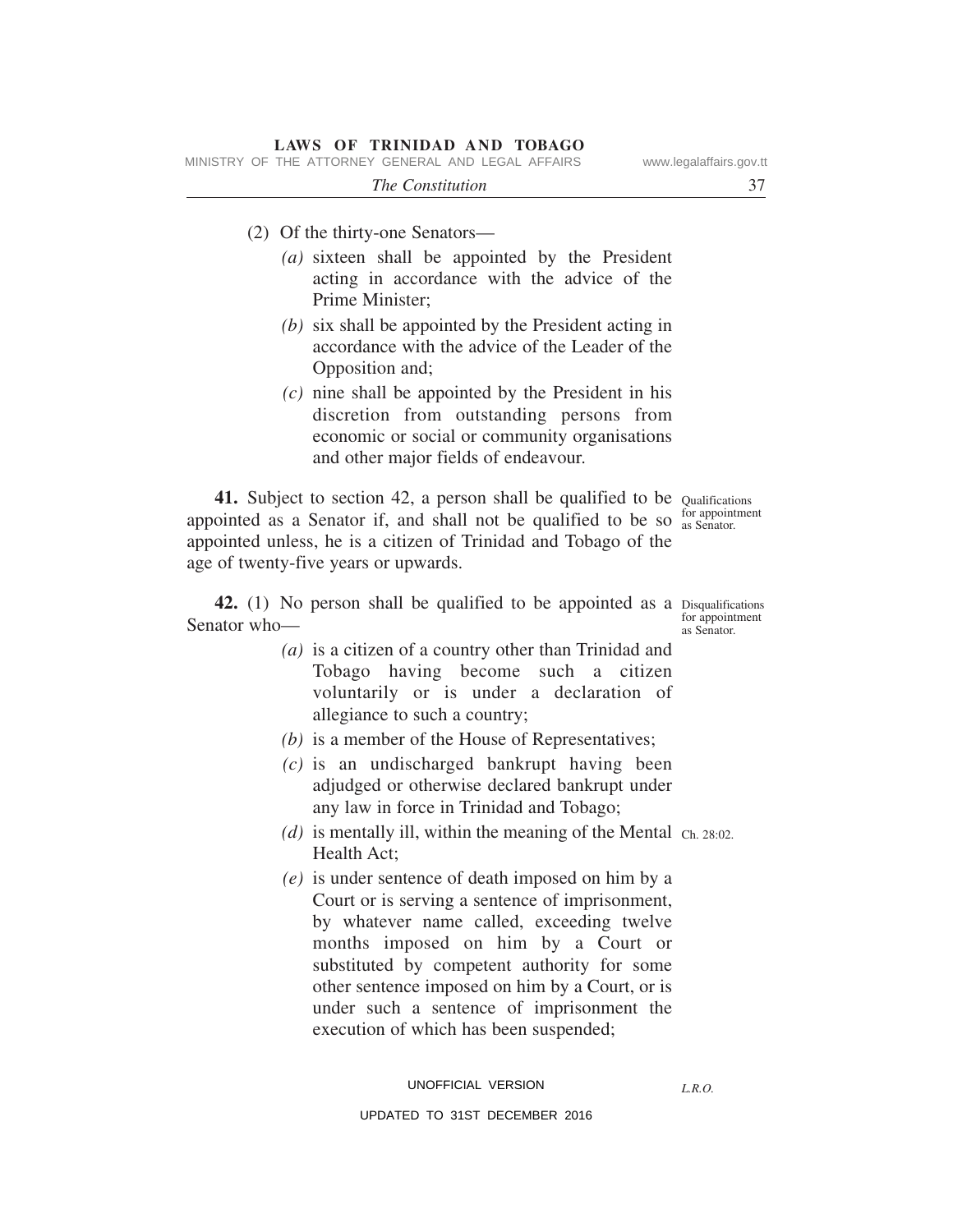| MINISTRY OF THE ATTORNEY GENERAL AND LEGAL AFFAIRS | www.legalaffairs.gov.tt |
|----------------------------------------------------|-------------------------|
|----------------------------------------------------|-------------------------|

| 38                               | The Constitution                                                                                                                                                                                                                                                                                                                                                                                                                                                            |
|----------------------------------|-----------------------------------------------------------------------------------------------------------------------------------------------------------------------------------------------------------------------------------------------------------------------------------------------------------------------------------------------------------------------------------------------------------------------------------------------------------------------------|
|                                  | $(f)$ is disqualified for membership of the House of<br>Representatives by virtue of any law in force in<br>Trinidad and Tobago by reason of his having been<br>convicted of any offence relating to elections; or<br>$(g)$ is not qualified to be registered as an elector at a<br>Parliamentary election under any law in force in<br>Trinidad and Tobago.                                                                                                                |
|                                  | (2) Parliament may provide that, subject to such<br>exceptions and limitations, if any, as may be prescribed, a person<br>shall be disqualified for membership of the Senate by virtue of—<br>$(a)$ his holding or acting in any office or<br>appointment, either individually or by reference<br>to a class of office or appointment;<br>(b) his belonging to any of the armed forces of the<br>State or to any class of person that is comprised<br>in any such force; or |
|                                  | $(c)$ his belonging to any police force or to any class<br>of person that is comprised in any such force.                                                                                                                                                                                                                                                                                                                                                                   |
|                                  | (3) For the purposes of subsection $(1)(e)$ —<br>(a) two or more sentences of imprisonment that are<br>required to be served consecutively shall be<br>regarded as separate sentences if none of those<br>sentences exceeds twelve months, but if any one<br>of such sentences exceeds that term they shall be<br>regarded as one sentence; and                                                                                                                             |
|                                  | $(b)$ no account shall be taken of a sentence of<br>imprisonment imposed as an alternative to or in<br>default of the payment of a fine.                                                                                                                                                                                                                                                                                                                                    |
| Tenure of office<br>of Senators. | 43. (1) Every Senator shall vacate his seat in the Senate at<br>the next dissolution of Parliament after his appointment.                                                                                                                                                                                                                                                                                                                                                   |
|                                  | (2) A Senator shall also vacate his seat in the Senate<br>where-                                                                                                                                                                                                                                                                                                                                                                                                            |
|                                  | $(a)$ he is absent from the sittings of the Senate for<br>such period and in such circumstances as may be<br>prescribed in the rules of procedure of the Senate;                                                                                                                                                                                                                                                                                                            |
|                                  | UNOFFICIAL VERSION                                                                                                                                                                                                                                                                                                                                                                                                                                                          |
|                                  | UPDATED TO 31ST DECEMBER 2016                                                                                                                                                                                                                                                                                                                                                                                                                                               |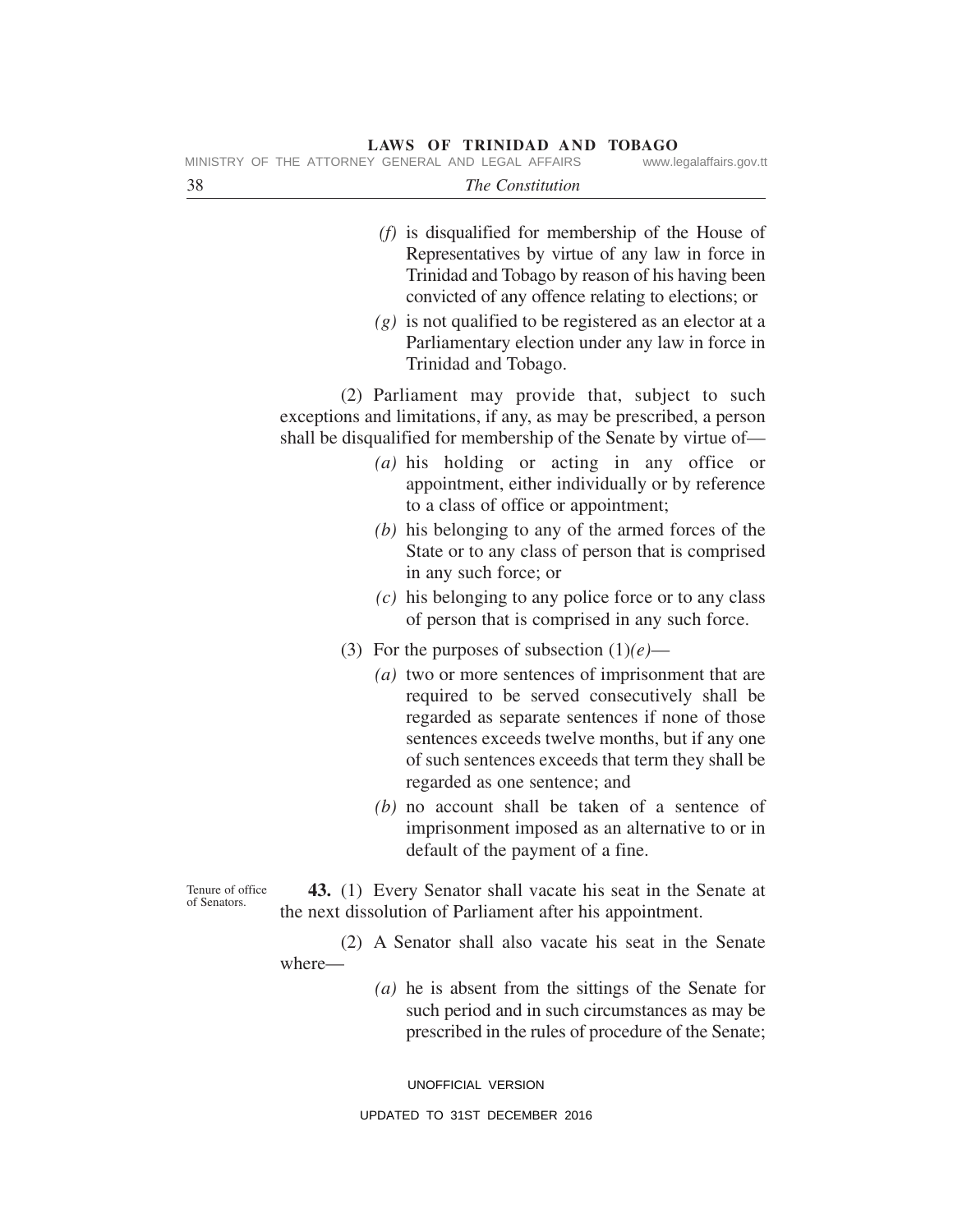| The Constitution                                                                                                                                                                                                                                                                                                                                                                                                      | 39 |
|-----------------------------------------------------------------------------------------------------------------------------------------------------------------------------------------------------------------------------------------------------------------------------------------------------------------------------------------------------------------------------------------------------------------------|----|
| $(b)$ with his consent, he is nominated as a candidate<br>for election to the House of Representatives, or<br>he is elected to be a member of the House of<br>Representatives;                                                                                                                                                                                                                                        |    |
| $(c)$ he ceases to be a citizen of Trinidad and Tobago;                                                                                                                                                                                                                                                                                                                                                               |    |
| (d) subject to the provisions of subsection $(3)$ any<br>circumstances arise that, if he were not a<br>Senator, would cause him to be disqualified for<br>appointment as such by virtue of subsection (1)<br>of section 42 or any law enacted in pursuance of<br>subsection (2) of that section; or                                                                                                                   |    |
| (e) the President, acting in accordance with the<br>advice of the Prime Minister in the case of a<br>Senator appointed in accordance with that<br>advice, or in accordance with the advice of the<br>Leader of the Opposition in the case of a Senator<br>appointed in accordance with that advice, or in<br>his discretion in the case of a Senator appointed<br>by him in his discretion, declares the seat of that |    |

(3) Where circumstances such as are referred to in subsection (2)*(d)* arise because a Senator is under sentence of death or imprisonment, is mentally ill, declared bankrupt or convicted of an offence relating to elections, and where it is open to the Senator to appeal against the decision, either with the leave of a Court or other authority or without such leave, he shall forthwith cease to perform his functions as a Senator, so however that, subject to the provisions of this section, he shall not vacate his seat until the expiration of a period of thirty days thereafter.

Senator to be vacant.

(4) The President of the Senate may, from time to time, extend that period for further periods of thirty days to enable the Senator to pursue an appeal against the decision, so, however, that extensions of time exceeding in the aggregate one hundred and fifty days shall not be given without the approval, signified by resolution, of the Senate.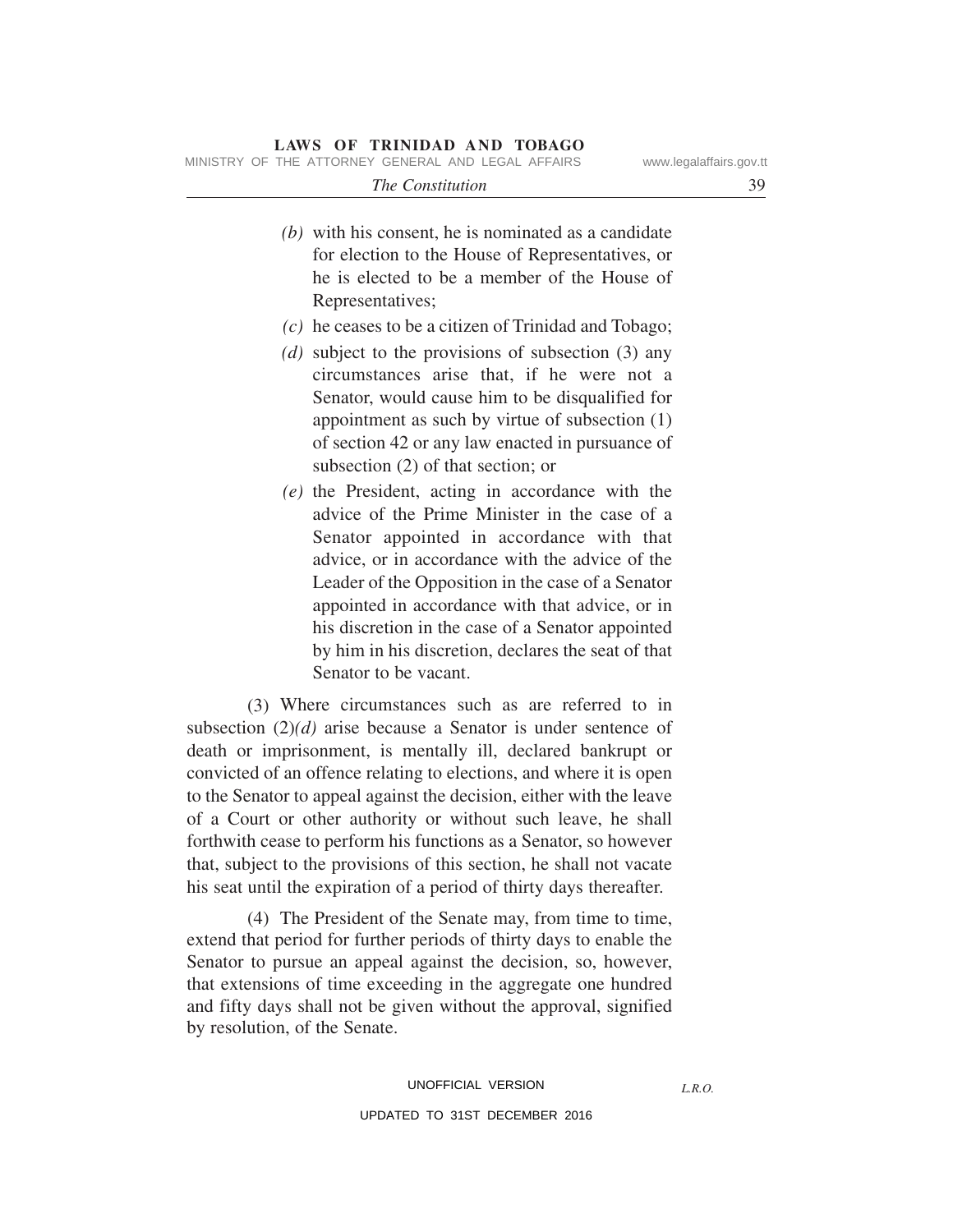MINISTRY OF THE ATTORNEY GENERAL AND LEGAL AFFAIRS www.legalaffairs.gov.tt

#### 40 *The Constitution*

(5) Where on the determination of an appeal, such circumstances continue to exist and no further appeal is open to the Senator, or where, by reason of the expiration of any period for entering an appeal or notice thereof or the refusal of leave to appeal or for any other reason, it ceases to be open to the Senator to appeal, he shall forthwith vacate his seat.

(6) Where at any time before the Senator vacates his seat, such circumstances as are mentioned in this section cease to exist, his seat shall not become vacant on the expiration of the period referred to in subsection (3) and he may resume the performance of his functions as a Senator.

Appointment of temporary **Senators**.

**44.** (1) Where a Senator has temporarily vacated his office under subsection (2) or is incapable of performing his functions as a Senator by virtue of the provisions of section 43(3) or by reason of—

- *(a)* his absence from Trinidad and Tobago; or
- *(b)* illness,

the President may appoint a person qualified for appointment as a Senator to be temporarily a member of the Senate during such vacation of office, suspension, absence or illness.

(2) Where the President of the Senate or the Vice-President of the Senate is acting as, or temporarily performing the functions of, President in accordance with section 27 then, without prejudice to the power of the Prime Minister, the Leader of the Opposition, or the President, as the case may be, with respect to appointments under section 40(2), the person holding the office of President of the Senate or Vice-President of the Senate shall vacate that office temporarily during such period as he is acting as, or temporarily performing the functions of, President.

(3) Section 43(1) and (2) shall apply in relation to a person appointed under this section as they apply in relation to a Senator, except that paragraph *(d)* of the said subsection (2) shall apply as if it were not expressed to be subject to subsection (3) of the said section 43, and an appointment made under this section

> UNOFFICIAL VERSION UPDATED TO 31ST DECEMBER 2016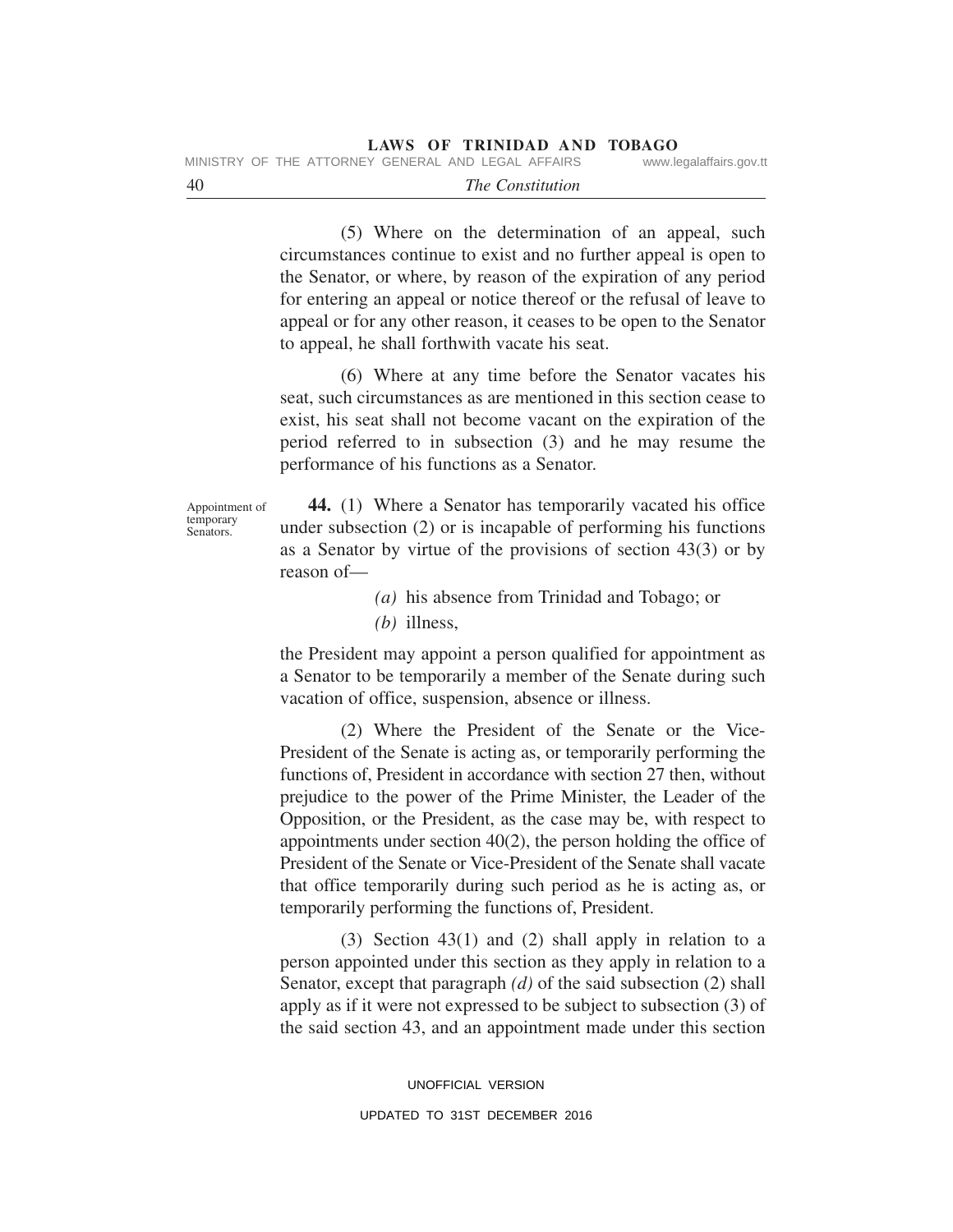*The Constitution* 41

shall in any case cease to have effect if the person appointed is notified by the President that the circumstances giving rise to his appointment have ceased to exist.

(4) In the exercise of the powers conferred upon him by this section the President shall act—

- *(a)* in accordance with the advice of the Prime Minister in relation to a Senator appointed in pursuance of section 40(2)*(a)*;
- *(b)* in accordance with the advice of the Leader of the Opposition in relation to a Senator appointed in pursuance of section 40(2)*(b)*; and
- *(c)* in accordance with his own judgment in relation to a Senator appointed by him pursuant to section 40(2)*(c)*.

**45.** (1) When the Senate first meets after any general President and election and before it proceeds to the despatch of any other  $\frac{1}{100}$  of the Senate. business, it shall elect a Senator to be President of the Senate; and, if the office of President of the Senate falls vacant at any time before the next dissolution of Parliament, the Senate shall, as soon as practicable, elect another Senator to that office.

(2) When the Senate first meets after any general election and before it proceeds to the despatch of any other business except the election of the President of the Senate, it shall elect a Senator to be Vice-President of the Senate; and if the office of Vice-President of the Senate falls vacant at any time before the next dissolution of Parliament, the Senate shall, as soon as convenient, elect another Senator to that office.

(3) The Senate shall not elect a Senator who is a Minister or Parliamentary Secretary to be the President of the Senate or the Vice-President of the Senate.

(4) A person shall vacate the office of President of the Senate or Vice-President of the Senate where—

> *(a)* he ceases to be a Senator; so, however, that the President of the Senate shall not vacate his office

Vice-President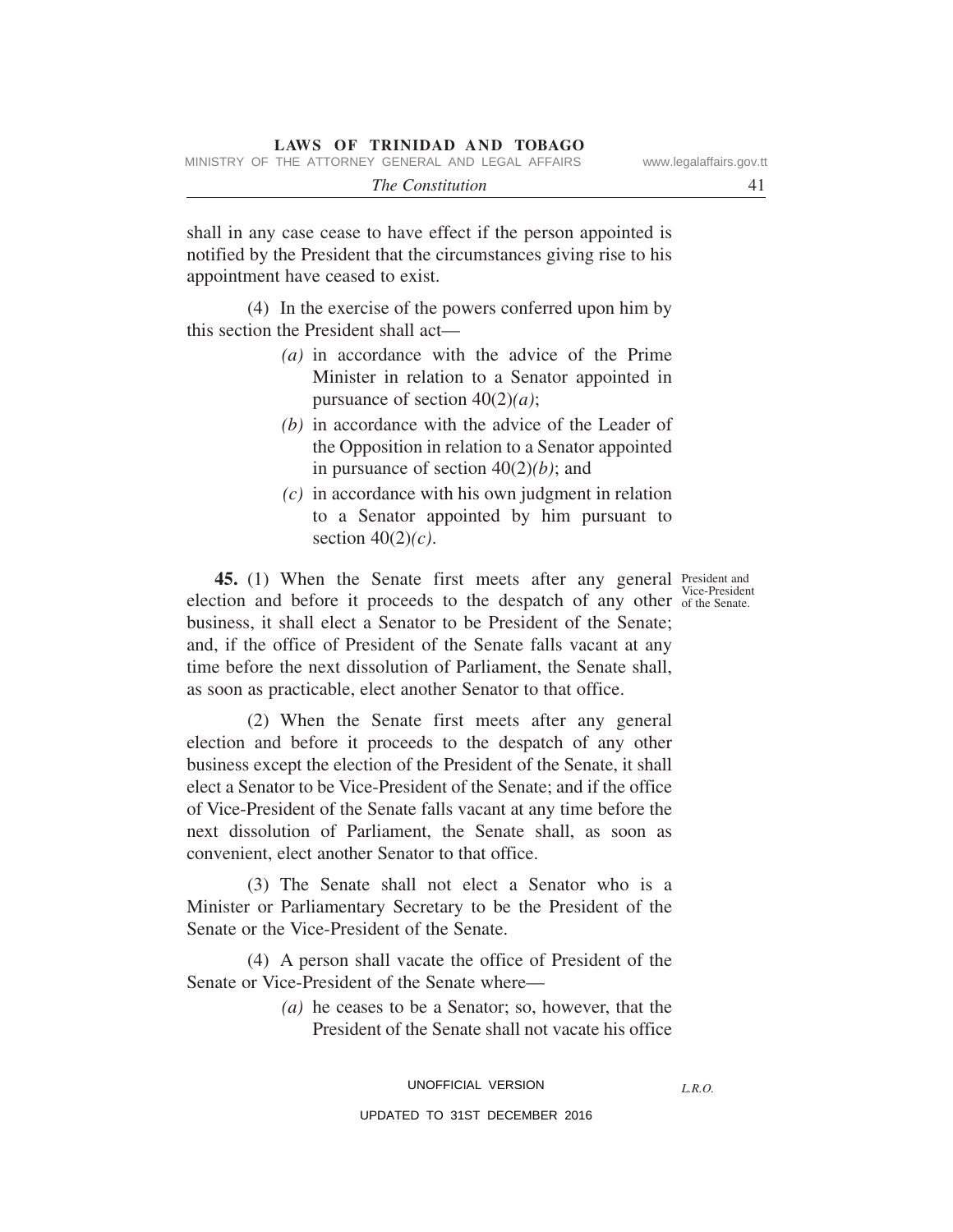| 42 | The Constitution                                                                                                                                                                                                                                                                                                                                                                                                                                                                    |
|----|-------------------------------------------------------------------------------------------------------------------------------------------------------------------------------------------------------------------------------------------------------------------------------------------------------------------------------------------------------------------------------------------------------------------------------------------------------------------------------------|
|    | by reason only that he has ceased to be a Senator<br>on a dissolution of Parliament until the Senate<br>first meets after that dissolution;                                                                                                                                                                                                                                                                                                                                         |
|    | (b) he is appointed to be a Minister or a<br>Parliamentary Secretary;                                                                                                                                                                                                                                                                                                                                                                                                               |
|    | $(c)$ he announces the resignation of his office to the<br>Senate or where, by writing under his hand<br>addressed, in the case of the President of the<br>Senate, to the Clerk of the Senate, and in the case<br>of the Vice-President of the Senate to the<br>President of the Senate (or, where the office of<br>President of the Senate is vacant or the President<br>of the Senate is absent from Trinidad and Tobago,<br>to the Clerk of the Senate), he resigns that office. |
|    | $(5)$ Where, by virtue of section 43(3), the President of<br>the Senate or Vice-President of the Senate is required to cease to<br>perform his functions as a Senator, he shall also cease to perform<br>his functions as President of the Senate or Vice-President of the                                                                                                                                                                                                          |

Senate as the case may be, and those functions shall, until he vacates his seat in the Senate or resumes the performance of the functions of his office, be performed—

- *(a)* in the case of the President of the Senate, by the Vice-President of the Senate or if the office of Vice-President of the Senate is vacant or the Vice-President of the Senate is required to cease to perform his functions as a Senator by virtue of section 43(3), by such Senator, not being a Minister or Parliamentary Secretary, as the Senate may elect for the purpose;
- *(b)* in the case of the Vice-President of the Senate, by such Senator, not being a Minister or Parliamentary Secretary, as the Senate may elect for the purpose.

(6) Where the President of the Senate or Vice-President of the Senate resumes the performance of his functions as a Senator in accordance with the provisions of section 43(6), he shall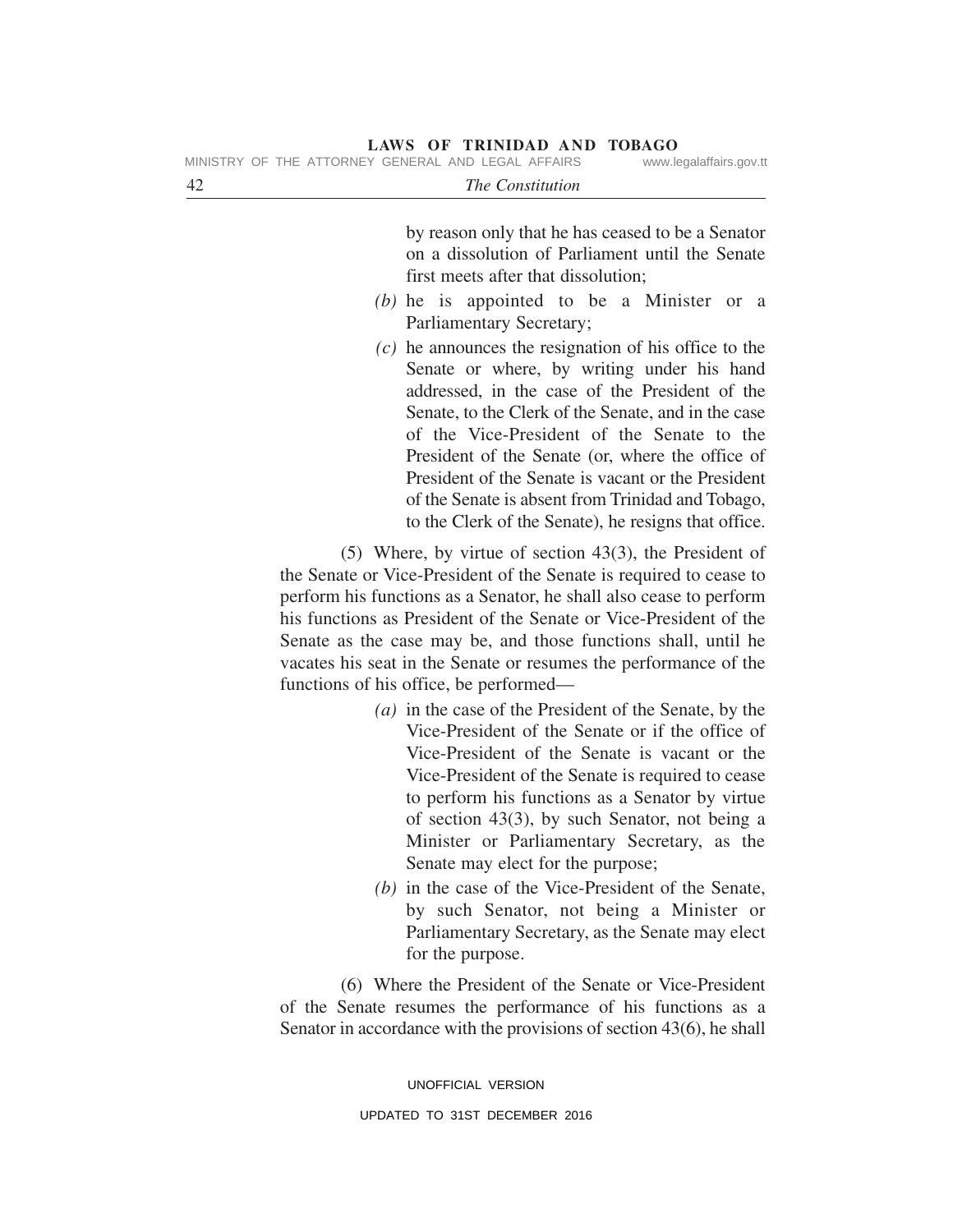MINISTRY OF THE ATTORNEY GENERAL AND LEGAL AFFAIRS www.legalaffairs.gov.tt

*The Constitution* 43

also resume the performance of his functions as President of the Senate or Vice-President of the Senate, as the case may be.

#### **THE HOUSE OF REPRESENTATIVES**

46. (1) Subject to the provisions of this section, the House Composition of House of of Representatives shall consist of members who shall be elected Representatives. in the manner provided by Parliament.

(2) There shall be thirty-six members of the House of Representatives or such other number of members as corresponds with the number of constituencies as provided for by an Order made by the President under section 72.

(3) Where any person who is not a member of the House of Representatives is elected to be Speaker of the House he shall, by virtue of holding the office of Speaker, be a member of the House in addition to the thirty-six or other number of members aforesaid.

47. Subject to the provisions of section 48, a person shall be Qualifications qualified to be elected as a member of the House of Representatives member. if, and shall not be qualified to be so elected unless, he—

- *(a)* is a citizen of Trinidad and Tobago of the age of eighteen years or upwards; and
- *(b)* has resided in Trinidad and Tobago for a period of two years immediately before the date of his nomination for election or is domiciled and resident in Trinidad and Tobago at that date.

48. (1) No person shall be qualified to be elected as a Disqualifications member of the House of Representatives who—

- *(a)* is a citizen of a country other than Trinidad and Tobago having become such a citizen voluntarily, or is under a declaration of allegiance to such a country;
- *(b)* is an undischarged bankrupt having been adjudged or otherwise declared bankrupt under any law in force in Trinidad and Tobago;

UNOFFICIAL VERSION

UPDATED TO 31ST DECEMBER 2016

for election as member.

for election as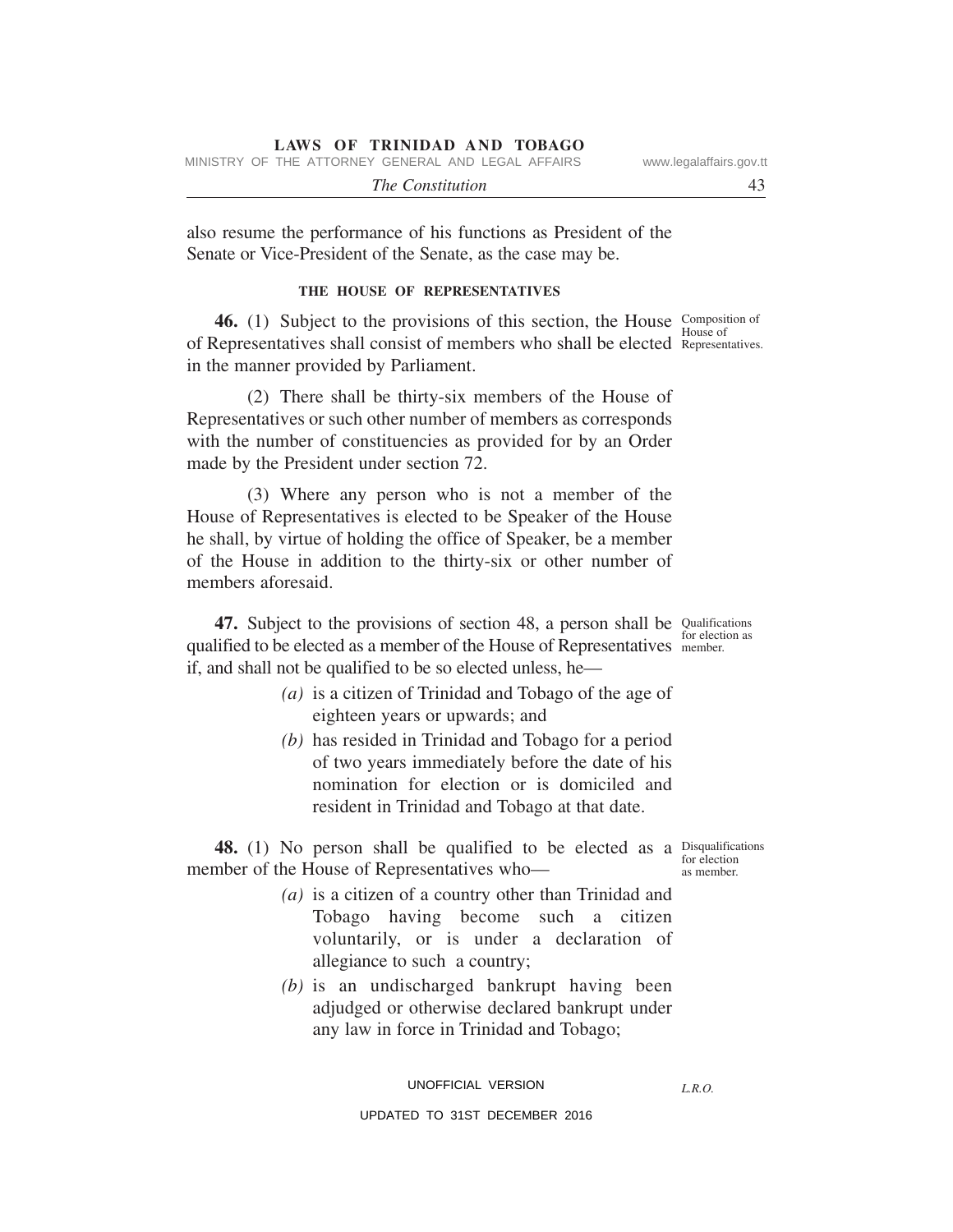| 44         | www.legalaffairs.gov.tt<br>The Constitution                                                                                                                                                                                                                                                                                                                                                                                                                                                                                                                                                                                                                                                                                                                                                                                                                                                                                                                                                                                                                                                                                                                                                                   |
|------------|---------------------------------------------------------------------------------------------------------------------------------------------------------------------------------------------------------------------------------------------------------------------------------------------------------------------------------------------------------------------------------------------------------------------------------------------------------------------------------------------------------------------------------------------------------------------------------------------------------------------------------------------------------------------------------------------------------------------------------------------------------------------------------------------------------------------------------------------------------------------------------------------------------------------------------------------------------------------------------------------------------------------------------------------------------------------------------------------------------------------------------------------------------------------------------------------------------------|
| Ch. 28:02. | $(c)$ is mentally ill, within the meaning of the Mental<br>Health Act;<br>$(d)$ is under sentence of death imposed on him by a<br>Court or is serving a sentence of imprisonment<br>(by whatever name called) exceeding twelve<br>months imposed on him by a Court or<br>substituted by competent authority for some<br>other sentence imposed on him by a Court, or is<br>under such a sentence of imprisonment the<br>execution of which has been suspended;<br>$(e)$ is disqualified for membership of the House of<br>Representatives by any law in force in Trinidad<br>and Tobago by reason of his holding, or acting<br>in, any office the functions of which involve—<br>any responsibility for, or in connection<br>(i)<br>with, the conduct of any election; or<br>(ii) any responsibility for the compilation or<br>revision of any electoral register;<br>$(f)$ is disqualified for membership of the House of<br>Representatives by virtue of any law in force in<br>Trinidad and Tobago by reason of his having<br>been convicted of any offence relating to<br>elections; or<br>$(g)$ is not qualified to be registered as an elector at a<br>Parliamentary election under any law in force in |
|            | Trinidad and Tobago.<br>(2) Parliament may provide that, subject to such<br>exceptions and limitations, if any, as may be prescribed, a person<br>may be disqualified for membership of the House of<br>Representatives by virtue of-<br>$(a)$ his holding or acting in any office<br><b>or</b><br>appointment (either individually or by reference<br>to a class of office or appointment);<br>(b) his belonging to any of the armed forces of the<br>State or to any class of person that is comprised<br>in any such force; or                                                                                                                                                                                                                                                                                                                                                                                                                                                                                                                                                                                                                                                                             |

UNOFFICIAL VERSION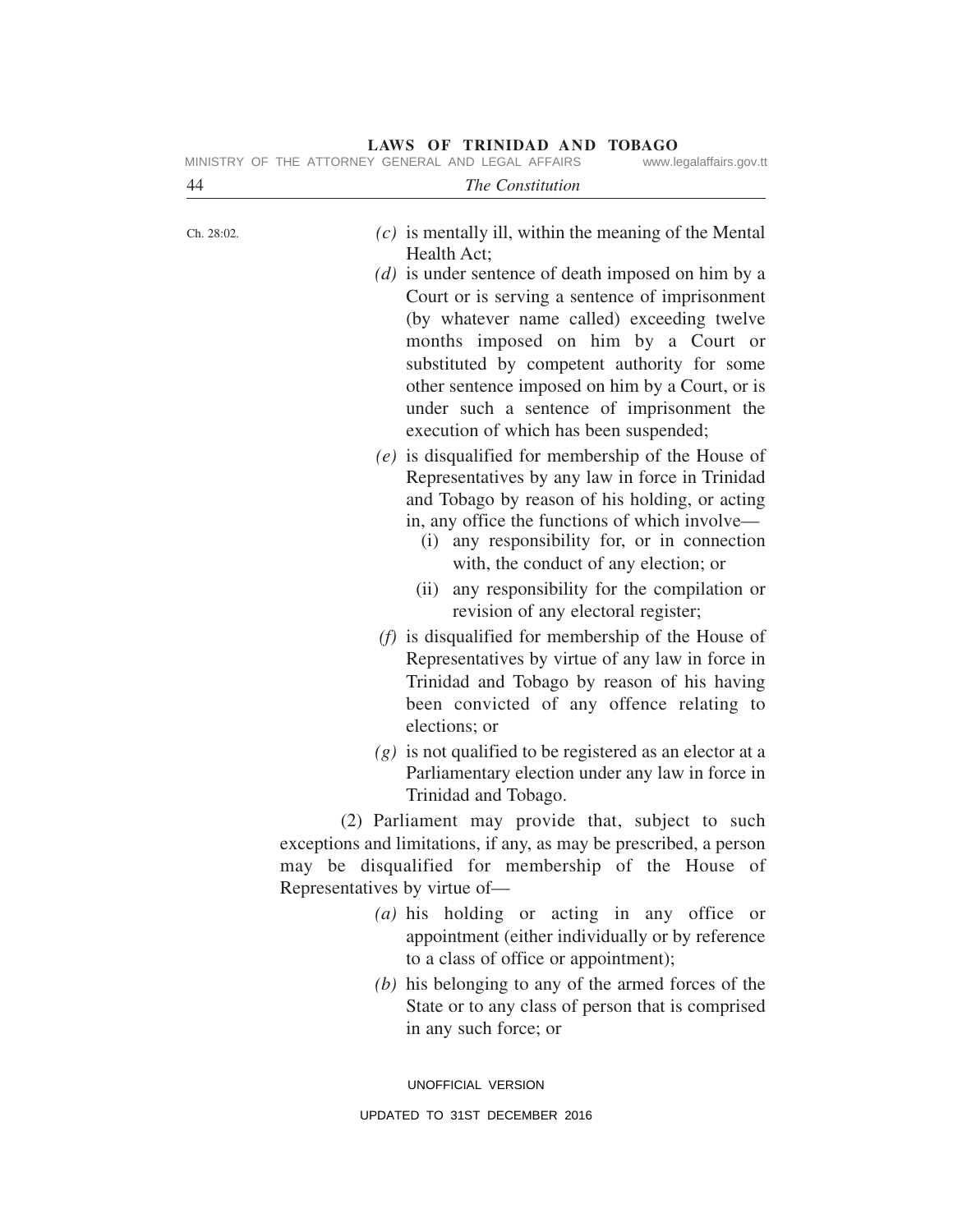|                     | MINISTRY OF THE ATTORNEY GENERAL AND LEGAL AFFAIRS                                                                                                                                                                                                                                                                                                                                                                                                                                                          | www.legalaffairs.gov.tt |
|---------------------|-------------------------------------------------------------------------------------------------------------------------------------------------------------------------------------------------------------------------------------------------------------------------------------------------------------------------------------------------------------------------------------------------------------------------------------------------------------------------------------------------------------|-------------------------|
|                     | The Constitution                                                                                                                                                                                                                                                                                                                                                                                                                                                                                            | 45                      |
|                     | $(c)$ his belonging to any police force or to any class<br>of person that is comprised in any such force.                                                                                                                                                                                                                                                                                                                                                                                                   |                         |
|                     | (3) For the purposes of paragraph $(d)$ of subsection $(1)$ —<br>(a) two or more sentences of imprisonment that are<br>required to be served consecutively shall be<br>regarded as separate sentences if none of those<br>sentences exceeds twelve months, but if any one<br>of such sentences exceeds that term they shall be<br>regarded as one sentence; and<br>$(b)$ no account shall be taken of a sentence of<br>imprisonment imposed as an alternative to or in<br>default of the payment of a fine. |                         |
| after his election. | 49. (1) Every member of the House of Representatives shall Tenure of office<br>vacate his seat in the House at the next dissolution of Parliament $_{[15 \text{ of } 1978]}^{in terms of }$                                                                                                                                                                                                                                                                                                                 | of members.             |
|                     | (2) A member of the House of Representatives shall also<br>vacate his seat in the House where—                                                                                                                                                                                                                                                                                                                                                                                                              |                         |
|                     | $(a)$ he resigns it by writing under his hand<br>addressed to the Speaker or, where the office of<br>Speaker is vacant or the Speaker is absent from<br>Trinidad and Tobago, to the Deputy Speaker;                                                                                                                                                                                                                                                                                                         |                         |
|                     | $(b)$ he is absent from the sittings of the House for<br>such period and in such circumstances as may be<br>prescribed in the rules of procedure of the House;                                                                                                                                                                                                                                                                                                                                              |                         |

- *(c)* he ceases to be a citizen of Trinidad and Tobago;
- *(d)* subject to the provisions of subsection (3), any circumstances arise that, if he were not a member of the House of Representatives, would cause him to be disqualified for election thereto by virtue of subsection (1) of section 48 or any law enacted in pursuance of subsection (2) of that section;
- *(e)* having been a candidate of a party and elected to the House, he resigns from or is expelled by that party.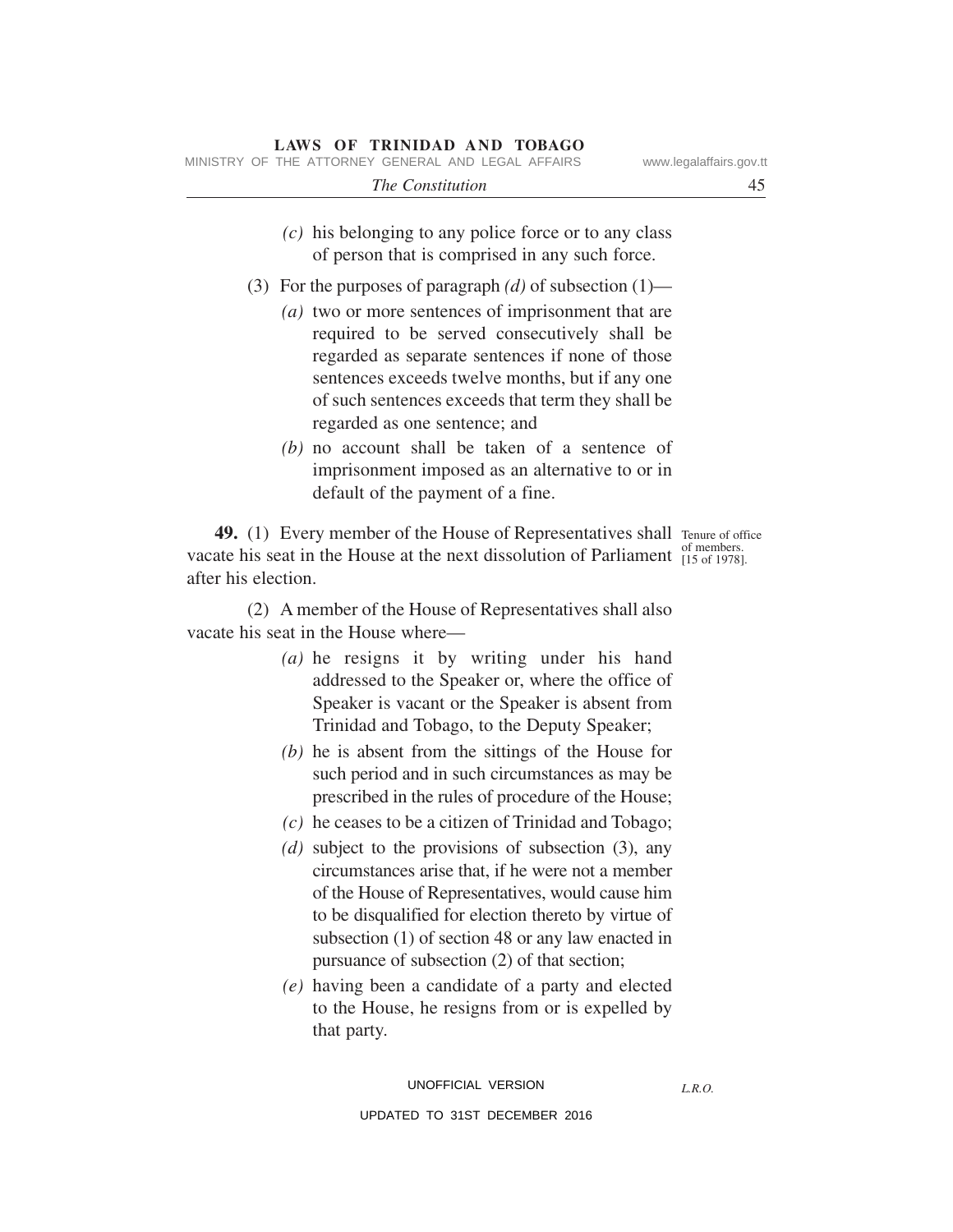MINISTRY OF THE ATTORNEY GENERAL AND LEGAL AFFAIRS www.legalaffairs.gov.tt

#### 46 *The Constitution*

(3) Where circumstances such as are referred to in paragraph *(d)* of subsection (2) arise because any member of the House of Representatives is under sentence of death or imprisonment, is mentally ill, declared bankrupt or convicted of an offence relating to elections, and where it is open to the member to appeal against the decision, either with the leave of a Court or other authority or without such leave, he shall forthwith cease to perform his functions as a member of the House so however that, subject to the provisions of this section, he shall not vacate his seat until the expiration of a period of thirty days thereafter.

(4) The Speaker may, from time to time, extend that period for further periods of thirty days to enable the member to pursue an appeal against the decision, so however that extensions of time exceeding in the aggregate one hundred and fifty days shall not be given without the approval, signified by resolution, of the House.

(5) Where on the determination of any appeal, such circumstances continue to exist and no further appeal is open to the member, or where, by reason of the expiration of any period for entering an appeal or notice thereof or the refusal of leave to appeal or, for any other reason, it ceases to be open to the member to appeal, he shall forthwith vacate his seat.

(6) Where at any time before the member of the House vacates his seat such circumstances as are mentioned in this section cease to exist, his seat shall not become vacant on the expiration of the period referred to in subsection (3) and he may resume the performance of his functions as a member of the House.

Vacation of seat where member resigns or is expelled. [15 of 1978].

**49A.** (1) Where circumstances such as are referred to in section 49(2)*(e)* arise, the leader in the House of Representatives of the party as a candidate of which the member was elected, shall so inform the Speaker in writing of those circumstances and the Speaker shall, at the sitting of the House of Representatives next after he is so informed, make a declaration that the member has resigned from or has been expelled by the party, as the case may be.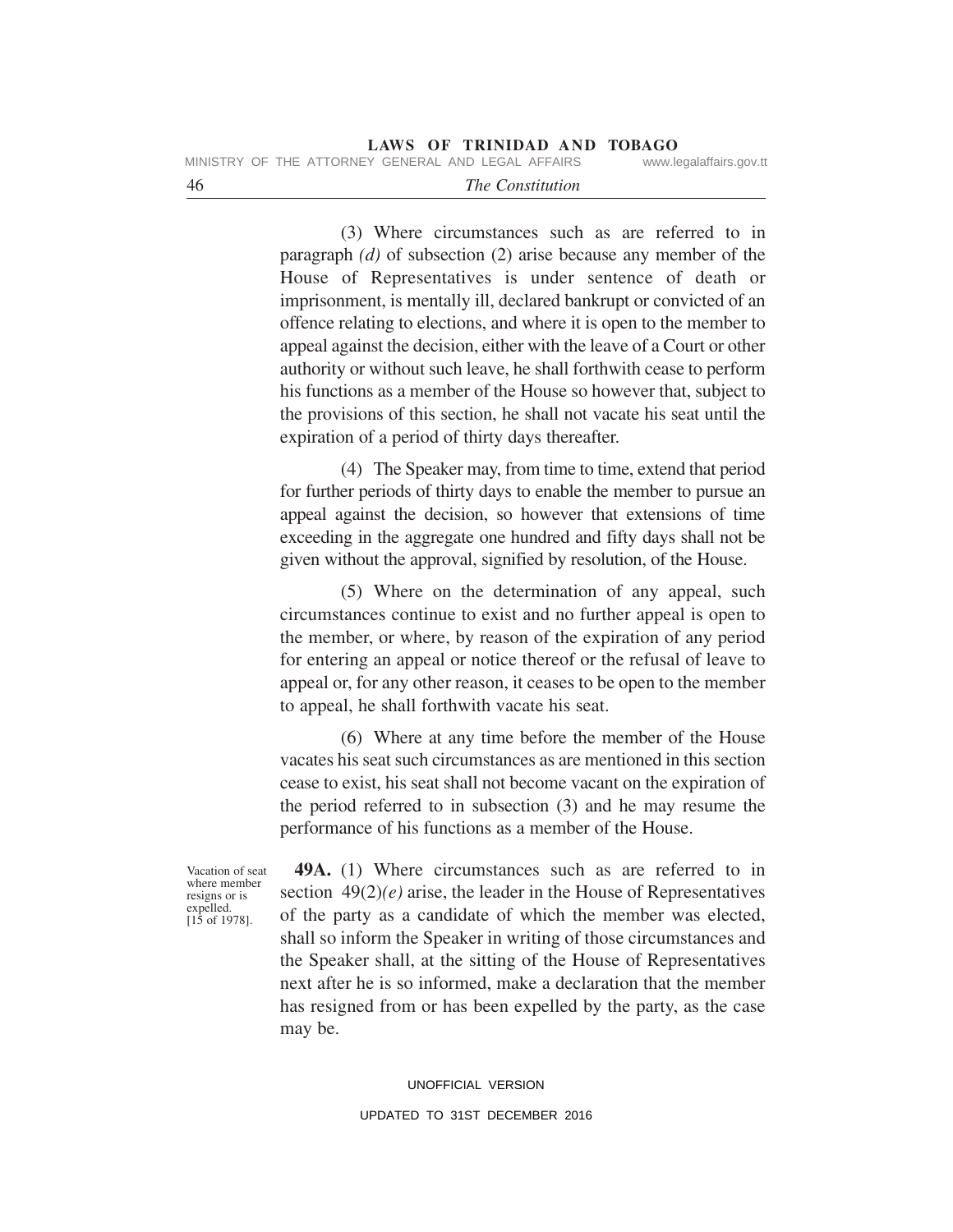MINISTRY OF THE ATTORNEY GENERAL AND LEGAL AFFAIRS www.legalaffairs.gov.tt

*The Constitution* 47

(2) Where within a period of fourteen days of the declaration by the Speaker the member does not institute legal proceedings to challenge the allegation that he has resigned or to challenge his expulsion, he shall vacate his seat at the end of the said period of fourteen days.

(3) Where within fourteen days of the declaration by the Speaker, the member institutes legal proceedings as aforesaid he shall not vacate his seat unless and until either the proceedings are withdrawn or the proceedings are finally determined by a decision upholding the resignation or expulsion, the decision being one that is not open to appeal or in respect of which the time allowed for an appeal has expired without an appeal being filed.

(4) From the date of the declaration by the Speaker under subsection (1) the member shall cease to perform his functions as a member of the House of Representatives and he shall resume the performance of such functions only if and when the legal proceedings referred to in subsection (3) are finally determined within the meaning of that subsection in favour of such member.

(5) Standing Orders shall make provision for the identification and recognition of the leader in the House of Representatives of every party and for otherwise giving effect to this section.

**50.** (1) When the House of Representatives first meets after any general election and before it proceeds to the despatch of any other business, it shall elect a person to be the Speaker of the House; and if the office of Speaker falls vacant at any time before the next dissolution of Parliament, the House shall, as soon as practicable, elect another person to that office.

(2) The Speaker may be elected either from among the members of the House of Representatives who are not Ministers or Parliamentary Secretaries or, subject to subsection (3), from among persons who are not members of either House.

(3) A person who is not a member of either House shall not be elected Speaker where—

*(a)* he is not a citizen of Trinidad and Tobago; or

#### UNOFFICIAL VERSION

#### UPDATED TO 31ST DECEMBER 2016

Deputy Speaker. [17 of 1995].

Speaker and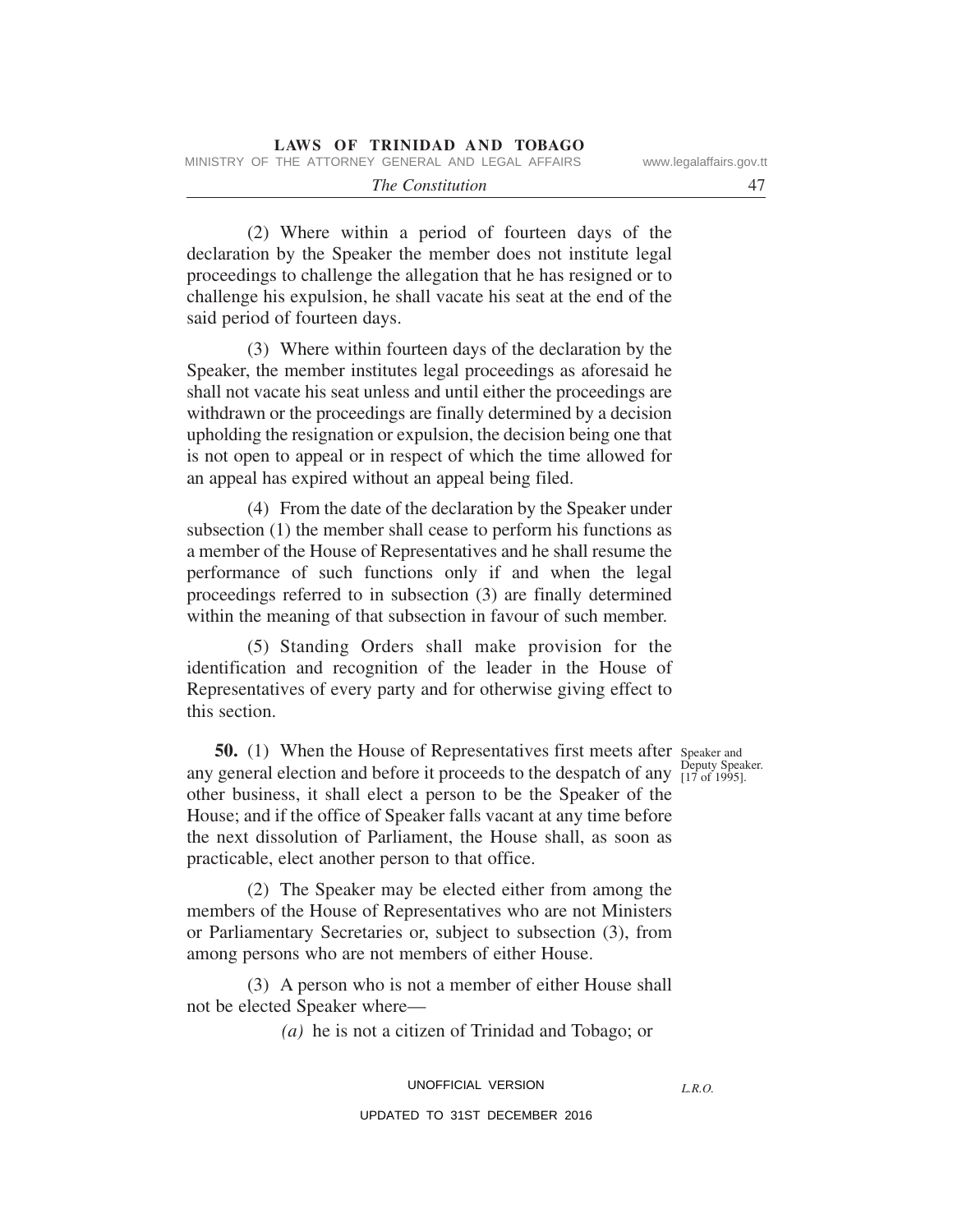| 48 | <i>The Constitution</i> |
|----|-------------------------|
|    |                         |

*(b)* he is a person disqualified for election as a member of the House of Representatives by virtue of subsection (1) of section 48 or any law enacted in pursuance of subsection (2) of that section.

(4) When the House of Representatives first meets after any general election and before it proceeds to the despatch of any other business except the election of the Speaker, the House shall elect a member of the House, who is not a Minister or a Parliamentary Secretary, to be Deputy Speaker of the House; and if the office of Deputy Speaker falls vacant at any time before the next dissolution of Parliament, the House shall, as soon as practicable, elect another such member to that office.

(5) A person shall vacate the office of Speaker or Deputy Speaker—

- *(a)* in the case of a Speaker elected from among the members of the House of Representatives or in the case of the Deputy Speaker—
	- (i) where he ceases to be a member of the House, so however that the Speaker shall not vacate his office by reason only that he has ceased to be a member of the House on a dissolution of Parliament, until the House first meets after that dissolution;
	- (ii) where he is appointed to be a Minister or a Parliamentary Secretary;
- *(b)* in the case of a Speaker elected from among persons who are not members of either House—
	- (i) when the House first meets after any dissolution of Parliament;
	- (ii) where he ceases to be a citizen of Trinidad and Tobago; or
	- (iii) where any circumstances arise that would cause him to be disqualified for election as a member of the House by virtue of subsection (1) of section 48 or any law

UNOFFICIAL VERSION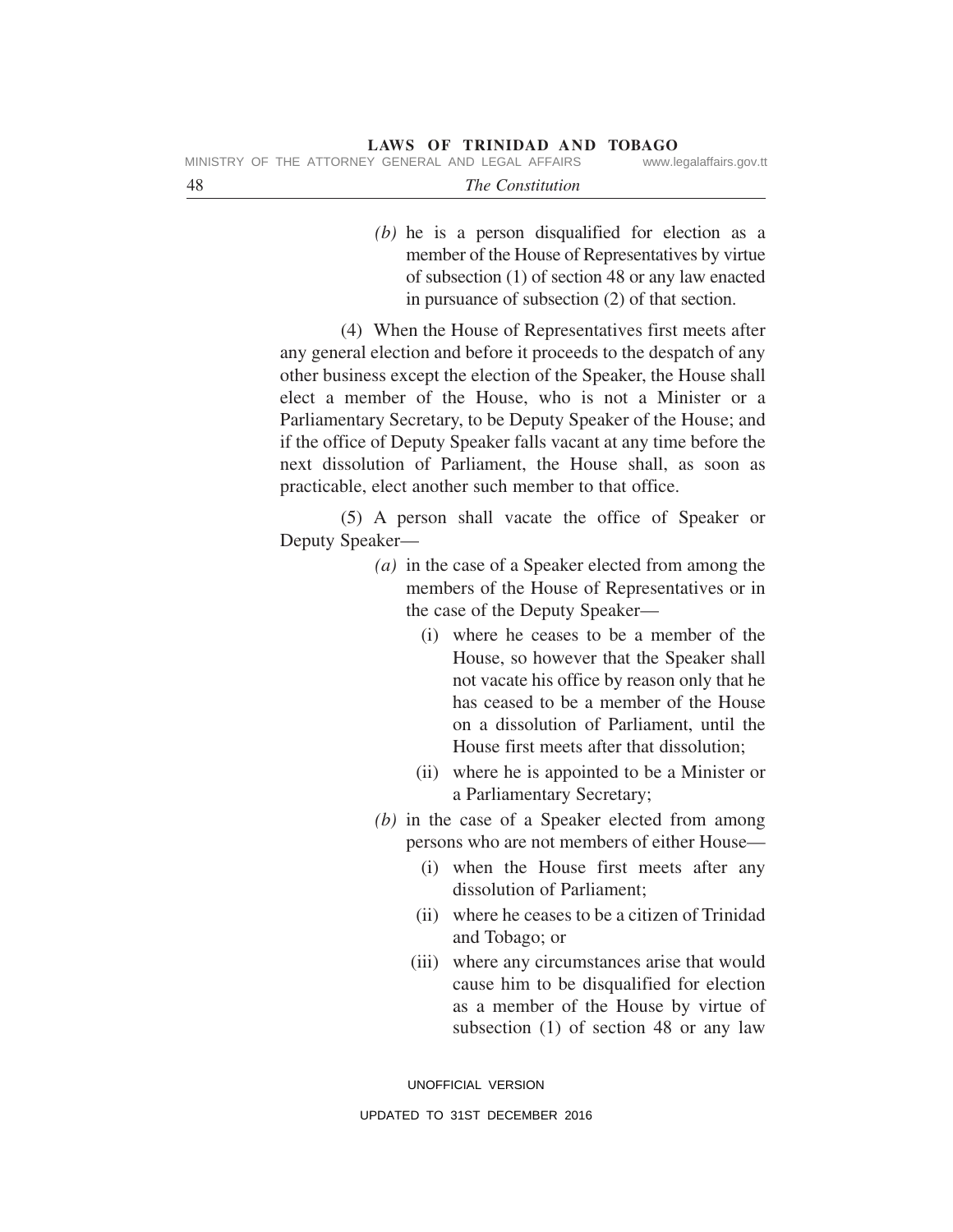*The Constitution* 49

enacted in pursuance of subsection (2) of that section;

- *(c)* where he announces the resignation of his office to the House of Representatives or if by writing under his hand addressed, in the case of the Speaker, to the Clerk of the House and, in the case of the Deputy Speaker, to the Speaker or, if the office of Speaker is vacant or the Speaker is absent from Trinidad and Tobago, to the Clerk of the House, he resigns that office; or
- *(d)* in the case of the Deputy Speaker, where he is elected to be Speaker.

(6) Where, by virtue of section 49(3)*,* the Speaker or Deputy Speaker is required to cease to perform his functions as a member of the House of Representatives or where, in the case of the Speaker, by reason of circumstances referred to in subsection (8) or (9), he has temporarily vacated his office, he shall also cease to perform his functions as Speaker or Deputy Speaker, as the case may be, and those functions shall, until he vacates his seat in the House or resumes the performance of the functions of his office, be performed—

- *(a)* in the case of the Speaker, by the Deputy Speaker or, if the office of Deputy Speaker is vacant or the Deputy Speaker is required to cease to perform his functions as a member of the House of Representatives by virtue of section 49(3), by such member of the House, not being a Minister or Parliamentary Secretary, as the House may elect for the purpose;
- *(b)* in the case of the Deputy Speaker, by such member of the House, not being a Minister or Parliamentary Secretary, as the House may elect for the purpose.

(7) Where the Speaker or Deputy Speaker resumes the performance of his functions as a member of the House in accordance with the provisions of section 49(3), he shall also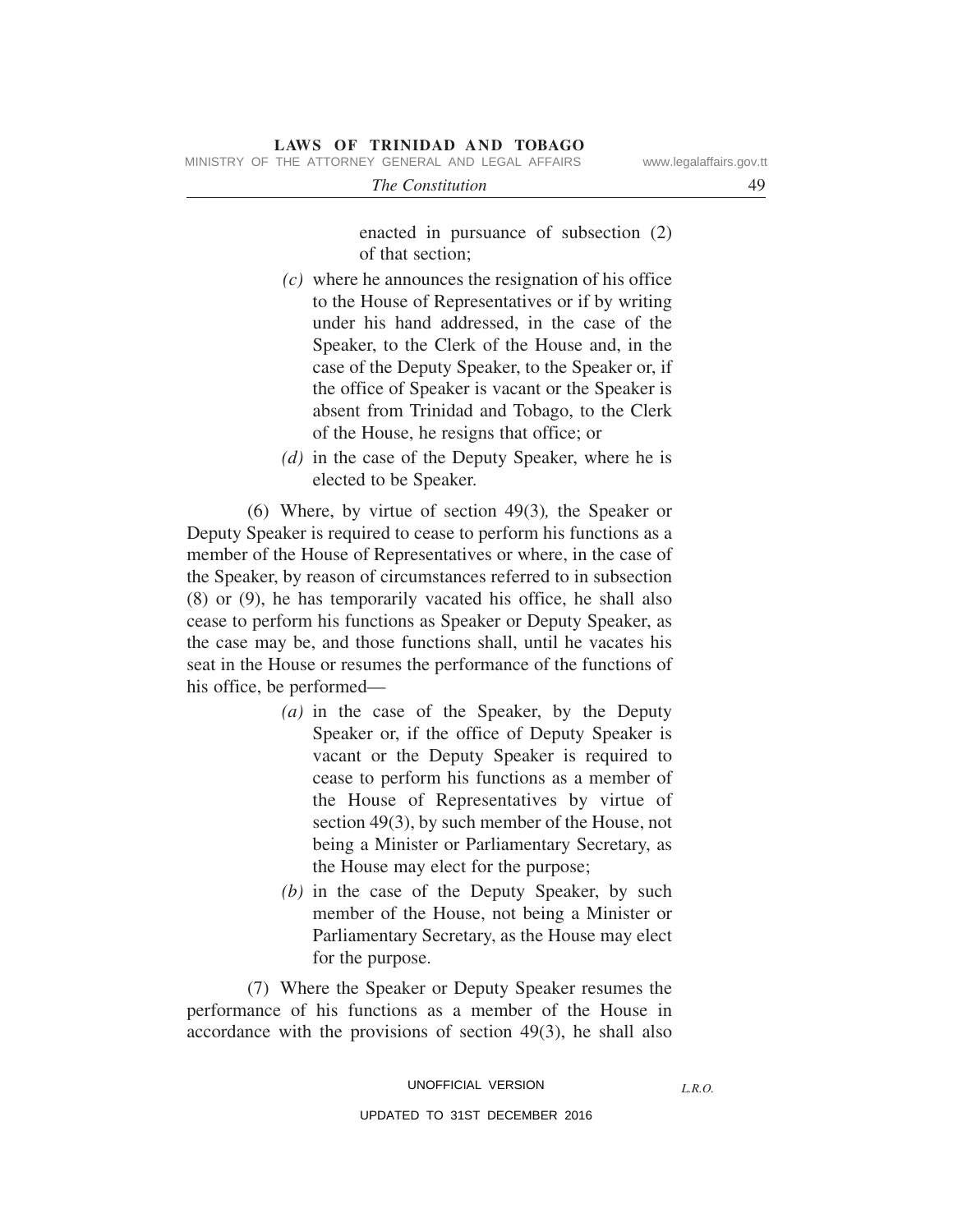resume the performance of his functions as Speaker or Deputy Speaker, as the case may be.

(8) Where the Speaker is acting as or performing the functions of President under section 27, he shall vacate the office of Speaker temporarily during such period as he is acting as, or temporarily performing the functions of, President.

(9) Upon delivery by the Clerk of the House to the Speaker of a resolution signed by a majority of the members of the House that the Speaker be removed from office, (hereinafter referred to as "the resolution") the Speaker shall vacate his office temporarily and cease to perform his functions as Speaker.

(10) The resolution shall state the grounds on which the Speaker's removal from office is proposed.

(11) The Speaker may, within twenty-one days of the delivery of the resolution, supply to the Clerk of the House in writing any grounds on which he resists his removal from office, and the Clerk of the House shall supply a copy thereof to each member of the House.

(12) Unless a motion in support of the resolution is moved in the House—

- *(a)* within fourteen days of the receipt by the Clerk of the House of the grounds supplied by the speaker; or
- *(b)* where no such grounds have been supplied, within fourteen days of the time prescribed therefore,

the Speaker shall resume the performance of his functions as Speaker.

(13) For the purposes of subsection (9), a resolution left at the office of the Speaker shall be deemed to be delivered at the time it is so left.

(14) Where the motion in subsection (12) is passed, the Clerk of the House shall,within seven days of the passing of the motion referred to in subsection (12), transmit the records of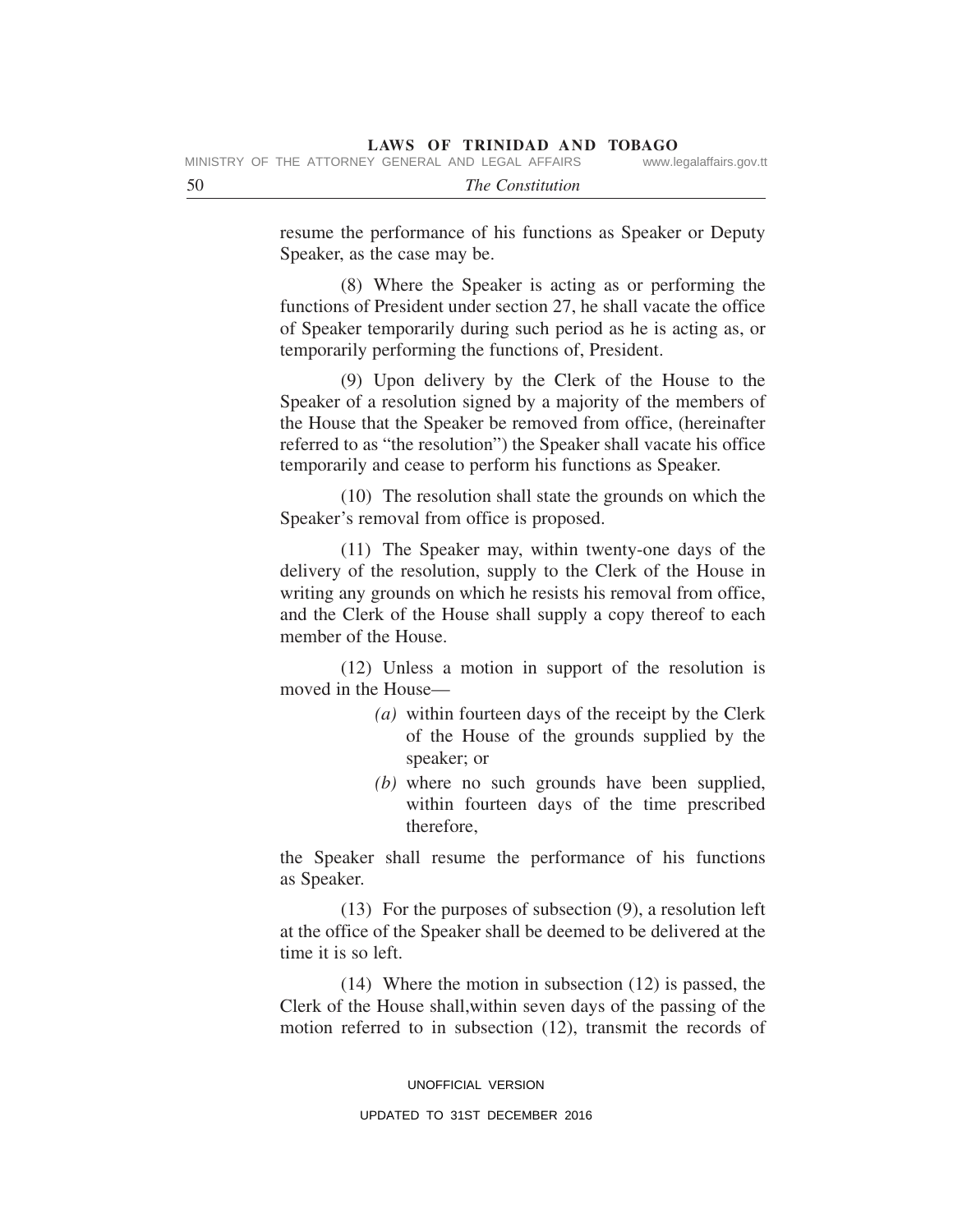proceedings in the House to a Special Tribunal comprising a Chairman and two other members appointed by the President after consultation with the Prime Minister and the Leader of the Opposition, (hereinafter referred to as "the Tribunal").

(15) The record shall include the resolution, the grounds supplied by the Speaker and the speeches made by Members of the House upon debate of the resolution.

(16) The Tribunal shall review the record and within twenty-one (21) days of its receipt of the record shall make a recommendation to the House accompanied by a brief statement of its reasons therefor either—

- *(a)* confirming that the Speaker should vacate office; or
- *(b)* withholding confirmation.

(17) Where the Tribunal confirms that the Speaker should vacate office the Speaker shall do so immediately upon delivery to him of the confirmation of the Tribunal by the Clerk of the House.

(18) Where the Tribunal withholds confirmation the House by resolution may resolve not to follow the recommendation of the Tribunal and to confirm the motion that the Speaker should vacate office and where such a resolution is passed the Speaker shall vacate his office immediately.

(19) During the period of review by the Tribunal the Speaker shall not resume performance of his functions as Speaker.

of voters.

51. Subject to such disqualifications as Parliament may Qualifications prescribe, a person shall be qualified to vote at an election of members to serve in the House of Representatives if, and shall not be qualified to vote at such an election unless, he—

- *(a)* is a Commonwealth citizen (within the meaning of section 18) of the age of eighteen years or upwards; and
- *(b)* has such other qualifications regarding residence or registration as may be prescribed.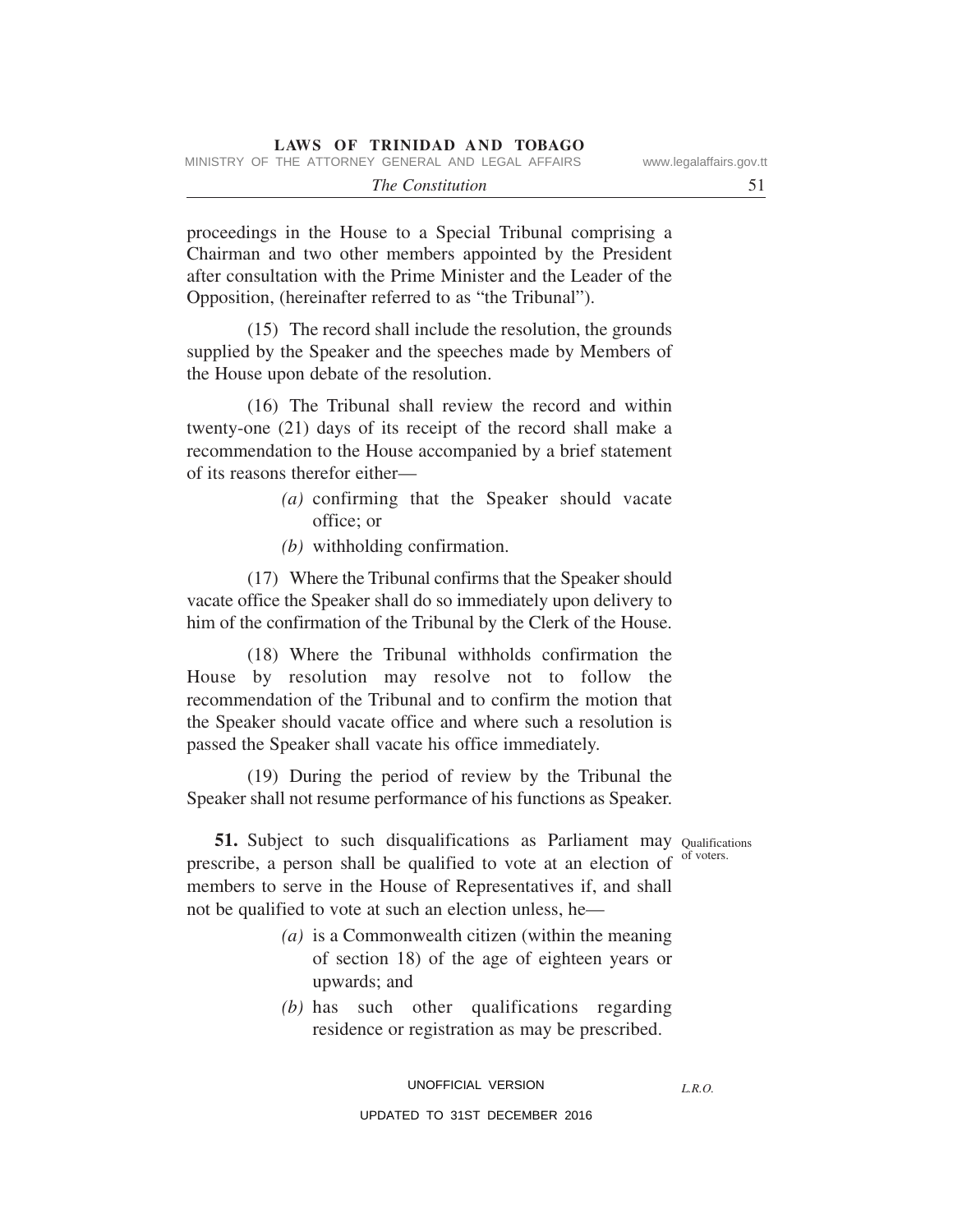MINISTRY OF THE ATTORNEY GENERAL AND LEGAL AFFAIRS www.legalaffairs.gov.tt

52 *The Constitution*

#### **GENERAL**

Determination of questions as to membership. **52.** (1) Any question whether—

- *(a)* any person has been validly appointed as a Senator or validly elected as a member of the House of Representatives;
- *(b)* any Senator or member of the House of Representatives has vacated his seat or is required, under the provisions of section 43(3) or section 49(3), to cease to exercise any of his functions as a Senator or as a member of the House of Representatives; or
- *(c)* any person has been validly elected as Speaker of the House of Representatives from among persons who are not Senators or members of the House of Representatives,

shall be determined by the High Court.

(2) Proceedings for the determination of any question referred to in subsection (1) shall not be instituted except with the leave of a Judge of the High Court.

- (3) An appeal shall lie to the Court of Appeal from—
	- *(a)* the decision of a Judge of the High Court granting or refusing leave to institute proceedings for the determination of any question referred to in subsection (1);
	- *(b)* the determination by the High Court of any such question.

(4) No appeal shall lie from any decision of the Court of Appeal given in an appeal brought in accordance with subsection (3).

# **PART II**

## **POWERS, PRIVILEGES AND PROCEDURE OF PARLIAMENT**

Power to make laws.

**53.** Parliament may make laws for the peace, order and good government of Trinidad and Tobago, so, however, that the provisions

UNOFFICIAL VERSION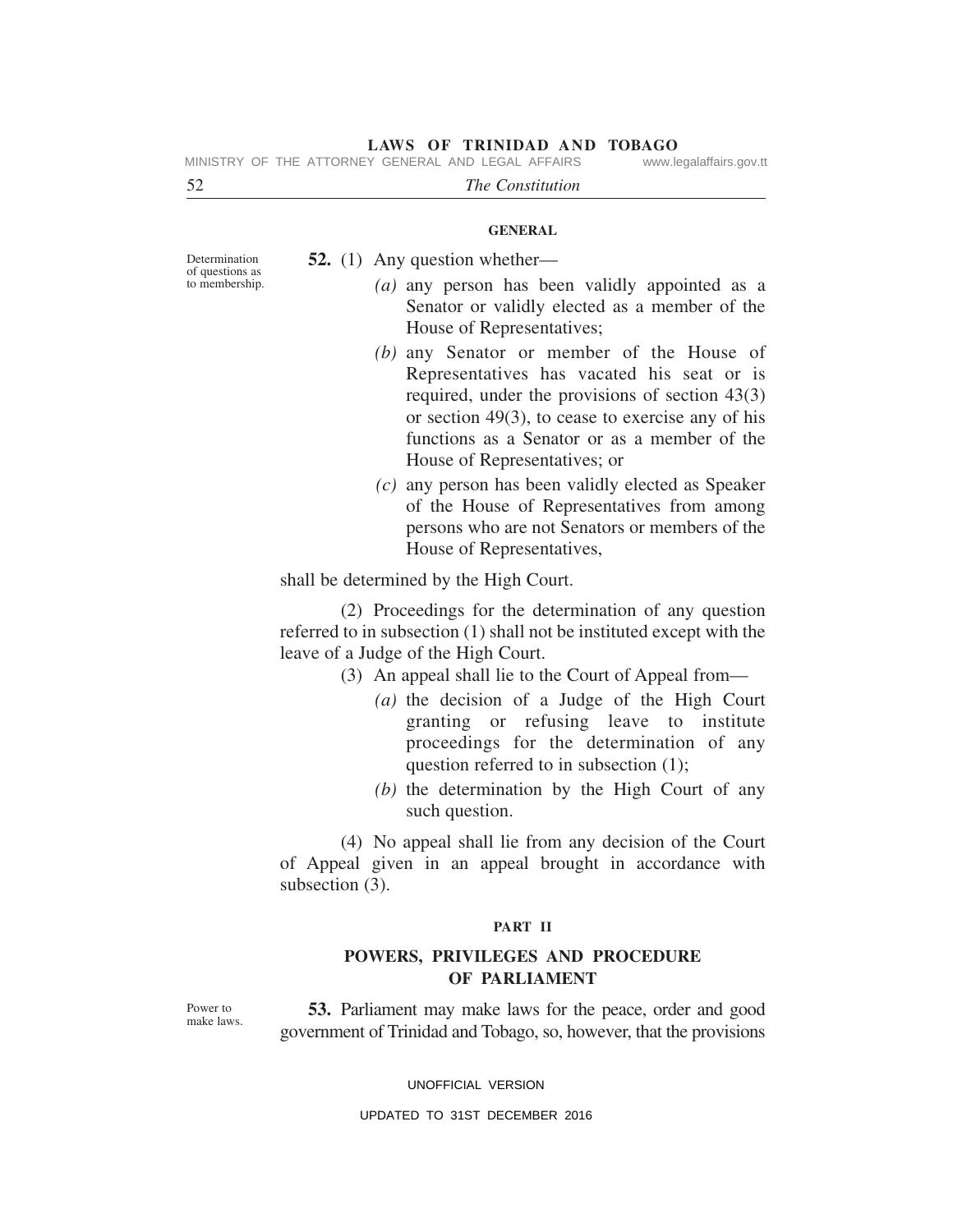| The Constitution |  |
|------------------|--|
|                  |  |

and Tobago) the Trinidad and Tobago Independence Act 1962 of the  $10 \& 11$  Eliz. 2 c. 54. of this Constitution or (in so far as it forms part of the law of Trinidad United Kingdom may not be altered except in accordance with the provisions of section 54.

**54.** (1) Subject to the provisions of this section, Parliament Alteration may alter any of the provisions of this Constitution or (in so far Constitution. as it forms part of the law of Trinidad and Tobago) any of the provisions of the Trinidad and Tobago Independence Act 1962.

- (2) In so far as it alters—
	- *(a)* sections 4 to 14, 20*(b)*, 21, 43(1), 53, 58, 67(2), 70, 83, 101 to 108, 110, 113, 116 to 125 and 133 to l37; or
	- *(b)* section 3 in its application to any of the provisions of this Constitution specified in paragraph *(a)*,

a Bill for an Act under this section shall not be passed by Parliament unless at the final vote thereon in each House it is supported by the votes of not less than two-thirds of all the members of each House.

- (3) In so far as it alters—
	- *(a)* this section;
	- *(b)* sections 22, 23, 24, 26, 28 to 34, 38 to 40, 46, 49(1), 51, 55, 61, 63, 64, 68, 69, 71, 72, 87 to 91, 93, 96(4) and (5), 97, 109, 115, 138, 139 or the Second and Third Schedules;
	- *(c)* section 3 in its application to any of the provisions specified in paragraph *(a)* or *(b)*; or
	- *(d)* any of the provisions of the Trinidad and Tobago Independence Act, 1962,

a Bill for an Act under this section shall not be passed by Parliament unless it is supported at the final vote thereon—

- (i) in the House of Representatives, by the votes of not less than three-fourths of all the members of the House; and
- (ii) in the Senate, by the votes of not less than two-thirds of all the members of the Senate.

UNOFFICIAL VERSION

*L.R.O.* 

UPDATED TO 31ST DECEMBER 2016

of this

10 & 11 Eliz. 2 c. 54.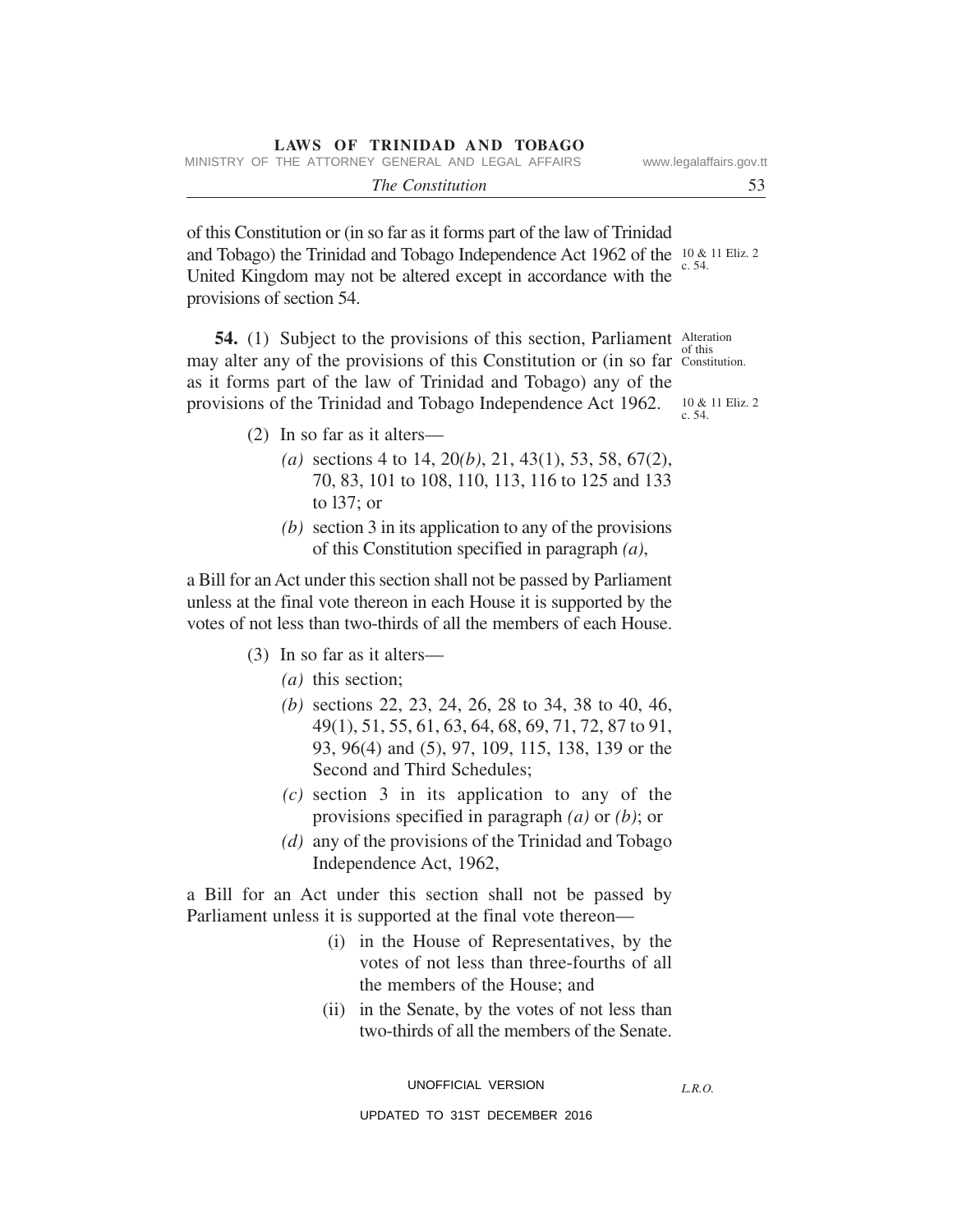MINISTRY OF THE ATTORNEY GENERAL AND LEGAL AFFAIRS www.legalaffairs.gov.tt

54 *The Constitution*

(4) For the purposes of subsections (2) and (3) the number of members of the Senate shall, even though circumstances requiring the appointment of temporary members in accordance with section 44(1) have arisen, continue to be the number of members specified in section 40(1).

(5) No Act other than an Act making provision for any particular case or class of case, inconsistent with provisions of this Constitution, not being those referred to in subsections (2) and (3), shall be construed as altering any of the provisions of this Constitution, or (in so far as it forms part of the law of Trinidad and Tobago) any of the provisions of the Trinidad and Tobago Independence Act, 1962, unless it is stated in the Act that it is an Act for that purpose.

(6) In this section references to the alteration of any of the provisions of this Constitution or the Trinidad and Tobago Independence Act, 1962, include references to repealing it, with or without re-enactment thereof or the making of different provisions in place thereof or the making of provision for any particular case or class of case inconsistent therewith, to modifying it and to suspending its operation for any period.

Privileges and immunities of Parliament.

**55.** (1) Subject to the provisions of this Constitution and to the rules and standing orders regulating the procedure of the Senate and House of Representatives, there shall be freedom of speech in the Senate and House of Representatives.

(2) No civil or criminal proceedings may be instituted against any member of either House for words spoken before, or written in a report to, the House of which he is a member or in which he has a right of audience under section 62 or a committee thereof or any joint committee or meeting of the Senate and House of Representatives or by reason of any matter or thing brought by him therein by petition, bill, resolution, motion or otherwise; or for the publication by or under the authority of either House of any report, paper, votes or proceedings.

(3) In other respects, the powers, privileges and immunities of each House and of the members and the committees

> UNOFFICIAL VERSION UPDATED TO 31ST DECEMBER 2016

10 & 11 Eliz. 2 c. 54.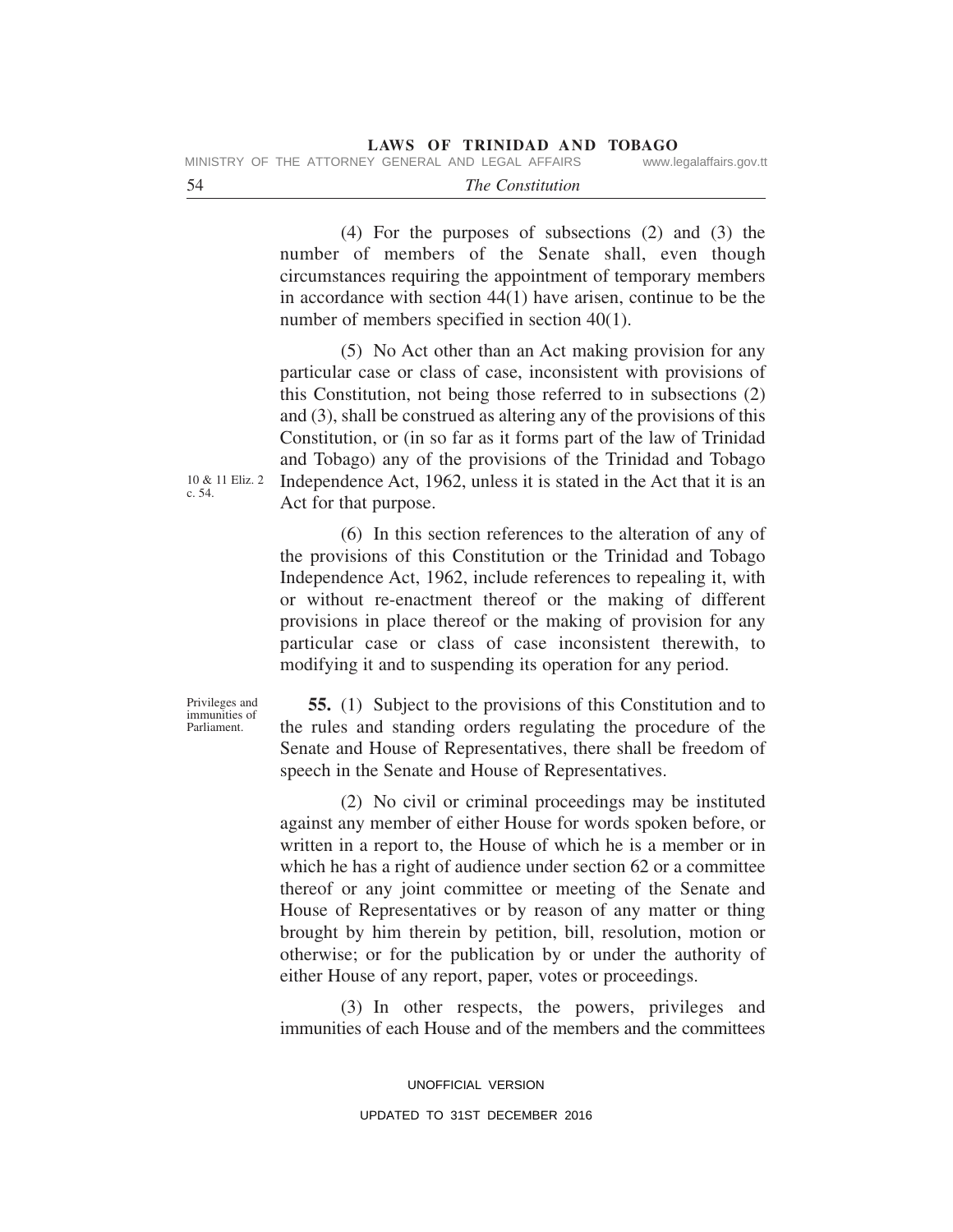MINISTRY OF THE ATTORNEY GENERAL AND LEGAL AFFAIRS www.legalaffairs.gov.tt

*The Constitution* 55

of each House, shall be such as may from time to time be prescribed by Parliament after the commencement of this Constitution and until so defined shall be those of the House of Commons of the Parliament of the United Kingdom and of its members and committees at the commencement of this Constitution.

(4) A person called to give any evidence before either House or any committee shall enjoy the same privileges and immunities as a member of either House.

**56.** (1) Subject to the provisions of this Constitution, each Regulation of procedure in each House. House may regulate its own procedures.

(2) Each House may act notwithstanding any vacancy in its membership (including any vacancy not filled when the House first meets after the commencement of this Constitution or after any dissolution of Parliament), and the presence or participation of any person not entitled to be present at or to participate in the proceedings of the House shall not invalidate those proceedings.

57. No member of either House shall take part in the **Oath of** proceedings of that House (other than proceedings necessary for First Schedule. the purposes of this section) until he has made and subscribed before that House the oath of allegiance, so, however, that the election of a Speaker and Deputy Speaker of the House of Representatives and the election of a President of the Senate and Vice-President of the Senate may take place before the members of the House of Representatives, or the members of the Senate, as the case may be, have made and subscribed such oath.

**58.** (1) The President of the Senate or, in his absence, the Vice-Presiding in President of the Senate or, where they are both absent, a Senator, not House of being a Minister or a Parliamentary Secretary, elected by the Senate for that sitting shall preside at each sitting of the Senate.

(2) The Speaker or, in his absence, the Deputy Speaker or, where they are both absent, a member of the House of Representatives, not being a Minister or a Parliamentary Secretary, elected by the House for that sitting shall preside at each sitting of the House.

# UNOFFICIAL VERSION

### UPDATED TO 31ST DECEMBER 2016

allegiance.

Senate and Representatives.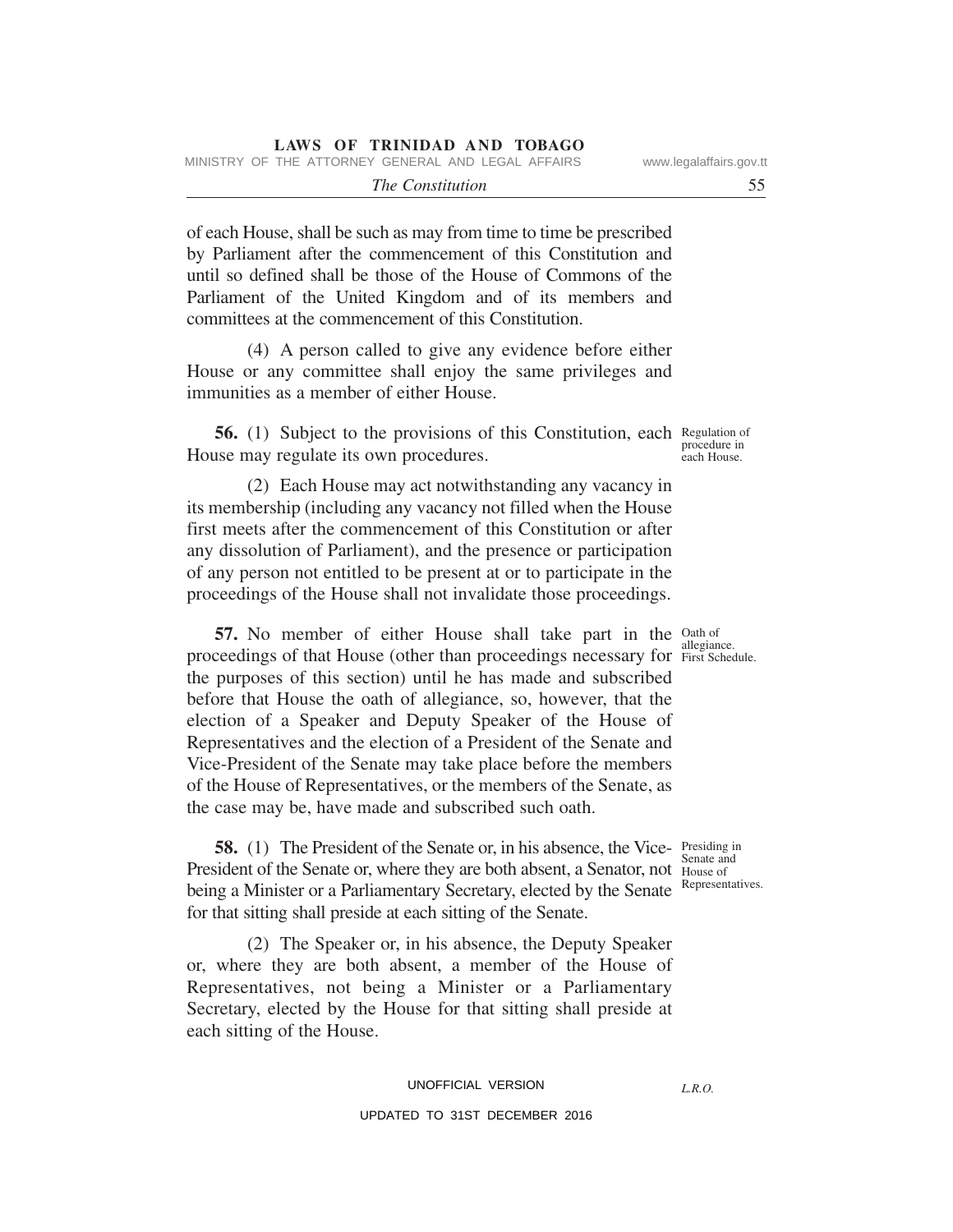MINISTRY OF THE ATTORNEY GENERAL AND LEGAL AFFAIRS www.legalaffairs.gov.tt

# 56 *The Constitution*

(3) References in this section to circumstances in which the President of the Senate or Vice-President of the Senate, Speaker or Deputy Speaker is absent include references to circumstances in which the office of President of the Senate or Vice-President of the Senate, Speaker or Deputy Speaker is vacant.

**59.** (1) Save as otherwise provided in this Constitution, all questions proposed for decision in either House shall be determined by a majority of the votes of the members thereof present and voting.

(2) The President of the Senate or other member presiding in the Senate shall not vote unless on any question the votes are equally divided, in which case he shall have and exercise a casting vote.

(3) The Speaker or other member presiding in the House of Representatives shall not vote unless on any question the votes are equally divided, in which case he shall have and exercise a casting vote.

**60.** (1) A quorum of the House of Representatives shall consist of twelve members of the House and a quorum of the Senate shall consist of ten Senators, so, however, that the person presiding at the sitting of either House shall not be included in reckoning whether there is a quorum of that House present.

(2) Where at any sitting of either House any member of the House who is present draws the attention of the person presiding at the sitting of the absence of a quorum and, after such interval as may be prescribed by that House, the person presiding at the sitting ascertains that a quorum of the House is still not present, the House shall be adjourned.

Mode of exercising legislative power.

**61.** (1) Subject to the provisions of this Constitution, the power of Parliament to make laws shall, except where otherwise authorised by statute, be exercised by Bills passed by the House of Representatives and the Senate and assented to by the President.

(2) When a Bill is presented to the President for assent, he shall signify that he assents or that he withholds assent.

UNOFFICIAL VERSION

Quorum.

Voting.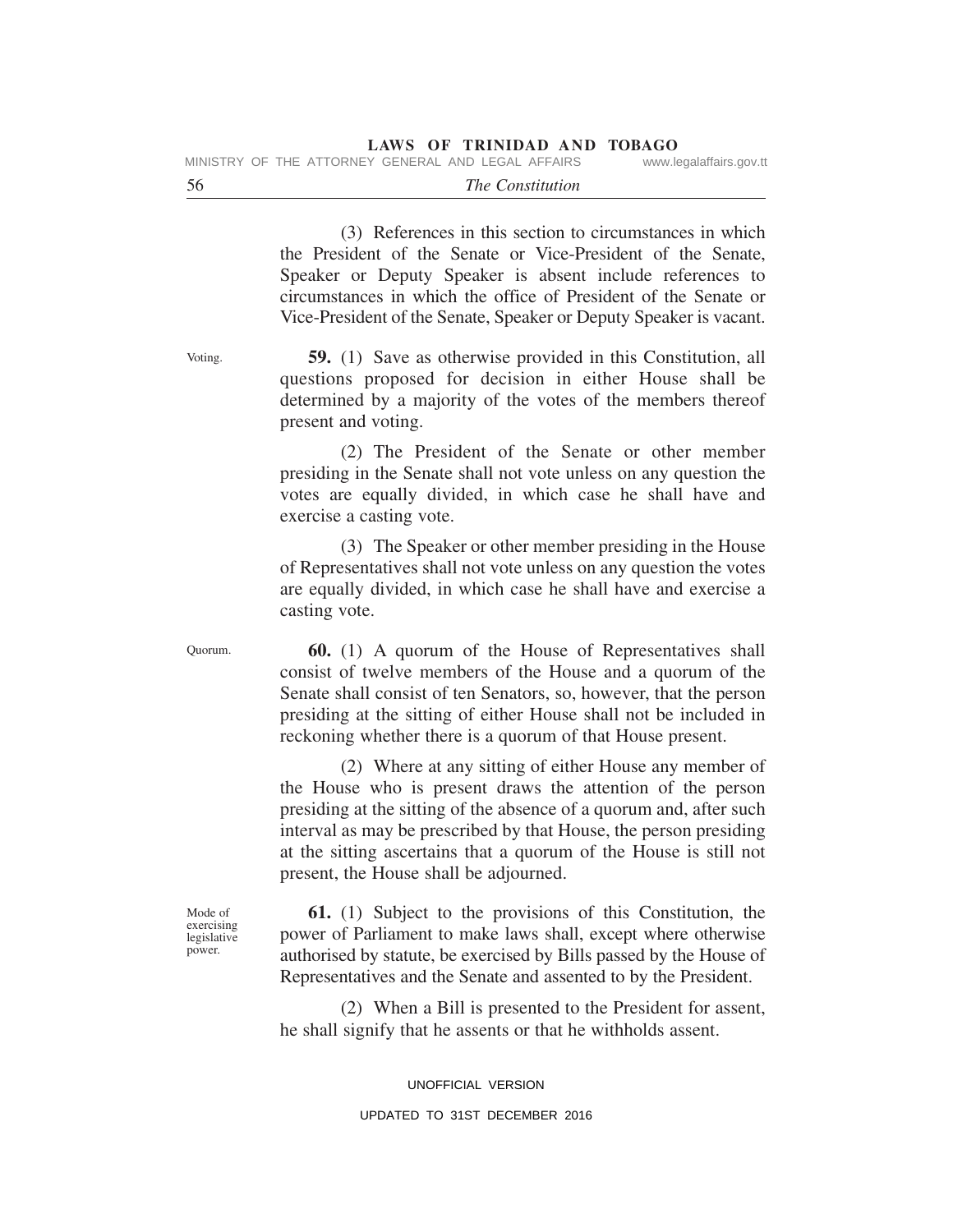*The Constitution* 57

(3) A Bill shall not become law unless it has been duly passed and assented to in accordance with this Constitution.

(4) A Bill may be assented to during the period occurring between the end of one session of Parliament and the beginning of the next or at any subsequent time during the life of that Parliament.

**62.** (1) A Minister who is a Member of the House of Attendance of Representatives and a Minister who is a Senator—

- *(a)* has the right to attend any sitting of the Senate or the House of Representatives, respectively,
- *(b)* may be required at the instance of the President of the Senate or the Speaker to attend any sitting of the Senate or the House of Representatives, respectively.

(2) A Minister may not be required to attend any sitting of either House under subsection 1*(b)* except on the adoption by that House of a motion for the purpose.

(3) A Minister attending any sitting of the Senate or the House of Representatives under subsection (1) may take part in any debate or other proceedings concerning matters falling within his portfolio in such House and may speak on any motion before the House concerning such matters and move amendments to any such motions, save that such a Minister shall have no vote thereon.

(4) Nothing in this section shall preclude the Attorney General from attending any sitting of the Senate or the House of Representatives, as the case may be, and taking part in debates and other proceedings and speaking on any motion before any such House, as the case may be, and moving amendments to any such motions even though the matter falls within the portfolio of some other Minister.

**63.** (1) A Bill other than a Money Bill may be introduced in Introduction of Bills, etc. either House; a Money Bill shall not be introduced in the Senate.

> UNOFFICIAL VERSION UPDATED TO 31ST DECEMBER 2016

*L.R.O.* 

Ministers in either House.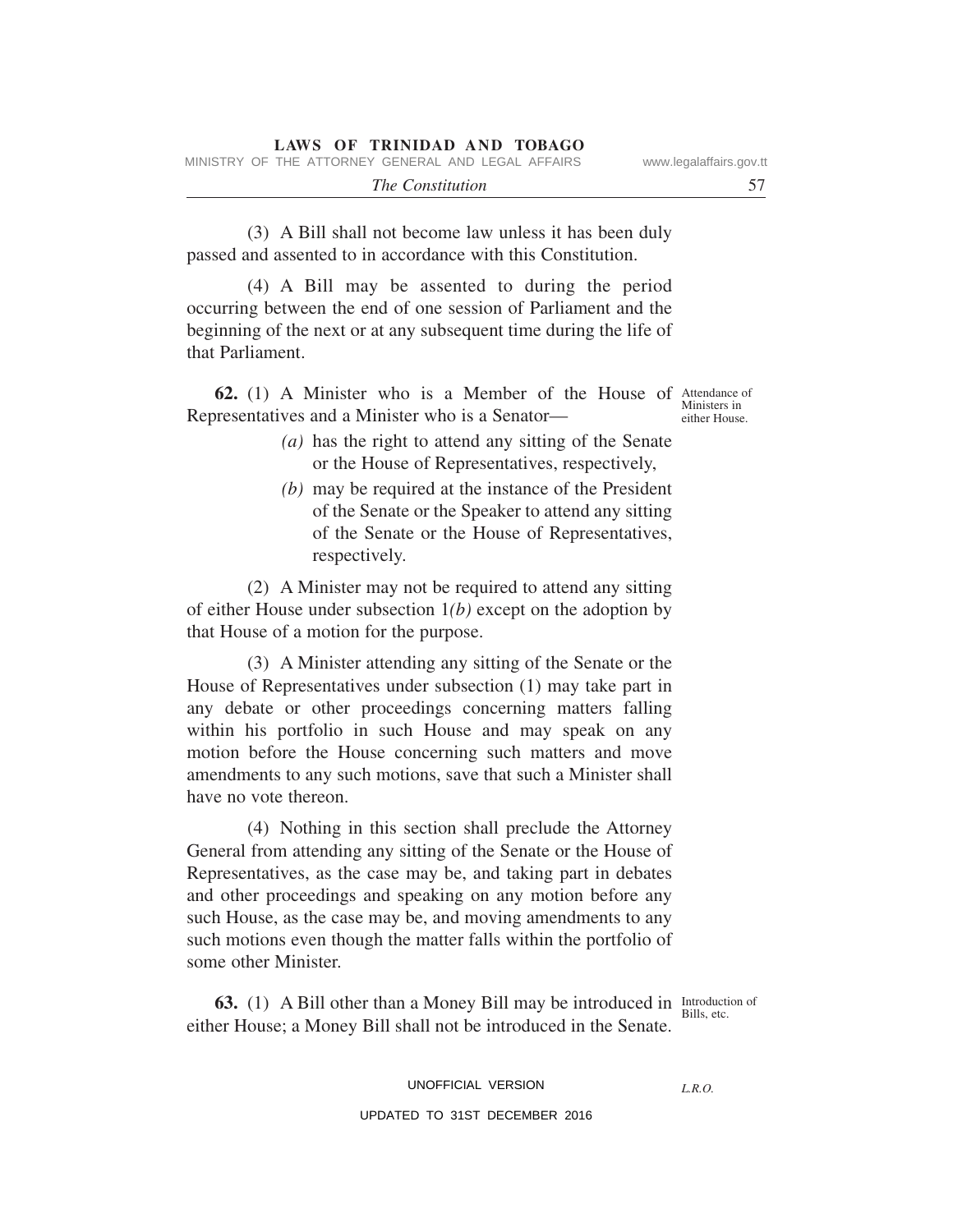| MINISTRY OF THE ATTORNEY GENERAL AND LEGAL AFFAIRS<br>www.legalaffairs.gov.tt |
|-------------------------------------------------------------------------------|
|-------------------------------------------------------------------------------|

58 *The Constitution*

(2) Except on the recommendation or with the consent of the Cabinet neither House shall—

- *(a)* proceed upon any Bill, including any amendment to a Bill, which, in the opinion of the person presiding, makes provision for any of the following purposes:
	- (i) for imposing or increasing any tax;
	- (ii) for imposing or increasing any charge on the revenues or other funds of Trinidad and Tobago or for altering any such charge otherwise than by reducing it; or
	- (iii) for compounding or remitting any debt due to Trinidad and Tobago;
- *(b)* proceed upon any motion, including any amendment to a motion, the effect of which, in the opinion of the person presiding, would be to make provision for any of the purposes aforesaid; or
- *(c)* receive any petition which, in the opinion of the person presiding, requests that provision be made for any of the purposes aforesaid.

**64.** (1) Where a Money Bill, having been passed by the House of Representatives and sent to the Senate at least one month before the end of the session, is not passed by the Senate without amendment within one month after it is sent to the Senate, the Bill shall, unless the House of Representatives otherwise resolves, be presented to the President for assent notwithstanding that the Senate has not consented to the Bill.

(2) There shall be endorsed on every Money Bill when it is sent to the Senate the certificate of the Speaker signed by him that it is a Money Bill; and there shall be endorsed on any Money Bill that is presented to the President for assent in pursuance of subsection (1), the certificate of the Speaker signed by him that it is a Money Bill and that the provisions of that subsection have been complied with.

> UNOFFICIAL VERSION UPDATED TO 31ST DECEMBER 2016

Restrictions on powers of Senate as to Money Bills.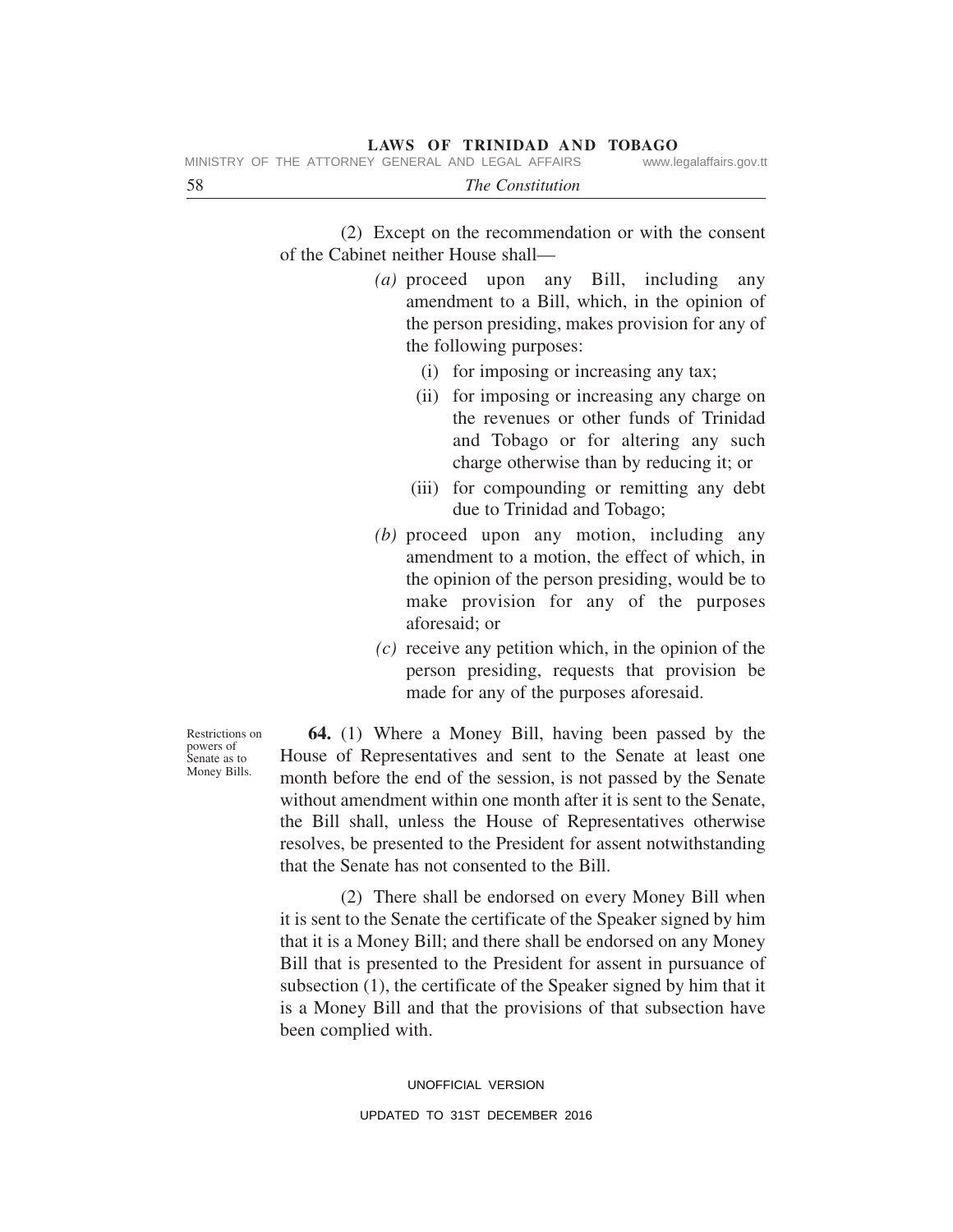MINISTRY OF THE ATTORNEY GENERAL AND LEGAL AFFAIRS www.legalaffairs.gov.tt

*The Constitution* 59

powers of Bills other than

**65.** (1) Where any Bill other than a Money Bill is passed by Restrictions on the House of Representatives in two successive sessions, whether Senate as to or not Parliament is dissolved between those sessions, and,  $_{\text{Money Bills}}^{\text{Bills other th}}$ having been sent to the Senate in each of those sessions at least one month before the end of the session, is rejected by the Senate in each of those sessions, that Bill shall, on its rejection for the second time by the Senate, unless the House of Representatives otherwise resolves, be presented to the President for assent notwithstanding that the Senate has not consented to the Bill.

(2) Nothing in subsection (1) shall have effect until at least six months have elapsed between the date on which the Bill is passed by the House of Representatives in the first session and the date on which it is passed by that House in the second session.

(3) For the purposes of this section a Bill that is sent to the Senate from the House of Representatives in any session shall be deemed to be the same Bill as a former Bill sent to the Senate in the preceding session if, when it is sent to the Senate, it is identical with the former Bill or contains only such alterations as are certified by the Speaker to be necessary owing to the time that has elapsed since the date of the former Bill or to represent any amendments which have been made by the Senate in the former Bill in the preceding session.

(4) The House of Representatives may, if it thinks fit, on the passage through that House of a Bill that is deemed to be the same Bill as a former Bill sent to the Senate in the preceding session, suggest any amendments without inserting the amendments in the Bill, and any such amendments shall be considered by the Senate and, if agreed to by the Senate, shall be treated as amendments made by the Senate and agreed to by the House of Representatives; but the exercise of this power by the House of Representatives shall not affect the operation of this section in the event of the rejection of the Bill in the Senate.

(5) For the purposes of this section, a Bill shall be deemed to be rejected by the Senate where—

> *(a)* it is not passed by the Senate without amendments; or

> > UNOFFICIAL VERSION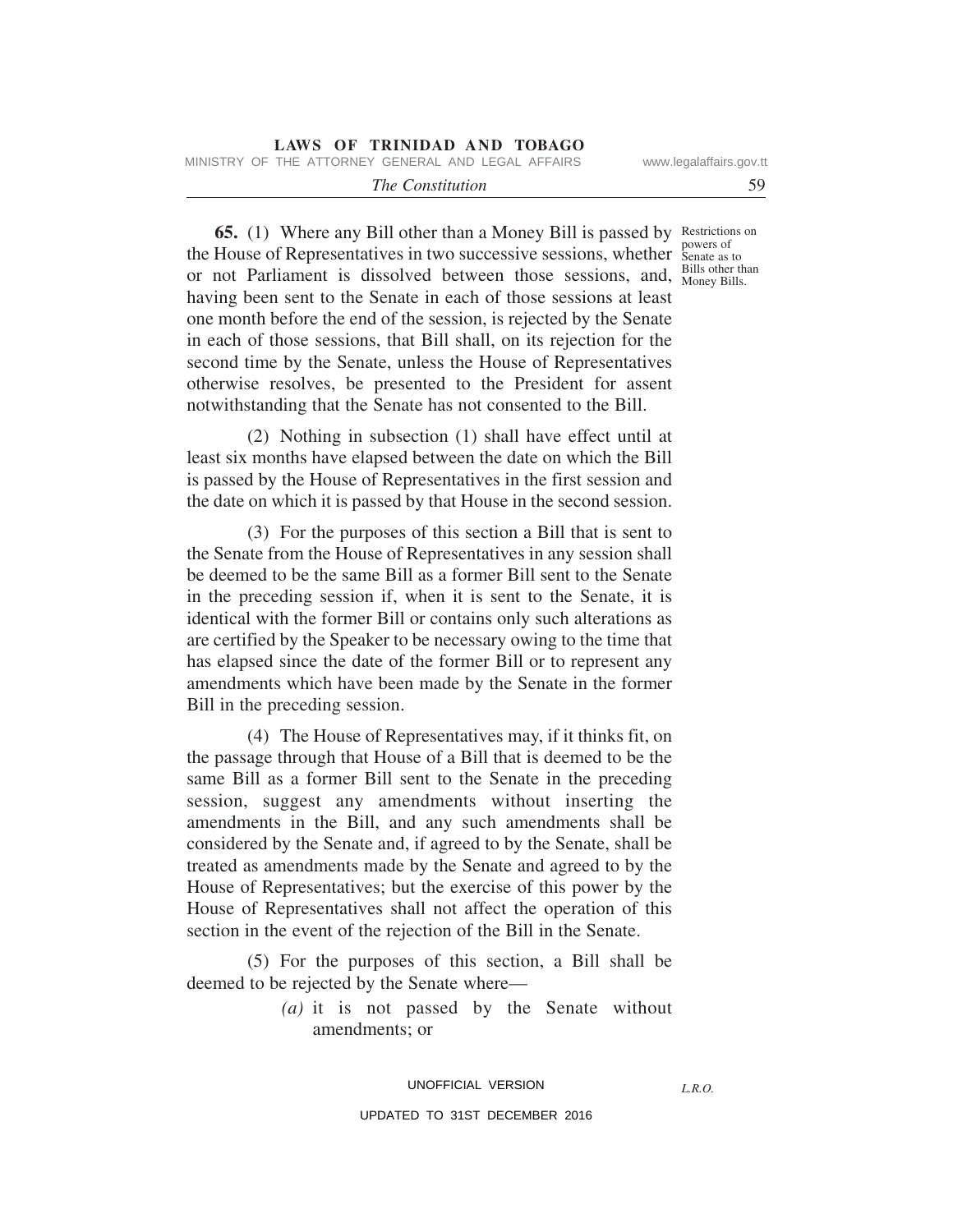*(b)* it is passed by the Senate with any amendment that is not agreed to by the House of Representatives.

(6) There shall be inserted in any Bill that is presented to the President for assent in pursuance of this section any amendments that are certified by the Speaker to have been made in the Bill by the Senate in the second session and agreed to by the House of Representatives.

(7) There shall be endorsed on any Bill that is presented to the President for assent in pursuance of this section the certificate of the Speaker signed by him that the provisions of this section have been complied with.

(8) The provisions of this section shall not apply to a Bill for an Act which is required by section 13 or section 54 to be supported at the final vote thereon in the Senate by the votes of not less than three-fifths or two-thirds, respectively, of all the members of the Senate.

Provisions relating to sections 63, 64 and 65.

**66.** (1) In sections 63, 64 and 65 "Money Bill" means a public Bill which, in the opinion of the Speaker, contains only provisions dealing with all or any of the following matters, namely:

- *(a)* the imposition, repeal, remission, alteration or regulation of taxation;
- *(b)* the imposition, for the payment of debt or other financial purposes, of charges on public money or the variation or repeal of any such charges;
- *(c)* the grant of money to the State or to any authority or person, or the variation or revocation of any such grant;
- *(d)* the appropriation, receipt, custody, investment, issue or audit of accounts of public money;
- *(e)* the raising or guarantee of any loan or the repayment thereof, or the establishment, alteration, administration or abolition of any sinking fund provided in connection with any such loan; or

UNOFFICIAL VERSION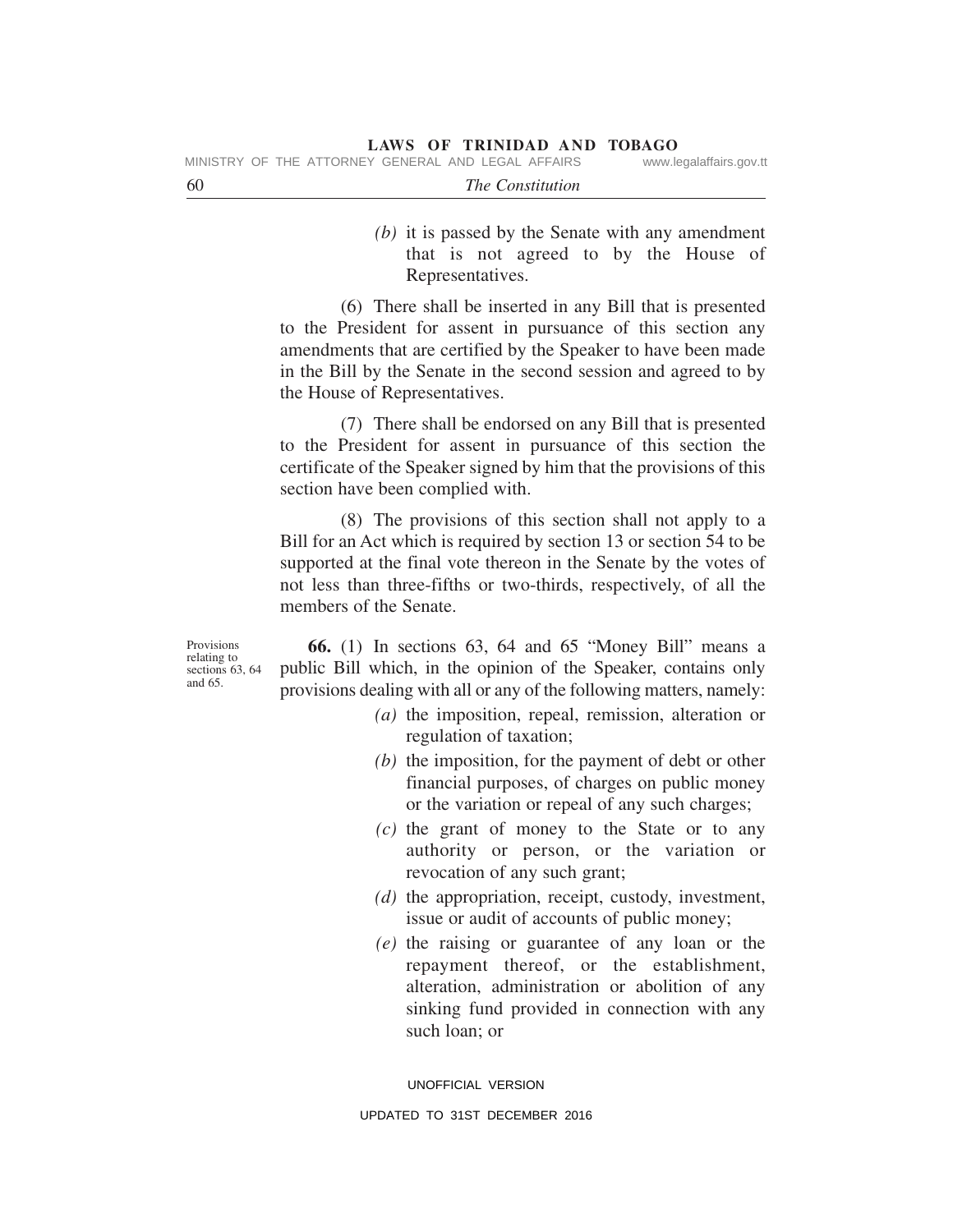# *(f)* subordinate matters incidental to any of the matters referred to in this subsection.

(2) In subsection (1) the expressions "taxation", "debt", "public money" and "loan" do not include any taxation imposed, debt incurred or money provided or loan raised by any local authority or body for local purposes.

(3) Where the office of Speaker is vacant or the Speaker is for any reason unable to perform any function conferred upon him by section 64 or 65 or subsection (1), that function may be performed by the Deputy Speaker.

(4) A certificate of the Speaker or the Deputy Speaker under section 64 or 65 shall be conclusive for all purposes and shall not be questioned in any Court.

(5) Before giving any certificate under section 64 or 65, the Speaker or the Deputy Speaker, as the case may be, shall consult the Attorney General or, if the Attorney General is absent from the seat of Government, such legal officer in the Ministry of Legal Affairs as the Attorney General may designate for that purpose.

\***66A.** (1) Subject to subsection (2), it is hereby declared that— Appointment of

- (a) in addition to any other Joint Select Committee Joint Select which Parliament is empowered to appoint  $[29 \text{ of } 1999]$ . under its Standing Orders, Parliament shall, within one calendar month—
	- (i) after the commencement of the Constitution (Amendment) Act, 1999;
	- (ii) of the first meeting of the House of Representatives after any General Election,

or such time as the Parliament may resolve not being later than three months thereafter, appoint Joint Select Committees, to inquire into and report to both Houses of Parliament in respect of—

- (A) Government Ministries;
- (B) Municipal Corporations;

UNOFFICIAL VERSION

*L.R.O.* 

certain Select or **Committees** 

*<sup>\*</sup>See* Note on Act No. 29 of 1999 at page 2.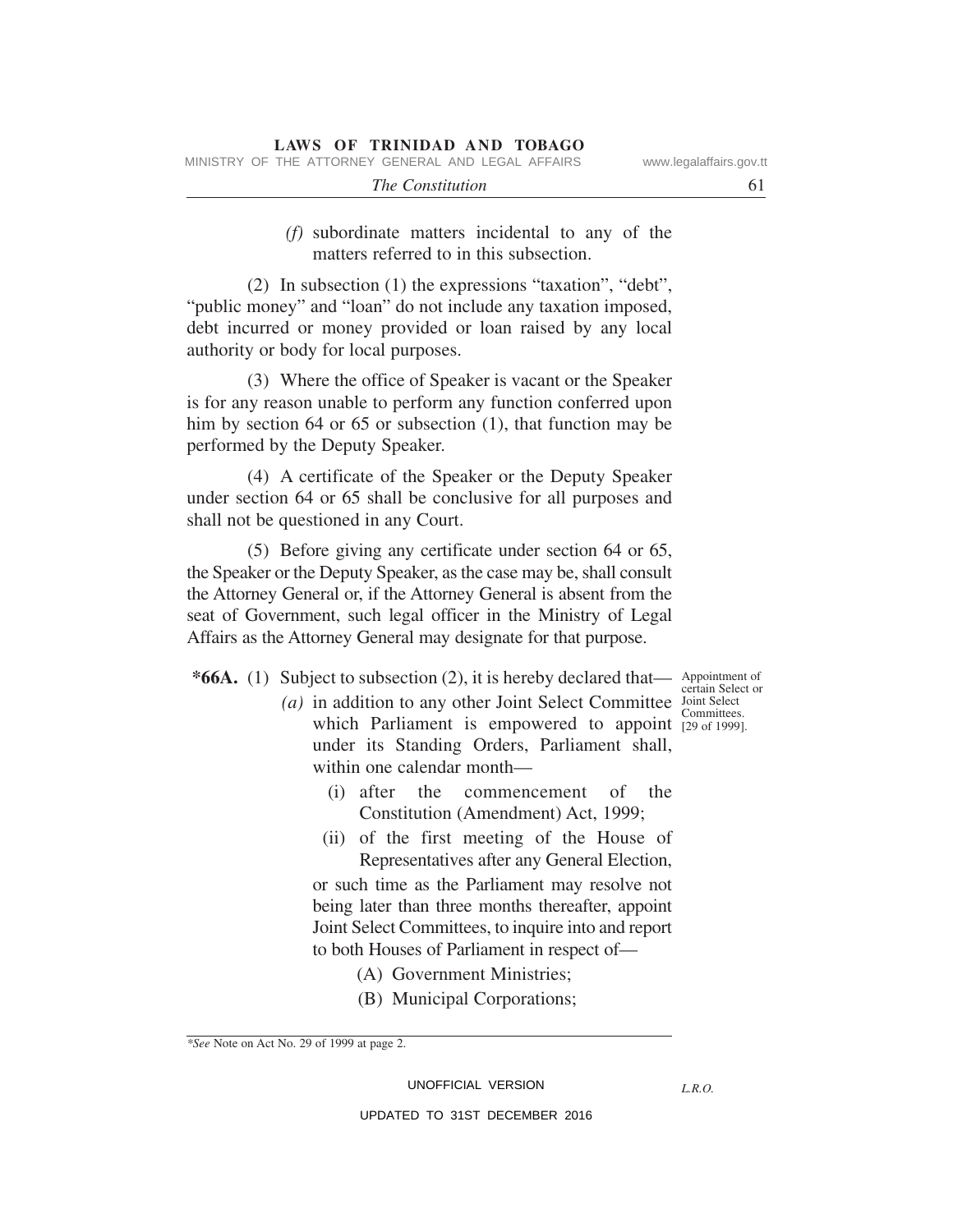| 62 | The Constitution                                                                                                                                                                                                                                                                                                                                                                                                                                                       |
|----|------------------------------------------------------------------------------------------------------------------------------------------------------------------------------------------------------------------------------------------------------------------------------------------------------------------------------------------------------------------------------------------------------------------------------------------------------------------------|
|    | (C) Statutory Authorities;<br>(D) Enterprises owned or controlled by or<br>on behalf of the State or which<br>received funding from the State of<br>more than two-thirds of its total<br>income in any one year; and<br>(E) Service Commissions, in relation to<br>their administration, the manner of<br>the exercise of their powers, their<br>methods of functioning and any<br>criteria adopted by them in the<br>exercise<br>of their powers<br>and<br>functions; |
|    | $(b)$ for the purpose of this section, an enterprise<br>shall be taken to be controlled by the State if<br>the Government or any body controlled by<br>the Government—<br>exercises or is entitled to exercise control<br>(i)                                                                                                                                                                                                                                          |
|    | directly or indirectly over the affairs of<br>the enterprise;<br>is entitled to appoint a majority of the<br>(ii)<br>directors of the Board of Directors of the<br>enterprise; or<br>holds at least fifty per cent of the ordinary<br>(iii)                                                                                                                                                                                                                            |
|    | share capital of the enterprise,<br>as the case may be;                                                                                                                                                                                                                                                                                                                                                                                                                |
|    | $(c)$ a Committee appointed for the purposes set out<br>in paragraph $(a)$ may—<br>(i) appoint sub-committees from among its<br>members and delegate any of its powers<br>to such sub-committee;<br>adjourn from place to place;<br>(ii)                                                                                                                                                                                                                               |
|    | appoint specialist advisers to assist them<br>(iii)<br>in their deliberations;<br>subject to any order of the House or resolution<br>(d)<br>of a Committee, the sitting of a Committee shall<br>be held in public;                                                                                                                                                                                                                                                     |
|    | UNOFFICIAL VERSION                                                                                                                                                                                                                                                                                                                                                                                                                                                     |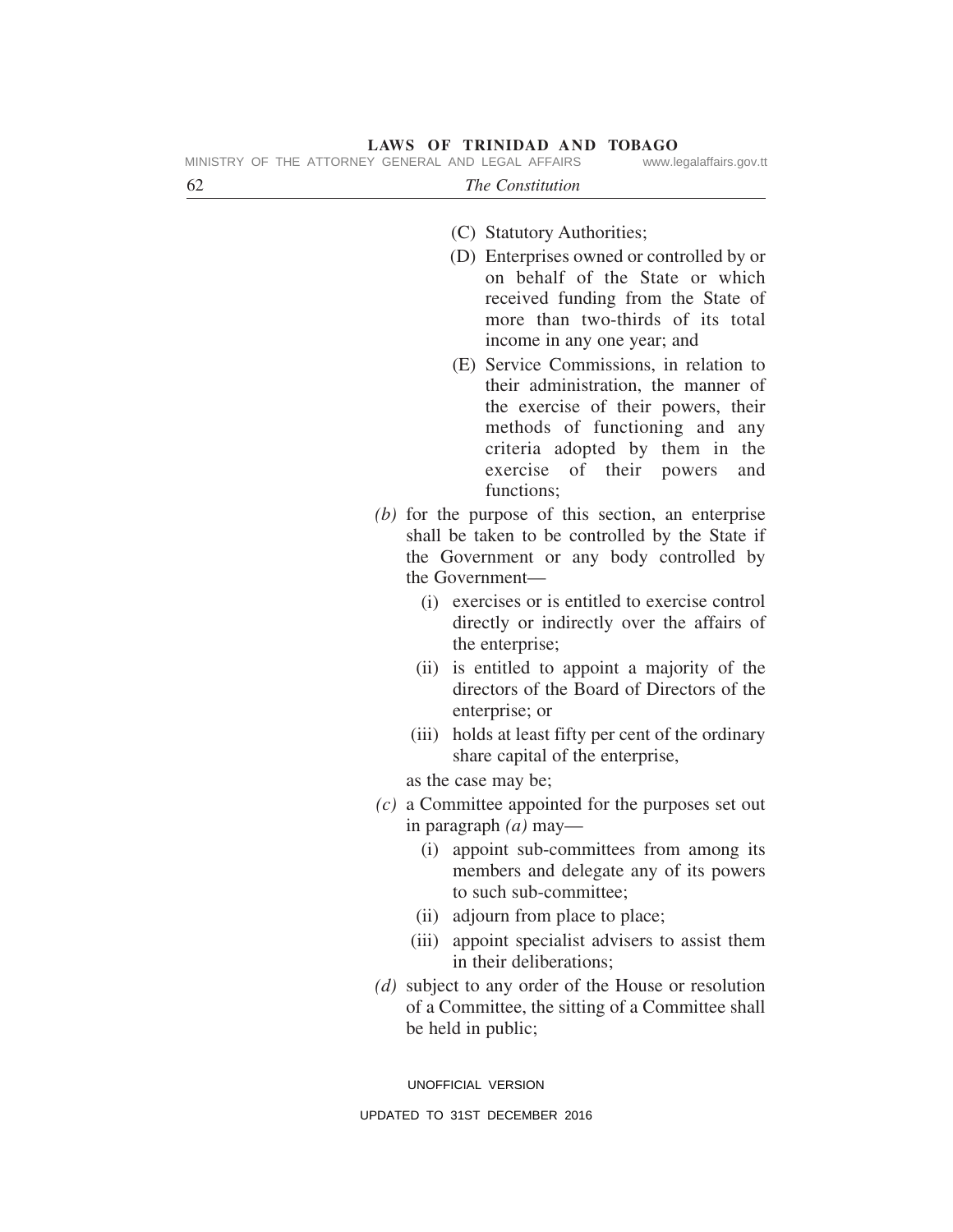*The Constitution* 63

*(e)* a Committee appointed for the purposes set out in paragraph *(a)* shall make a report of its opinion and observations which shall be laid in both Houses of Parliament.

(2) A Joint Select Committee in exercising its powers under subsection (1) shall not enquire into the validity of the exercise of the functions of a body referred to in subsection (1)*(a)* nor modify, alter, rescind or in any way interfere with the decisions of any such body.

(3) Subject to this section, the Standing Orders of the Senate and the House of Representatives shall apply to a Committee appointed under this section.

(4) Subject to the Standing Orders of Parliament, a Committee may regulate its own procedure.

\*66B. Each Service Commission shall submit to the President, Reports of Service before 1st October in each year, a report on its administration, the Commissions. manner of the exercise of its powers, its methods of functioning <sup>[29 of 1999].</sup> and any criteria adopted by it in the exercise of its powers and functions in the previous year and the President shall cause the report to be laid within sixty days thereafter in each House.

\*66C. (1) Sections 66A and 66B shall not apply to the Judicial Applicability of and Legal Service Commission.

(2) The Judicial and Legal Service Commission shall [29 of 1999]. submit to the President before 1st October, in each year, commencing in the year 2000, a report on the exercise of its functions and powers in the previous year, describing the procedures followed and any criteria adopted by it in connection therewith, and the President shall cause the report to be laid within sixty days thereafter in each House.

**\*66D.** A Body listed at (A) to (D) in section 66A(1) *(a)* shall submit Report of Government to the President before 1st July, in each year a report on the exercise Ministries, etc. [29 of 1999]. of its functions and powers in the previous year, describing the procedures followed and any criteria adopted by it in connection

\**See* Note on page 2.

UNOFFICIAL VERSION

*L.R.O.* 

the Judicial and Legal Service Commission.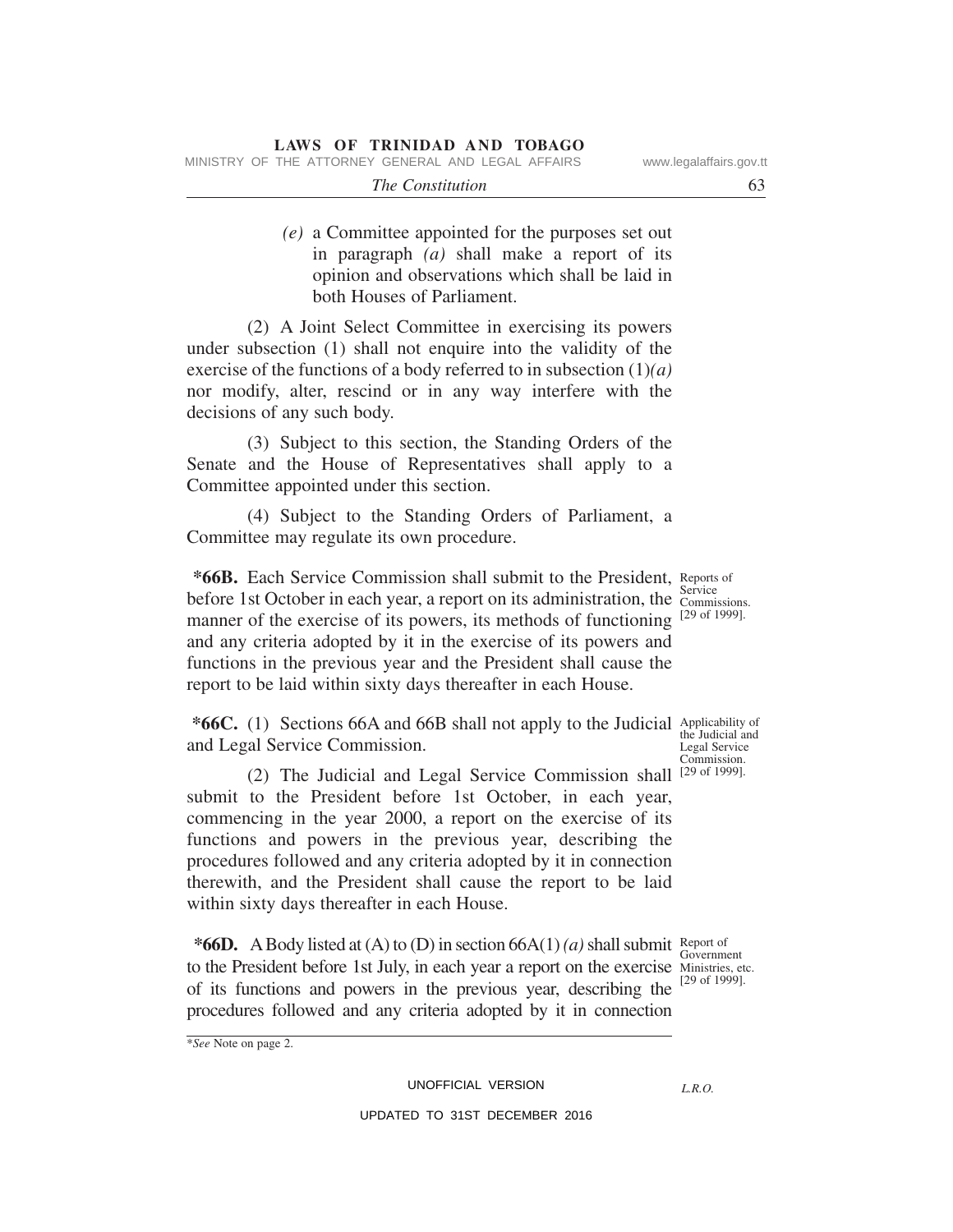MINISTRY OF THE ATTORNEY GENERAL AND LEGAL AFFAIRS www.legalaffairs.gov.tt

64 *The Constitution*

therewith and the President shall cause the report to be laid within sixty days thereafter in each House.

#### **PART III**

#### **SUMMONING, PROROGATION AND DISSOLUTION**

Sessions of Parliament.

**67.** (1) Each session of Parliament shall be held at such place within Trinidad and Tobago and shall commence at such time as the President may by Proclamation appoint.

(2) There shall be a session of each House once at least in every year, so that a period of six months shall not intervene between the last sitting of Parliament in one session and the first sitting thereof in the next session.

Prorogation and dissolution of Parliament.

**68.** (1) The President, acting in accordance with the advice of the Prime Minister, may at any time prorogue or dissolve Parliament.

(2) Subject to subsection (3), Parliament, unless sooner dissolved, shall continue for five years from the date of its first sitting after any dissolution, and shall then stand dissolved.

(3) At any time when Trinidad and Tobago is at war, Parliament may extend the period of five years specified in subsection (2) for not more than twelve months at a time; so, however, that the life of Parliament shall not be extended under this subsection for more than five years.

(4) Where, between a dissolution of Parliament and the next ensuing general election of members to the House of Representatives, an emergency arises of such a nature that in the opinion of the Prime Minister it is necessary for the two Houses to be summoned before that general election can be held, the President, acting in accordance with the advice of the Prime Minister, may summon the two Houses of the preceding Parliament but the election of members of the House of Representatives shall proceed and the Parliament that has been summoned shall, if not sooner dissolved, again stand dissolved on the day on which the general election is held.

> UNOFFICIAL VERSION UPDATED TO 31ST DECEMBER 2016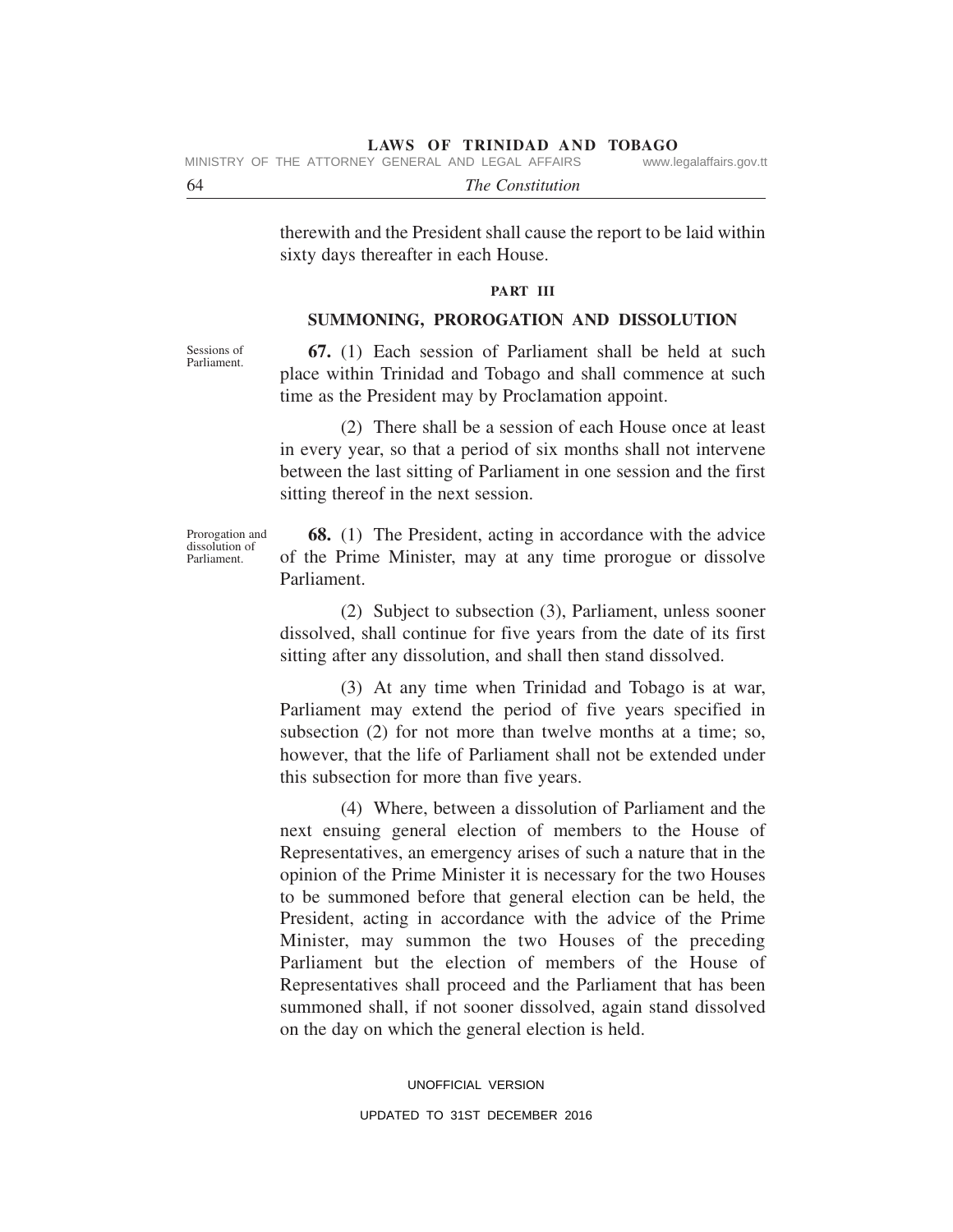MINISTRY OF THE ATTORNEY GENERAL AND LEGAL AFFAIRS www.legalaffairs.gov.tt

*The Constitution* 65

**69.** (1) A general election of members of the House of General of Senators. [16 of 1978]. Representatives shall be held at such time within three months after every dissolution of Parliament as the President, acting in accordance with the advice of the Prime Minister, shall appoint.

(2) As soon as practicable after every general election, the President shall proceed under section 40 to the appointment of Senators.

(3) Where a vacancy occurs in the House of Representatives within the first four years of the life of the Parliament a bye-election shall be held to fill such vacancy not later than ninety days from the date of the announcement by the Speaker of the vacancy.

#### **PART IV**

## **ELECTIONS AND BOUNDARIES COMMISSION**

70. (1) Trinidad and Tobago shall be divided into thirty-six Constituencies. constituencies or such other number as may be provided for by an Order made by the President in accordance with the provisions of this Part and each such constituency shall return one member to the House of Representatives.

(2) Not less than two such constituencies shall be in the Island of Tobago.

**71.** (1) There shall be an Elections and Boundaries Elections and Boundaries Commission for Trinidad and Tobago (in this Part referred to as Commission. "the Commission").

(2) The members of the Commission shall be a Chairman and not less than two nor more than four other members.

(3) The Chairman and other members of the Commission shall be appointed by the President, after consultation with the Prime Minister and the Leader of the Opposition.

(4) A person shall not be qualified to hold office as a member of the Commission who is a Minister, a Parliamentary Secretary, a member of the House of Representatives, a Senator, a temporary member of the Senate, or a public officer.

# UNOFFICIAL VERSION UPDATED TO 31ST DECEMBER 2016

*L.R.O.*

elections and appointment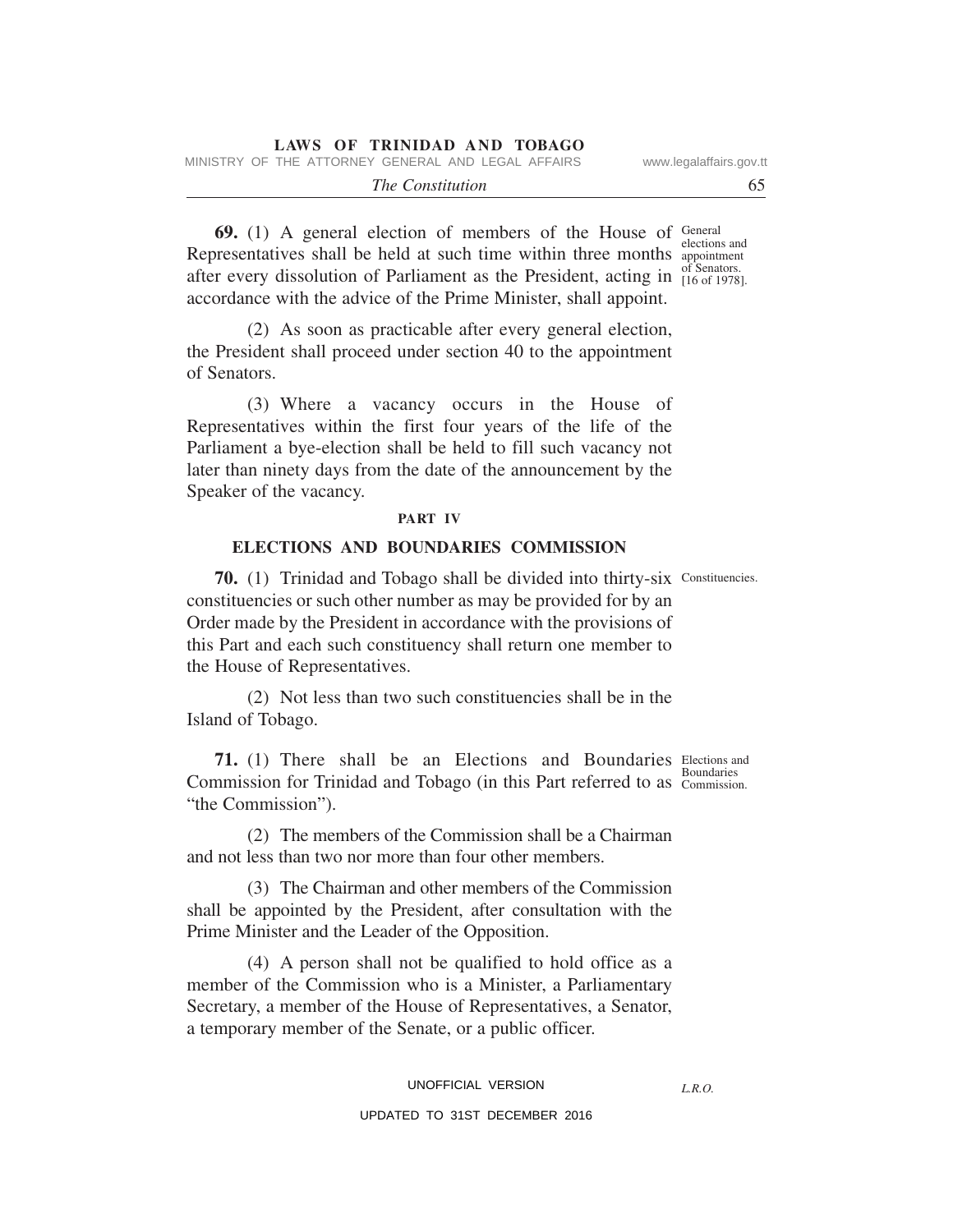66 *The Constitution*

(5) Subject to the provisions of this section, a member of the Commission shall vacate his office—

- *(a)* at the expiration of five years from the date of his appointment, but is eligible for reappointment; or
- *(b)* where any circumstances arise that, if he were not a member of the Commission, would cause him to be disqualified for appointment as such.

(6) Three members of the Commission shall constitute a quorum.

(7) Where there is a quorum, the Commission shall not be disqualified for the transaction of business by reason of any vacancy among its members, and any proceeding of the Commission shall be valid even though some person who was not entitled to do so took part therein.

(8) The Commission may regulate its own procedure.

(9) The Commission shall be provided with a staff adequate for the efficient discharge of its functions.

(10) The salaries and allowances of the staff of the Commission shall be a charge on the Consolidated Fund.

(11) The registration of voters and the conduct of elections in every constituency shall be subject to the direction and supervision of the Commission.

(12) In the exercise of its functions under this section the Commission shall not be subject to the direction or control of any other person or authority.

Procedure for review of constituency boundaries.

**72.** (1) The Commission shall, in accordance with the provisions of this section, review the number and boundaries of the constituencies into which Trinidad and Tobago is divided and submit to the Prime Minister and the Speaker for presentation to the House of Representatives in accordance with this section reports either—

> *(a)* showing the constituencies into which it recommends that Trinidad and Tobago should

UNOFFICIAL VERSION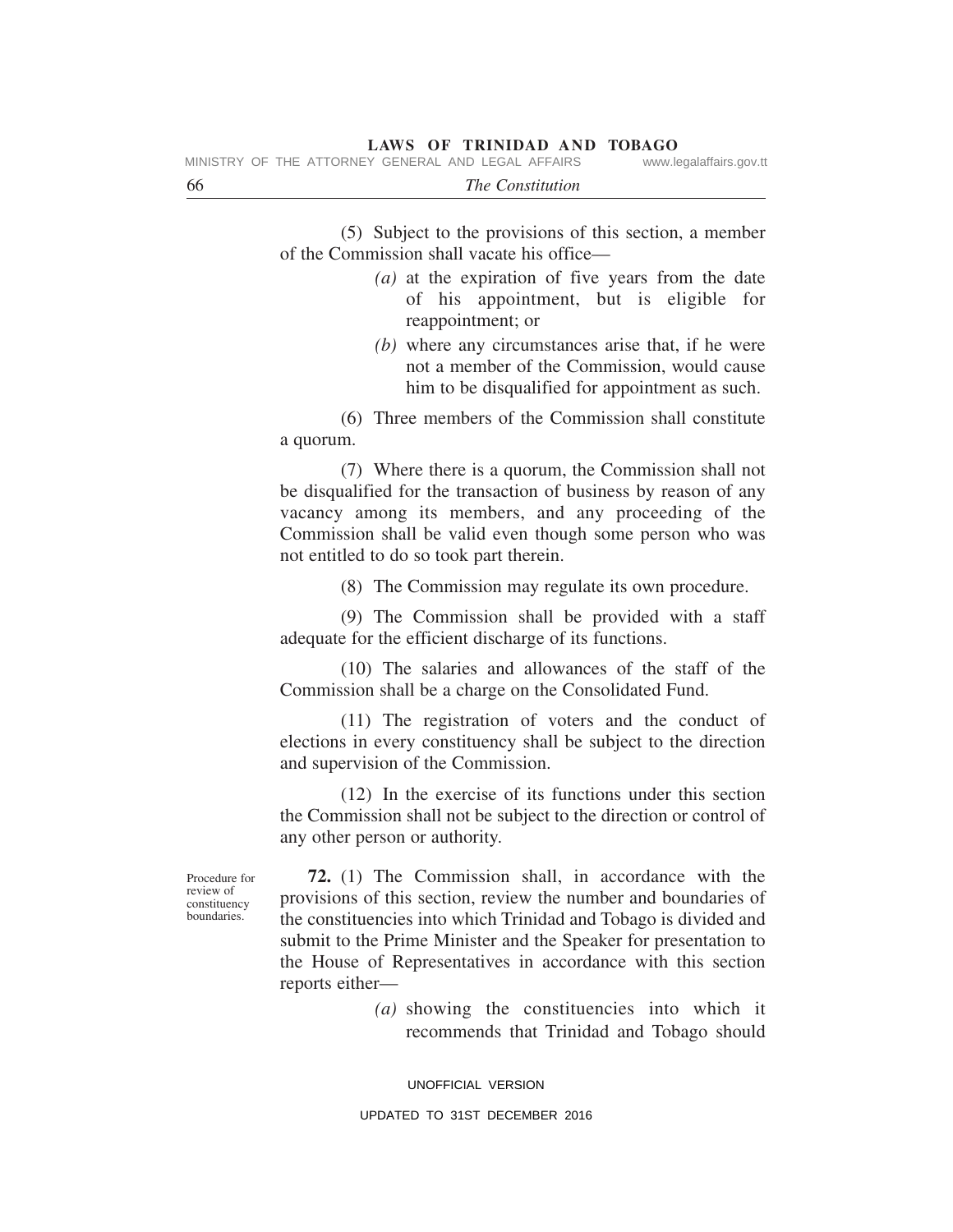be divided in order to give effect to the rules set out in the Second Schedule; or

Schedule. *(b)* stating that, in the opinion of the Commission, no alteration is required to the existing number or boundaries of constituencies in order to give effect to the said rules.

(2) Reports under subsection (1) shall be submitted by the Commission not less than two nor more than five years from the date of the submission of its last report.

(3) As soon as may be after the Commission has submitted a report under subsection  $(1)(a)$  the Minister designated by the Prime Minister for this purpose (in this section called "the Minister") shall lay before the House of Representatives for its approval the draft of an Order by the President for giving effect, whether with or without modifications, to the recommendations contained in the report, and that draft may make provision for any matters which appear to the Minister to be incidental to or consequential upon the other provisions of the draft.

(4) Where any draft made under this section gives effect to any such recommendations with modifications, the Minister shall lay before the House of Representatives together with the draft a statement of the reasons for the modifications.

(5) Where the motion for the approval of any draft made under this section is rejected by the House of Representatives, or is withdrawn by leave of that House, the Minister shall amend the draft and lay the amended draft before the House of Representatives.

(6) Where any draft made under this section is approved by resolution of the House of Representatives, the Minister shall submit it to the President who shall make the Order in terms of the draft; and that Order shall come into force on such day as may be specified therein and, until revoked by a further Order made by the President in accordance with the provisions of this section, shall have the force of law.

Second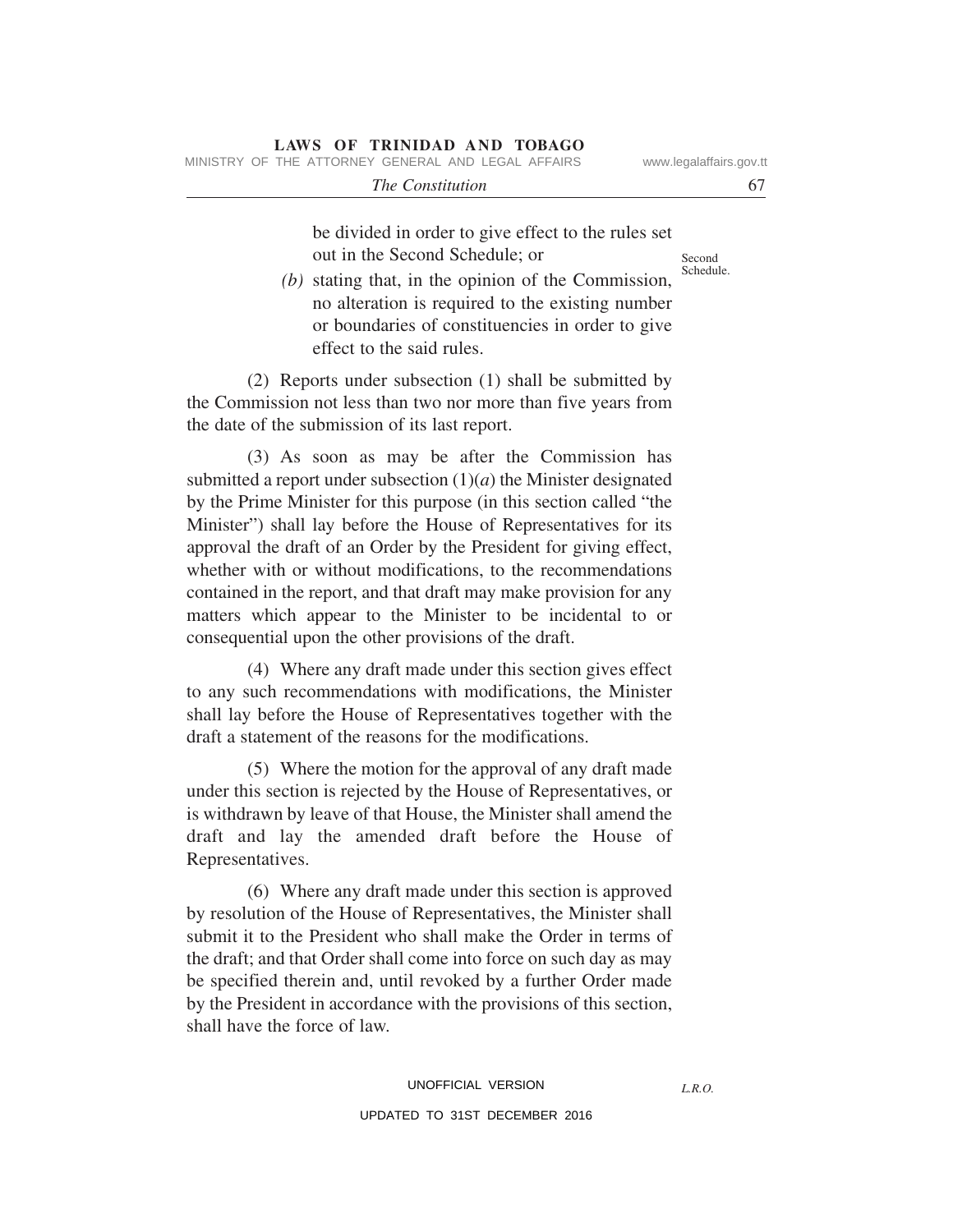68 *The Constitution*

(7) The question of the validity of any Order by the President purporting to be made under this section and reciting that a draft thereof has been approved by resolution of the House of Representatives shall not be enquired into in any Court.

#### **PART V**

#### **SYSTEM OF BALLOTING**

**73.** (1) The election of members of the House of Representatives shall be by secret ballot and in accordance with the first-past-the-post system.

(2) For the purposes of subsection (1), the votes shall be cast in ballot boxes of a design calculated to ensure their efficiency and reliability.

#### **CHAPTER 5**

#### **EXECUTIVE POWERS**

**74.** (1) The executive authority of Trinidad and Tobago shall be vested in the President and, subject to this Constitution, may be exercised by him either directly or through officers subordinate to him.

(2) Without prejudice to the generality of subsection (1), the supreme command of the armed forces of Trinidad and Tobago shall be vested in the President and the exercise of this power shall be regulated by law.

(3) Nothing in this section shall prevent Parliament from conferring functions on persons or authorities other than the President.

The Cabinet.

**75.** (1) There shall be a Cabinet for Trinidad and Tobago which shall have the general direction and control of the Government of Trinidad and Tobago and shall be collectively responsible therefor to Parliament.

(2) The Cabinet shall consist of the Prime Minister and such number of other Ministers (of whom one shall be the Attorney General), appointed in accordance with the provisions of section 76, as the Prime Minister may consider appropriate.

UNOFFICIAL VERSION

#### UPDATED TO 31ST DECEMBER 2016

System of balloting.

Executive authority of Trinidad and Tobago.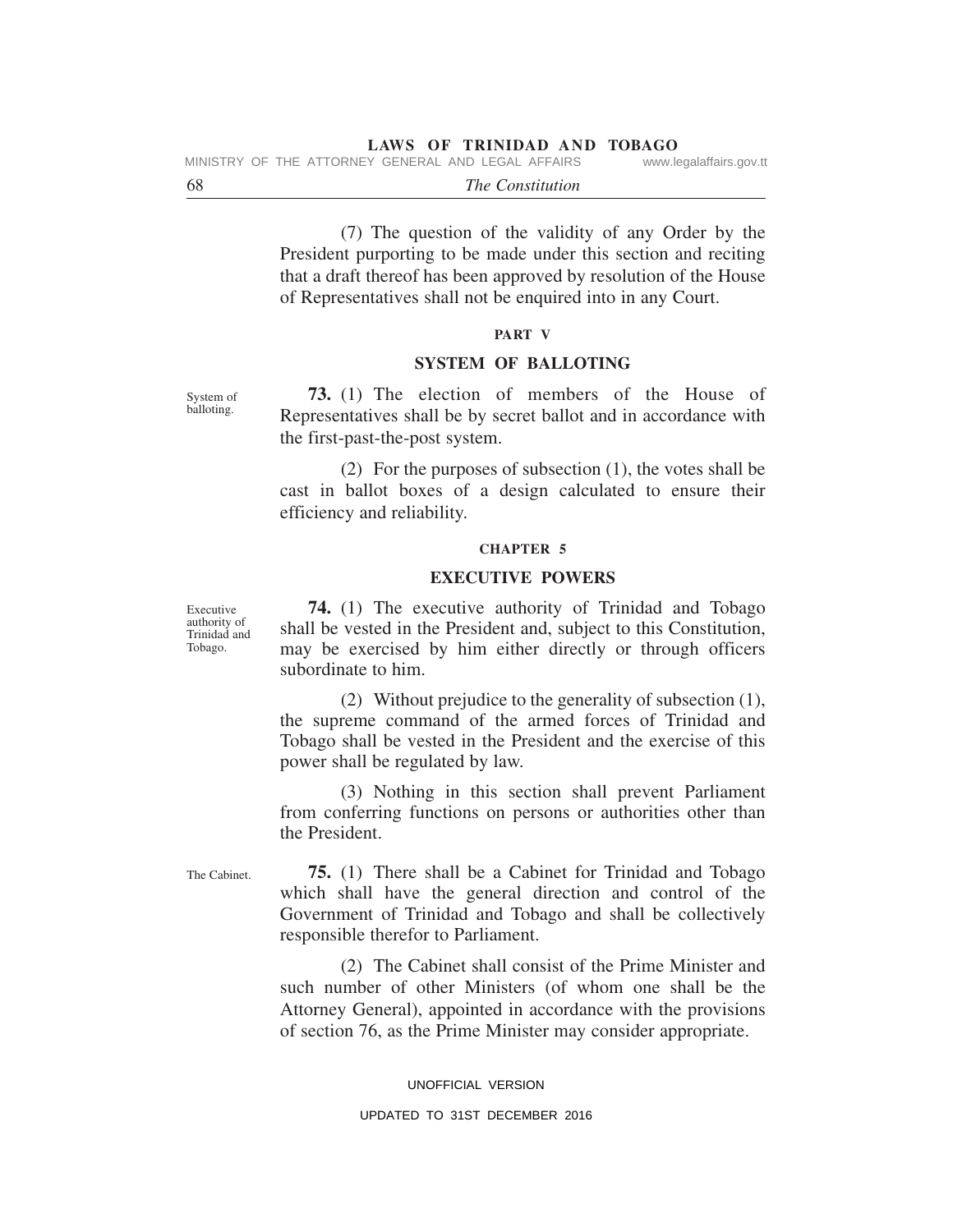MINISTRY OF THE ATTORNEY GENERAL AND LEGAL AFFAIRS www.legalaffairs.gov.tt

*The Constitution* 69

**76.** (1) Where there is occasion for the appointment of a Appointment of Ministers. Prime Minister, the President shall appoint as Prime Minister—

- *(a)* a member of the House of Representatives who is the Leader in that House of the party which commands the support of the majority of members of that House; or
- *(b)* where it appears to him that that party does not have an undisputed leader in that House or that no party commands the support of such a majority, the member of the House of Representatives who, in his judgment, is most likely to command the support of the majority of members of that House,

and who is willing to accept the office of Prime Minister.

(2) The Attorney General shall, subject to section 79, be responsible for the administration of legal affairs in Trinidad and Tobago and legal proceedings for and against the State shall be taken—

- *(a)* in the case of civil proceedings, in the name of the Attorney General;
- *(b)* in the case of criminal proceedings, in the name of the State.

(3) The Ministers other than the Prime Minister shall be such persons as the President, acting in accordance with the advice of the Prime Minister, shall appoint from among the members of the House of Representatives and the Senators.

(4) Where occasion arises for making an appointment to the office of Prime Minister while Parliament is dissolved, a person, who at the time of the appointment is a Minister, may be appointed as Prime Minister.

(5) Where occasion arises for making an appointment to the office of Minister while Parliament is dissolved, a person who immediately before the dissolution, was a Senator or a member of the House of Representatives may be appointed Minister.

77. (1) Where the House of Representatives passes a Tenure of office resolution, supported by the votes of a majority of all the members

of Ministers.

#### UNOFFICIAL VERSION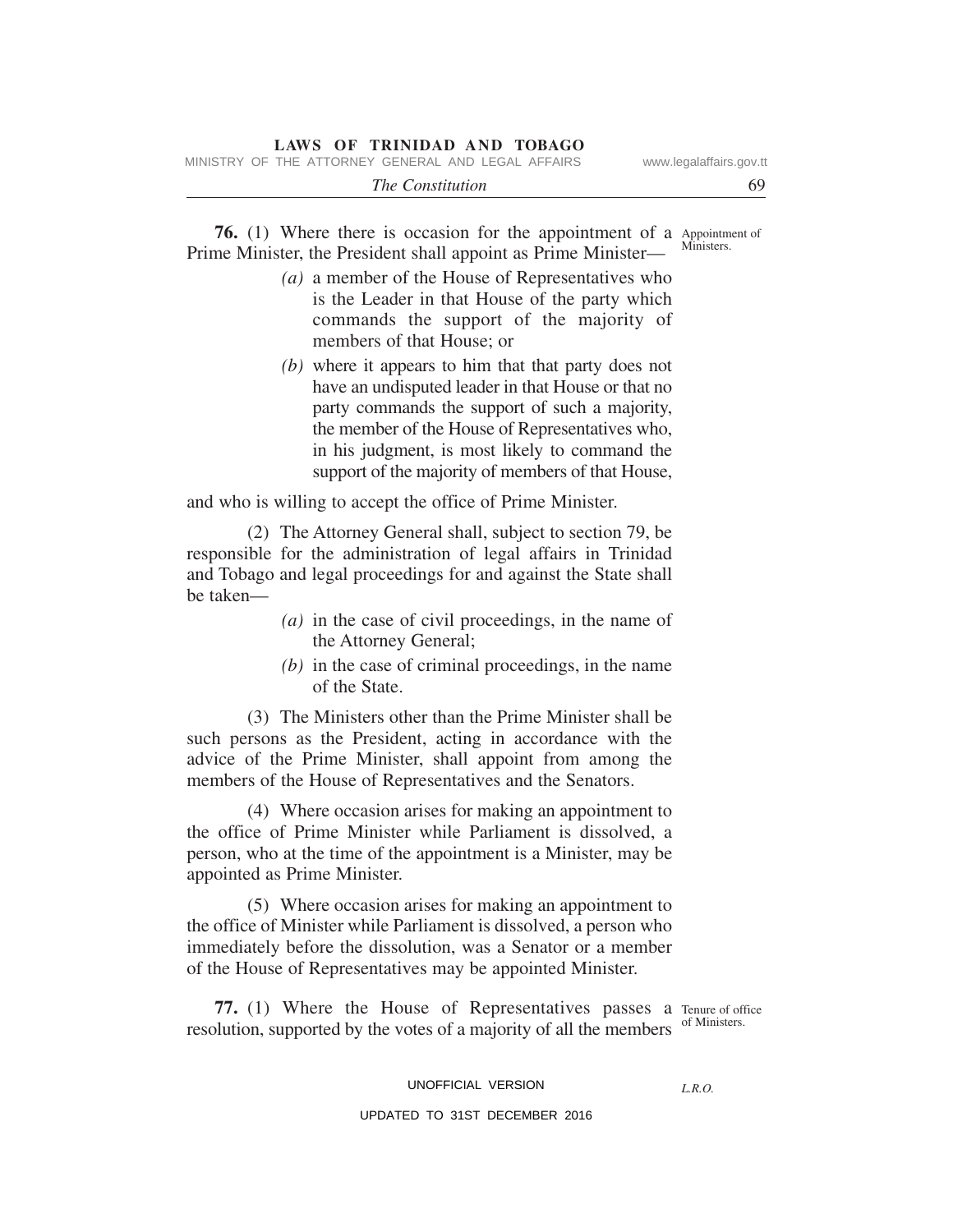**LAWS OF TRINIDAD AND TOBAGO**<br>IY GENERAL AND LEGAL AFFAIRS www.legalaffairs.gov.tt MINISTRY OF THE ATTORNEY GENERAL AND LEGAL AFFAIRS

| $\neg$ | The Constitution |
|--------|------------------|
|        |                  |

of the House, declaring that it has no confidence in the Prime Minister and the Prime Minister does not within seven days of the passing of such a resolution either resign or advise the President to dissolve Parliament, the President shall revoke the appointment of the Prime Minister.

- (2) The Prime Minister shall also vacate his office—
	- *(a)* when after any dissolution of Parliament he is informed by the President that the President is about to reappoint him as Prime Minister or to appoint another person as Prime Minister; or
	- *(b)* where for any reason other than a dissolution of Parliament he ceases to be a member of the House of Representatives.

(3) A Minister other than the Prime Minister shall vacate his office—

- *(a)* when any person is appointed or reappointed as Prime Minister;
- *(b)* where for any reason other than a dissolution of Parliament he ceases to be a member of the House from among the members of which he was appointed;
- *(c)* where his appointment is revoked by the President acting in accordance with the advice of the Prime Minister.

(4) Where at any time the Prime Minister is required under the provisions of section 49(3) to cease to perform his functions as a member of the House of Representatives, he shall cease during such time to perform any of his functions as Prime Minister.

(5) Where at any time a Minister other than the Prime Minister is required under section 43(3) or section 49(3) to cease to perform his functions as a member of the House to which he belongs, he shall cease during such time to perform any of his functions as Minister.

Performance of functions of Prime Minister during absence, illness or suspension.

**78.** (1) Where the Prime Minister is absent from Trinidad and Tobago or is unable by reason of illness or of the provisions of

UNOFFICIAL VERSION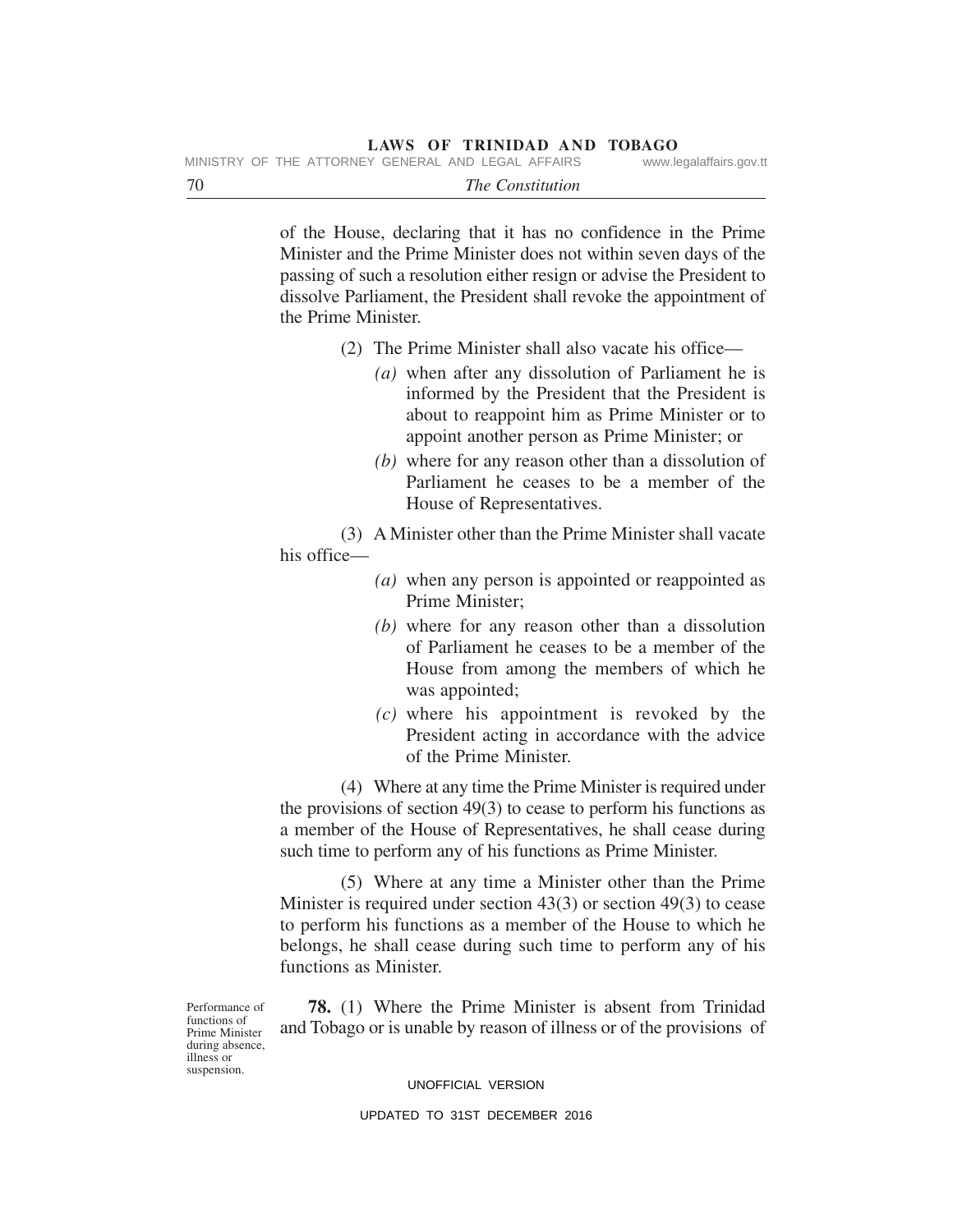MINISTRY OF THE ATTORNEY GENERAL AND LEGAL AFFAIRS www.legalaffairs.gov.tt

*The Constitution* 71

section 77(4) to perform the functions conferred on him by this Constitution, the President may authorise some other member of the Cabinet to perform those functions [other than the functions conferred by subsection (2)] and that member may perform those functions until his authority is revoked by the President.

(2) The powers of the President under this section shall be exercised by him in accordance with the advice of the Prime Minister, save that where the President considers that it is impracticable to obtain the advice of the Prime Minister owing to his absence or illness, or where the Prime Minister is unable to tender advice by reason of the provisions of section 77(4) the President may exercise those powers without the advice of the Prime Minister.

**79.** (1) The President, acting in accordance with the advice Allocation of of the Prime Minister, may, by directions in writing, assign to the  $\frac{N_{\text{th}}}{N_{\text{inisters}}}\$ Prime Minister or any other Minister responsibility for any business of the Government of Trinidad and Tobago, including the administration of any department of Government.

(2) Where a Minister is incapable of performing his functions by reason of his absence from Trinidad and Tobago or by reason of illness the President, acting in accordance with the advice of the Prime Minister, may appoint a member of the House of Representatives or a Senator to act in the office of such Minister during such absence or illness.

**80.** (1) In the exercise of his functions under this Constitution Exercise of or any other law, the President shall act in accordance with the  $f_{\text{functions}}^{resident}$ advice of the Cabinet or a Minister acting under the general authority of the Cabinet, except in cases where other provision is made by this Constitution or such other law, and, without prejudice to the generality of this exception, in cases where by this Constitution or such other law he is required to act—

- *(a)* in his discretion;
- *(b)* after consultation with any person or authority other than the Cabinet; or
- *(c)* in accordance with the advice of any person or authority other than the Cabinet.

UNOFFICIAL VERSION UPDATED TO 31ST DECEMBER 2016

*L.R.O.*

portfolios to

President's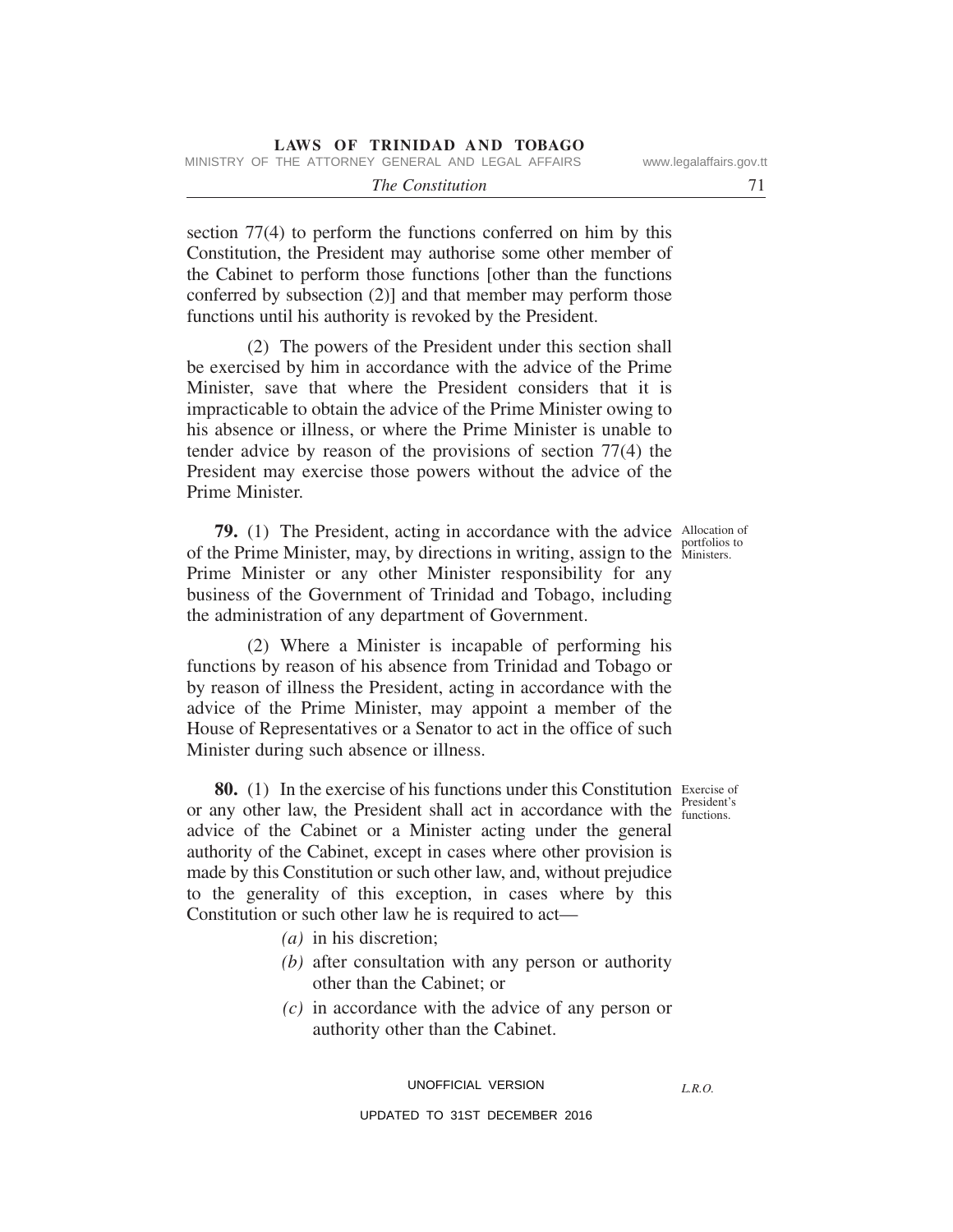72 *The Constitution* MINISTRY OF THE ATTORNEY GENERAL AND LEGAL AFFAIRS www.legalaffairs.gov.tt

> (2) Where by this Constitution the President is required to act in accordance with the advice of, or after consultation with, any person or authority, the question whether he has in any case so acted shall not be enquired into in any Court.

> (3) Without prejudice to any other case in which the President is authorised or required to act in his discretion, the President shall act in accordance with his own deliberate judgment in the performance of the following functions:

- *(a)* in the exercise of the power to appoint the Prime Minister conferred upon him by section 76(1) or (4);
- *(b)* in the exercise of the powers conferred upon him by section 78 (which relates to the performance of the functions of the Prime Minister during absence, illness or suspension) in the circumstances described in the proviso to subsection (2) of that section;
- *(c)* in the exercise of the power to appoint the Leader of the Opposition and to revoke any such appointment conferred upon him by section 83.

**81.** The Prime Minister shall keep the President fully informed concerning the general conduct of the Government of Trinidad and Tobago and shall furnish the President with such information as he may request with respect to any particular matter relating to the Government of Trinidad and Tobago.

**82.** (1) The President, acting in accordance with the advice of the Prime Minister, may appoint Parliamentary Secretaries from among the Senators and members of the House of Representatives to assist Ministers in the performance of their duties.

(2) Where occasion arises for making an appointment while Parliament is dissolved, a person who was a Senator or a member of the House of Representatives immediately before the dissolution may be appointed as a Parliamentary Secretary.

> UNOFFICIAL VERSION UPDATED TO 31ST DECEMBER 2016

President to be informed concerning matters of Government.

Parliamentary Secretaries.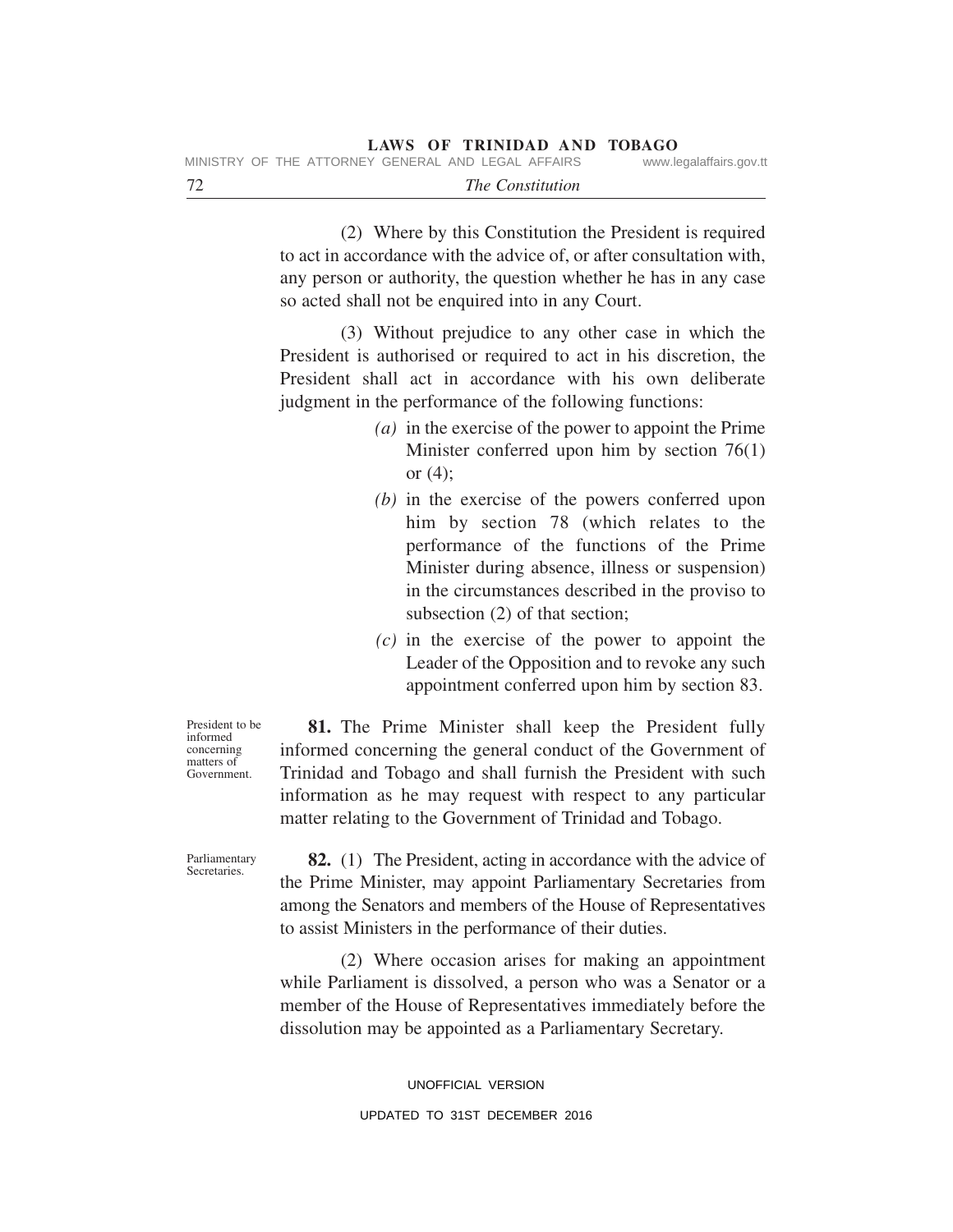MINISTRY OF THE ATTORNEY GENERAL AND LEGAL AFFAIRS www.legalaffairs.gov.tt

| <i>The Constitution</i>                                             | 73 |
|---------------------------------------------------------------------|----|
| (3) The office of a Parliamentary Secretary shall<br>become vacant— |    |

- *(a)* where for any reason other than a dissolution of Parliament he ceases to be a member of the House from among the members of which he was appointed;
- *(b)* upon the appointment or reappointment of any person as Prime Minister; or
- *(c)* where the President, acting in accordance with the advice of the Prime Minister, so directs.

83. (1) There shall be an office of Leader of the Opposition Leader of the Opposition. and appointments thereto shall be made by the President.

(2) The President shall, if the person concerned is willing to be appointed, appoint as Leader of the Opposition the member of the House of Representatives who, in his judgment, is best able to command the support of the greatest number of members of the House of Representatives who do not support the Government.

(3) The office of Leader of the Opposition shall become vacant where—

- *(a)* he resigns his office;
- *(b)* the holder thereof ceases to be a member of the House of Representatives for any cause other than a dissolution of Parliament;
- *(c)* he is not a member of the House of Representatives when the House of Representatives first meets after a dissolution of Parliament;
- *(d)* by virtue of section 49(3) he is required to cease to exercise his functions as a member of the House of Representatives;
- *(e)* he is appointed to the office of Prime Minister; or
- *(f)* his appointment is revoked under the provisions of subsection (4).

*L.R.O.*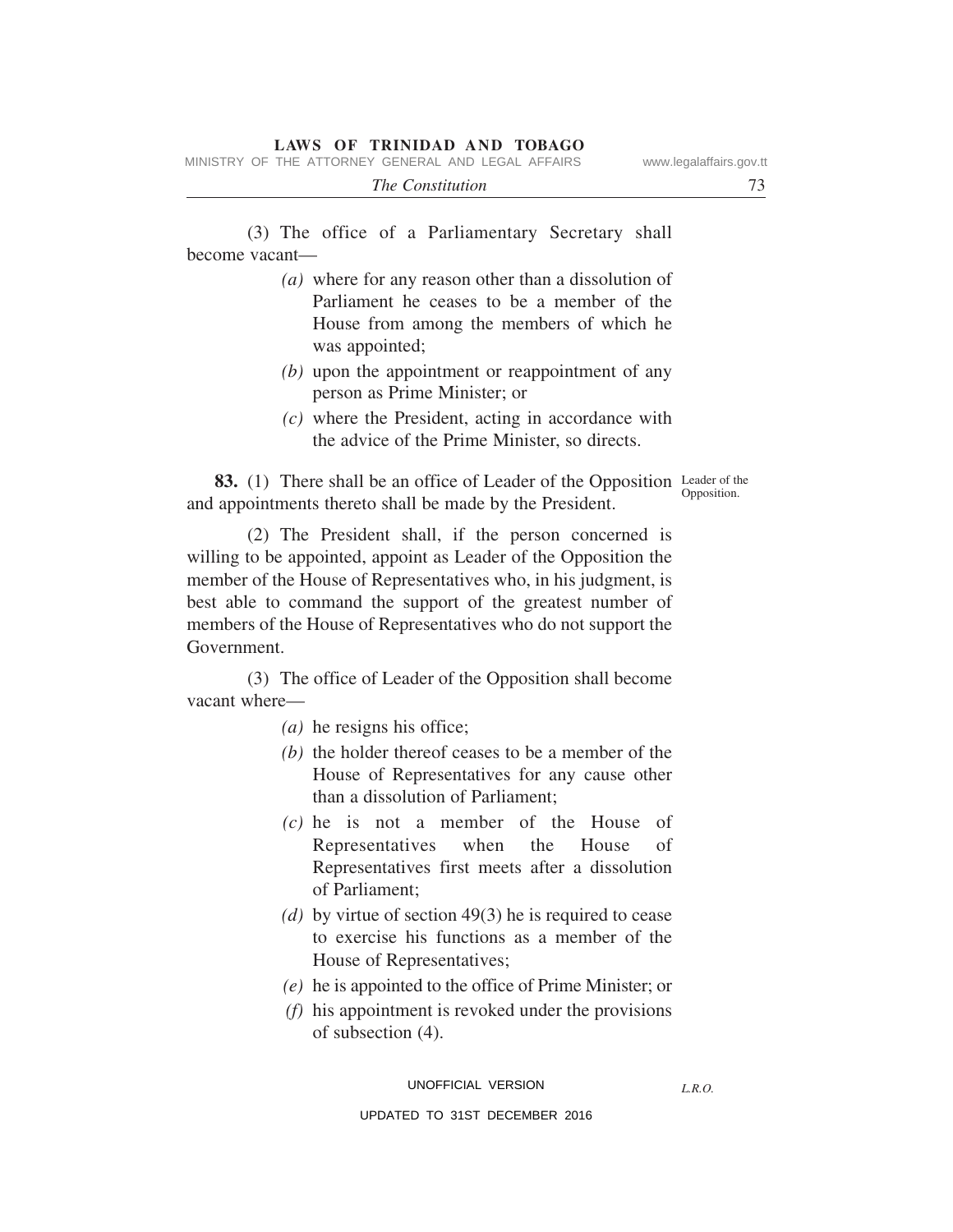MINISTRY OF THE ATTORNEY GENERAL AND LEGAL AFFAIRS www.legalaffairs.gov.tt

(4) Where in the judgment of the President, the Leader of the Opposition is no longer the member of the House of Representatives best able to command the support of a majority of those members of the House of Representatives who do not support the Government, the President shall revoke the appointment of the Leader of the Opposition.

(5) Nothing in subsection (4) shall apply while Parliament is dissolved.

(6) Where the office of Leader of the Opposition is vacant, whether because there is no member of the House of Representatives so qualified for appointment or because no one qualified for appointment is willing to be appointed, or because the Leader of the Opposition has resigned his office or for any other reason, any provision in this Constitution requiring consultation with the Leader of the Opposition shall, in so far as it requires such consultation, be of no effect.

**84.** A Minister or a Parliamentary Secretary shall not enter upon the duties of his office unless he has taken and subscribed the oath of allegiance and oath for the due execution of his office.

**85.** (1) Where any Minister has been assigned responsibility for any department of Government, he shall exercise general direction and control over that department; and, subject to such direction and control, the department shall be under the supervision of a Permanent Secretary whose office shall be a public office.

- (2) For the purposes of this section—
	- *(a)* two or more Government departments may be placed under the supervision of one Permanent Secretary; or
	- *(b)* two or more Permanent Secretaries may supervise any department of Government assigned to a Minister.

Constitution of offices, etc.

**86.** Subject to the provisions of this Constitution and of any enactment, the President may constitute offices for Trinidad

UNOFFICIAL VERSION

UPDATED TO 31ST DECEMBER 2016

Oaths to be taken by Ministers, etc. First Schedule.

Permanent Secretaries.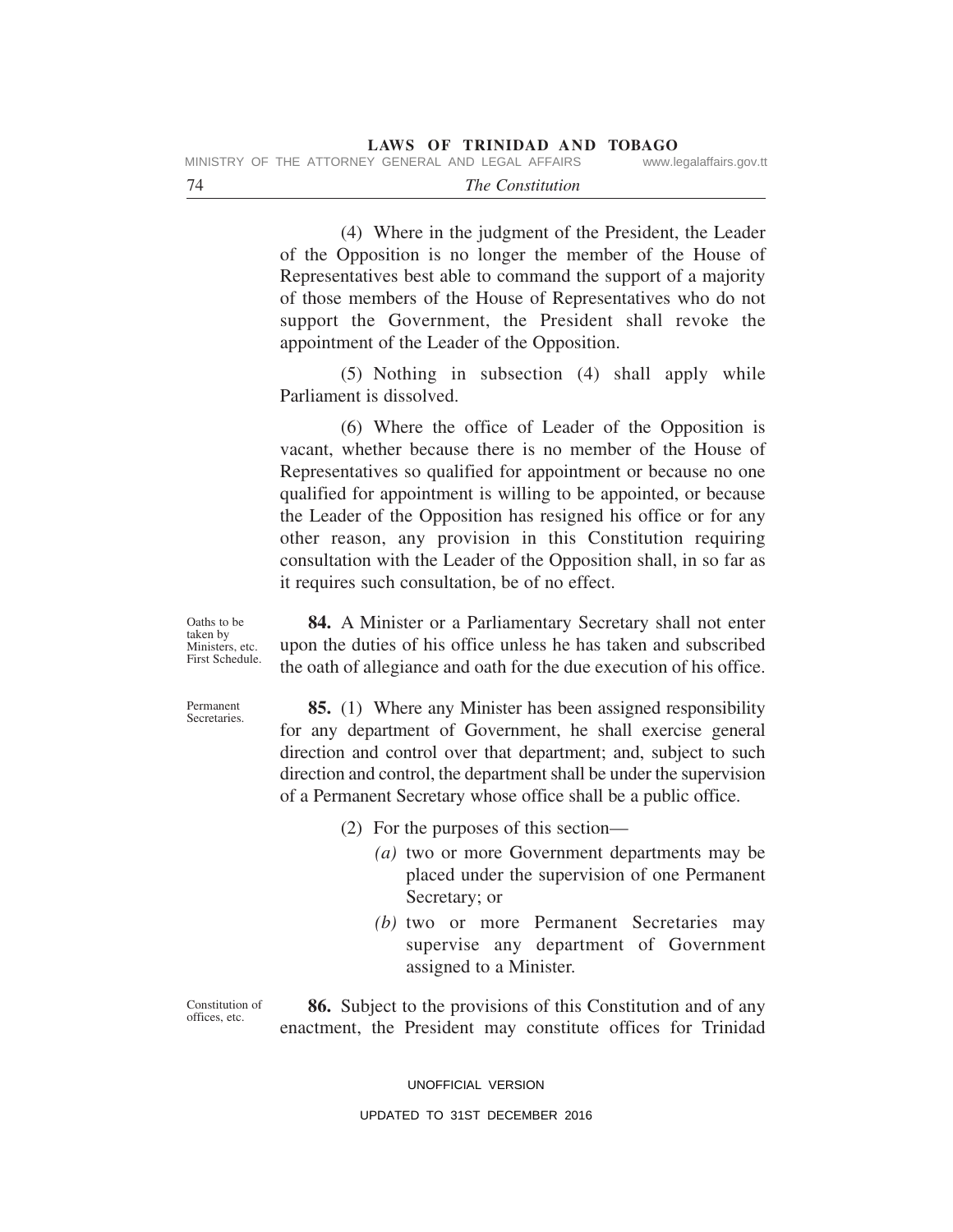and Tobago, make appointments to any such office and terminate any such appointment.

87. (1) The President may grant to any person a pardon, either Power of free or subject to lawful conditions, respecting any offences that he may have committed. The power of the President under this subsection may be exercised by him either before or after the person is charged with any offence and before he is convicted thereof.

- (2) The President may—
	- *(a)* grant to any person convicted of any offence against the law of Trinidad and Tobago a pardon, either free or subject to lawful conditions;
	- *(b)* grant to any person a respite, either indefinite or for a specified period, from the execution of any punishment imposed on that person for such an offence;
	- *(c)* substitute a less severe form of punishment for that imposed by any sentence for such an offence; or
	- *(d)* remit the whole or any part of any sentence passed for such an offence or any penalty or forfeiture otherwise due to the State on account of such an offence.

(3) The power of the President under subsection (2) may be exercised by him in accordance with the advice of a Minister designated by him, acting in accordance with the advice of the Prime Minister.

**88.** There shall be an Advisory Committee on the Power of Advisory Pardon which shall consist of—

Committee on Power of Pardon.

- *(a)* the Minister referred to in section 87(3) who shall be Chairman;
- *(b)* the Attorney General;
- *(c)* the Director of Public Prosecutions;
- *(d)* not more than four other members appointed by the President, after consultation with the Prime Minister and the Leader of the Opposition.

UNOFFICIAL VERSION

*L.R.O.* 

UPDATED TO 31ST DECEMBER 2016

pardon, etc.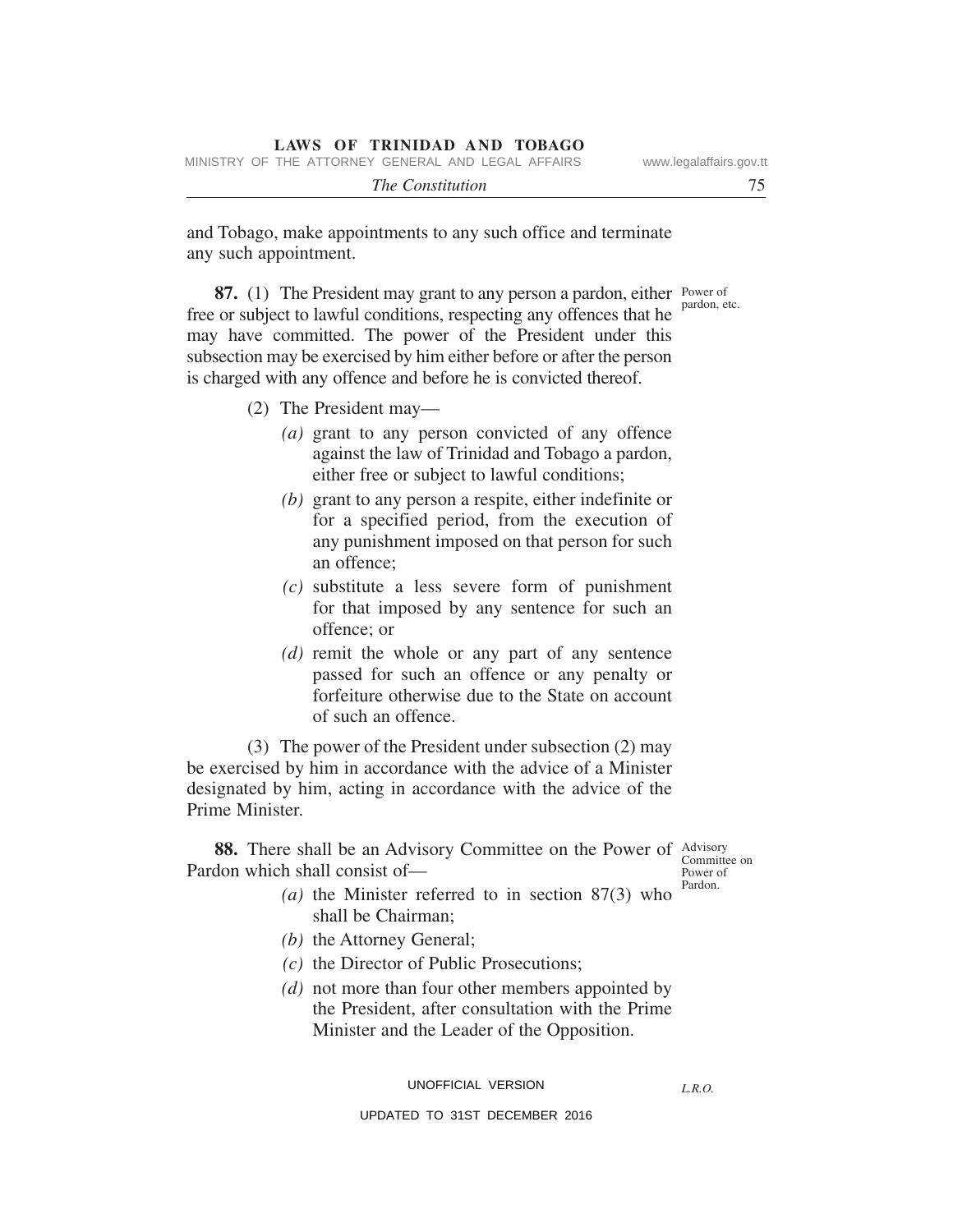MINISTRY OF THE ATTORNEY GENERAL AND LEGAL AFFAIRS www.legalaffairs.gov.tt

# 76 *The Constitution*

Functions of Advisory Committee.

**89.** (1) Where an offender has been sentenced to death by any Court for an offence against the law of Trinidad and Tobago, the Minister shall cause a written report of the case from the trial Judge, together with such other information derived from the record of the case or elsewhere as the Minister may require, to be taken into consideration at a meeting of the Advisory Committee.

(2) The Minister may consult with the Advisory Committee before tendering any advice to the President under section 87(3) in any case not falling within subsection (1).

(3) The Minister shall not be obliged in any case to act in accordance with the advice of the Advisory Committee.

(4) The Advisory Committee may regulate its own procedure.

(5) In this section "the Minister" means the Minister referred to in section 87(3).

#### **CHAPTER 6**

# **THE DIRECTOR OF PUBLIC PROSECUTIONS AND THE OMBUDSMAN**

#### **PART I**

# **DIRECTOR OF PUBLIC PROSECUTIONS**

Appointment, tenure and functions.

**90.** (1) The provisions of this section shall, subject to section 76(2) have effect with respect to the conduct of prosecutions.

(2) There shall be a Director of Public Prosecutions for Trinidad and Tobago whose office shall be a public office.

(3) The Director of Public Prosecutions shall have power in any case in which he considers it proper to do so—

- *(a)* to institute and undertake criminal proceedings against any person before any Court in respect of any offence against the law of Trinidad and Tobago;
- *(b)* to take over and continue any such criminal proceedings that may have been instituted by any other person or authority;

UNOFFICIAL VERSION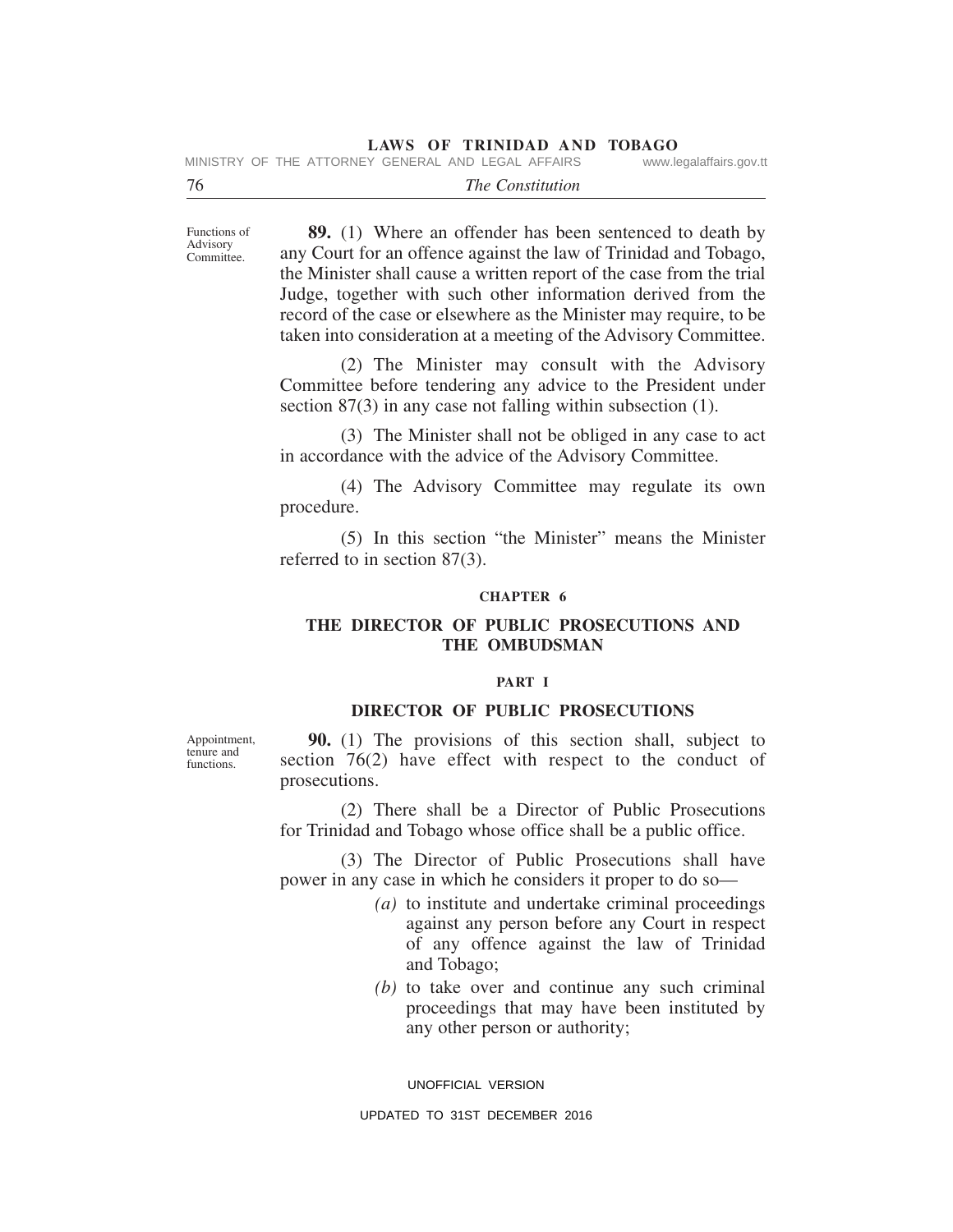*The Constitution* 77

*(c)* to discontinue at any stage before judgment is delivered any such criminal proceedings instituted or undertaken by himself or any other person or authority.

(4) The powers conferred upon the Director of Public Prosecutions by subsection (3)*(b)* and *(c)* shall be vested in him to the exclusion of the person or authority who instituted or undertook the criminal proceedings, except that a person or authority that has instituted criminal proceedings may withdraw them at any stage before the person against whom the proceedings have been instituted has been charged before the Court.

(5) For the purposes of this section a reference to criminal proceedings includes an appeal from the determination of any Court in criminal proceedings or a case stated or a question of law reserved in respect of those proceedings.

(6) The functions of the Director of Public Prosecutions under subsection (3) may be exercised by him in person or through other persons acting under and in accordance with his general or special instructions.

#### **PART II**

# **OMBUDSMAN**

and conditions

*L.R.O.* 

**91.** (1) There shall be an Ombudsman for Trinidad and Appointment Tobago who shall be an officer of Parliament and who shall not of office. hold any other office of emolument whether in the public service or otherwise nor engage in any occupation for reward other than the duties of his office.

(2) The Ombudsman shall be appointed by the President after consultation with the Prime Minister and the Leader of the Opposition.

(3) The Ombudsman shall hold office for a term not exceeding five years and is eligible for reappointment.

(4) Subject to subsection (3), the Ombudsman shall hold office in accordance with section 136.

# UNOFFICIAL VERSION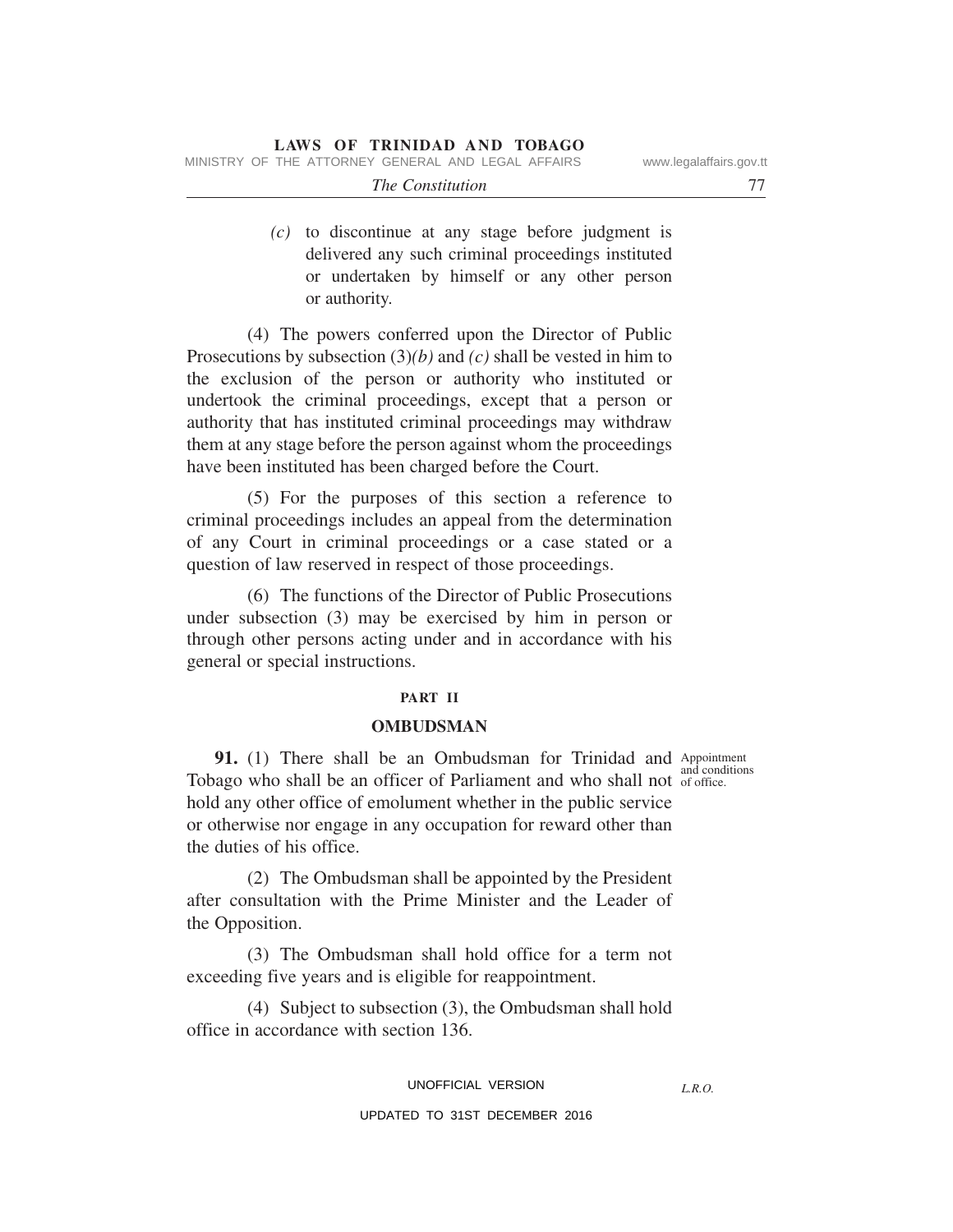**LAWS OF TRINIDAD AND TOBAGO**<br>IY GENERAL AND LEGAL AFFAIRS www.legalaffairs.gov.tt MINISTRY OF THE ATTORNEY GENERAL AND LEGAL AFFAIRS

| - 78 | <i>The Constitution</i>                                |  |  |  |
|------|--------------------------------------------------------|--|--|--|
|      |                                                        |  |  |  |
|      | (5) Before entering upon the duties of his office, the |  |  |  |

Speaker of the House of Representatives.

First Schedule.

Appointment of staff of Ombudsman.

Functions of Ombudsman.

**92.** (1) The Ombudsman shall be provided with a staff adequate for the efficient discharge of his functions.

Ombudsman shall take and subscribe the oath of office before the

(2) The staff of the Ombudsman shall be public officers appointed in accordance with section 121(8).

**93.** (1) Subject to this section and to sections 94 and 95, the principal function of the Ombudsman shall be to investigate any decision or recommendation made, including any advice given or recommendation made to a Minister, or any act done or omitted by any department of Government or any other authority to which this section applies, or by officers or members of such a department or authority, being action taken in exercise of the administrative functions of that department or authority.

(2) The Ombudsman may investigate any such matter in any of the following circumstances:

- *(a)* where a complaint is duly made to the Ombudsman by any person alleging that the complainant has sustained an injustice as a result of a fault in administration;
- *(b)* where a member of the House of Representatives requests the Ombudsman to investigate the matter on the ground that a person or body of persons specified in the request has or may have sustained such injustice;
- *(c)* in any other circumstances in which the Ombudsman considers that he ought to investigate the matter on the ground that some person or body of persons has or may have sustained such injustice.

(3) The authorities other than departments of Government to which this section applies are—

> *(a)* local authorities or other bodies established for purposes of the public service or of Local Government;

UNOFFICIAL VERSION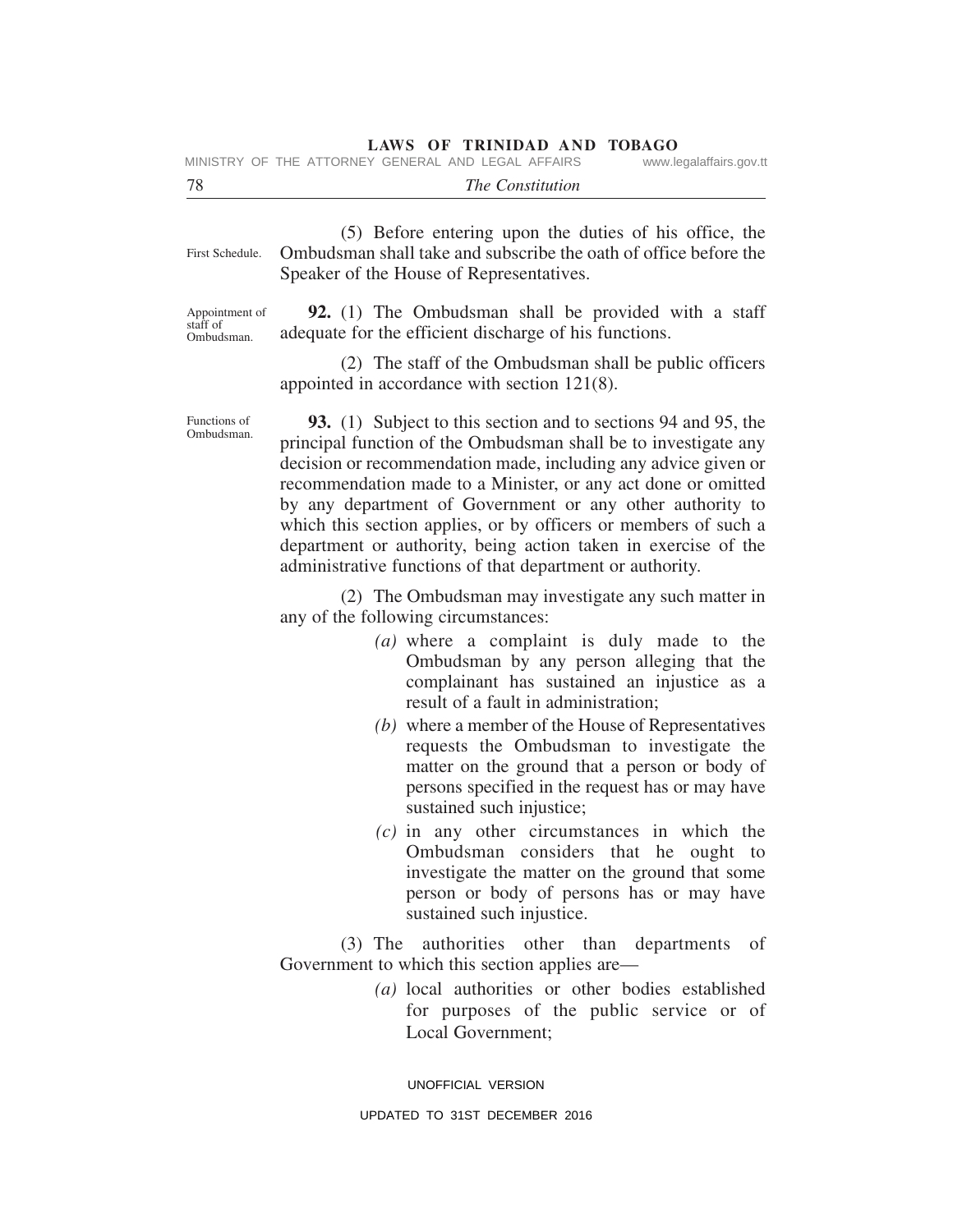MINISTRY OF THE ATTORNEY GENERAL AND LEGAL AFFAIRS www.legalaffairs.gov.tt

| <i>The Constitution</i>                                                                                                                           | 79 |
|---------------------------------------------------------------------------------------------------------------------------------------------------|----|
| (b) authorities or bodies the majority of whose<br>members are appointed by the President or by a<br>Minister or whose revenues consist wholly or |    |

*(c)* any authority empowered to determine the person with whom any contract shall be entered into by or on behalf of Government;

mainly of moneys provided out of public funds;

*(d)* such other authorities as may be prescribed.

matters for

**94.** (1) In investigating any matter leading to, resulting from Restrictions on or connected with the decision of a Minister, the Ombudsman investigations. shall not inquire into or question the policy of the Minister in accordance with which the decision was made.

(2) The Ombudsman shall have power to investigate complaints of administrative injustice under section 93 notwithstanding that such complaints raise questions as to the integrity or corruption of the public service or any department or office of the public service, and may investigate any conditions resulting from, or calculated to facilitate or encourage corruption in the public service, but he shall not undertake any investigation into specific charges of corruption against individuals.

(3) Where in the course of an investigation it appears to the Ombudsman that there is evidence of any corrupt act by any public officer or by any person in connection with the public service, he shall report the matter to the appropriate authority with his recommendation as to any further investigation he may consider proper.

(4) The Ombudsman shall not investigate—

- *(a)* any action in respect of which the complainant has or had—
	- (i) a remedy by way of proceedings in a Court; or
	- (ii) a right of appeal, reference or review to or before an independent and impartial tribunal other than a Court; or
- any matter, as is described in the Third Schedule. Third Schedule. *(b)* any such action, or action taken with respect to

UNOFFICIAL VERSION

*L.R.O.*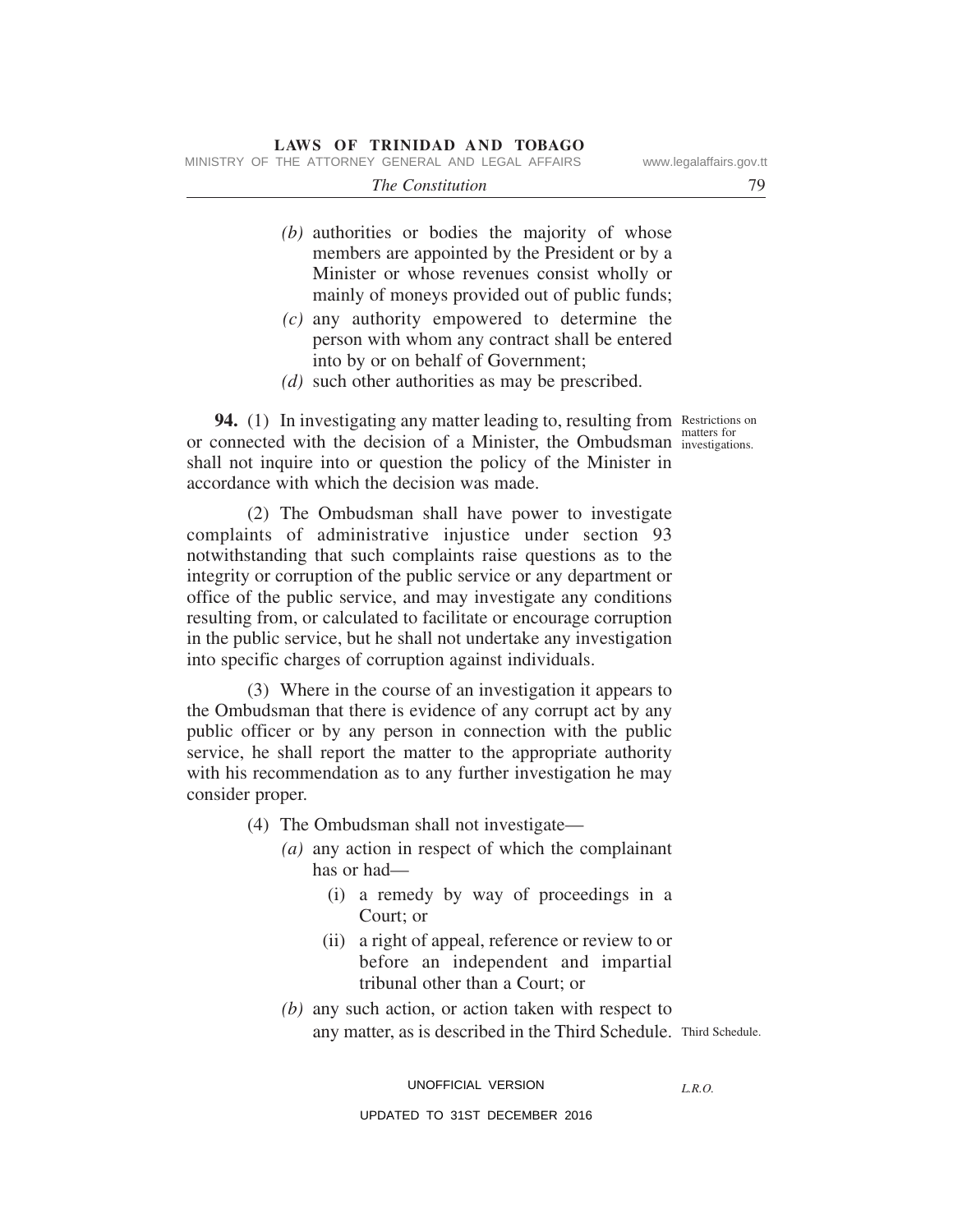MINISTRY OF THE ATTORNEY GENERAL AND LEGAL AFFAIRS www.legalaffairs.gov.tt

| 80                          | The Constitution                                                                                                                                                                                                                                                                                                            |  |  |  |  |
|-----------------------------|-----------------------------------------------------------------------------------------------------------------------------------------------------------------------------------------------------------------------------------------------------------------------------------------------------------------------------|--|--|--|--|
|                             | (5) Notwithstanding subsection (4) the Ombudsman—<br>(a) may investigate a matter notwithstanding that<br>the complainant has or had a remedy by way<br>of proceedings in a Court, if satisfied that in<br>the particular circumstances it is not reasonable<br>to expect him to take or to have taken such<br>proceedings; |  |  |  |  |
|                             | (b) is not in any case precluded from investigating<br>any matter by reason only that it is open to the<br>complainant to apply to the High Court for<br>redress under section 14 (which relates to<br>redress for contravention of the provisions for<br>the protection of fundamental rights).                            |  |  |  |  |
| Discretion of<br>Ombudsman. | 95. In determining whether to initiate, continue<br><sub>or</sub><br>discontinue an investigation, the Ombudsman shall, subject to                                                                                                                                                                                          |  |  |  |  |

sections 93 and 94, act in his discretion and, in particular and

without prejudice to the generality of this discretion, the Ombudsman may refuse to initiate or may discontinue an investigation where it appears to him that— *(a)* a complaint relates to action of which the

- complainant has knowledge for more than twelve months before the complaint was received by the Ombudsman;
- *(b)* the subject matter of the complaint is trivial;
- *(c)* the complaint is frivolous or vexatious or is not made in good faith; or
- *(d)* the complainant has not a sufficient interest in the subject matter of the complaint.

Report on investigation.

**96.** (1) Where a complaint or request for an investigation is duly made and the Ombudsman decides not to investigate the matter or where he decides to discontinue an investigation of the matter, he shall inform the person who made the complaint or request of the reasons for his decision.

(2) Upon the completion of an investigation the Ombudsman shall inform the department of Government or the

UNOFFICIAL VERSION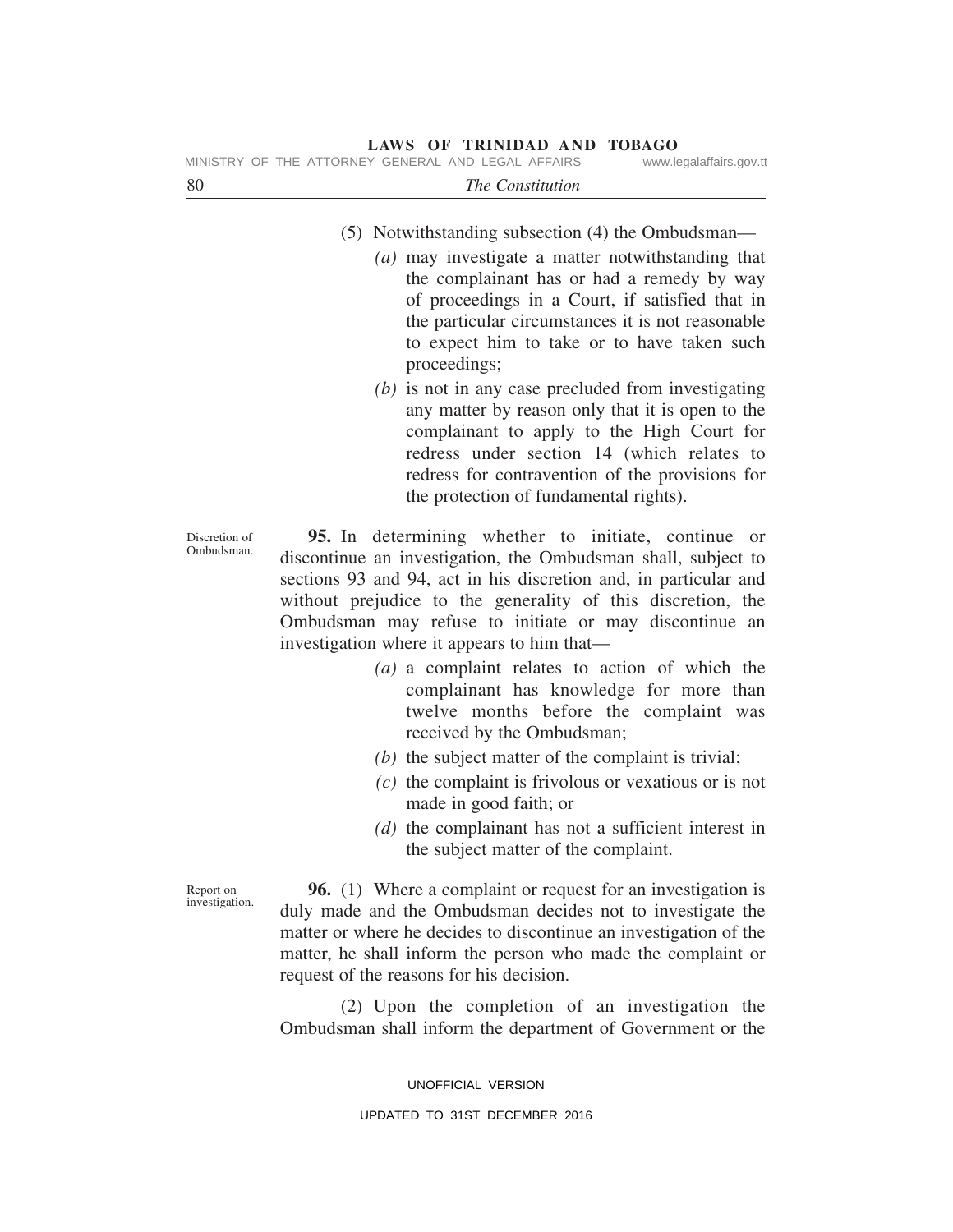MINISTRY OF THE ATTORNEY GENERAL AND LEGAL AFFAIRS www.legalaffairs.gov.tt

*The Constitution* 81

authority concerned of the results of the investigation and, if he is of the opinion that any person has sustained an injustice in consequence of a fault in administration, he shall inform the department of Government or the authority of the reasons for his opinion and make such recommendations as he thinks fit. The Ombudsman may in his original recommendations, or at any later stage if he thinks fit, specify the time within which the injustice should be remedied.

(3) Where the investigation is undertaken as a result of a complaint or request, the Ombudsman shall inform the person who made the complaint or request of his findings.

(4) Where the matter is in the opinion of the Ombudsman of sufficient public importance or where the Ombudsman has made a recommendation under subsection (2) and within the time specified by him no sufficient action has been taken to remedy the injustice, then, subject to such provision as may be made by Parliament, the Ombudsman shall lay a special report on the case before Parliament.

(5) The Ombudsman shall make annual reports on the performance of his functions to Parliament which shall include statistics in such form and in such detail as may be prescribed of the complaints received by him and the results of his investigations.

**97.** (1) The Ombudsman shall have the powers of the High Power to obtain Court to summon witnesses to appear before him and to compel them to give evidence on oath and to produce documents relevant to the proceedings before him and all persons giving evidence at those proceedings shall have the same duties and liabilities and enjoy the same privileges as in the High Court.

(2) The Ombudsman shall have power to enter and inspect the premises of any department of Government or any authority to which section 93 applies, to call for, examine and where necessary retain any document kept on such premises and there to carry out any investigation in pursuance of his functions.

> UNOFFICIAL VERSION UPDATED TO 31ST DECEMBER 2016

evidence.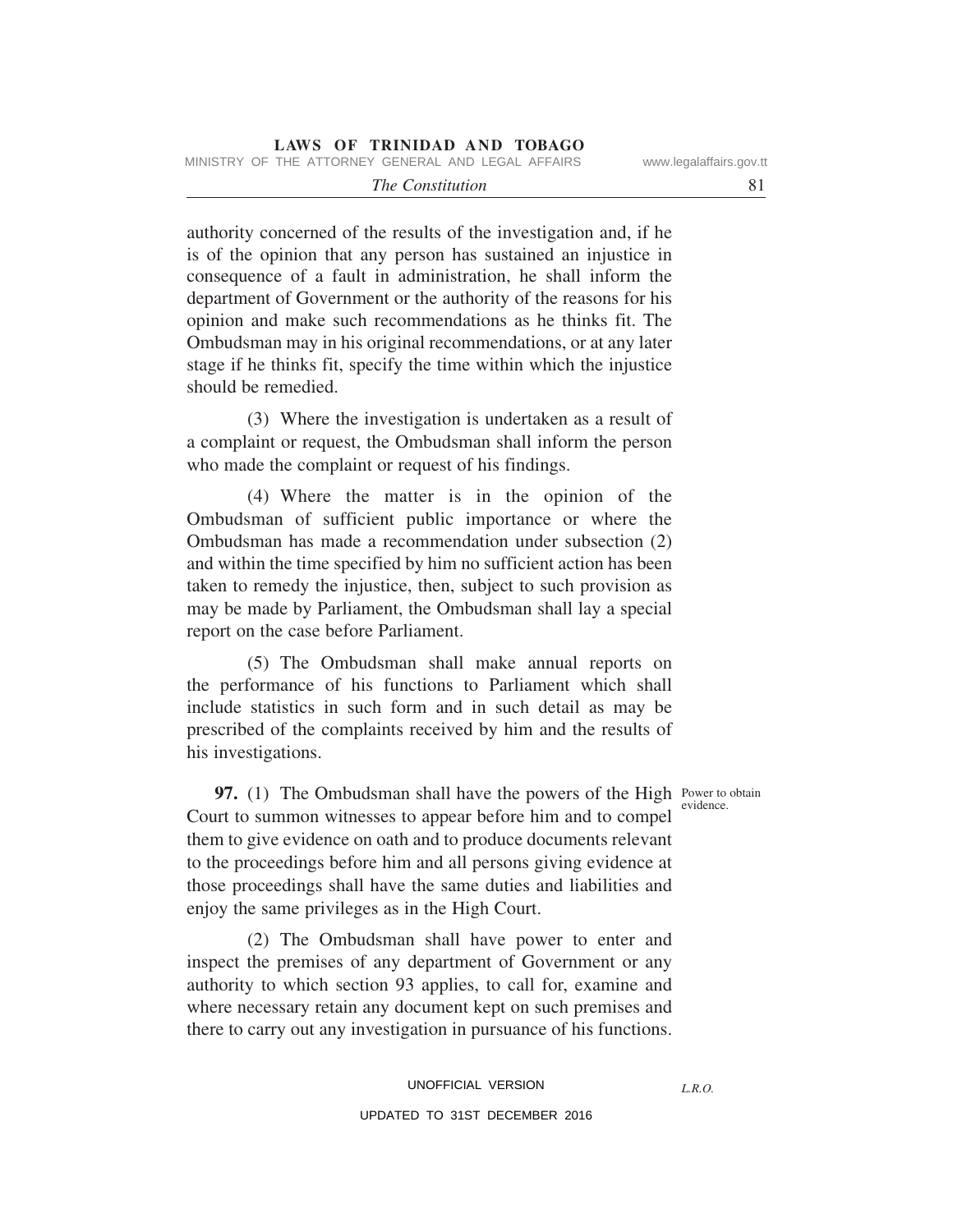| MINISTRY OF THE ATTORNEY GENERAL AND LEGAL AFFAIRS |  |  |  |  |  | www.legalaffairs.gov.tt |
|----------------------------------------------------|--|--|--|--|--|-------------------------|
|----------------------------------------------------|--|--|--|--|--|-------------------------|

| 82                                  | The Constitution                                                                                                                                                                             |  |  |  |  |  |
|-------------------------------------|----------------------------------------------------------------------------------------------------------------------------------------------------------------------------------------------|--|--|--|--|--|
| Prescribed<br>matters<br>concerning | <b>98.</b> (1) Subject to subsection (2), Parliament<br>may<br>make provision—                                                                                                               |  |  |  |  |  |
| Ombudsman.                          | (a) for regulating the procedure for the making of<br>complaints and requests to the Ombudsman<br>and for the exercise of the functions of the<br>Ombudsman;                                 |  |  |  |  |  |
|                                     | (b) for conferring such powers on the Ombudsman<br>and imposing such duties on persons concerned<br>as are necessary to facilitate the Ombudsman in<br>the performance of his functions; and |  |  |  |  |  |
|                                     | $(c)$ generally for giving effect to the provisions of                                                                                                                                       |  |  |  |  |  |

this Part. (2) The Ombudsman may not be empowered to summon a Minister or a Parliamentary Secretary to appear before him or to compel a Minister or a Parliamentary Secretary to answer any questions relating to any matter under investigation by the

(3) The Ombudsman may not be empowered to summon any witness to produce any Cabinet papers or to give any confidential income tax information.

Ombudsman.

(4) No complainant may be required to pay any fee in respect of his complaint or request or for any investigation to be made by the Ombudsman.

(5) No proceedings, civil or criminal, may lie against the Ombudsman, or against any person holding an office or appointment under him for anything he may do or report or say in the course of the exercise or intended exercise of the functions of the Ombudsman under this Constitution, unless it is shown that he acted in bad faith.

(6) The Ombudsman, and any person holding office or appointment under him may not be called to give evidence in any Court, or in any proceedings of a judicial nature, in respect of anything coming to his knowledge in the exercise of his functions.

(7) Anything said or any information supplied or any document, paper or thing produced by any person in the course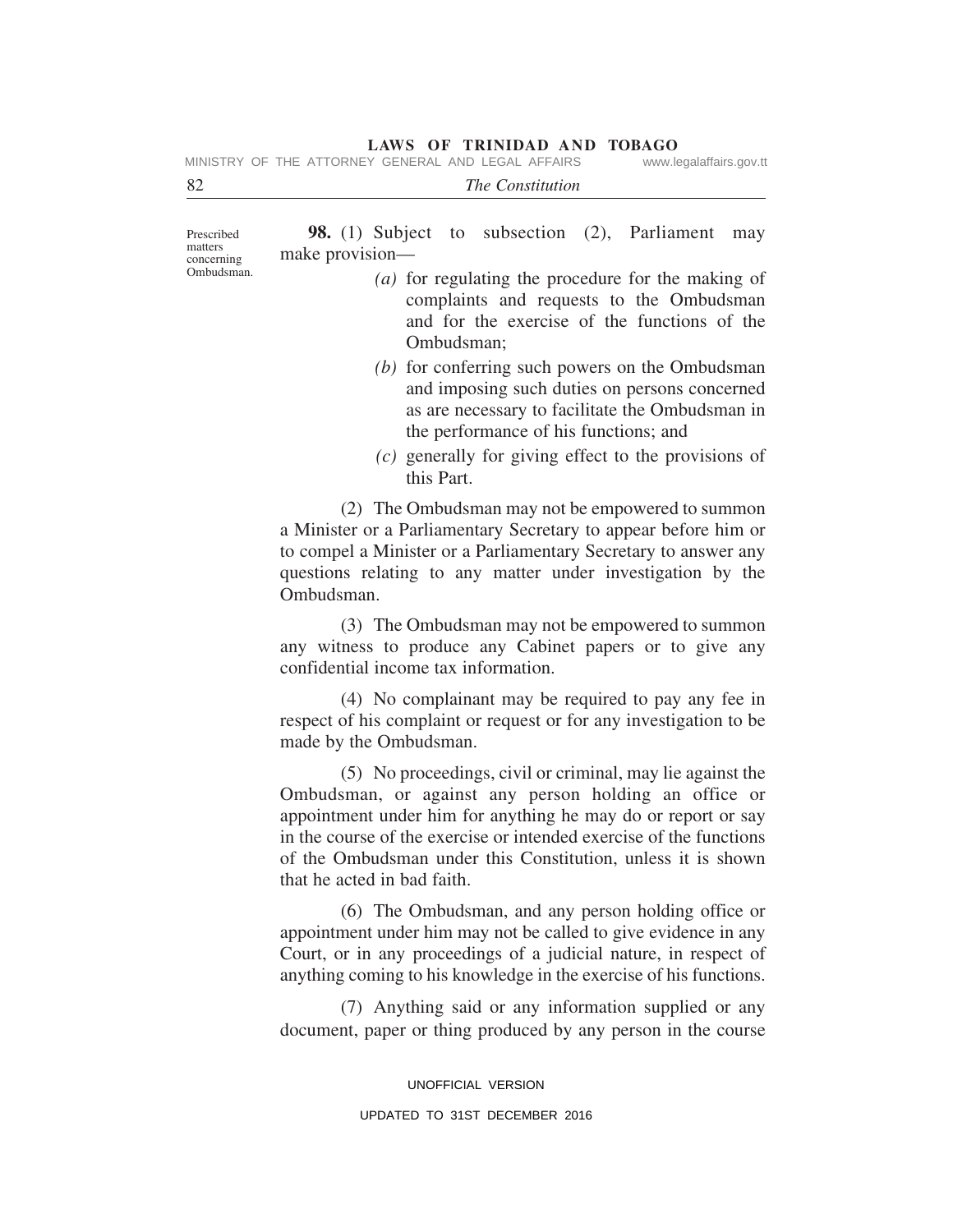*The Constitution* 83

of any enquiry by or proceedings before an Ombudsman under this Constitution is privileged in the same manner as if the enquiry or proceedings were proceedings in a Court.

(8) No proceeding of the Ombudsman may be held bad for want of form and, except on the ground of lack of jurisdiction, no proceeding or decision of an Ombudsman is liable to be challenged, reviewed, quashed or called in question in any Court.

# **CHAPTER 7**

#### **THE JUDICATURE**

# **PART I**

# **THE SUPREME COURT**

**99.** There shall be a Supreme Court of Judicature for Establishment Trinidad and Tobago consisting of a High Court of Justice Court. (hereinafter referred to as "the High Court") and a Court of Appeal with such jurisdiction and powers as are conferred on those Courts respectively by this Constitution or any other law.

100. (1) The Judges of the High Court shall be the Chief Constitution of High Court. Justice, who shall be *ex officio* a Judge of that Court, and such number of Puisne Judges as may be prescribed.

(2) The High Court shall be a superior Court of record and, save as otherwise provided by Parliament, shall have all the powers of such a Court, including all such powers as are vested in the Supreme Court of Trinidad and Tobago immediately before the commencement of this Constitution.

# **THE COURT OF APPEAL**

101. (1) The Judges of the Court of Appeal shall be the Chief Constitution of Justice, who shall be the President of the Court of Appeal, and such number of Justices of Appeal as may be prescribed.

(2) The Court of Appeal shall be a superior Court of record and, save as otherwise provided by Parliament, shall have all the powers of such a Court.

> UNOFFICIAL VERSION UPDATED TO 31ST DECEMBER 2016

of Supreme

Court of Appeal.

*L.R.O.*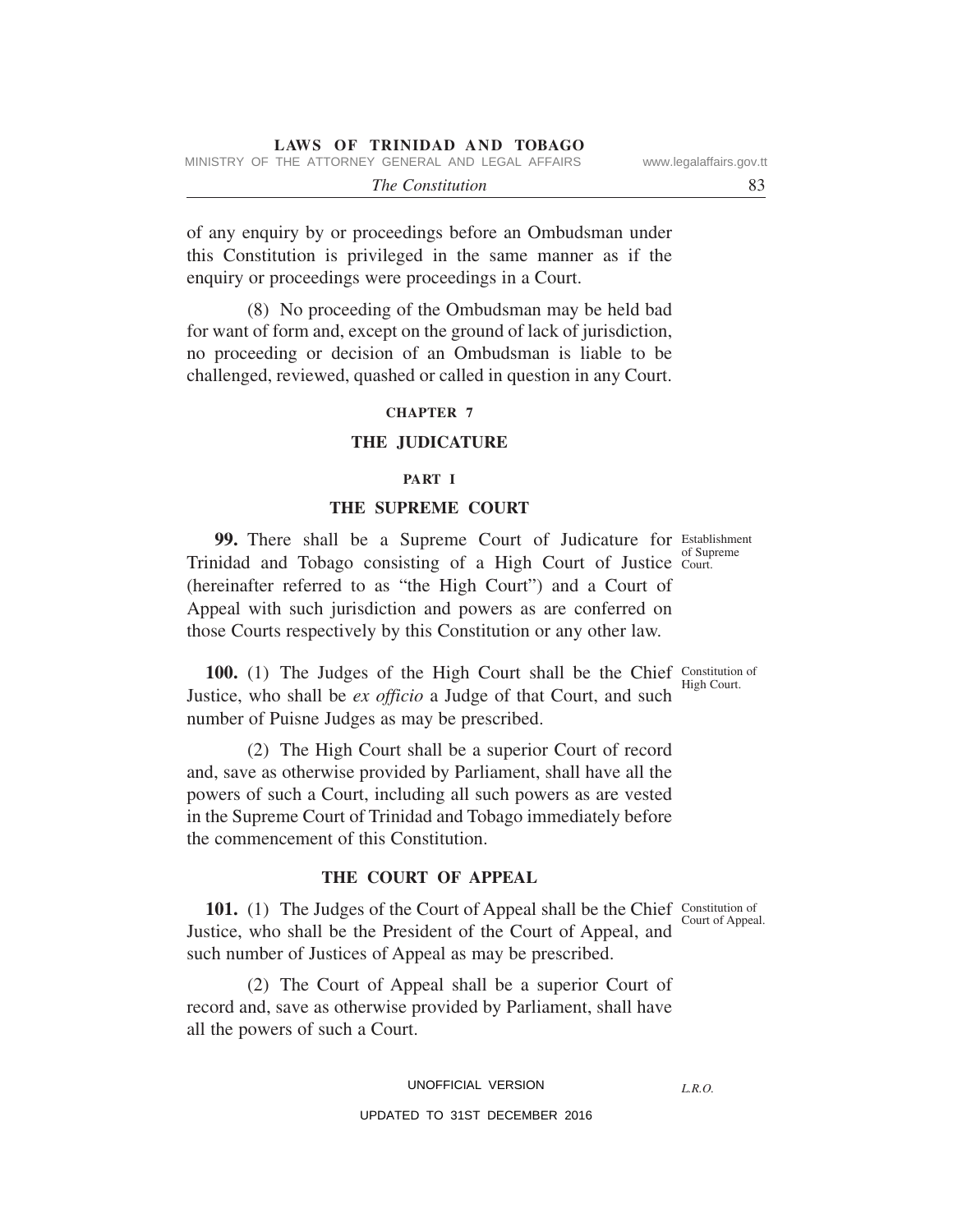MINISTRY OF THE ATTORNEY GENERAL AND LEGAL AFFAIRS www.legalaffairs.gov.tt

84 *The Constitution*

Appointment of Chief Justice. **102.** The Chief Justice shall be appointed by the President after consultation with the Prime Minister and the Leader of the Opposition.

Acting appointments as Chief Justice.

**103.** Where the office of Chief Justice is vacant or where the Chief Justice is for any reason unable to perform the functions of his office, then, until a person has been appointed to and has assumed the functions of such office or until the Chief Justice has resumed those functions, as the case may be, those functions shall be performed by such other of the Judges as may be appointed by the President, after consultation with the Prime Minister and the Leader of the Opposition.

# **APPOINTMENT OF JUDGES**

Appointment of Justices of Appeal and Puisne Judges. [2 of 1988].

**104.** (1) The Judges, other than the Chief Justice, shall be appointed by the President, acting in accordance with the advice of the Judicial and Legal Service Commission.

- (2) Where—
	- *(a)* the office of any such Judge is vacant;
	- *(b)* any such Judge is for any reason unable to perform the functions of his office;
	- *(c)* any such Judge is acting as Chief Justice or a Puisne Judge is acting as a Justice of Appeal; or
	- *(d)* the Chief Justice advises the President that the state of business of the Court of Appeal or the High Court so requires,

the President, acting in accordance with the advice of the Judicial and Legal Service Commission—

- (i) may appoint a person to act in the office of Justice of Appeal or Puisne Judge, as the case may require;
- (ii) may, notwithstanding section 136, appoint a person who has held office as a Judge and who has attained the age of sixty-five to be temporarily a Puisne Judge for fixed periods of not more than two years.

UNOFFICIAL VERSION UPDATED TO 31ST DECEMBER 2016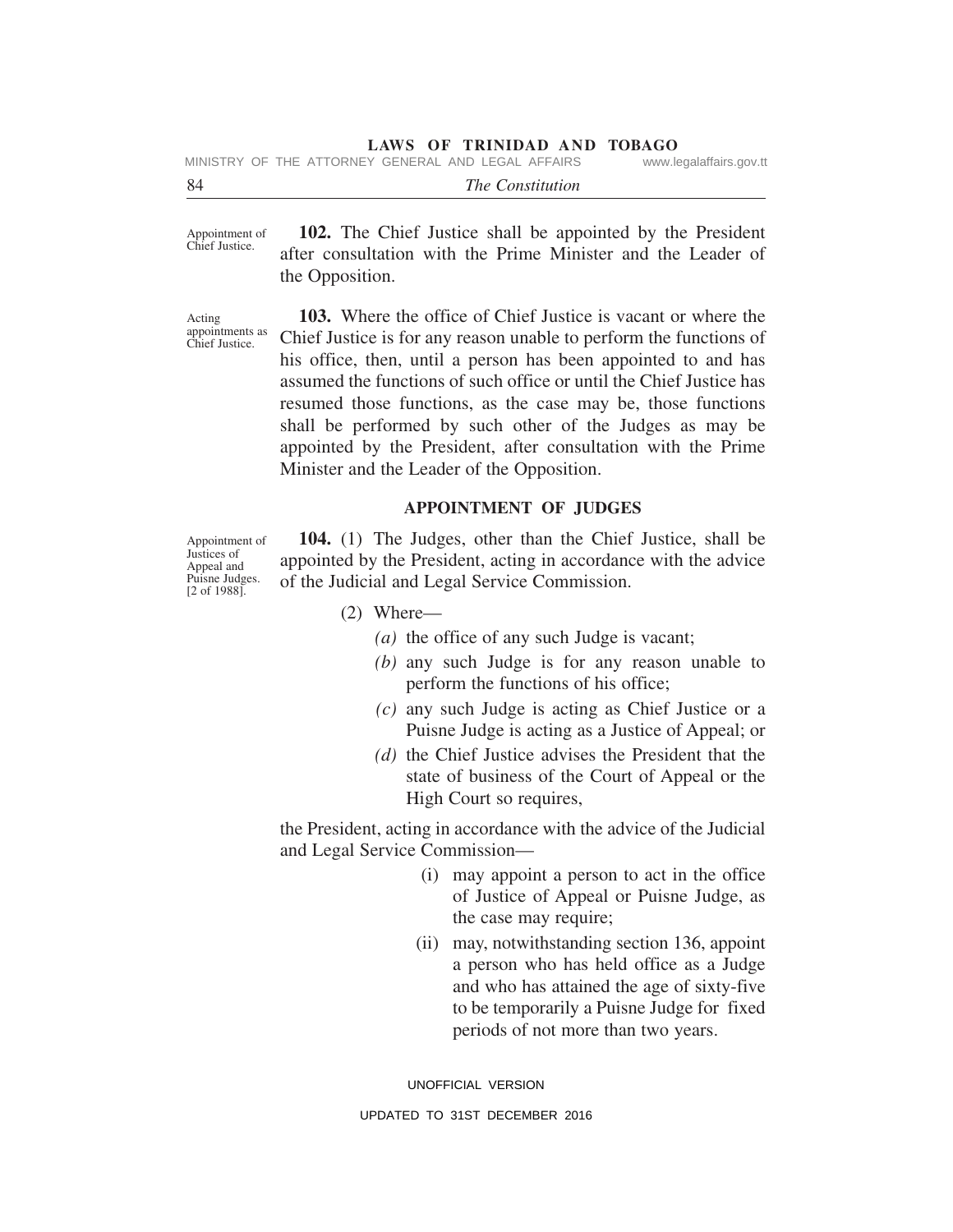MINISTRY OF THE ATTORNEY GENERAL AND LEGAL AFFAIRS www.legalaffairs.gov.tt

*The Constitution* 85

(3) The appointment of any person under subsection (2) to act in the office of Justice of Appeal or Puisne Judge shall continue to have effect until it is revoked by the President, acting in accordance with the advice of the Judicial and Legal Service Commission.

105. A person shall not be appointed as a Judge or to act as a Qualifications Judge unless he has such qualifications for appointment as may of Judges. be prescribed.

106. (1) Subject to section 104(3), a Judge shall hold office in Tenure of office. accordance with sections 136 and 137.

(2) No office of Judge shall be abolished while there is a substantive holder of that office.

107. A Judge shall not enter upon the duties of his office unless Oaths to be taken by Judges. he has taken and subscribed the oath of allegiance and the oath for the due execution of his office set out in the First Schedule.

108. An appeal to the Court of Appeal shall be as of right from Appeals on decisions of the High Court in the following, among other cases, that is to say:

- *(a)* any order or decision in any civil or criminal proceedings on questions as to the interpretation of this Constitution;
- *(b)* any order or decision given in exercise of the jurisdiction conferred on the High Court by section 14 (which relates to redress for contravention of the provisions for the protection of fundamental rights);
- *(c)* any order or decision given in the determination of any of the questions for the determination of which a right of access to the High Court is guaranteed by sections 4*(a)* and 5(1);
- *(d)* any order or decision of the High Court granting or refusing leave to institute proceedings for the determination of any question referred to it under section 52 or determining any such question (which

UNOFFICIAL VERSION

*L.R.O.* 

UPDATED TO 31ST DECEMBER 2016

First Schedule.

**Constitutional** questions and fundamental rights, etc.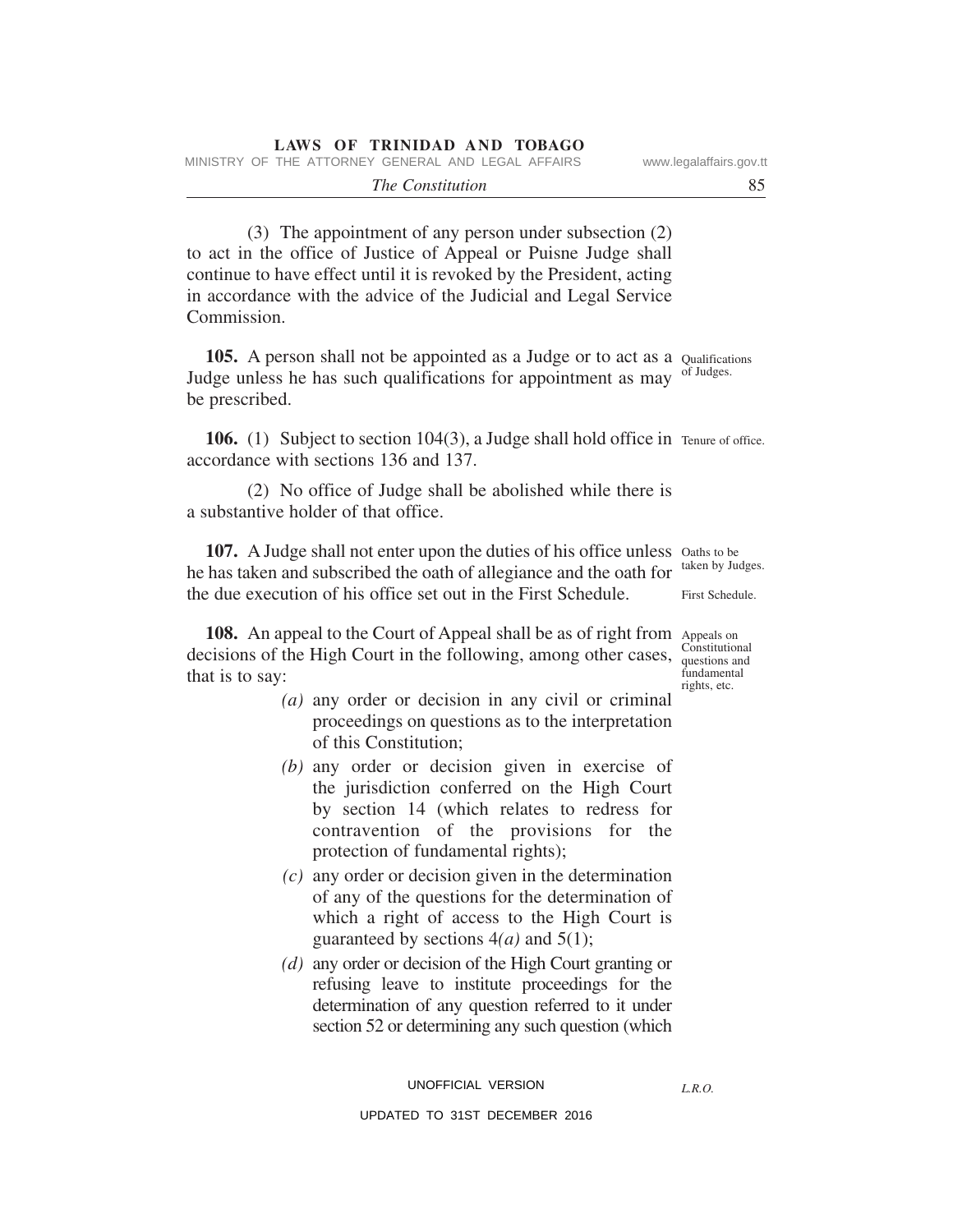#### 86 *The Constitution*

relates to the appointment, qualification, election or membership of a Senator or a member of the House of Representatives, as the case may be);

*(e)* any order or decision of a Court in the exercise of its jurisdiction to punish for contempt of Court, including criminal contempt.

#### **PART II**

# **APPEALS TO THE JUDICIAL COMMITTEE**

Appeals from Court of Appeal to the Judicial Committee.

**109.** (1) An appeal shall lie from decisions of the Court of Appeal to the Judicial Committee as of right in the following cases:

- *(a)* final decisions in civil proceedings where the matter in dispute on the appeal to the Judicial Committee is of the value of fifteen hundred dollars or upwards or where the appeal involves directly or indirectly a claim to or question respecting property or a right of the value of fifteen hundred dollars or upwards;
- *(b)* final decisions in proceedings for dissolution or nullity of marriage;
- *(c)* final decisions in any civil, criminal or other proceedings which involve a question as to the interpretation of this Constitution;
- *(d)* except in cases falling under section 108*(d),* any case referred to in that section;
- *(e)* final decisions in disciplinary matters under section 81(3) to (5) of the Supreme Court of Judicature Act and under the Legal Profession Act;
- *(f)* such other cases as may be prescribed.

(2) An appeal shall lie from decisions of the Court of Appeal to the Judicial Committee with the leave of the Court of Appeal in the following cases:

> *(a)* decisions in any civil proceedings; where in the opinion of the Court of Appeal the question involved in the appeal is one that, by reason of its great general or public importance or

UNOFFICIAL VERSION

Ch. 4:01. Ch. 90:03.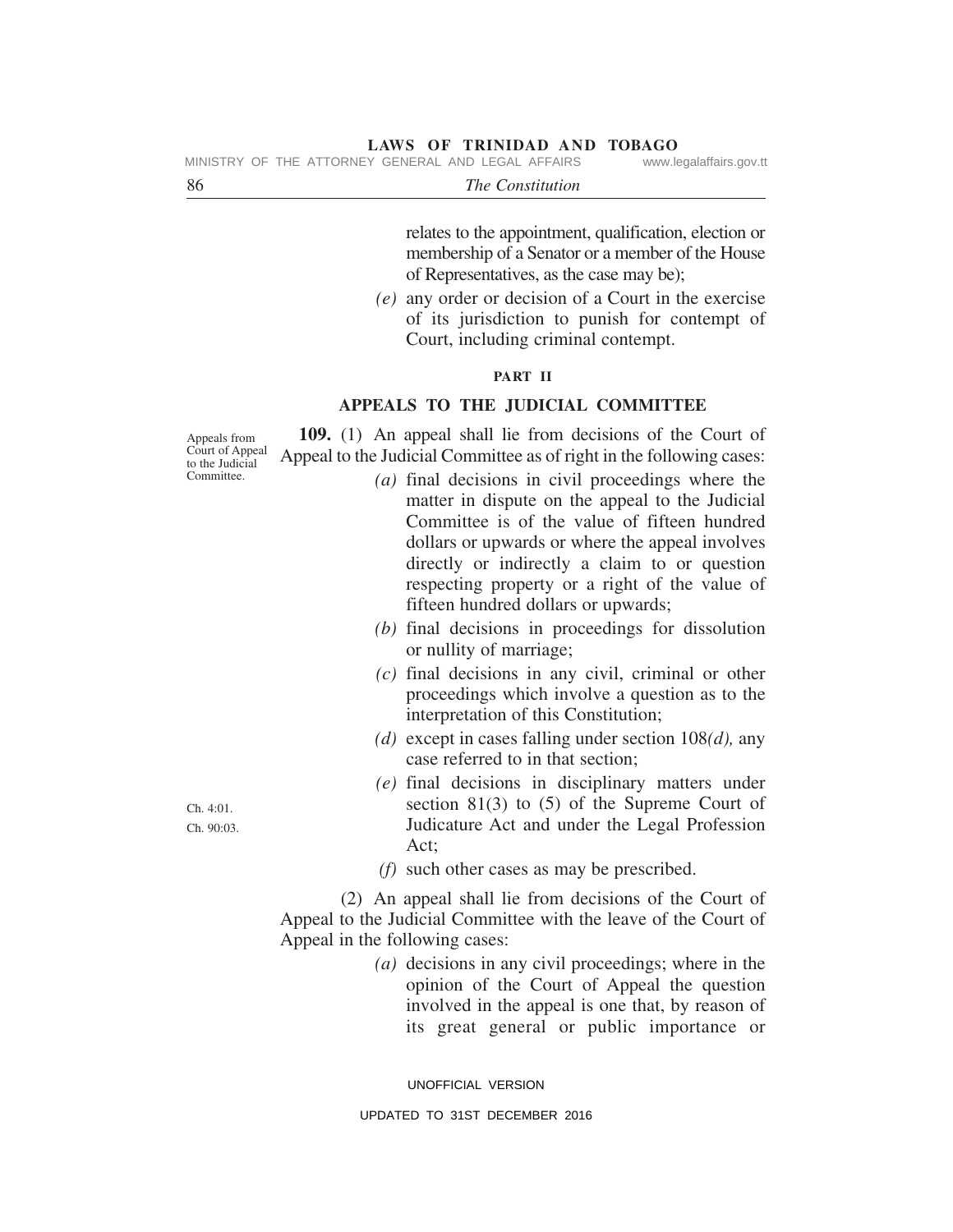otherwise, ought to be submitted to the Judicial Committee; and

*(b)* such other cases as may be prescribed.

(3) An appeal shall lie to the Judicial Committee with the special leave of the Judicial Committee from decisions of the Court of Appeal in any civil or criminal matter in any case in which, immediately before the date on which Trinidad and Tobago became a Republic, an appeal could have been brought with the special leave of Her Majesty to Her Majesty in Council from such decisions.

(4) Subsections (1), (2) and (3) are subject to the provisions of sections 32(2) and 52(4).

(5) Subject to this section, provision may be made by or under any Act regulating the procedure to be adopted by the Court of Appeal with respect to any appeal to the Judicial Committee under this section or by parties to any such appeal.

(6) Any decision given by the Judicial Committee in any appeal under this section shall be enforced in like manner as if it were a decision of the Court of Appeal.

(7) Subject to subsection (6), the Judicial Committee shall, in relation to any appeal to it under this section in any case, have all the jurisdiction and powers possessed in relation to that case by the Court of Appeal.

#### **PART III**

### **JUDICIAL AND LEGAL SERVICE COMMISSION**

110. (1) There shall be a Judicial and Legal Service Judicial and Legal Service Commission. Commission for Trinidad and Tobago.

(2) The members of the Judicial and Legal Service Commission shall be—

- *(a)* the Chief Justice, who shall be Chairman;
- *(b)* the Chairman of the Public Service Commission;
- *(c)* such other members (hereinafter called "the appointed members") as may be appointed in accordance with subsection (3).

#### UNOFFICIAL VERSION

#### *L.R.O.*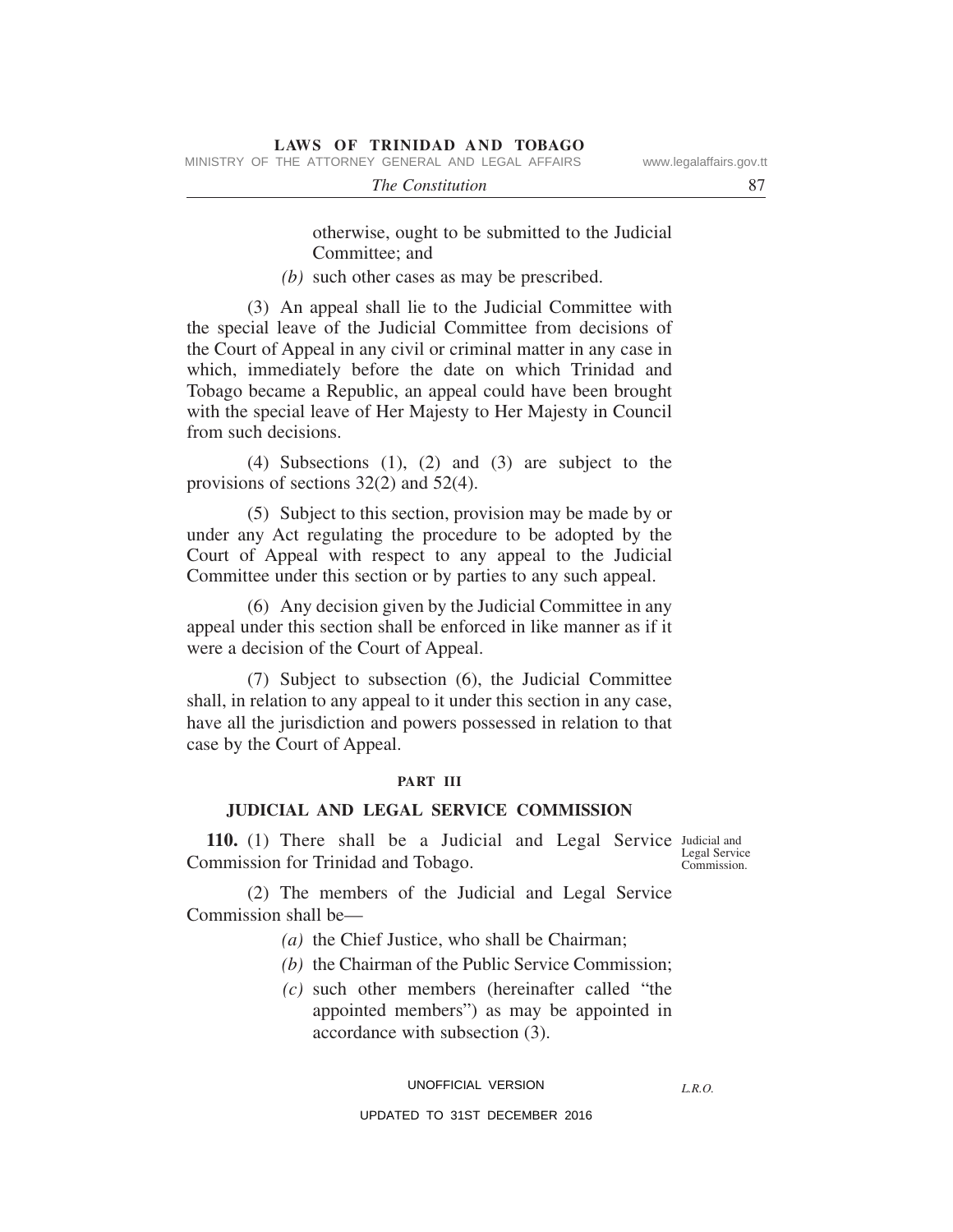| MINISTRY OF THE ATTORNEY GENERAL AND LEGAL AFFAIRS<br>www.legalaffairs.gov.tt |
|-------------------------------------------------------------------------------|
|-------------------------------------------------------------------------------|

88 *The Constitution*

(3) The appointed members shall be appointed by the President after consultation with the Prime Minister and the Leader of the Opposition as follows:

- *(a)* one from among persons who hold or have held office as a Judge of a Court having unlimited jurisdiction in civil and criminal matters in some part of the Commonwealth or a Court having jurisdiction in appeal from any such Court;
- *(b)* two from among persons with legal qualifications at least one of whom is not in active practice as such, after the President has consulted with such organisations, if any, as he thinks fit.

(4) Subject to section 126(3)*(a)* an appointed member shall hold office in accordance with section 136.

Appointment of judicial officers. etc.

**111.** (1) Subject to the provisions of this section, power to appoint persons to hold or act in the offices to which this section applies, including power to make appointments on promotion and transfer and to confirm appointments, and to remove and exercise disciplinary control over persons holding or acting in such offices shall vest in the Judicial and Legal Service Commission.

(2) Before the Judicial and Legal Service Commission makes any appointment to the offices of Solicitor General, Chief Parliamentary Counsel, Director of Public Prosecutions, Registrar General or Chief State Solicitor it shall consult with the Prime Minister.

(3) A person shall not be appointed to any such office if the Prime Minister signifies to the Judicial and Legal Service Commission his objection to the appointment of that person to that office.

(4) This section applies to such public offices as may be prescribed, for appointment to which persons are required to possess legal qualifications.

> UNOFFICIAL VERSION UPDATED TO 31ST DECEMBER 2016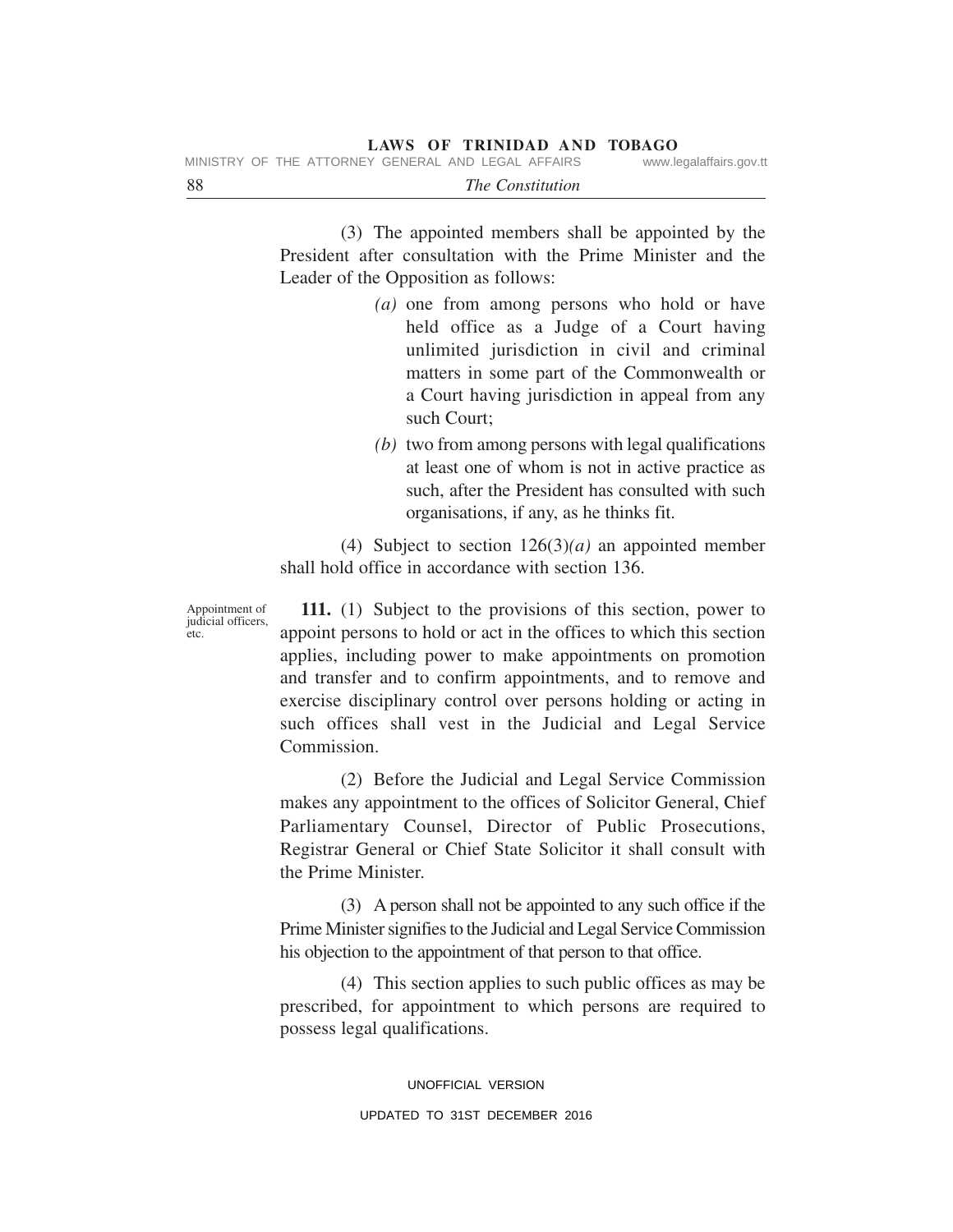MINISTRY OF THE ATTORNEY GENERAL AND LEGAL AFFAIRS www.legalaffairs.gov.tt

*The Constitution* 89

# **CHAPTER 8**

# **FINANCE**

112. (1) All revenues or other moneys raised or received by Establishment Trinidad and Tobago, not being revenues or other moneys Fund. payable under this Constitution or any other law into some other public fund established for a specific purpose shall, unless Parliament otherwise provides, be paid into and form one Consolidated Fund.

(2) No moneys shall be withdrawn from the Consolidated Fund except to meet expenditure that is charged upon the Fund by this Constitution or any Act or where the issue of those moneys has been authorised by an Appropriation Act or an Act passed in pursuance of section 114 or in accordance with any other law.

(3) No moneys shall be withdrawn from any public fund other than the Consolidated Fund unless the issue of those moneys has been authorised by an Act.

(4) No moneys shall be withdrawn from the Consolidated Fund or any other public fund except in the manner prescribed.

113. (1) The Minister responsible for finance shall cause to Authorisation of be prepared and laid before the House of Representatives before  $\frac{exp}{from}$ or not later than thirty days after the commencement of each  $\frac{\text{Cons}}{\text{Fund}}$ . financial year, estimates of the revenues and expenditure of Trinidad and Tobago for that year.

(2) The heads of expenditure contained in the estimates, other than expenditure charged upon the Consolidated Fund by this Constitution or any Act, shall be included in a Bill, to be known as an Appropriation Bill, providing for the issue from the Consolidated Fund of the sums necessary to meet that expenditure and the appropriation of those sums for the purposes specified therein.

- (3) If in respect of any financial year it is found—
	- *(a)* that the amount appropriated by the Appropriation Act for any purpose is insufficient or that a need has arisen for expenditure for a purpose for which no amount has been appropriated by the Act; or

UNOFFICIAL VERSION UPDATED TO 31ST DECEMBER 2016 expenditure Consolidated

*L.R.O.* 

of Consolidated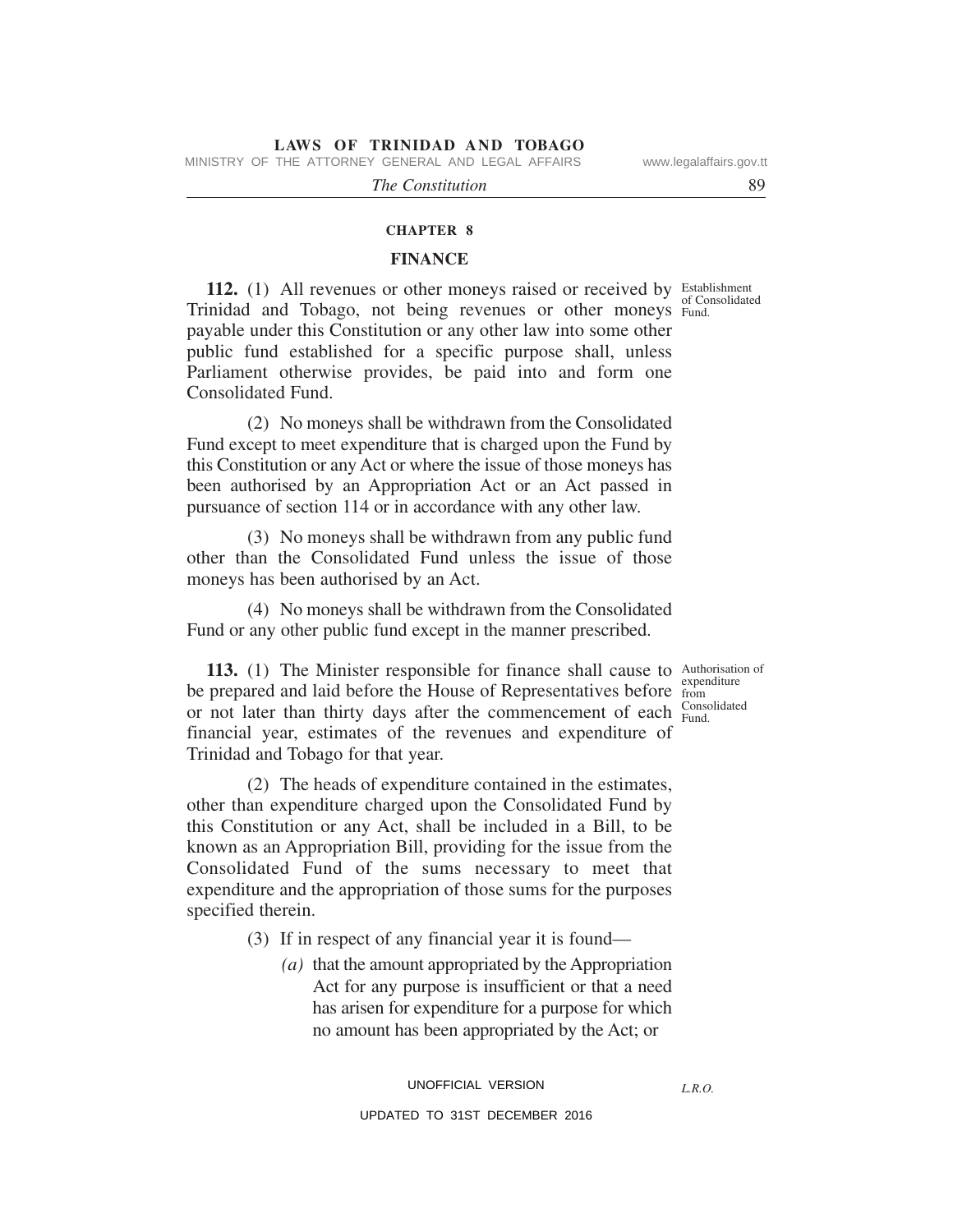*(b)* that any moneys have been expended for any purpose in excess of the amount appropriated for the purpose by the Appropriation Act or for a purpose for which no amount has been appropriated by the Act,

a supplementary estimate showing the sums required or spent shall be laid before the House of Representatives and the heads of any such expenditure shall be included in a Supplementary Appropriation Bill.

Authorisation of expenditure in **114.** Parliament may make provision under which, if the Appropriation Act in respect of any financial year has not come into operation by the beginning of that financial year, the Minister responsible for finance may authorise the withdrawal of moneys from the Consolidated Fund for the purpose of meeting expenditure necessary to carry on the services of the Government until the expiration of thirty days from the beginning of that financial year or the coming into operation of the Act, whichever is the earlier.

Contingencies Fund.

advance of appropriation.

> **115.** (1) Parliament may provide for the establishment of a Contingencies Fund and for authorising the Minister responsible for finance, if he is satisfied that there has arisen an urgent and unforeseen need for expenditure for which no other provision exists, to make advances from the Fund to meet that need.

> (2) Where any advance is made in accordance with subsection (1), a supplementary estimate shall be presented and a Supplementary Appropriation Bill shall be introduced as soon as possible for the purposes of replacing the amount so advanced.

Establishment of office and functions of Auditor General.

**116.** (1) There shall be an Auditor General for Trinidad and Tobago, whose office shall be a public office.

(2) The public accounts of Trinidad and Tobago and of all officers, Courts and authorities of Trinidad and Tobago shall be audited and reported on annually by the Auditor General, and for that purpose the Auditor General or any person authorised by him in that behalf shall have access to all books, records, returns and other documents relating to those accounts.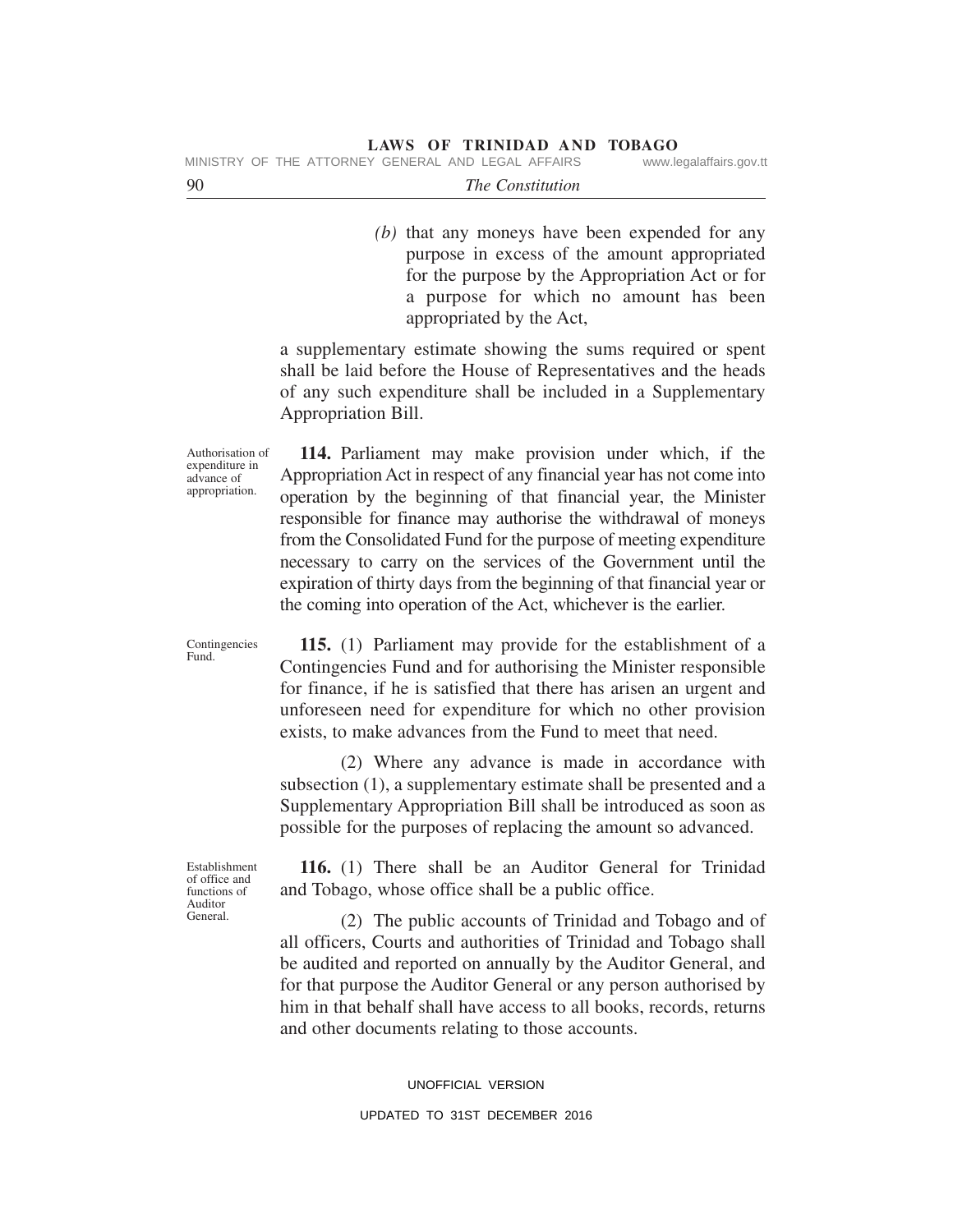MINISTRY OF THE ATTORNEY GENERAL AND LEGAL AFFAIRS www.legalaffairs.gov.tt

*The Constitution* 91

(3) The Auditor General is hereby empowered to carry out audits of the accounts, balance sheets and other financial statements of all enterprises that are owned or controlled by or on behalf of the State.

(4) The Auditor General shall submit his reports annually to the Speaker, the President of the Senate and the Minister of Finance.

(5) The President of the Senate and the Speaker shall cause the report to be laid before the Senate and the House of Representatives, respectively, at the next sitting of the Senate and the House of Representatives after the receipt thereof, respectively.

(6) In the exercise of his functions under this Constitution the Auditor General shall not be subject to the direction or control of any other person or authority.

117. (1) The Auditor General shall be appointed by the Appointment of President after consultation with the Prime Minister and the  $\frac{A_{\text{quad}}}{A_{\text{and}}}\xi$ Leader of the Opposition and shall hold office in accordance with section 136.

(2) Where the office of Auditor General is vacant or the holder of the office is for any reason unable to perform the functions of his office the President after consultation with the Prime Minister and the Leader of the Opposition may appoint a person to act in the office, and any person so appointed shall, subject to the provisions of subsection (4) continue to act until his appointment is revoked by the President, after consultation with the Prime Minister and the Leader of the Opposition.

Auditor General shall take and subscribe the oath of office before First Schedule. (3) Before entering upon the duties of his office the the President or a person appointed by the President for the purpose.

(4) Nothing done by the Auditor General shall be invalid by reason only that he has attained the age at which he is required under section 136 to vacate his office.

(5) The Auditor General shall be provided with a staff adequate for the efficient discharge of his functions.

# UNOFFICIAL VERSION

# UPDATED TO 31ST DECEMBER 2016

Auditor General

*L.R.O.*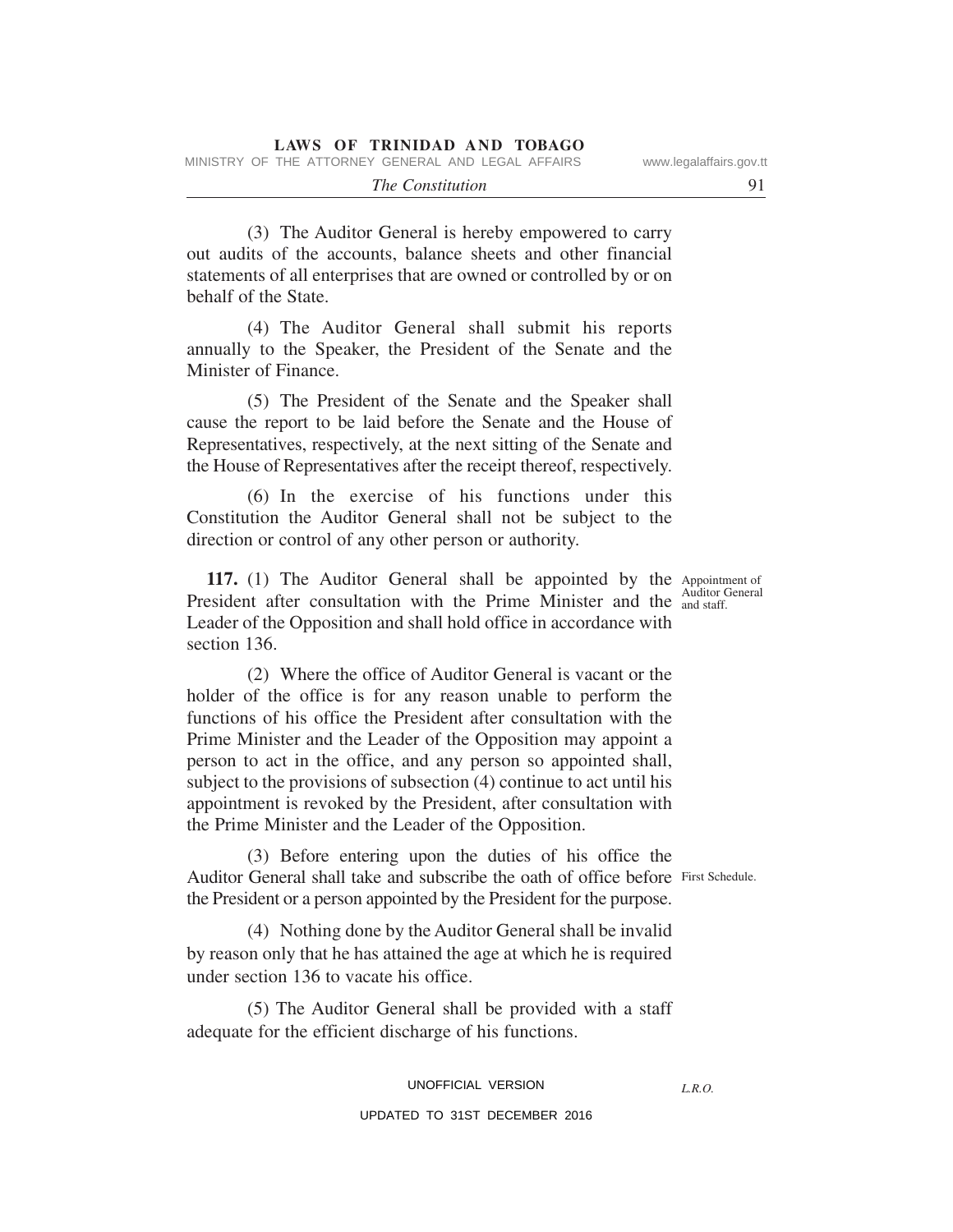**LAWS OF TRINIDAD AND TOBAGO**<br>IY GENERAL AND LEGAL AFFAIRS www.legalaffairs.gov.tt MINISTRY OF THE ATTORNEY GENERAL AND LEGAL AFFAIRS

| -92 | <i>The Constitution</i>                                  |  |  |
|-----|----------------------------------------------------------|--|--|
|     | (6) The staff of the Auditor General shall be public     |  |  |
|     | officers appointed in accordance with section $121(8)$ . |  |  |

**118.** (1) The public debt of Trinidad and Tobago shall be secured on the revenues and assets of Trinidad and Tobago.

(2) In this section references to the public debt of Trinidad and Tobago include references to the interest on that debt, sinking fund payments in respect of that debt, and the cost, charges and expenses incidental to the management of that debt.

Public Accounts Committees.

Public debt.

**119.** (1) There shall be a Public Accounts Committee which shall consist of not less than six nor more than ten members.

(2) The Chairman of the Public Accounts Committee shall be a member of the Opposition in the House, if any, and if willing to act. The Chairman and other members may comprise an equal number of members of the House of Representatives and the Senate as the House of Representatives may determine.

(3) Where the members of the Opposition in the House of Representatives are unwilling to act as Chairman of the Public Accounts Committee, a member of the Opposition in the Senate shall be appointed and where the members of the Opposition in the Senate are unwilling so to act, one of the Senators appointed by the President under section 40(2)*(c)* shall be appointed Chairman.

(4) The Public Accounts Committee shall consider and report to the House of Representatives on—

- *(a)* appropriation accounts of moneys expended out of sums granted by Parliament to meet the public expenditure of Trinidad and Tobago;
- *(b)* such other accounts as may be referred to the Committee by the House of Representatives or as are authorised or required to be considered by the committee under any other enactment; and
- *(c)* the report of the Auditor General on any such accounts.

UNOFFICIAL VERSION UPDATED TO 31ST DECEMBER 2016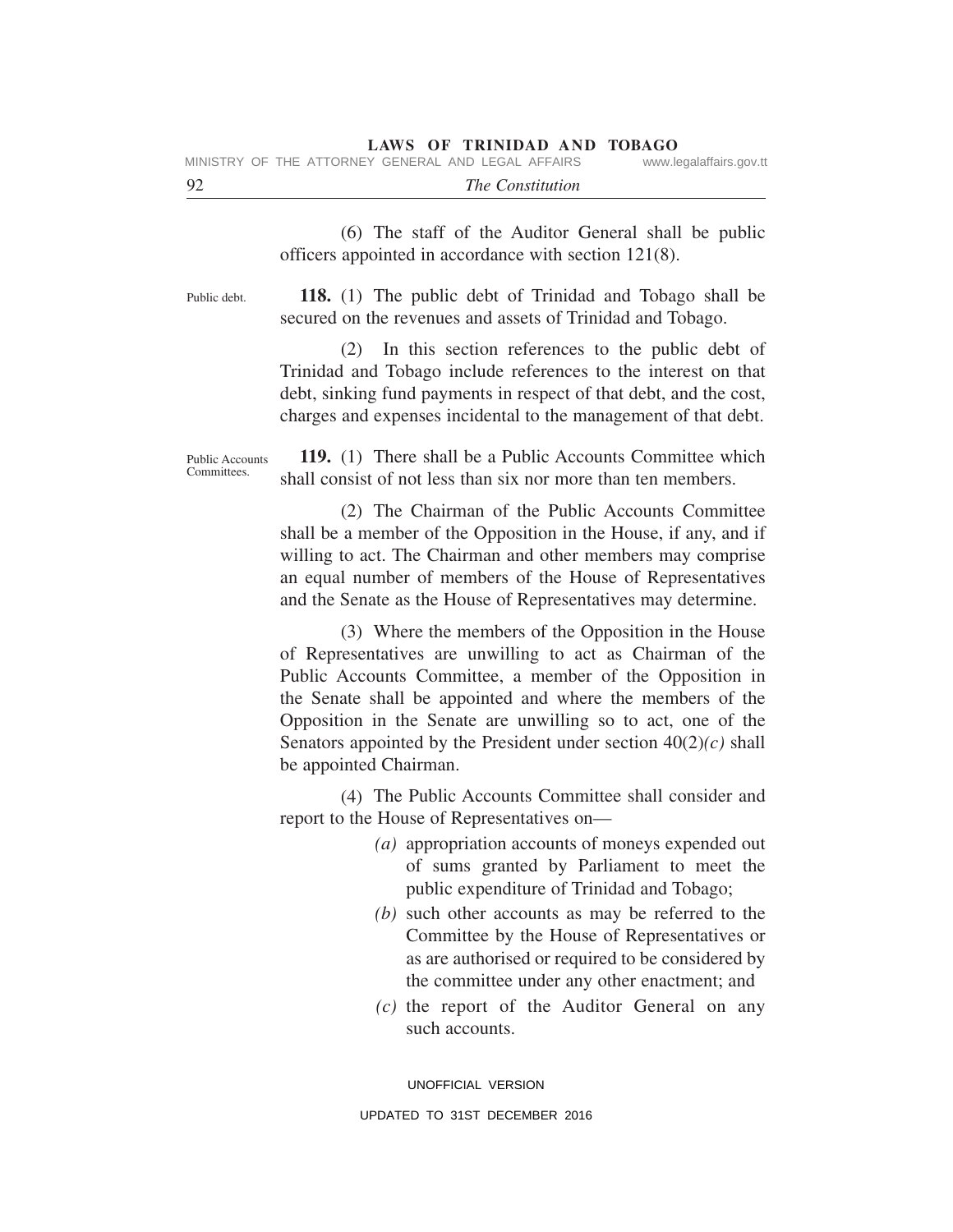(5) In addition to the Public Accounts Committee established under subsection (1) there shall be a Public Accounts (Enterprises) Committee which shall consist of not less than six nor more than ten members.

(6) The Chairman of the Public Accounts (Enterprises) Committee shall be one of the Senators, if any, and if willing to act, appointed under section 40(2)*(b)* in accordance with the advice of the Leader of the Opposition and the other members such members of the House of Representatives and Senators as the House of Representatives may determine.

(7) Where the members of the Opposition in the Senate are unwilling to act as Chairman of the Public Accounts (Enterprises) Committee, a member of the Opposition in the House of Representatives shall be appointed and where the members of the Opposition in the House of Representatives are unwilling so to act, one of the Senators appointed by the President under section 40(2)*(c)* shall be appointed Chairman.

(8) The Public Accounts (Enterprises) Committee shall consider and report to the House of Representatives on—

- *(a)* the audited accounts, balance sheets and other financial statements of all enterprises that are owned or controlled by or on behalf of the State; and
- *(b)* the Auditor General's report on any such accounts, balance sheets and other financial statements.

(9) For the purposes of subsection (8) and section 116(3) an enterprise shall be taken to be controlled by the State if the Government or any body controlled by the Government—

- *(a)* exercises or is entitled to exercise control directly or indirectly over the affairs of the enterprise;
- *(b)* is entitled to appoint a majority of the directors of the Board of Directors of the enterprise; or
- *(c)* holds at least fifty per cent of the ordinary share capital of the enterprise,

as the case may be.

UNOFFICIAL VERSION

*L.R.O.*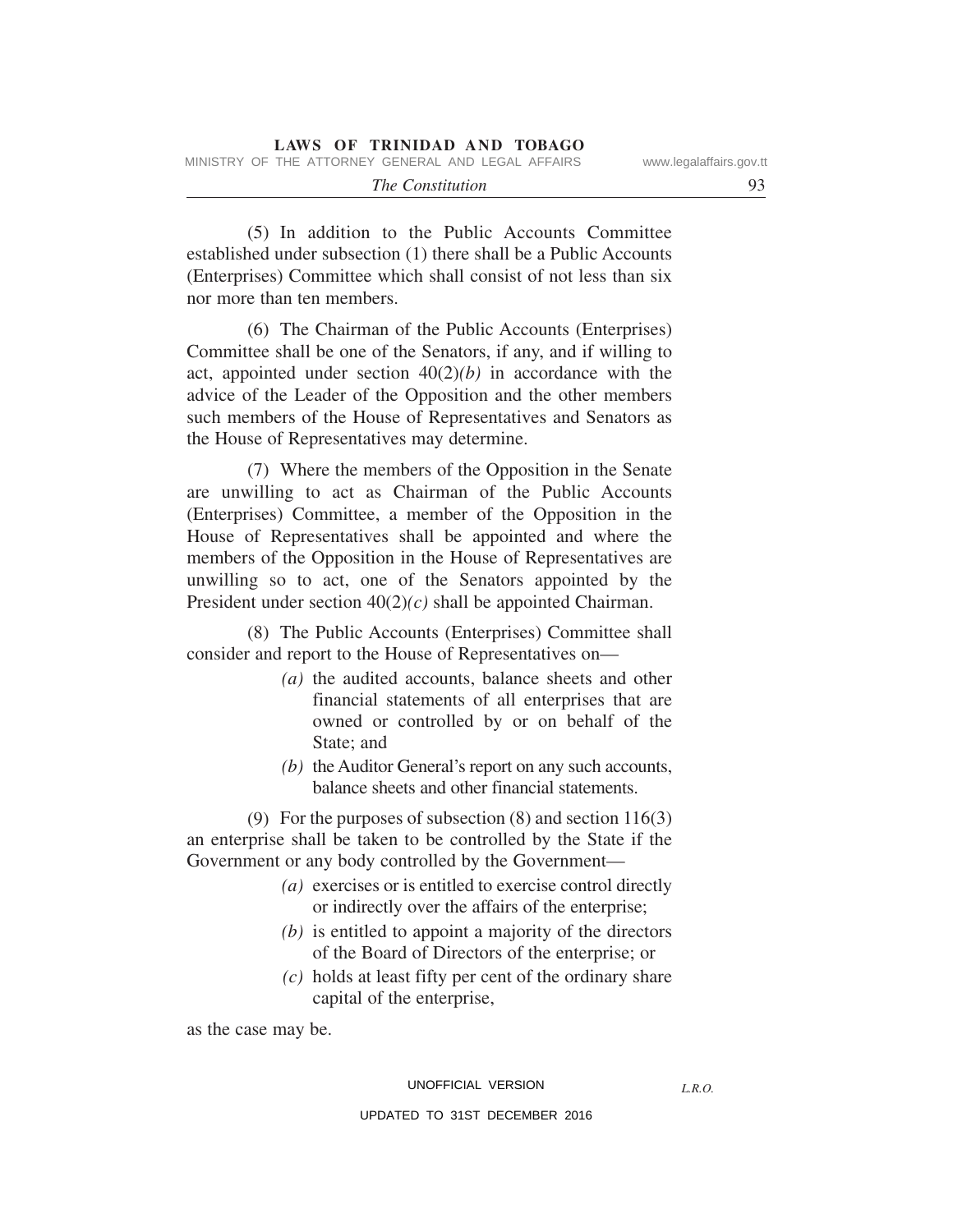MINISTRY OF THE ATTORNEY GENERAL AND LEGAL AFFAIRS www.legalaffairs.gov.tt

94 *The Constitution*

# **CHAPTER 9**

# **APPOINTMENTS TO, AND TENURE OF, OFFICES**

**PART I**

#### **SERVICE COMMISSIONS, ETC.**

# **PUBLIC SERVICE COMMISSION**

Public Service Commission.

**120.** (1) There shall be a Public Service Commission for Trinidad and Tobago which shall consist of a Chairman, a Deputy Chairman and not less than two nor more than four other members.

(2) The members of the Public Service Commission shall be appointed by the President, after consultation with the Prime Minister and the Leader of the Opposition.

(3) The members of the Public Service Commission shall hold office in accordance with section 126.

Appointments, etc., of public officers. [17 of 1983] 8 of 1988 82 of 2000].

**\*121.** (1) Subject to the provisions of this Constitution, power to appoint persons to hold or act in offices to which this section applies, including power to make appointments on promotion and transfer and to confirm appointments, and to remove and exercise disciplinary control over persons holding or acting in such offices and to enforce standards of conduct on such officers shall vest in the Public Service Commission.

(2) The Public Service Commission shall not remove, or inflict any punishment on, a public officer on the grounds of any act done or omitted to be done by that officer in the exercise of a judicial function conferred upon him unless the Judicial and Legal Service Commission concurs therein.

(3) Before the Public Service Commission makes any appointment to an office to which this subsection applies, it shall consult the Prime Minister.

(4) A person shall not be appointed to an office to which subsection (3) applies if the Prime Minister signifies to the Public Service Commission his objection to the appointment of that person to that office.

UNOFFICIAL VERSION UPDATED TO 31ST DECEMBER 2016

<sup>\*</sup>*See* Note on page 2 *re* Acts Nos. 17 of 1983 and 8 of 1988.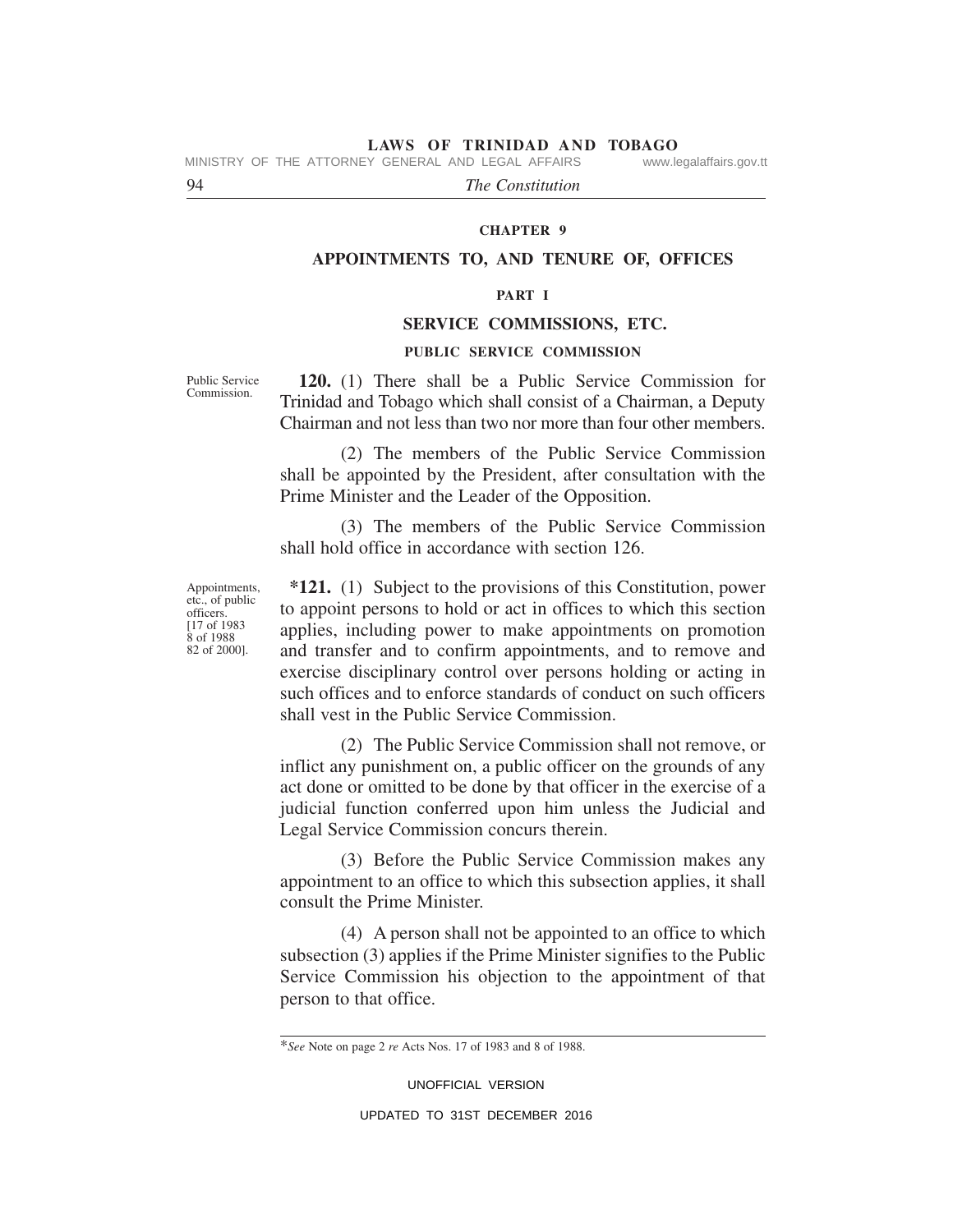(5) Subject to subsections (6) and (7), subsection (3) applies to the offices of Permanent Secretary, Chief Technical Officer, Director of Personnel Administration, to a head of a department of Government, to the chief professional adviser in a Ministry of Government and to the office of Deputy to any of these offices.

(6) Power to make appointments on transfer to the following offices shall vest in the Prime Minister:

- *(a)* any office of Permanent Secretary from one such office to another such office carrying the same salary;
- *(b)* any office the holder of which is required to reside outside Trinidad and Tobago for the proper discharge of his functions, and such offices in the Ministry of External Affairs as may from time to time be designated by the Prime Minister after consultation with the Public Service Commission.

(7) This section applies to all public offices including in particular offices in the Civil Service, the Fire Service and the Prison Service, but this section does not apply to offices to which appointments are made by the Judicial and Legal Service Commission, the Police Service Commission or the Teaching Service Commission or offices to which appointments are to be made by the President.

(8) Before the Public Service Commission makes any appointment to or transfers a member of the staff of the Auditor General or Ombudsman, it shall first consult with the Auditor General or Ombudsman, as the case may be.

established under the Civil Service Act, the Fire Service Ch. 23:01. established under the Fire Service Act and the Prison Service Ch. 35.50. Ch. 13.02. (9) In subsection (7), "Civil Service", "Fire Service" and "Prison Service" means respectively the Civil Service established under the Prison Service Act.

# UNOFFICIAL VERSION

*L.R.O.*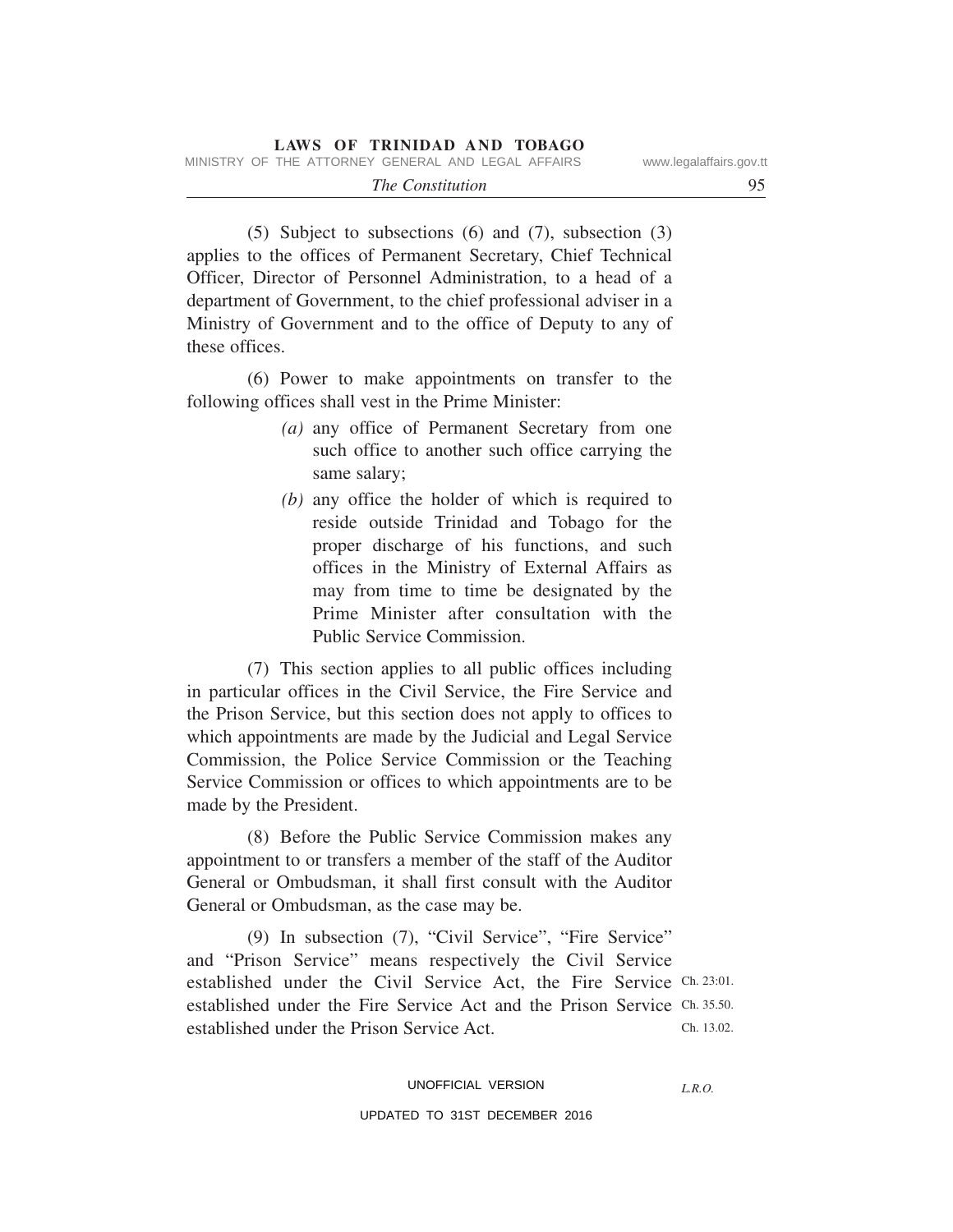MINISTRY OF THE ATTORNEY GENERAL AND LEGAL AFFAIRS www.legalaffairs.gov.tt

# 96 *The Constitution*

# **POLICE SERVICE COMMISSION**

Police Service Commission. [6 of 2006].

**122.** (1) There shall be a Police Service Commission for Trinidad and Tobago which shall consist of a Chairman and four other members.

(2) The members of the Police Service Commission shall be appointed by the President in accordance with this section.

(3) The President shall, after consultation with the Prime Minister and Leader of the Opposition nominate persons, who are qualified and experienced in the disciplines of law, finance, sociology or management, to be appointed as members of the Police Service Commission.

(4) The President shall issue a Notification in respect of each person nominated for appointment under subsection (3) and the Notification shall be subject to affirmative resolution of the House of Representatives.

(5) The President shall make an appointment under this section only after the House of Representatives has approved the Notification in respect of the relevant person.

(6) The President may in his own discertion appoint a Chairman of the Police Service Commission from among its members.

(7) The Members of the Police Service Commission shall hold office in accordance with section 126, other than subsections (4) and (5).

Removal of members. [6 of 2006 12 of 2007].

**122A.** (1) The President shall, after consultation with the Prime Minister and the Leader of the Opposition, terminate the appointment of a member of the Police Service Commission, if the member—

- *(a)* fails to attend four consecutive meetings without reasonable cause;
- *(b)* is convicted of a criminal offence which carries a penalty of six or more months of imprisonment in any Court;
- *(c)* becomes infirm in mind or body;
- *(d)* fails to perform his duties in a responsible or timely manner;

UNOFFICIAL VERSION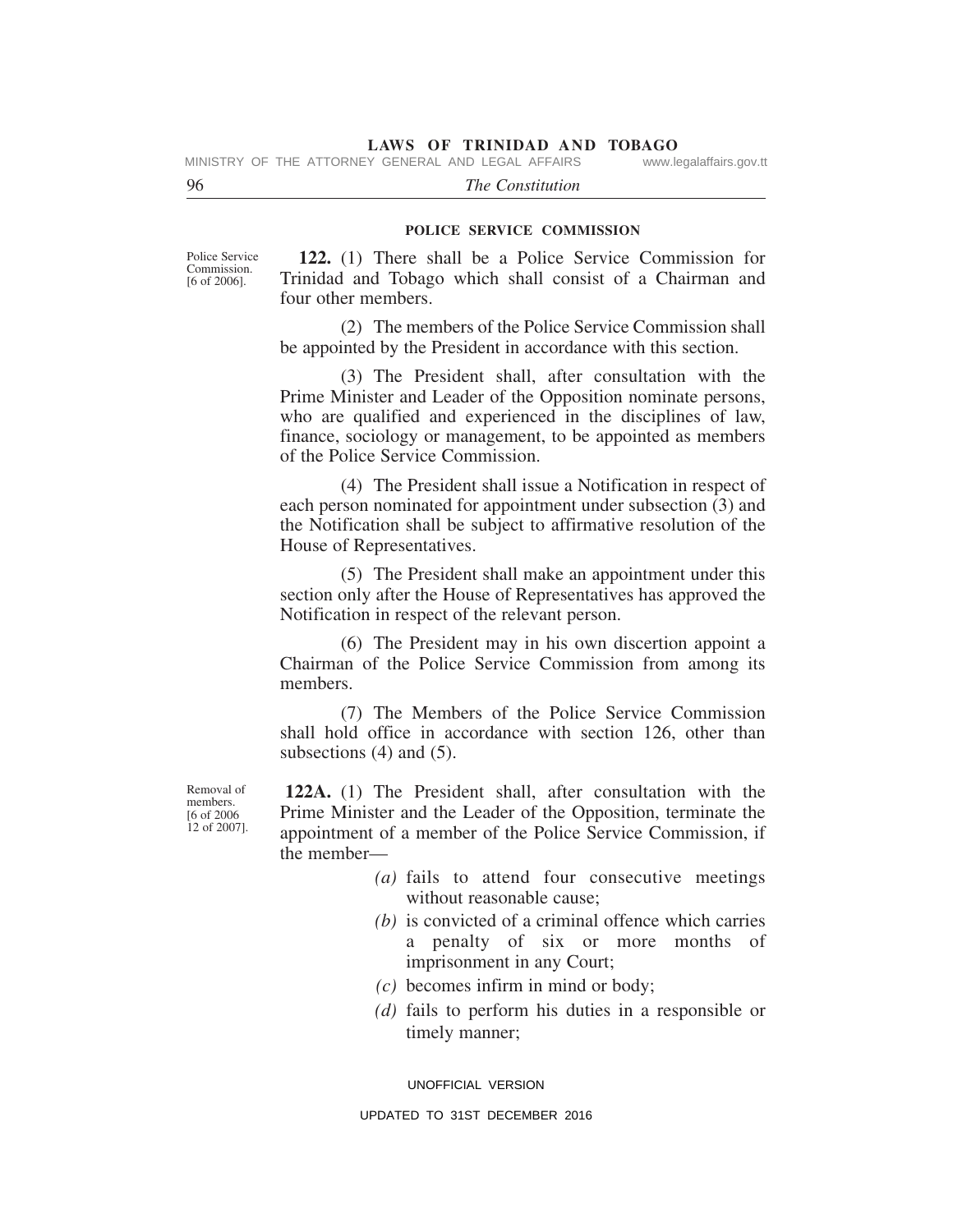

*(g)* misbehaves in office.

(2) The President, in the exercise of his power under subsection  $(1)(d)$  to  $(g)$ , may consider the report of a Joint Select Committee and the Police Service Commission laid in Parliament in furtherance of sections 66A(1)*(e)* and 66B respectively.

(3) A member of the Police Service Commission shall not be removed from office except in accordance with this section.

**123.** (1) The Police Service Commission shall have the Powers of the power to—

Police Service Commission. 12 of 2007].

- (a) appoint persons to hold or act in the office of  $\frac{6662006}{12062007}$ Commissioner and Deputy Commissioner of Police;
- *(b)* make appointments on promotion and to confirm appointments;
- *(c)* remove from office and exercise disciplinary control over persons holding or acting in the offices specified in paragraph *(a)*;
- *(d)* monitor the efficiency and effectiveness of the discharge of their functions;
- *(e)* prepare an annual performance appraisal report in such form as may be prescribed by the Police Service Commission respecting and for the information of the Commissioner or Deputy Commissioner of Police; and
- *(f)* hear and determine appeals from decisions of the Commissioner of Police, or of any person to whom the powers of the Commissioner of Police have been delegated, in relation to appointments on promotion or as a result of disciplinary proceedings brought against a police officer appointed by the Commissioner of Police.

*L.R.O.*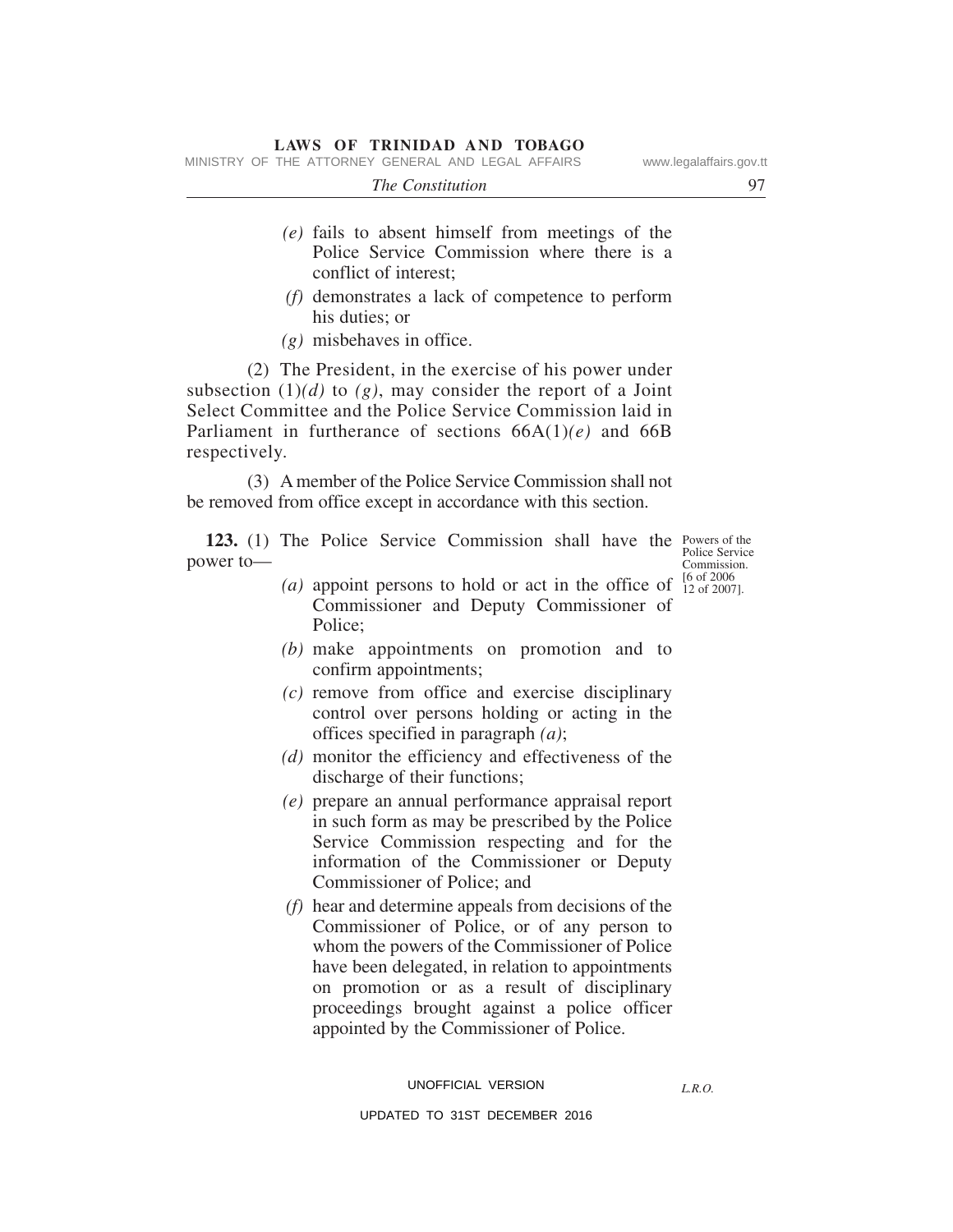MINISTRY OF THE ATTORNEY GENERAL AND LEGAL AFFAIRS www.legalaffairs.gov.tt

98 *The Constitution*

Ch. 15:01.

(2) The Police Service Commission shall nominate persons for appointment to the offices specified in subsection (1)*(a)* and section 22(1) of the Police Service Act in accordance with the criteria and procedure prescribed by Order of the President, subject to negative resolution of Parliament.

(3) The Police Service Commission shall submit to the President a list of the names of the persons nominated for appointment to the offices of Commissioner or Deputy Commissioner of Police.

(4) The President shall issue a Notification in respect of each person nominated under subsection (3) and the Notification shall be subject to affirmative resolution of the House of Representatives.

(5) The Police Service Commission shall appoint the Commissioner or Deputy Commissioner of Police only after the House of Representatives approves the Notification in respect of the relevant office.

- (6) For the purpose of subsection  $(1)(d)$ 
	- *(a)* the Commissioner of Police shall, every six months, submit a report in writing to the Police Service Commission on the management of the Police Service; and
	- *(b)* the Police Service Commission shall have the power to call on the Commissioner of Police to produce documents pertaining to financial, legal and personnel matters in relation to the Police Service.

(7) Notwithstanding subsection (6), the Police Service Commission may, on its own initiative, request a special report in from the Commissioner of Police at any time on any matter relating to the management of the Police Service, to which the Commissioner of Police shall respond in a timely manner.

(8) The Police Service Commission may terminate the services of the Commissioner or a Deputy Commissioner of Police on any of the following grounds:

> *(a)* where the officer is absent from duty without leave for seven consecutive days, during which

UNOFFICIAL VERSION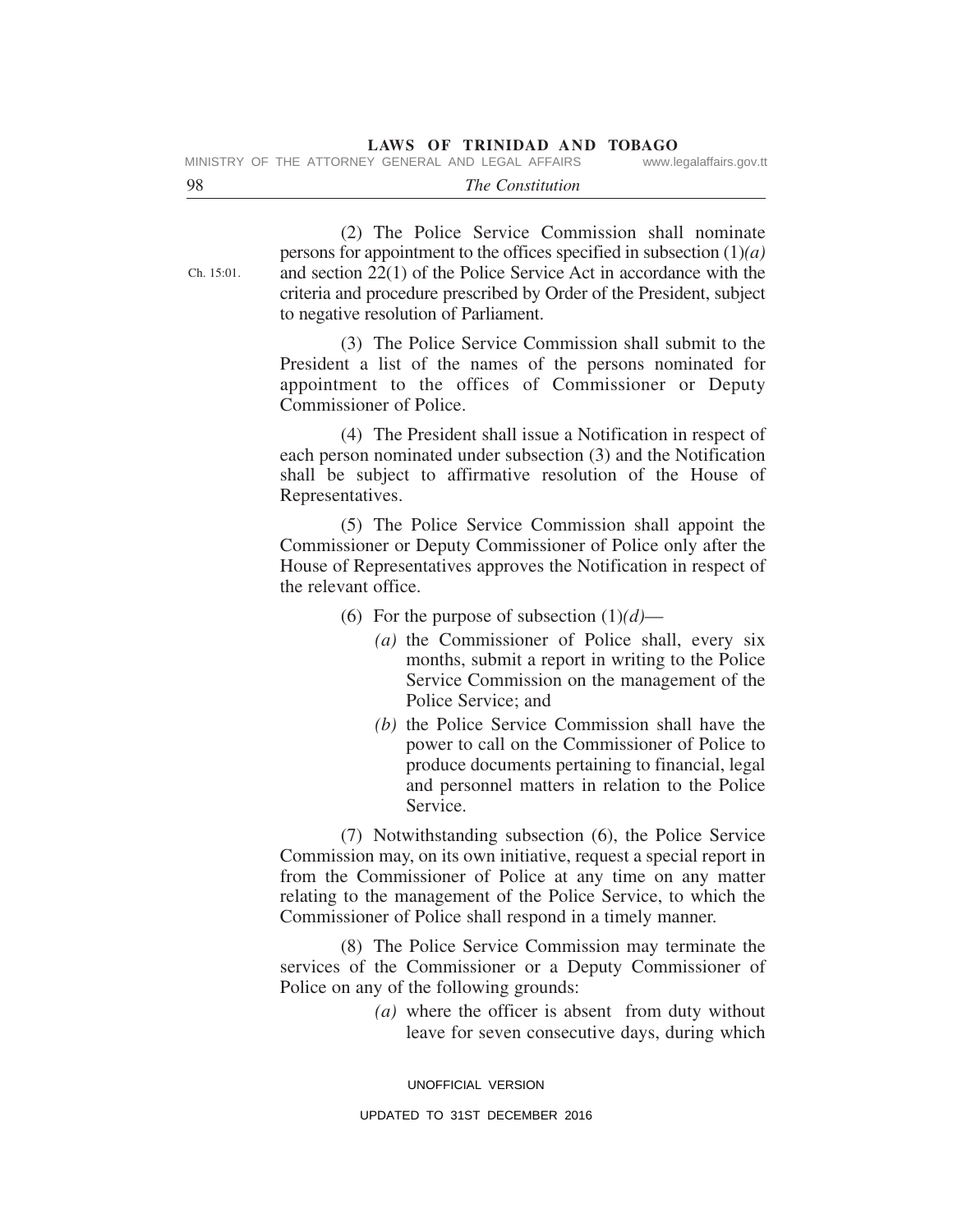MINISTRY OF THE ATTORNEY GENERAL AND LEGAL AFFAIRS www.legalaffairs.gov.tt

| The Constitution                                                                                                                                                                                                                                                                                                                                                                              | 99           |
|-----------------------------------------------------------------------------------------------------------------------------------------------------------------------------------------------------------------------------------------------------------------------------------------------------------------------------------------------------------------------------------------------|--------------|
| he has failed to notify the Police Service<br>Commission of the cause of his absence,<br>whether he holds a permanent, temporary, or<br>contractual appointment;<br>(b) breach of contract, where the officer is<br>appointed on contract;<br>$(c)$ reported inefficiency based on his performance<br>appraisal reports;<br>$(d)$ on dismissal in consequence of disciplinary<br>proceedings, |              |
| after giving him an opportunity to be heard;<br>(e) where the officer holds a permanent<br>appointment-<br>(i) on being retired on medical grounds;<br>(ii) on being retired in the public interest; or<br>(iii) on the abolition of office.                                                                                                                                                  |              |
| (9) The procedure for the termination of the services of<br>the Commissioner or a Deputy Commissioner of Police shall be<br>prescribed by the Police Service Commission in accordance with<br>section 129.                                                                                                                                                                                    |              |
| (10) Notwithstanding section 132, no appeal shall lie to<br>the Public Service Appeal Board in respect of a decision made by<br>the Police Service Commission under this section.                                                                                                                                                                                                             |              |
| 123A. (1) Subject to section 123(1), the Commissioner of Powers of the<br>Police shall have the complete power to manage the Police of Police.                                                                                                                                                                                                                                                | Commissioner |

Service and is required to ensure that the human, financial and <sup>[6 of 2006]</sup> the<br>
<sub>oner</sub> of Police.

(2) The Commissioner of Police shall have the power to —

material resources available to the Service are used in an efficient

and effective manner.

- *(a)* appoint persons to hold or act in an office in the Police Service, other than an officer referred to in section  $123(1)(a)$ , including the power to make appointments on promotion and to confirm appointments;
- *(b)* transfer any police officer; and

*L.R.O.*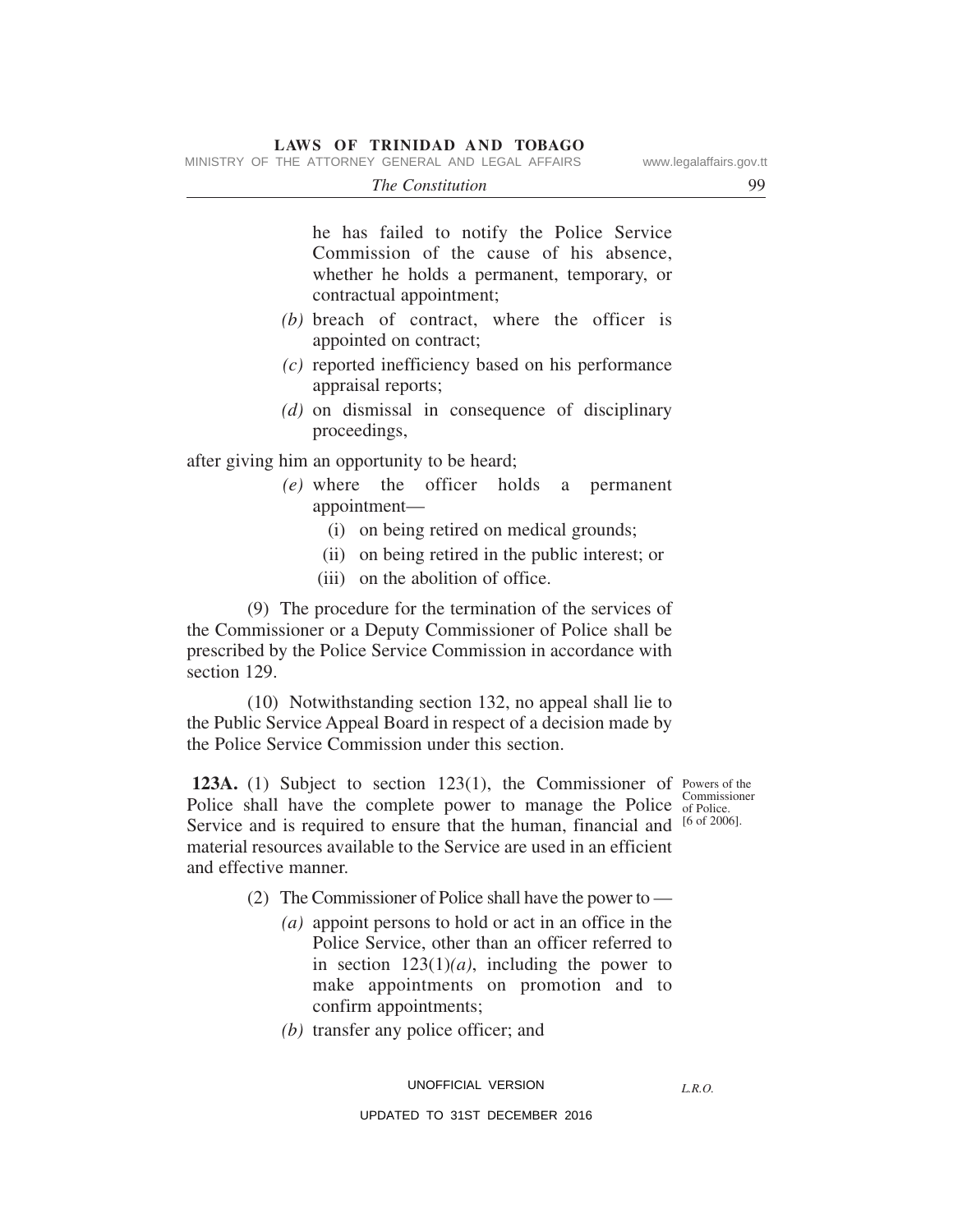MINISTRY OF THE ATTORNEY GENERAL AND LEGAL AFFAIRS

| 100 | The Constitution |
|-----|------------------|
|     |                  |

*(c)* remove from office and exercise disciplinary control over police officers, other than an officer referred to in section 123(1)*(a).*

(3) The functions of the Commissioner of Police under this section may be exercised by him in person or through any police officer of or above the rank of Superintendent acting under and in accordance with his general or special instructions.

(4) In the performance of his functions under this section the Commissioner of Police shall act in accordance with the Police Service Act and the Regulations made thereunder.

**123B.** (1) Notwithstanding section 126 of the Constitution, all the members of the Police Service Commission, appointed under section 122, shall vacate their offices within six months after the 1st January 2007, and in any event, the offices of the Commissioners are deemed to be vacant from the day following the expiry of the said six months.

(2) Any matter which, immediately before the effective date specified in subsection (1), is pending before the Police Service Commission or before any person or authority to whom the power to deal with such matters has been delegated by the Police Service Commission, shall, from the effective date specified in subsection (1), be continued before the corresponding Police Service Commission after the commencement of this Act (i.e., 1st January 2007) or the said person or authority, as the case may require.

(3) Any appeal filed by a police officer and pending before the Public Service Appeal Board, at the commencement of this Act, shall be heard and determined by the Board after the commencement of this Act, as though this Act had not been passed.

#### **TEACHING SERVICE COMMISSION**

**124.** (1) There shall be a Teaching Service Commission for Trinidad and Tobago which shall consist of a Chairman and not more than four other members.

(2) The members of the Teaching Service Commission shall be appointed by the President after consultation with the Prime Minister and the Leader of the Opposition.

#### UNOFFICIAL VERSION

#### UPDATED TO 31ST DECEMBER 2016

Ch. 15:01.

Transitional and savings. [6 of 2006 329/2006].

Teaching **Service** Commission.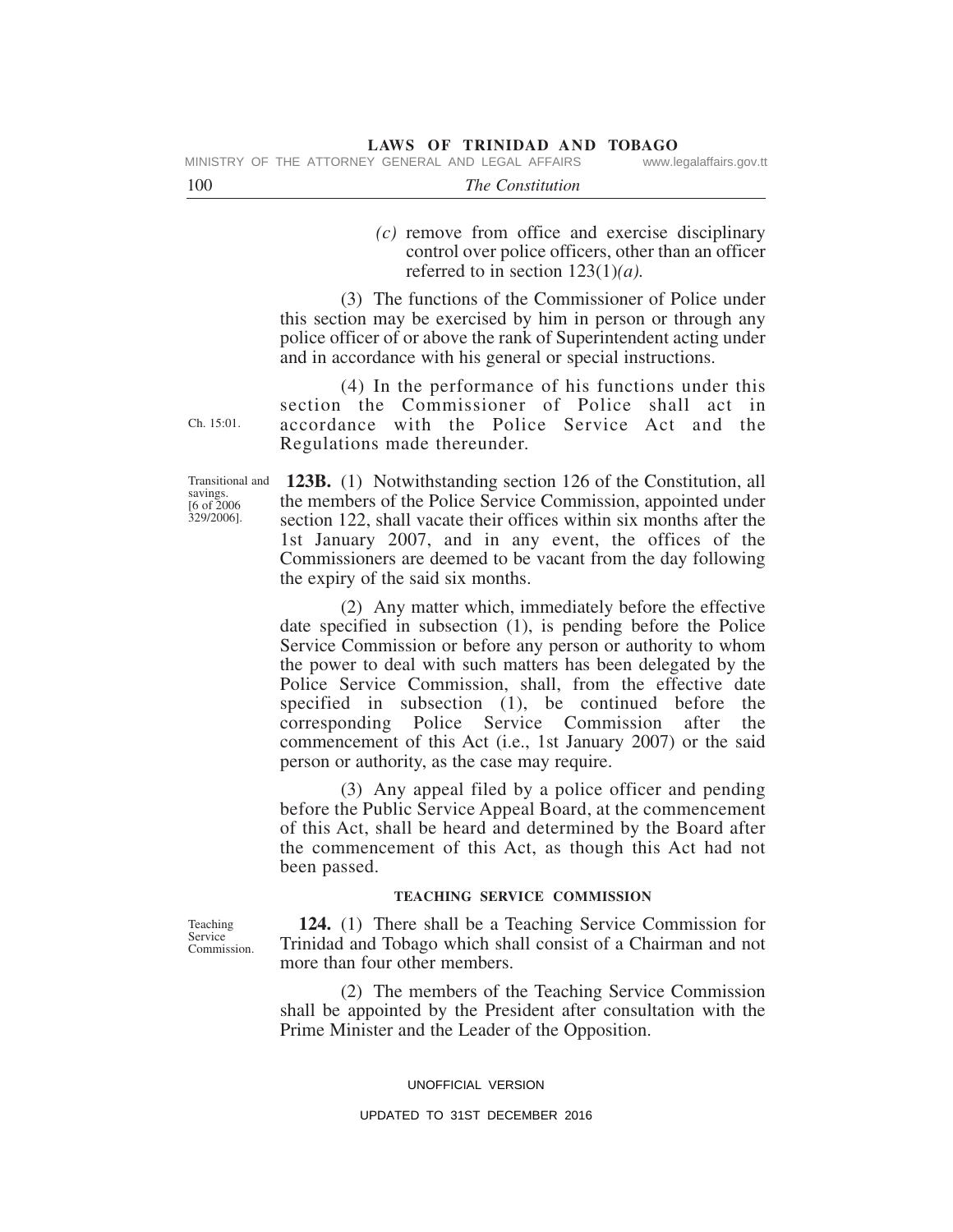MINISTRY OF THE ATTORNEY GENERAL AND LEGAL AFFAIRS www.legalaffairs.gov.tt

*The Constitution* 101

(3) The members of the Teaching Service Commission shall hold office in accordance with section 126.

**125.** Subject to the provisions of this Constitution, power to Appointment of appoint persons to hold or act in public offices in the Teaching  $\frac{1}{82}$  of 2000] Service established under the Education Act, including power Ch. 39:01. to make appointments on promotion and transfer and to confirm appointments, and to remove and exercise disciplinary control over persons holding or acting in such offices and to enforce standards of conduct on such officers shall vest in the Teaching Service Commission. Teachers.

# **GENERAL PROVISIONS ON SERVICE COMMISSIONS**

**126.** (1) A person who—

- $(a)$  is a member of the House of Representatives or  $\frac{d}{dx}$ . the Senate; or
- *(b)* holds or is acting in any public office or has held any public office within the period of three years preceding his proposed appointment,

is not qualified to hold the office of member of a Service Commission.

(2) A person who has held office or acted as a member of a Service Commission shall not, within a period of three years commencing with the date on which he last held or acted in such an office, be eligible for appointment to any public office.

(3) The office of a member of a Service Commission shall become vacant—

- *(a)* upon the expiration of five years from the date of his appointment or such shorter period, not being less than three years, as may be specified at the time of his appointment; or
- *(b)* where with his consent he is nominated for election to the House of Representatives or where he is appointed a Senator.

(4) A member of a Service Commission, other than the Judicial and Legal Service Commission, may be removed from office by the President acting in his discretion for inability to discharge the functions of his office, whether arising from infirmity of mind or body or any other cause, or for misbehaviour.

#### UNOFFICIAL VERSION

#### UPDATED TO 31ST DECEMBER 2016

Qualifications, tenure of office,

*L.R.O.*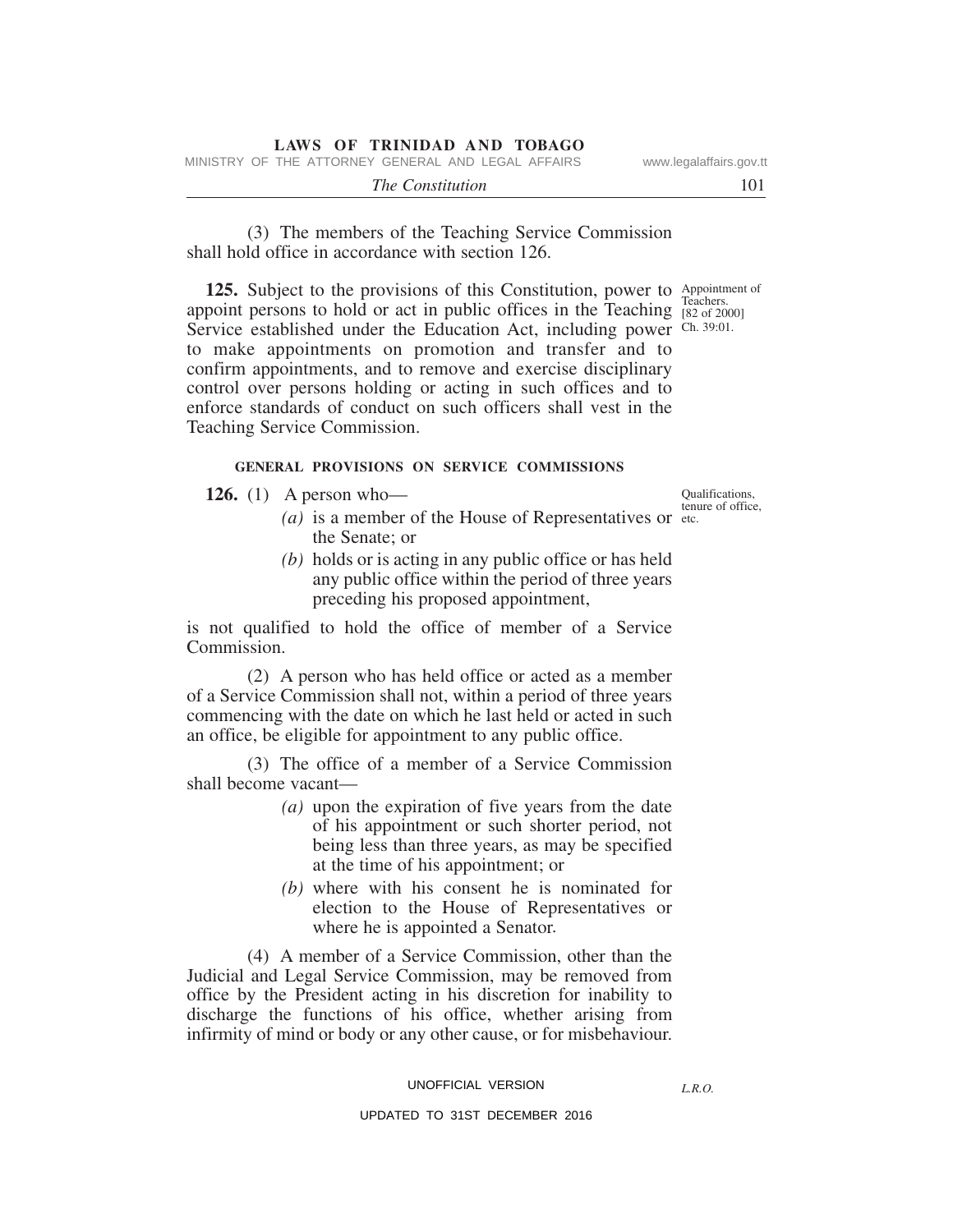| MINISTRY OF THE ATTORNEY GENERAL AND LEGAL AFFAIRS |  |  | www.legalaffairs.gov.tt |
|----------------------------------------------------|--|--|-------------------------|
|----------------------------------------------------|--|--|-------------------------|

| $\sim$ $\sim$<br>----<br>1 ne<br>nsuuuton |
|-------------------------------------------|
|                                           |

(5) A member of a Service Commission may not be removed from office except in accordance with the provisions of this section.

First Schedule.

(6) Before entering upon the duties of his office a member of a Service Commission shall take and subscribe the oath of office before the President or a person appointed by the President for the purpose.

Delegation of functions. [21 of 1987 30 of 1994 10 of 1995 6 of 2006].

Ch. 29:05.

Consultation with other Service Commissions.

Powers and procedure of Service Commissions and protection from legal proceedings.  $[43 \text{ of } 2000]$ 6 of 2006].

**127.** (1) A Service Commission may, with the approval of the Prime Minister and subject to such conditions as it may think fit, delegate any of its functions other than any power conferred on the Commission by section 129, to any of its members or—

- *(a)* in the case of the Judicial and Legal Service Commission, to a Judge;
- *(b)* in the case of—
	- (i) the Public Service Commission, to any public officer or in respect of the Regional Health Authorities to the Boards of the Regional Health Authorities established under section 4 of the Regional Health Authorities Act;
	- (ii) the Teaching Service Commission, to any public officer.

# *(c) (Deleted by Act No. 6 of 2006).*

(2) In this section and in section 129, as regards any matter concerning the holder of any office referred to in section  $121(5)$  or  $123(3)$ , a reference to "public officer" includes a reference to a Judge as well as a retired public officer.

**128.** Before a Service Commission appoints to an office a person holding or acting in any office, power to make appointments to which is vested by this Constitution in another Service Commission, it shall consult that other Commission.

**129.** (1) Subject to subsection (3), a Service Commission may, with the consent of the Prime Minister, by regulation or otherwise regulate its own procedure, including the procedure for consultation with persons with whom it is required by this

#### UNOFFICIAL VERSION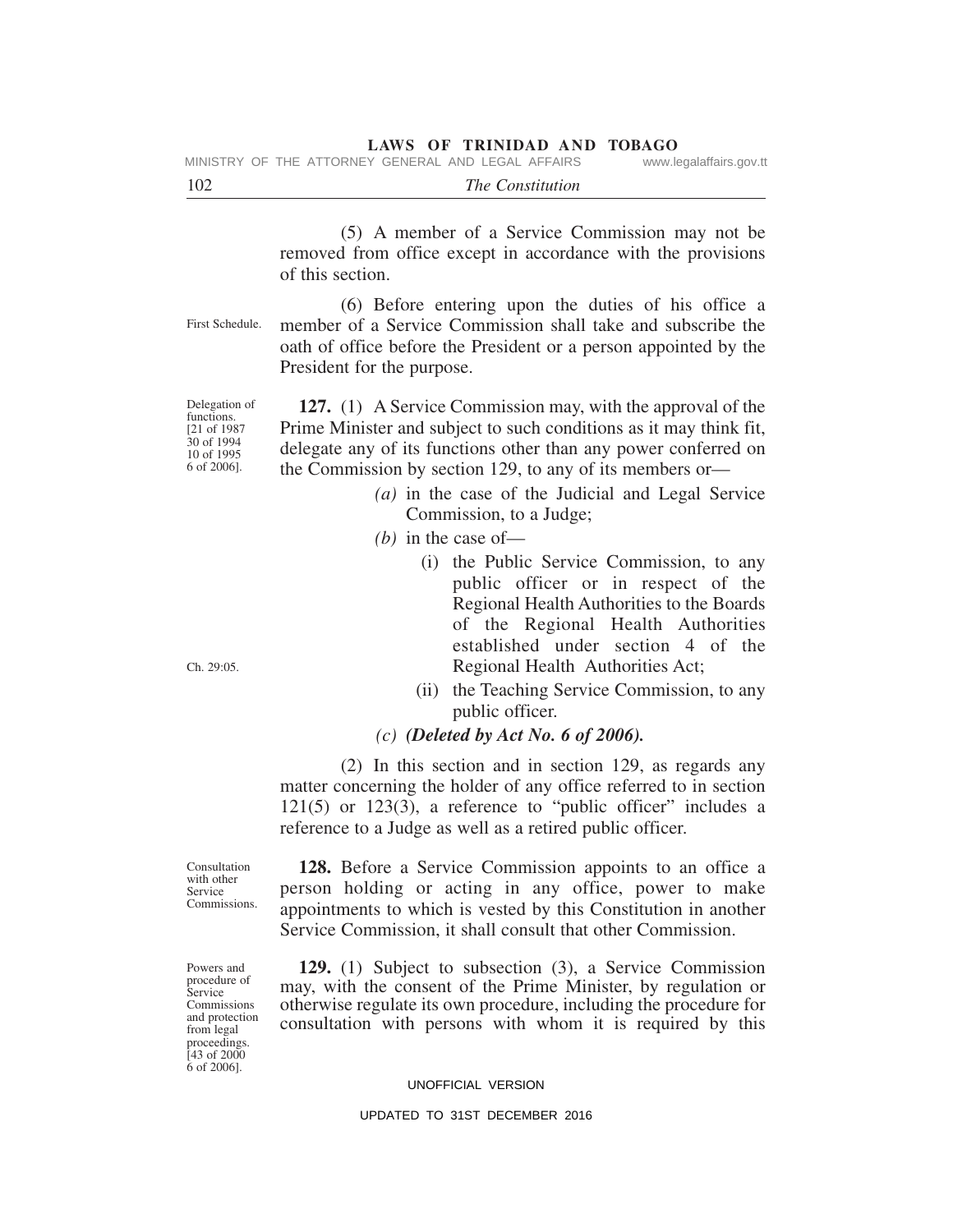MINISTRY OF THE ATTORNEY GENERAL AND LEGAL AFFAIRS www.legalaffairs.gov.tt

*The Constitution* 103

Constitution to consult, and confer powers and impose duties on any public officer or, in the case of the holder of an office referred to in section 111(2), a Judge or on any authority of the Government, for the purpose of the discharge of its functions.

(2) At any meeting of a Service Commission three members shall constitute a quorum.

#### (3) *(Repealed by Act No. 43 of 2000).*

(4) No penalty may be imposed on any public officer except as a result of disciplinary proceedings.

(5) Notwithstanding subsection (4), where an officer is convicted of a criminal charge in any Court and the time allotted for an appeal has elapsed or, if the officer has appealed, the appeal process has been completed or an order has been made in the matter under section 71 of the Summary Courts Act, a Service Ch. 4:20. Commission may consider the relevant proceedings on such charge and if it is of the opinion that the officer ought to be dismissed or subjected to some lesser punishment in respect of the conduct which led to his conviction on the criminal charge or to the making of the order, the Commission may thereupon dismiss or otherwise punish the officer without the institution of any disciplinary proceedings.

(6) In furtherance of subsection (5)—

- *(a)* a certificate of conviction issued by the Court shall be sufficient evidence of an officer's conviction for an offence;
- *(b)* a certified copy of an order made under section 71 of the Summary Courts Act shall be sufficient Ch. 4:20. evidence of the commission by the officer of the offence for which he was charged.

(7) An officer referred to in subsection (5) shall be entitled to show cause why he should not be dismissed from office.

(8) A reference in subsection (5) to a Service Commission also includes a reference to the Commissioner of Police, as the case may be.

#### **PART II**

#### **PUBLIC SERVICE APPEAL BOARD**

130. (1) There shall be a Public Service Appeal Board Constitution of (hereinafter referred to as "the Appeal Board") to which appeals Appeal Board. [8 of 1981].

#### UNOFFICIAL VERSION

*L.R.O.*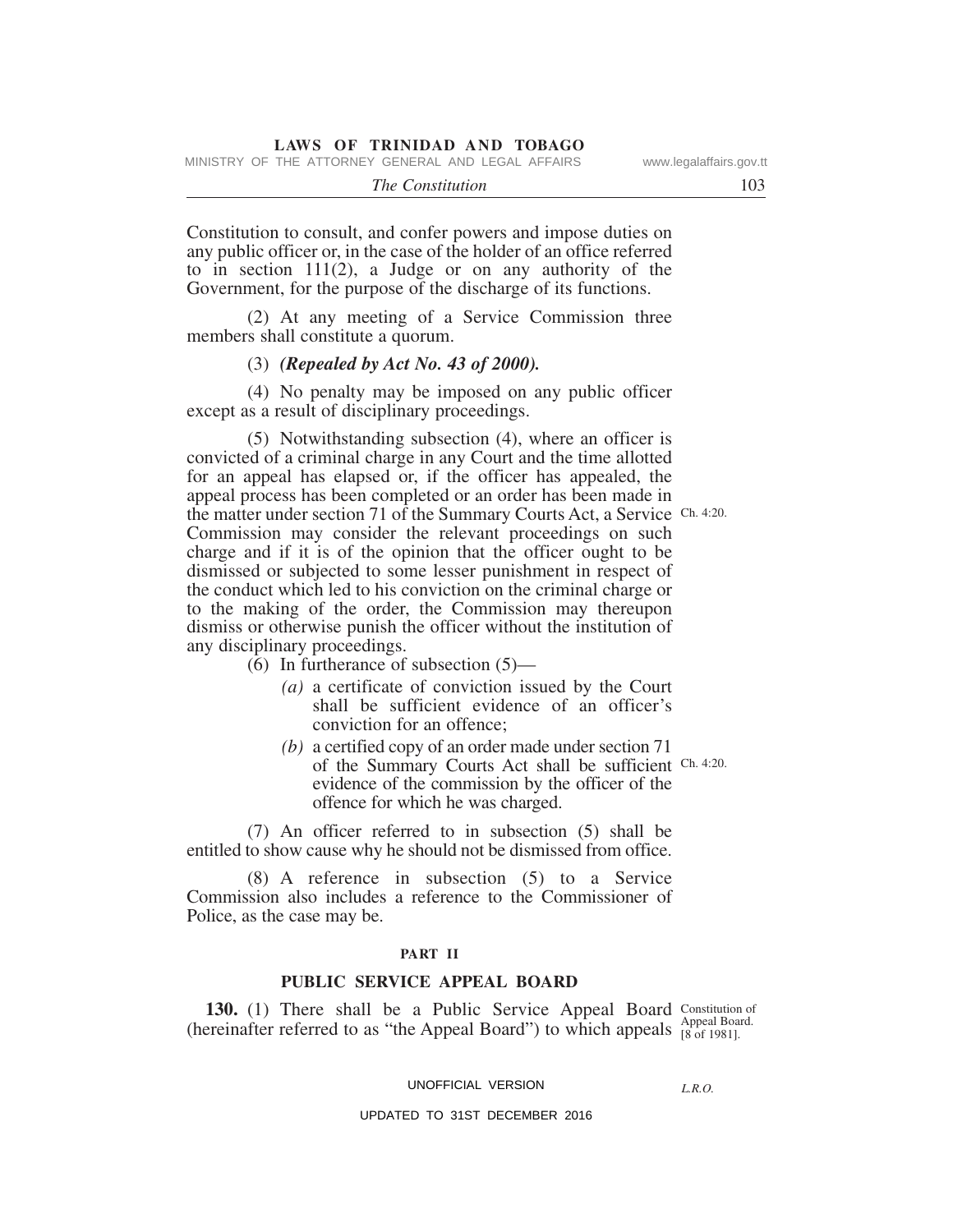MINISTRY OF THE ATTORNEY GENERAL AND LEGAL AFFAIRS www.legalaffairs.gov.tt

# 104 *The Constitution*

shall lie from such decisions against public officers as are specified in section 132.

(2) The Appeal Board shall consist of a Chairman, appointed by the President after consultation with the Chief Justice and two other members appointed by the President after consultation with the Prime Minister and the Leader of the Opposition.

(2A) The Chairman shall be a Judge or former Judge or a citizen of Trinidad and Tobago who has held office as a Judge of a Court having unlimited jurisdiction in civil and criminal matters in some part of the Commonwealth or a Court having jurisdiction in appeals from any such Court.

(3) One member of the Appeal Board shall be a retired public officer.

**131.** (1) Section 126 (which relates to qualifications for appointment, eligibility for public office and the term and tenure of office of members of Service Commissions) shall apply to members of the Appeal Board as they apply to members of a Service Commission.

First Schedule.

Tenure of office, etc.

> (2) Before entering upon the duties of his office, a member of the Appeal Board shall take and subscribe the oath of office before the President or a person appointed by the President for the purpose.

> **132.** (1) An appeal shall lie to the Appeal Board from any decision of a Service Commission, or of any person to whom the powers of the Commission have been delegated, as a result of disciplinary proceedings brought against a public officer.

> (2) An appeal under subsection (1) shall lie to the Appeal Board at the instance of the public officer in respect of whom the decision is made.

> (3) The Appeal Board may, where it considers it necessary that further evidence be adduced—

> > *(a)* order such evidence to be adduced either before the Board or by affidavit; or

UNOFFICIAL VERSION

Appeals in disciplinary cases.

[13 of 1982].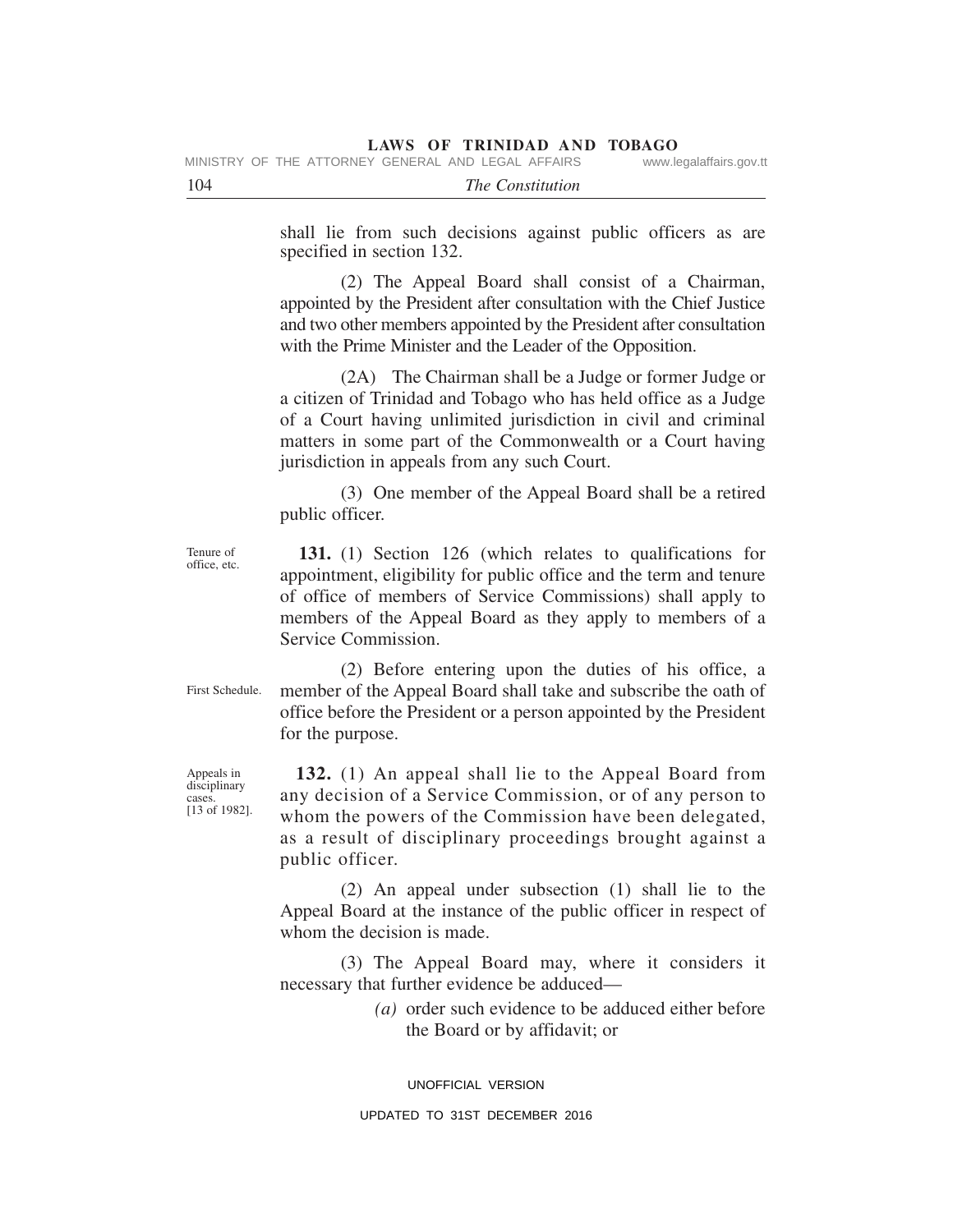|  | <i>The Constitution</i> |  |                                                   |  | 105 |
|--|-------------------------|--|---------------------------------------------------|--|-----|
|  |                         |  |                                                   |  |     |
|  |                         |  | (b) refer the matter back to the relevant Service |  |     |

- Commission to take such evidence and—
	- (i) to adjudicate upon the matter afresh; or
	- (ii) to report for the information of the Appeal Board specific findings of fact.

(3A) Where a matter is referred to a Service Commission under paragraph *(b)* of subsection (3)*,* the matter, so far as may be practicable or necessary, shall be dealt with as if it were being heard at first instance.

(3B) Upon the conclusion of the hearing of an appeal under this section, the Appeal Board may—

- *(a)* affirm, modify or amend the decision appealed against; or
- *(b)* set aside the decision; or
- *(c)* substitute any other decision which the Service Commission could have made.

(4) Every decision of the Appeal Board shall require the concurrence of the majority of its members.

(5) The Appeal Board may by Regulations make provision for—

- *(a)* procedure of its own; and
- *(b)* the procedure in appeals under this section.

(6) With the consent of the Prime Minister, the Appeal Board may by regulation or otherwise confer powers and impose duties on any public officer or any authority of the Government of Trinidad and Tobago for the purpose of the exercise of the functions of the Appeal Board.

(7) This section and sections 130 and 131 shall be, in addition to and not in derogation of any other provisions for review of the decision of any Service Commission.

#### **PENSIONS**

133. (1) Subject to section 134, the law applicable to any Protection of benefits to which this section applies shall, in relation to any pension rights. person who has been granted or who is eligible for the grant of such benefits, be that in force on the relevant date or any later law that is not less favourable to that person.

#### UNOFFICIAL VERSION

*L.R.O.*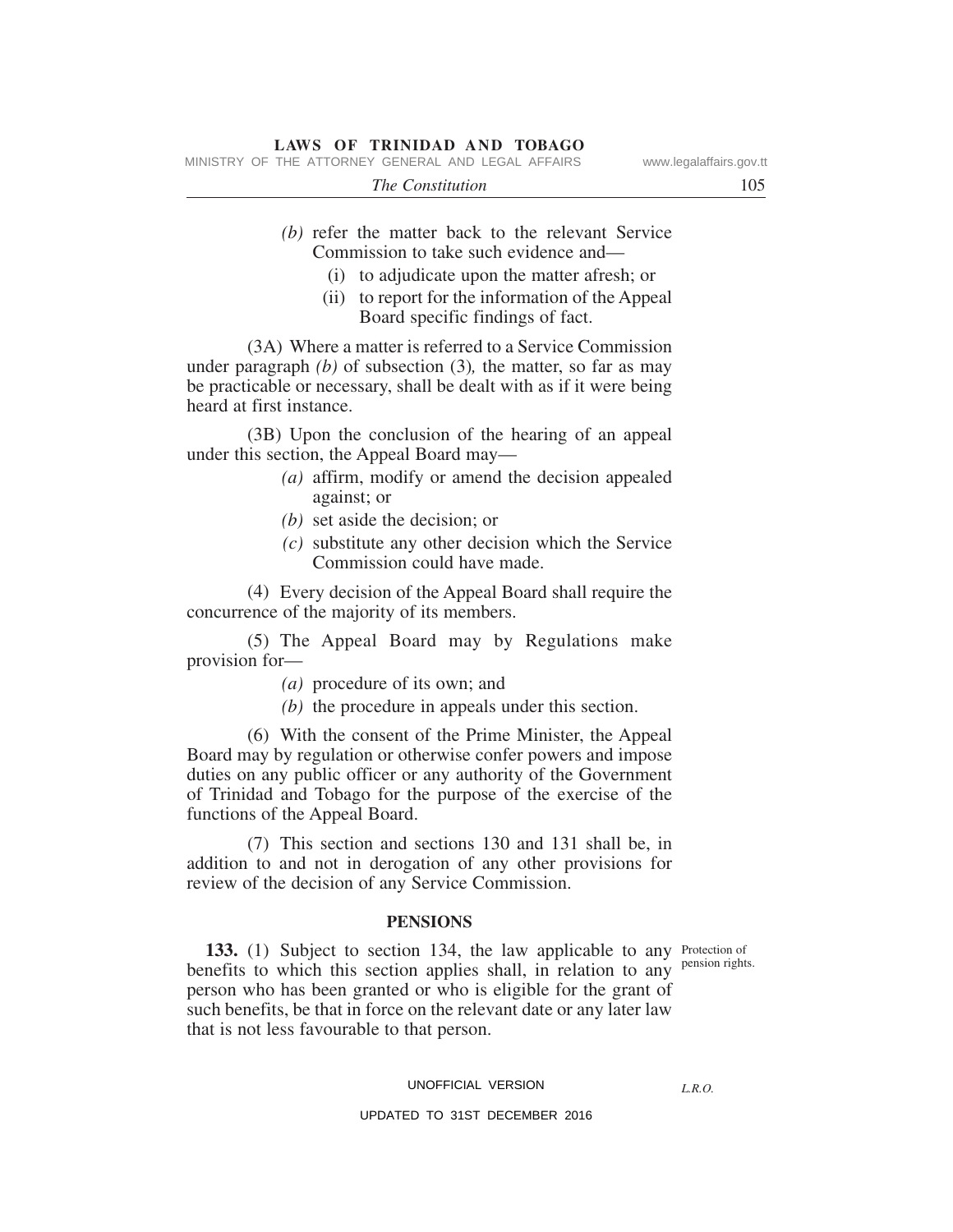| 106                                                                                              | The Constitution                                                                                                                                                                                                                                                                                                                                                                                                                                                                                                                                                                                                                                                                                     |
|--------------------------------------------------------------------------------------------------|------------------------------------------------------------------------------------------------------------------------------------------------------------------------------------------------------------------------------------------------------------------------------------------------------------------------------------------------------------------------------------------------------------------------------------------------------------------------------------------------------------------------------------------------------------------------------------------------------------------------------------------------------------------------------------------------------|
|                                                                                                  | (2) In this section, "the relevant date" means—<br>$(a)$ in relation to any benefits granted before the<br>commencement of this Constitution, the date<br>prescribed by section 100 of the former Constitution;<br>$(b)$ in relation to any benefits granted or to be<br>granted on or after the commencement of this<br>Constitution to or in respect of any person who<br>was a public officer before that date, the<br>commencement of this Constitution;<br>$(c)$ in relation to any benefits granted or to be<br>granted to or in respect of any person who<br>becomes a public officer on or after the<br>commencement of this Constitution, the date on<br>which he becomes a public officer. |
|                                                                                                  | (3) Where a person is entitled to exercise an option as to<br>which of two or more laws shall apply in his case, the law specified<br>by him in exercising the option shall, for the purposes of this section,<br>be deemed to be more favourable to him than the other law or laws.                                                                                                                                                                                                                                                                                                                                                                                                                 |
|                                                                                                  | (4) Any benefit to which this section applies, not being<br>a benefit that is a charge on some other public fund of Trinidad<br>and Tobago, shall be a charge on the Consolidated Fund.                                                                                                                                                                                                                                                                                                                                                                                                                                                                                                              |
|                                                                                                  | (5) A reference in this section to the law applicable to<br>any benefits includes, without prejudice to the generality of the<br>expression, a reference to any law relating to the time at which<br>and the manner in which any person may retire in order to<br>become eligible for those benefits.                                                                                                                                                                                                                                                                                                                                                                                                |
|                                                                                                  | (6) For the purposes of this section, service as President<br>or as a Judge shall be deemed to be public service.                                                                                                                                                                                                                                                                                                                                                                                                                                                                                                                                                                                    |
|                                                                                                  | (7) This section applies to any benefits payable under<br>any law providing for the grant of pensions, gratuities or<br>compensation to persons who are or have been public officers in<br>respect of their service in the public service, or to the widows,<br>children, dependants or personal representatives of such persons<br>in respect of such service.                                                                                                                                                                                                                                                                                                                                      |
| Powers of<br>Commissions in<br>relation to grant<br>of pensions, etc.<br>$[6 \text{ of } 2006].$ | <b>134.</b> (1) Where under any law an authority has power to<br>withhold, reduce in amount or suspend any benefits to which this<br>section applies, that power shall not be exercised without the<br>approval specified in subsection $(2)$ , $(3)$ or $(3A)$ .                                                                                                                                                                                                                                                                                                                                                                                                                                    |
|                                                                                                  | UNOFFICIAL VERSION                                                                                                                                                                                                                                                                                                                                                                                                                                                                                                                                                                                                                                                                                   |
|                                                                                                  | UPDATED TO 31ST DECEMBER 2016                                                                                                                                                                                                                                                                                                                                                                                                                                                                                                                                                                                                                                                                        |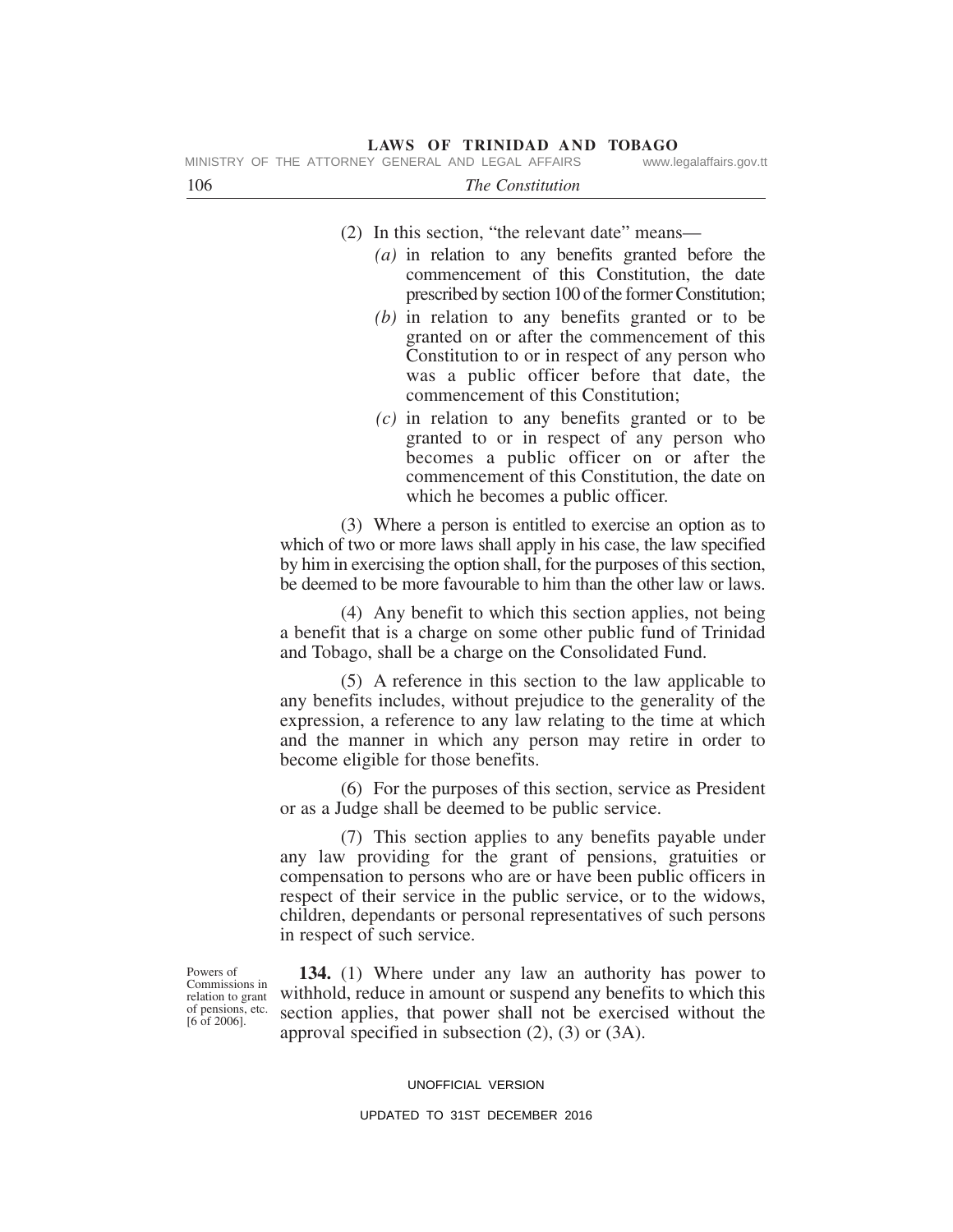MINISTRY OF THE ATTORNEY GENERAL AND LEGAL AFFAIRS www.legalaffairs.gov.tt

*The Constitution* 107

(2) Subject to subsection (3A), where a person who has been granted benefits, or who is eligible for benefits, in respect of public service was at the time he ceased to be a public officer subject to the jurisdiction of the Judicial and Legal Service Commission, the Police Service Commission or the Teaching Service Commission, the power referred to in subsection (1) shall not be exercised with respect to those benefits without the approval of that Commission.

(3) Subject to subsection (3A), where a person who has been granted benefits, or who is eligible for benefits, in respect of public service was not at the time he ceased to be a public officer subject to the jurisdiction of the Judicial and Legal Service Commission, the Police Service Commission or the Teaching Service Commission, the power referred to in subsection (1) shall not be exercised without the approval of the Public Service Commission.

(3A) Where a person, who is eligible for benefits in respect of public service, was at the time he ceased to be a public officer subject to the jurisdiction of the Commissioner of Police, the power referred to in subsection (1) with respect to those benefits shall not be exercised without the approval of the Commissioner.

(4) No benefits to which this section applies that have been granted to or in respect of any person who is or has been the holder of an office referred to in section 136(12) to (16), or for which any such person or his widow, children, dependants or his personal representatives may be eligible, shall be withheld, reduced in amount or suspended on the ground that that person has been guilty of misbehaviour, unless that person has been removed from his office under this Constitution by reason of such misbehaviour.

(5) For the purposes of this section, service as a Judge shall be deemed to be public service.

(6) This section applies to any benefits payable under any law providing for the grant of pensions, gratuities or compensation to persons who are or have been public officers in respect of their service in the public service or to the widows, children or personal representatives of such persons in respect of such service.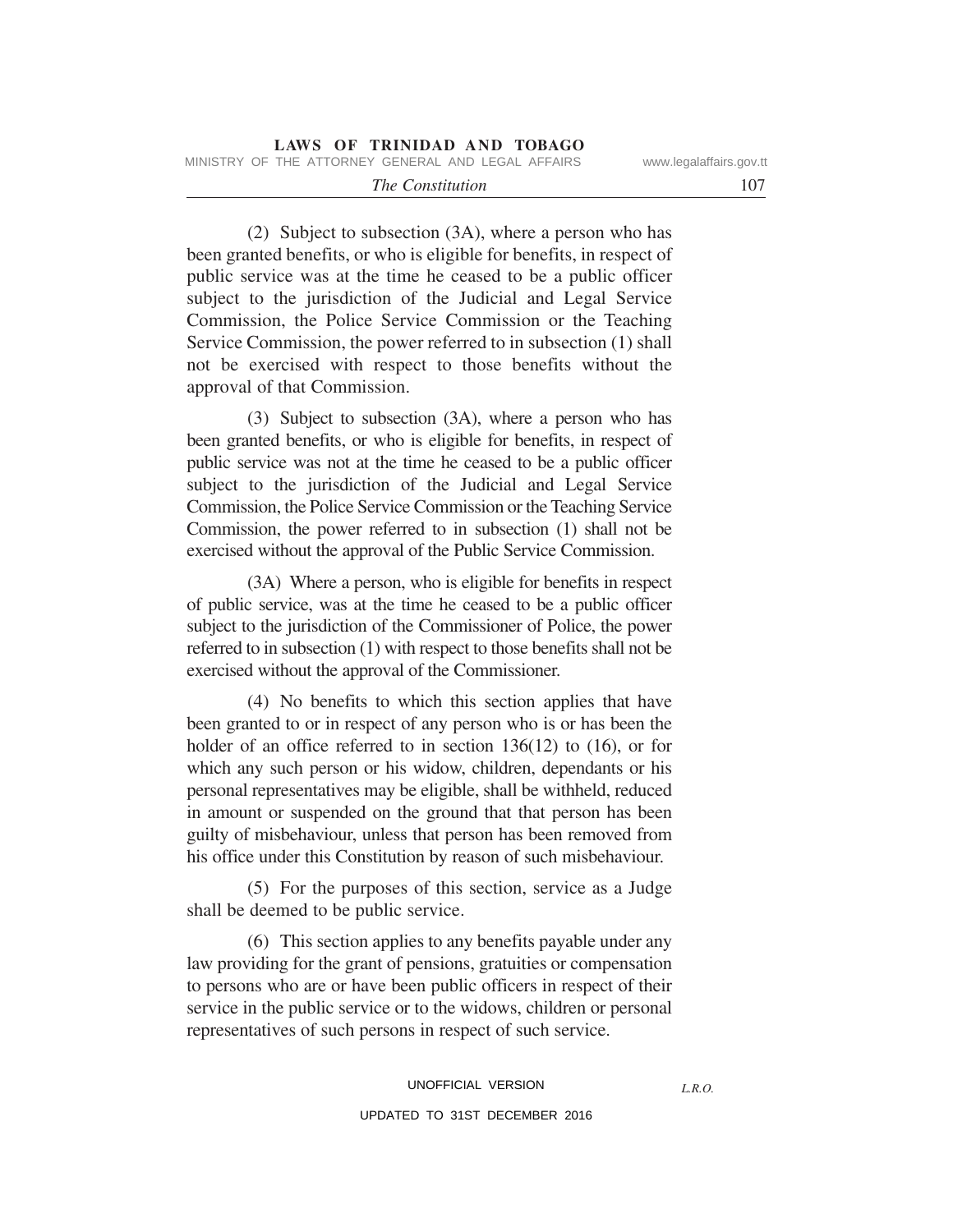MINISTRY OF THE ATTORNEY GENERAL AND LEGAL AFFAIRS www.legalaffairs.gov.tt

108 *The Constitution*

# **SPECIAL OFFICES**

Appointments of principal representatives of Trinidad and Tobago.

**135.** (1) The President acting in accordance with the advice of the Prime Minister shall have power to appoint persons to the offices to which this section applies and to remove persons from any such office.

(2) Before tendering any advice for the purposes of this section in relation to any person who holds or is acting in any public office other than an office to which this section applies, the Prime Minister shall consult the appropriate Service Commission.

- (3) This section applies to the office of—
	- *(a)* Ambassador or High Commissioner; and
	- *(b)* any principal representative of Trinidad and Tobago in any other country.

Tenure of special offices. [12 of 2007].

**136.** (1) The holder of an office to which this subsection and subsections (3) to (11) apply (in this section referred to as "the officer") shall vacate his office on attaining the age of sixty-five years or such other age as may be prescribed.

(2) Notwithstanding that he has attained the age at which he is required by or under subsection (1) to vacate his office, a Judge may, with the permission of the President, acting in accordance with the advice of the Chief Justice, continue in office for such period after attaining that age as may be necessary to enable him to deliver judgment or to do any other thing in relation to proceedings that were commenced before him before he attained that age.

(3) Nothing done by the officer shall be invalid by reason only that he has attained the age at which he is required under this section to vacate his office.

(4) The officer shall vacate his office if, with his consent, he is appointed a Senator or nominated for election to the House of Representatives.

(5) The salaries and allowances payable to the holders of the offices to which subsection  $(1)$  and subsections  $(3)$  to  $(11)$ apply or an office referred to in subsections (13) to (16) shall be a charge on the Consolidated Fund.

#### UNOFFICIAL VERSION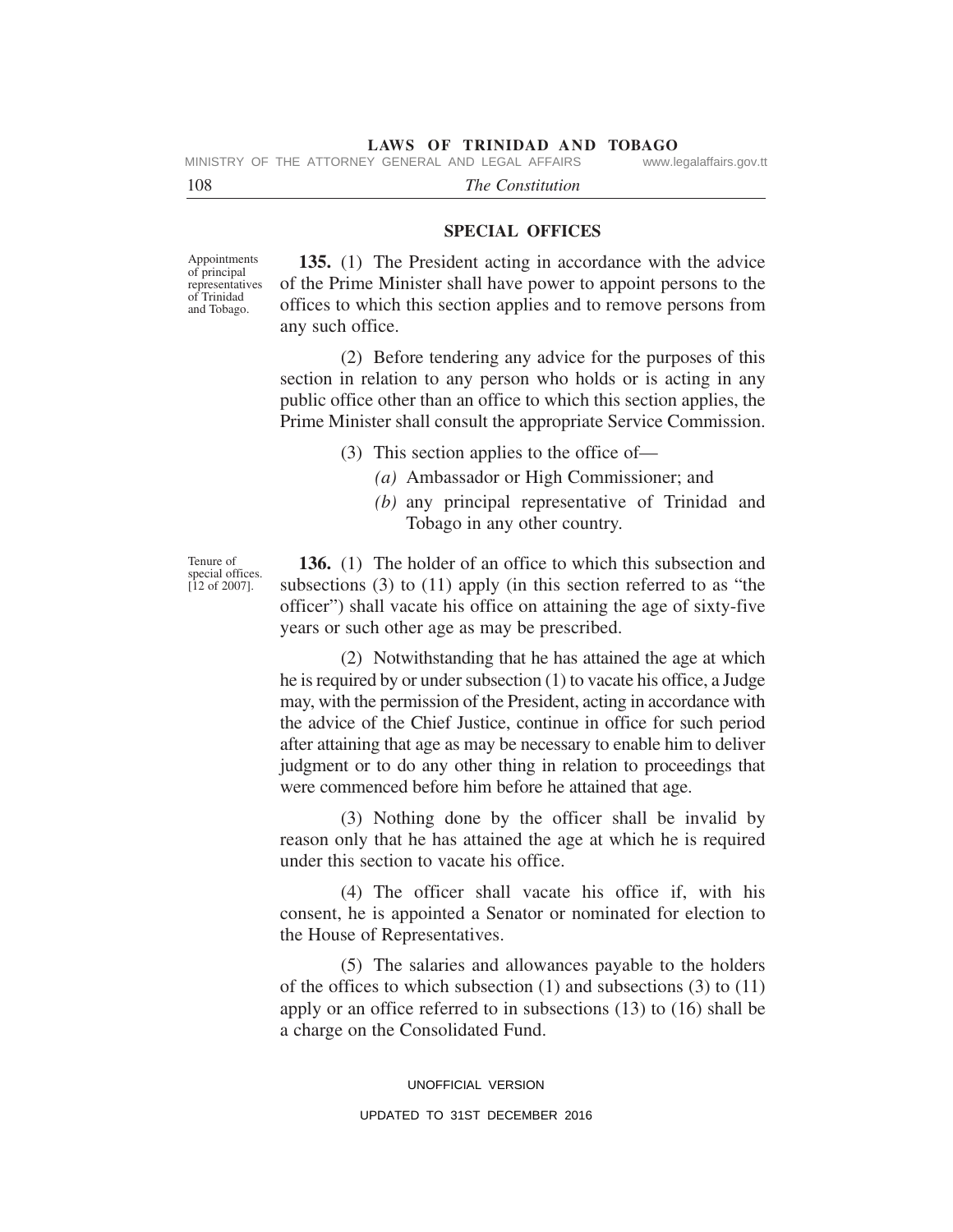MINISTRY OF THE ATTORNEY GENERAL AND LEGAL AFFAIRS www.legalaffairs.gov.tt

*The Constitution* 109

(6) The salary and allowances payable to the holder of any office to which subsection  $(1)$  and subsections  $(3)$  to  $(11)$  apply or an office referred to in subsections (13) to (16) and his other terms of service shall not be altered to his disadvantage after his appointment and for the purposes of this subsection, in so far as the terms of service of any person depend upon the option of that person, the terms for which he opts shall be taken to be more advantageous to him than any other terms for which he might have opted.

(7) The officer may be removed from office only for inability to discharge the functions of his office whether arising from infirmity of mind or body or any other cause, or for misbehaviour and shall not be so removed except in accordance with the provisions of subsection  $(10)$ .

(8) A decision that the question of removing the officer from office ought to be investigated may be made at any time—

- *(a)* in the case of the Ombudsman, by resolution of the House of Representatives; and
- *(b)* in any other case, by the President either on his own initiative or upon the representation of the Prime Minister.

(9) Where a decision is made under subsection (8) that the question of removing the officer from office ought to be investigated, then—

- *(a)* the President shall appoint a Tribunal which shall consist of a Chairman and not less than two other members all of whom shall be selected by the President acting in accordance with the advice of the Judicial and Legal Service Commission from among persons who hold or have held office as a Judge of a Court having unlimited jurisdiction in civil and criminal matters in some part of the Commonwealth or a Court having jurisdiction in appeals from any such Court; and
- *(b)* the Tribunal shall inquire into the matter and report on the facts to the President and advise the President whether the officer ought to be removed from office on any of the grounds specified in subsection (7).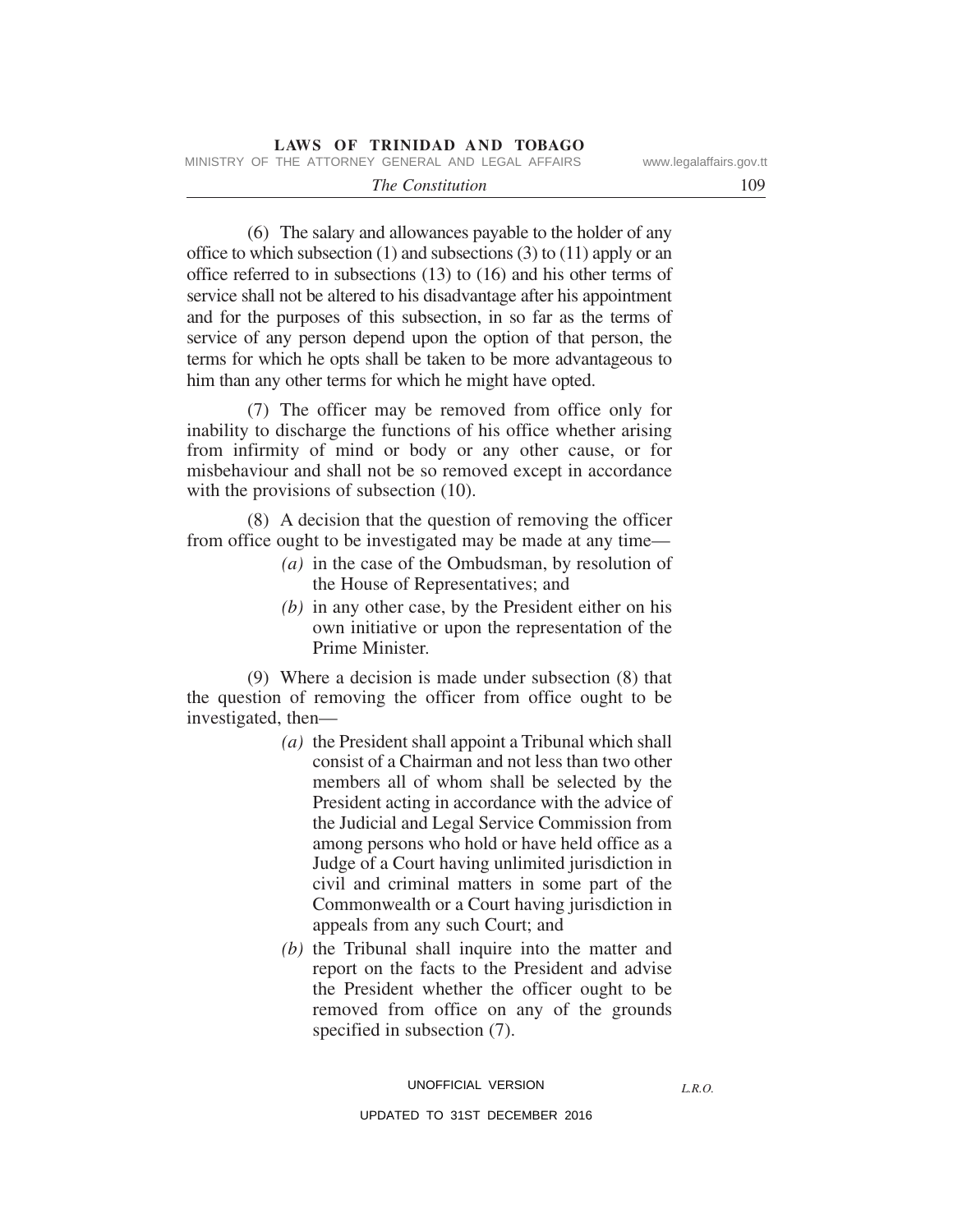MINISTRY OF THE ATTORNEY GENERAL AND LEGAL AFFAIRS www.legalaffairs.gov.tt

(10) Where the question of removing the officer from office is referred to a Tribunal appointed under subsection (9) and the Tribunal advises the President that the officer ought to be removed from office, the President shall, by writing signed by him, remove the officer from office.

(11) Where the question of removing the officer from office has been referred to a Tribunal under subsection (9), the President, after consultation with the Judicial and Legal Service Commission, may suspend the officer from performing the functions of his office and any such suspension may at any time be revoked by the President and shall in any case cease to have effect if the Tribunal advises the President that the officer ought not to be removed from office.

(12) Subsection (1) and subsections (3) to (11) apply to the office of Auditor General and to such other offices as may be prescribed.

(13) Subsections (1) to (6) apply to the office of Judge.

(14) Subsection (1) and subsections (3) to (6) apply to the office of Director of Public Prosecutions, Chief Parliamentary Counsel and Solicitor General.

(15) Subsections (5) to (11) apply to the office of Ombudsman, a member of the Elections and Boundaries Commission, a member of the Integrity Commission, a member of a Service Commission other than the Police Service Commission, a member of the Salaries Review Commission and to such other offices as may be prescribed.

(16) Subsections (5) and (6) apply to the Police Service Commission and the office of President.

Removal from office of Judge.

**137.** (1) A Judge may be removed from office only for inability to perform the functions of his office (whether arising from infirmity of mind or body or any other cause) or for misbehaviour, and shall not be so removed except in accordance with the provisions of this section.

(2) A Judge shall be removed from office by the President where the question of removal of that Judge has been referred by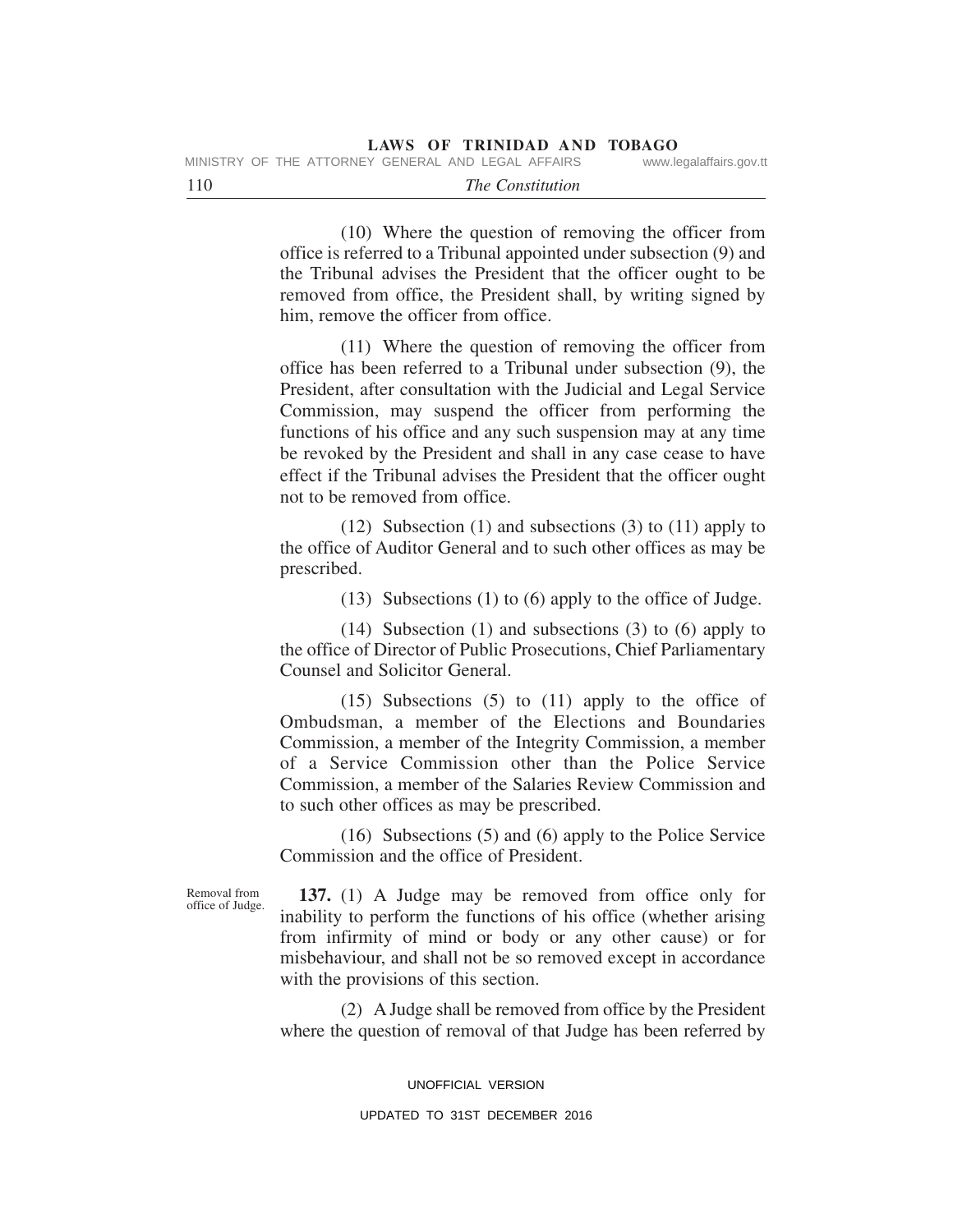MINISTRY OF THE ATTORNEY GENERAL AND LEGAL AFFAIRS www.legalaffairs.gov.tt

*The Constitution* 111

the President to the Judicial Committee and the Judicial Committee has advised the President that the Judge ought to be removed from office for such inability or for misbehaviour.

(3) Where the Prime Minister, in the case of the Chief Justice, or the Judicial and Legal Service Commission, in the case of a Judge other than the Chief Justice, represents to the President that the question of removing a Judge under this section ought to be investigated, then—

- *(a)* the President shall appoint a tribunal which shall consist of a Chairman and not less than two other members, selected by the President acting in accordance with the advice of the Prime Minister in the case of the Chief Justice or the Prime Minister after consultation with the Judicial and Legal Service Commission in the case of a Judge, from among persons who hold or have held office as a Judge of a Court having unlimited jurisdiction in civil and criminal matters in some part of the Commonwealth or a Court having jurisdiction in appeals from any such Court;
- *(b)* the tribunal shall enquire into the matter and report on the facts thereof to the President and recommend to the President whether he should refer the question of removal of that Judge from office to the Judicial Committee; and
- *(c)* where the tribunal so recommends, the President shall refer the question accordingly.

(4) Where the question of removing a Judge from office has been referred to a tribunal under subsection (3), the President, acting in accordance with the advice of the Prime Minister in the case of the Chief Justice or the Chief Justice in the case of a Judge other than the Chief Justice, may suspend the Judge from performing the functions of his office, and any such suspension may at any time be revoked by the President, acting in accordance with the advice of the Prime Minister in

*L.R.O.*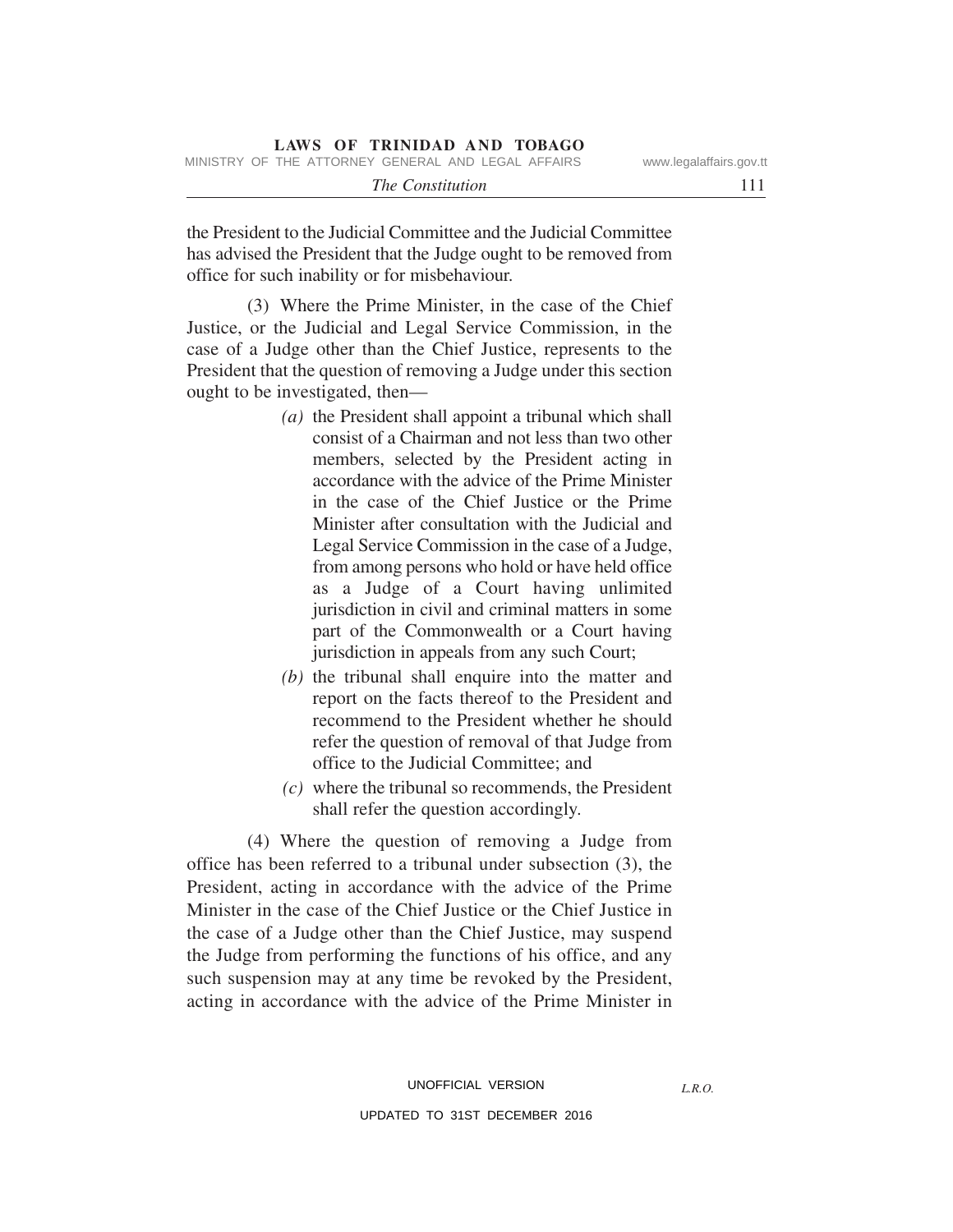|--|

| 11C | The Constitution |
|-----|------------------|
|     |                  |

the case of the Chief Justice or the Chief Justice in the case of a Judge other than the Chief Justice, and shall in any case cease to have effect—

- *(a)* where the tribunal recommends to the President that he should not refer the question of removal of the Judge from office to the Judicial Committee; or
- *(b)* where the Judicial Committee advises the President that the Judge ought not to be removed from office.

#### **CHAPTER 10**

## **THE INTEGRITY COMMISSION**

The Integrity Commission. [81 of 2000 89 of 2000].

**138.** (1) There shall be an Integrity Commission (in this section and in section 139 referred to as "the Commission") for Trinidad and Tobago consisting of such number of members, qualified and appointed in such manner and holding office upon such tenure as may be prescribed.

- (2) The Commission shall be charged with the duty of—
	- *(a)* receiving, from time to time, declarations in writing of the assets, liabilities and income of Members of the House of Representatives, Ministers of Government, Parliamentary Secretaries, Senators, Judges, Magistrates, Permanent Secretaries, Chief Technical Officers, Members of the Tobago House of Assembly, Members of Municipalities, Members of Local Government Authorities and Members of the Boards of all Statutory Bodies, State Enterprises and the holders of such other offices as may be prescribed;
	- *(b)* the supervision of all matters connected therewith as may be prescribed;
	- *(c)* the supervision and monitoring of standards of ethical conduct prescribed by Parliament to be observed by the holders of offices referred to in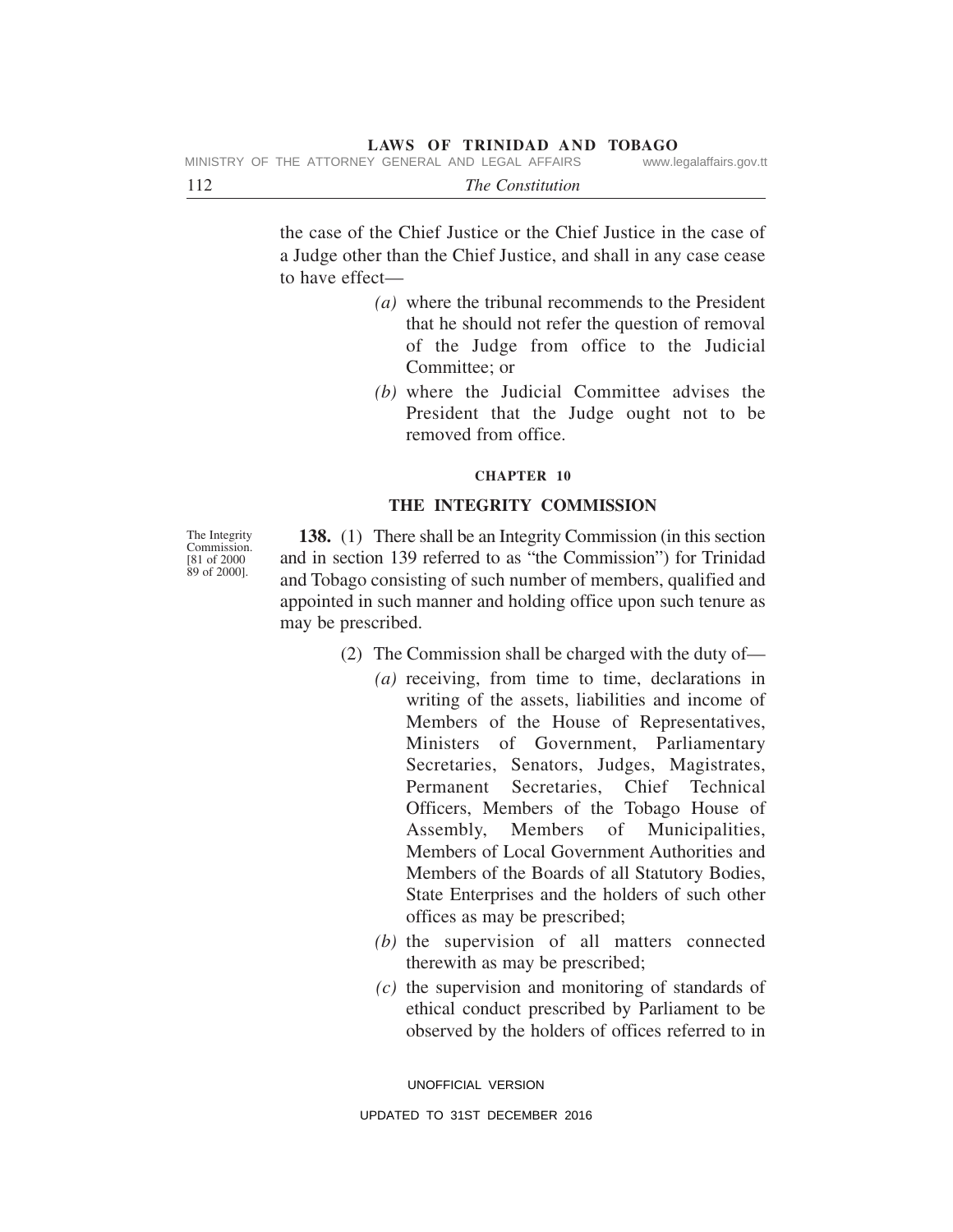MINISTRY OF THE ATTORNEY GENERAL AND LEGAL AFFAIRS www.legalaffairs.gov.tt

|                | OF THE ATTONNET OFNEMAL AND LEOAL AFFAING                                                                                                                                                                                                                                                                                                                                                                                                                    | www.iogaianano.gov.u                                              |
|----------------|--------------------------------------------------------------------------------------------------------------------------------------------------------------------------------------------------------------------------------------------------------------------------------------------------------------------------------------------------------------------------------------------------------------------------------------------------------------|-------------------------------------------------------------------|
|                | The Constitution                                                                                                                                                                                                                                                                                                                                                                                                                                             | 113                                                               |
|                | paragraph $(a)$ , as well as Members of the<br>Diplomatic Service, Advisers to<br>the<br>Government and any person appointed by a<br>Service Commission or the<br>Statutory<br>Authorities' Service Commission;<br>(d) the monitoring and investigating of conduct,<br>practices and procedures which are dishonest<br>or corrupt.                                                                                                                           |                                                                   |
| provision for- | 139. Subject to this Constitution, Parliament may make<br>(a) the procedure in accordance with which the<br>Commission is to perform its functions;<br>$(b)$ conferring such powers on the Commission and<br>imposing such duties on persons concerned as<br>are necessary to enable the Commission to carry<br>out effectively the purposes of section 138;<br>$(c)$ the proper custody of declarations and other<br>documents delivered to the Commission; | Power to make<br>laws relating to<br>Commission.<br>[81 of 2000]. |
|                | (d) the maintenance of secrecy in respect of all                                                                                                                                                                                                                                                                                                                                                                                                             |                                                                   |

- information received by the Commission in the course of its duties with respect to the assets, liabilities and income of any member of Parliament and any other person;
- *(da)* the preparation by the Commission, of a Register of Interests for public inspection; and
- *(e)* generally to give effect to the provisions of section 138.

## **CHAPTER 11**

## **THE SALARIES REVIEW COMMISSION**

Commission.

140. (1) There shall be a Salaries Review Commission which Constitution of shall consist of a Chairman and four other members all of whom shall be appointed by the President after consultation with the Prime Minister and the Leader of the Opposition.

(2) The members of the Salaries Review Commission shall hold office in accordance with section 126.

UNOFFICIAL VERSION

*L.R.O.* 

#### UPDATED TO 31ST DECEMBER 2016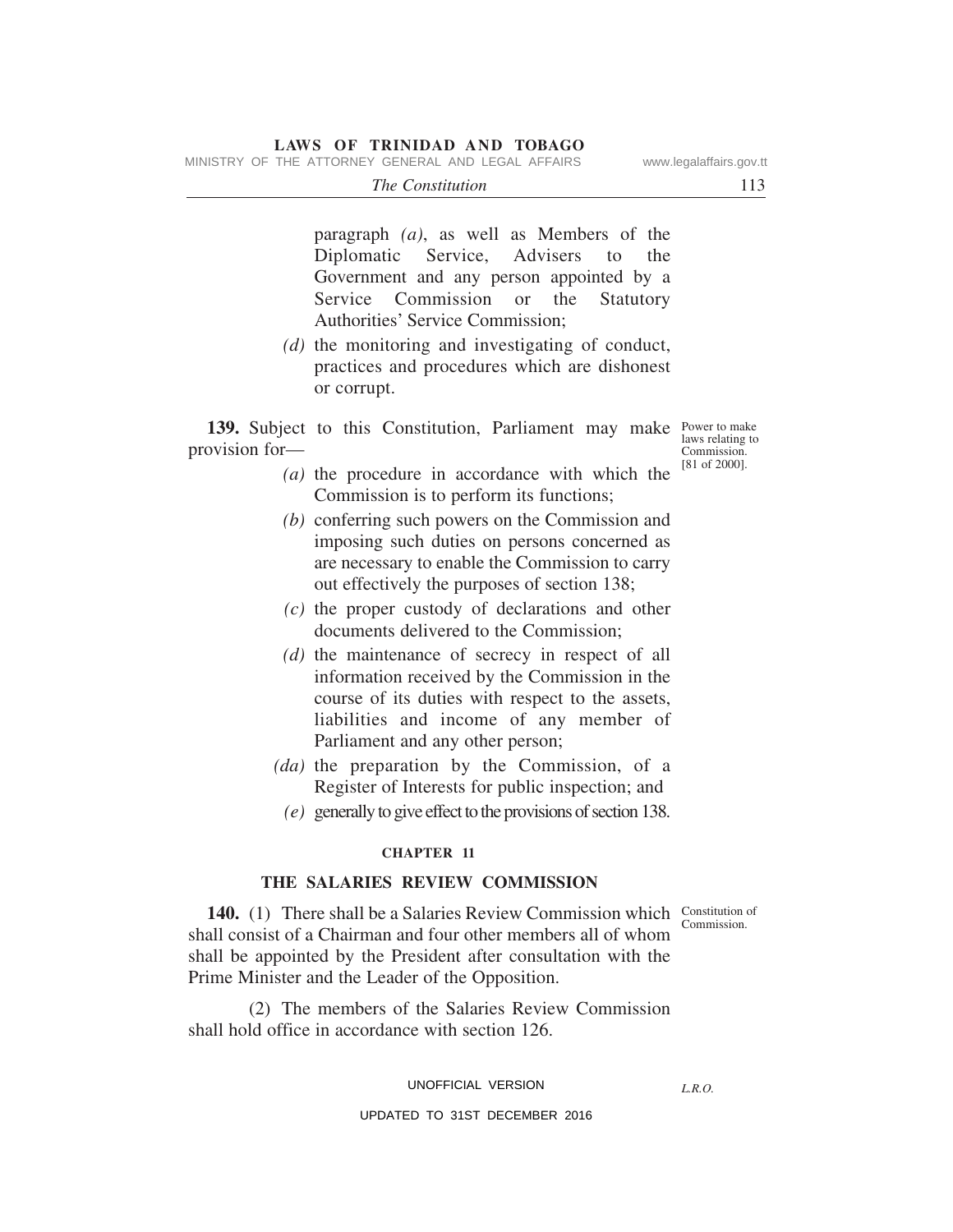MINISTRY OF THE ATTORNEY GENERAL AND LEGAL AFFAIRS www.legalaffairs.gov.tt

114 *The Constitution*

Functions of Commission. [30 of 1979].

**141.** (1) The Salaries Review Commission shall from time to time with the approval of the President review the salaries and other conditions of service of the President, the holders of offices referred to in section 136(12) to (15), members of Parliament, including Ministers of Government and Parliamentary Secretaries, and the holders of such other offices as may be prescribed.

(2) The report of the Salaries Review Commission concerning any review of salaries or other conditions of service, or both, shall be submitted to the President who shall forward a copy thereof to the Prime Minister for presentation to the Cabinet and for laying, as soon as possible thereafter, on the table of each House.

## **CHAPTER 11 A**

## **THE TOBAGO HOUSE OF ASSEMBLY**

Tobago House of Assembly. [39 of 1996].

**141A.** (1) There shall be an Assembly for Tobago to be called "the Tobago House of Assembly", in this Chapter referred to as "the Assembly".

(2) The Assembly shall consist of a Presiding Officer and such other members qualified and appointed in such manner and holding office upon such terms and conditions as may be prescribed.

**141B.** Subject to this Constitution, the Assembly shall have such powers and functions in relation to Tobago as may be prescribed. Powers of the Assembly.  $[39$  of  $1996]$ .

as may be prescribed.

Executive Council. [39 of 1996].

**141C.** (1) There shall be an Executive Council of the Assembly consisting of a Chief Secretary and such number of Secretaries as may be prescribed, to be appointed in such manner

(2) The functions of the Chief Secretary and other Secretaries shall be prescribed.

Fund. [39 of 1996].

**141D.** There is established a fund to be called "the Tobago House of Assembly Fund" which shall consist of—

> *(a)* such monies as may be appropriated by Parliament for the use of the Assembly; and

UNOFFICIAL VERSION

UPDATED TO 31ST DECEMBER 2016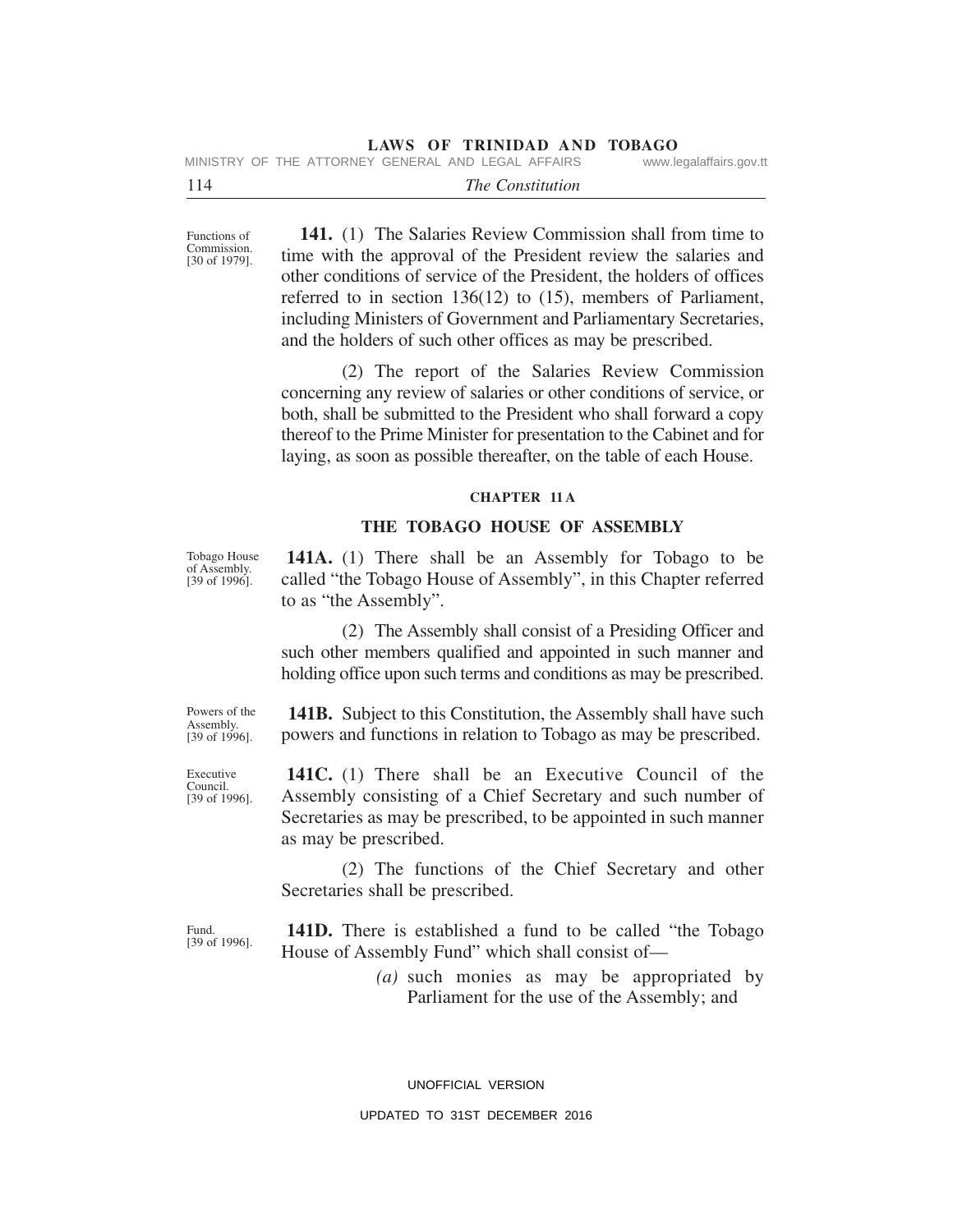MINISTRY OF THE ATTORNEY GENERAL AND LEGAL AFFAIRS www.legalaffairs.gov.tt

*The Constitution* 115

## *(b)* such other monies as the Assembly may lawfully collect.

#### **CHAPTER 12**

## **MISCELLANEOUS AND GENERAL**

142. (1) Subject to the provisions of this Constitution, any Resignations. person who is appointed or elected to or otherwise selected for any office established by this Constitution, including the office of Prime Minister or other Minister, or Parliamentary Secretary, may resign from that office by writing under his hand addressed to the person or authority by whom he was appointed, elected or selected.

(2) The resignation of any person from any such office shall take effect when the writing signifying the resignation is received by the person or authority to whom it is addressed or by any person authorised by that person or authority to receive it.

143. (1) Where any person has vacated any office as Reappointments, established by this Constitution, including the office of Prime Minister or other Minister, or Parliamentary Secretary, he may, if qualified, again be appointed, elected or otherwise selected to hold that office in accordance with the provisions of this Constitution.

(2) Where by this Constitution a power is conferred upon any person or authority to make any appointment to any public office, a person may be appointed to that office notwithstanding that some other person may be holding that office, when that other person is on leave of absence pending relinquishment of the office; and where two or more persons are holding the same office by reason of an appointment made in pursuance of this subsection then for the purposes of any function conferred upon the holder of that office the person last appointed shall be deemed to be the sole holder of the office.

etc.

*L.R.O.*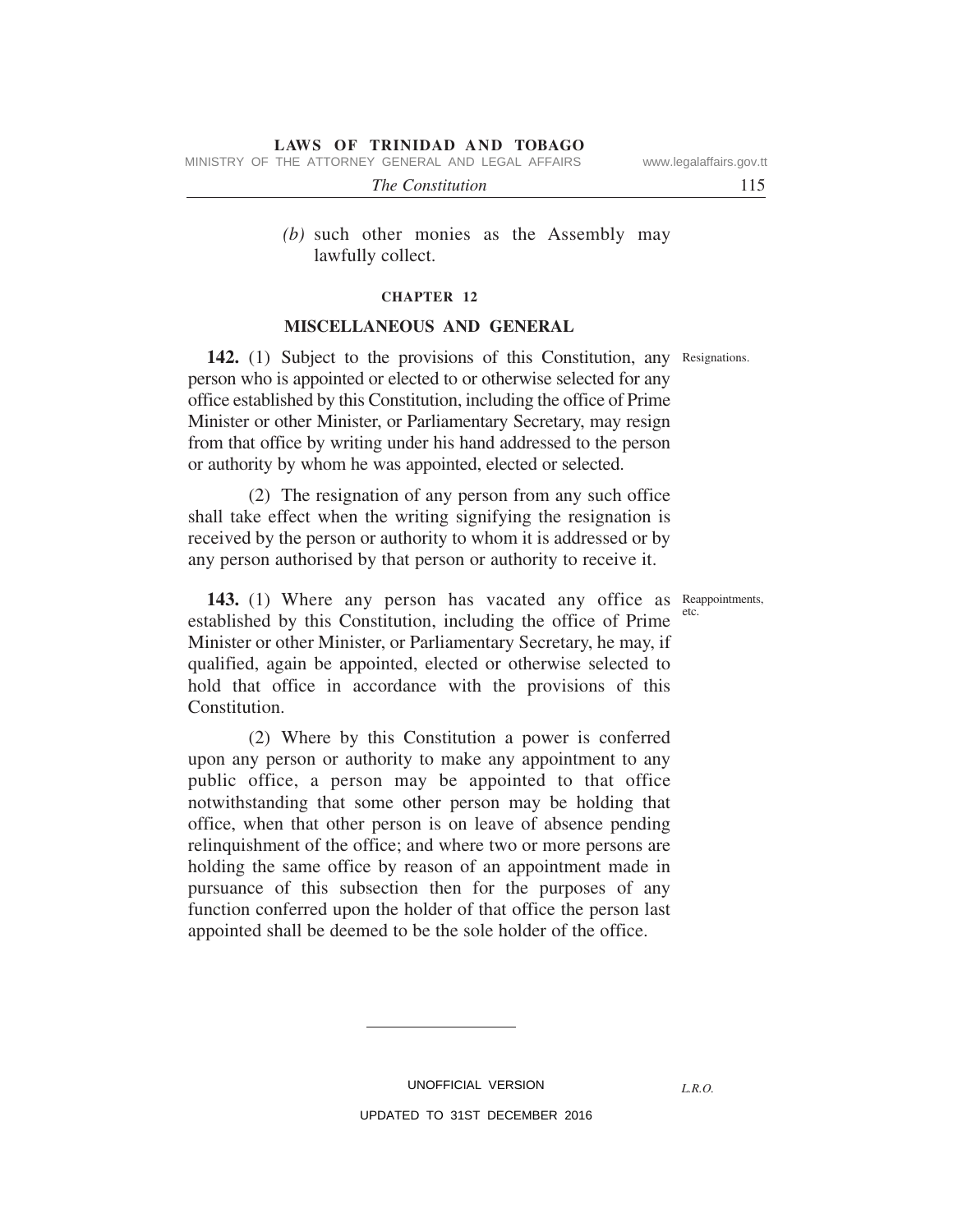MINISTRY OF THE ATTORNEY GENERAL AND LEGAL AFFAIRS www.legalaffairs.gov.tt

116 *The Constitution*

## **FIRST SCHEDULE**

Section 37.

### **FORMS OF OATH (OR AFFIRMATION) OF ALLEGIANCE AND OF OFFICE**

#### **FORM OF OATH (AFFIRMATION) FOR THE PRESIDENT**

I, *A.B*., do swear by .................................. (solemnly affirm) that I will bear true faith and allegiance to Trinidad and Tobago and to the best of my ability preserve and defend the Constitution and the law, that I will conscientiously and impartially discharge the functions of President and will devote myself to the service and well-being of the people of Trinidad and Tobago.

Section 84.

#### **FORM OF OATH (AFFIRMATION) FOR A MINISTER OR PARLIAMENTARY SECRETARY**

I, *A.B.*, do swear by ............. (solemnly affirm) that I will bear true faith and allegiance to Trinidad and Tobago and will uphold the Constitution and the law, that I will conscientiously, impartially and to the best of my ability discharge my duties as ................................................ and do right to all manner of people without fear or favour, affection or ill-will.

Section 57.

#### **FORM OF OATH (AFFIRMATION) FOR A MEMBER OF THE HOUSE OF REPRESENTATIVES OR THE SENATE**

I. *A.B*., having been elected/appointed a member of Parliament do swear by ....................... (solemnly affirm) that I will bear true faith and allegiance to Trinidad and Tobago, will uphold the Constitution and the law, and will conscientiously and impartially discharge the responsibilities to the people of Trinidad and Tobago upon which I am about to enter.

Sections 3, 91, 107, 117, 126, 131.

#### **FORM OF OATH (AFFIRMATION) FOR THE OMBUDSMAN, A JUDGE, THE AUDITOR GENERAL, A MEMBER OF A SERVICE COMMISSION OR A MEMBER OF THE PUBLIC SERVICE APPEAL BOARD**

I, *A.B.*, having been appointed ............. of Trinidad and Tobago do swear by .................................... (solemnly affirm) that I will bear true faith and allegiance to Trinidad and Tobago and will uphold the Constitution and the law, that I will conscientiously, impartially and to the best of my knowledge, judgment and ability discharge the functions of my office and do right to all manner of people after the laws and usages of Trinidad and Tobago without fear or favour, affection or ill-will.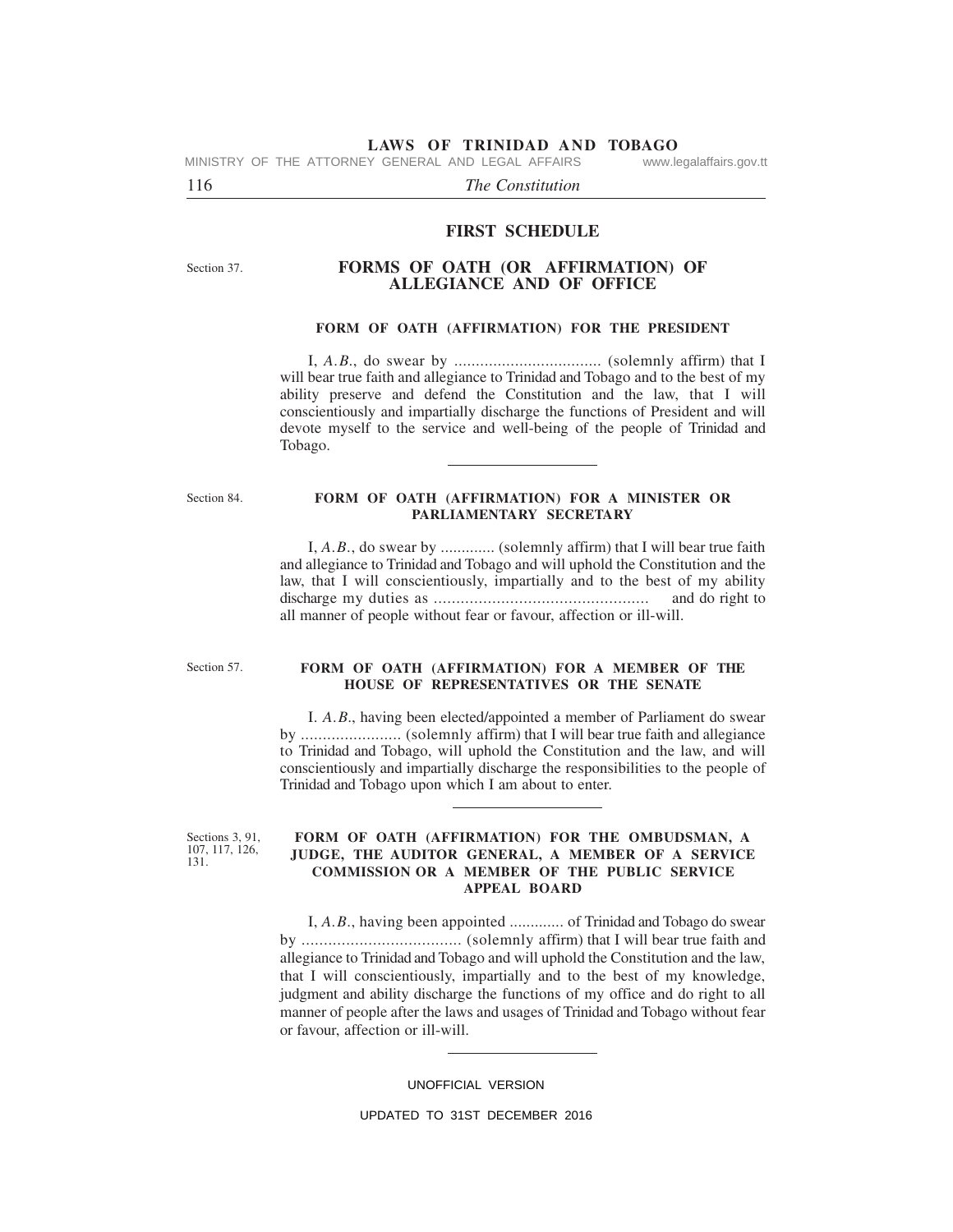MINISTRY OF THE ATTORNEY GENERAL AND LEGAL AFFAIRS www.legalaffairs.gov.tt

*The Constitution* 117

**SECOND SCHEDULE**

## **BOUNDARIES OF CONSTITUENCIES**

1. These rules are the Delimitation of Constituencies Rules in accordance with which the constituencies of Trinidad and Tobago are to be delimited under section 72(1).

2. Subject to paragraph 3, the electorate shall so far as is practicable be equal in all constituencies.

3. The number of constituencies in Tobago shall not be less than two.

4. In Trinidad and in Tobago, respectively, the electorate in any constituency shall not be more than one hundred and ten per cent nor be less than ninety per cent of the total electorate of the island divided by the number of constituencies in that island.

5. Special attention shall be paid to the needs of sparsely populated areas which on account of size, isolation or inadequacy of communications cannot adequately be represented by a single member of Parliament.

6. Natural boundaries such as major highways and rivers shall be used wherever possible.

7. In this Schedule "Trinidad" means the Island of Trinidad and its offshore islands, and "Tobago" means the Island of Tobago and its offshore islands.

#### **THIRD SCHEDULE**

[Section] 94(4)*(b)*].

*L.R.O.* 

## **MATTERS NOT SUBJECT TO INVESTIGATION**

1. Action taken in matters certified by the Attorney General to affect relations or dealings between the Government of Trinidad and Tobago and any other Government or any International Organisation.

2. Action taken in any country or territory outside Trinidad and Tobago by or on behalf of any officer representing or acting under the authority of the Government of Trinidad and Tobago.

3. Action taken under any law relating to extradition or fugitive offenders.

4. Action taken for the purposes of investigating crime or of protecting the security of the State.

5. The commencement or conduct of civil or criminal proceedings before any Court in Trinidad and Tobago or before any international Court or tribunal.

#### UNOFFICIAL VERSION

#### UPDATED TO 31ST DECEMBER 2016

[Section 72].